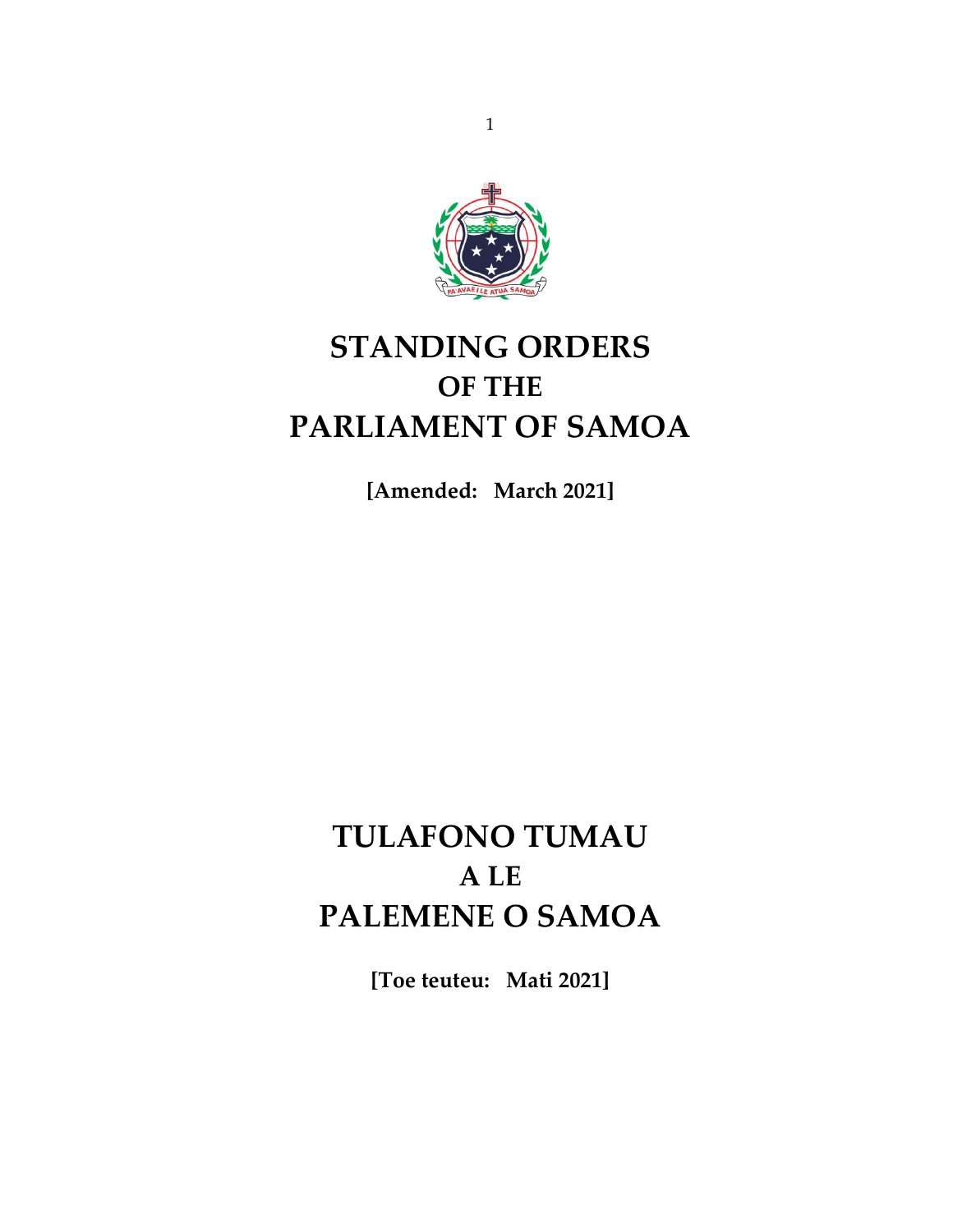# **TABLE OF CONTENTS**

#### **PART**

#### **TITLE**

#### PAGE

| Ι             |                                                           |
|---------------|-----------------------------------------------------------|
| $\mathbf{I}$  |                                                           |
| Ш             |                                                           |
| IV            |                                                           |
| V             |                                                           |
| VI            |                                                           |
| VII           | PARTIES, SEATING, ATTENDANCE OF MEMBERS, LEAVE OF ABSENCE |
| VIII          |                                                           |
| IX            |                                                           |
| X             |                                                           |
| XI            |                                                           |
| XII           |                                                           |
| XIII          |                                                           |
| <b>XIV</b>    |                                                           |
| XV            |                                                           |
| XVI           |                                                           |
| <b>XVII</b>   |                                                           |
| <b>XVIII</b>  |                                                           |
| XIX           |                                                           |
| XX            |                                                           |
| XXI           |                                                           |
| <b>XXII</b>   |                                                           |
| <b>XXIII</b>  |                                                           |
| <b>XXIV</b>   |                                                           |
| <b>XXV</b>    |                                                           |
| <b>XXVI</b>   |                                                           |
| <b>XXVII</b>  |                                                           |
| <b>XXVIII</b> |                                                           |
| <b>XXIX</b>   |                                                           |
| XXX           |                                                           |
| <b>XXXI</b>   |                                                           |
| <b>XXXII</b>  |                                                           |
| <b>XXXIII</b> | PARLIAMENTARY COMMISSION AND PARLIAMENTARY COMMITTEES     |
| <b>XXXIV</b>  |                                                           |
| <b>XXXV</b>   |                                                           |
| <b>XXXVI</b>  |                                                           |
| <b>XXXVII</b> |                                                           |
| XXXVIII       |                                                           |
| <b>XXXIX</b>  |                                                           |
| XL            | DRESS CODE FOR MEMBERS OF PARLIAMENT AND STRANGERS IN THE |
|               |                                                           |
| XLI           |                                                           |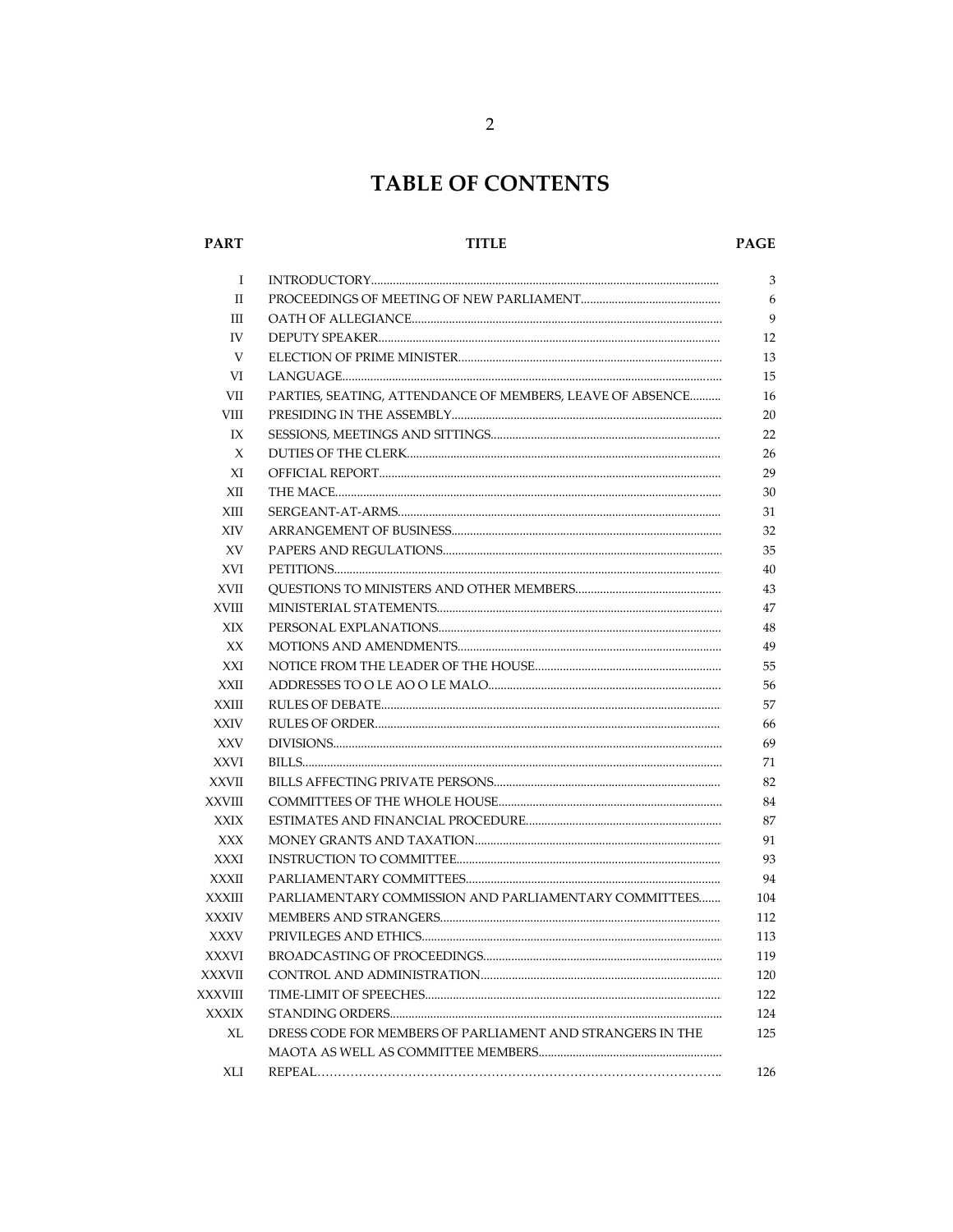### **STANDING ORDERS**

# **PART I INTRODUCTORY**

#### **1. Rights of the Legislative Assembly Not Restricted:**

Nothing provided for in these Standing Orders shall diminish or restrict or be deemed in any way to reduce or restrict the rights, privileges, immunities and powers held or enjoyed by the Legislative Assembly or the upholding and exercise thereof.

#### **2. In Cases Not Provided for Speaker to Decide:**

In all cases not provided for in these Standing Orders the Speaker shall decide guided by the rules and usages and relevant practices of the House of Representatives of New Zealand and other Westminster Parliaments in force, in so far as the same can be applied to the proceedings of this Legislative Assembly.

#### **3. Interpretation:**

In these Standing Orders, if not inconsistent with the context:

- **"Assembly"** means the Legislative Assembly constituted pursuant to the terms of the Constitution;
- **"Chairperson"** means the Chairperson of a Committee of the Whole House, a Parliamentary Committee and includes the Deputy Chairperson, an Acting Chairperson, and a temporary Chairperson;
- **"Clerk"** means the Clerk of the Legislative Assembly or, if the Office is vacant or the Clerk is absent from duty means the Deputy Clerk of the Legislative Assembly or a person appointed by the Speaker to act as Clerk of the Legislative Assembly and includes any person delegated by the Clerk to perform any of the functions or exercise any of the powers of the Clerk under these Standing Orders;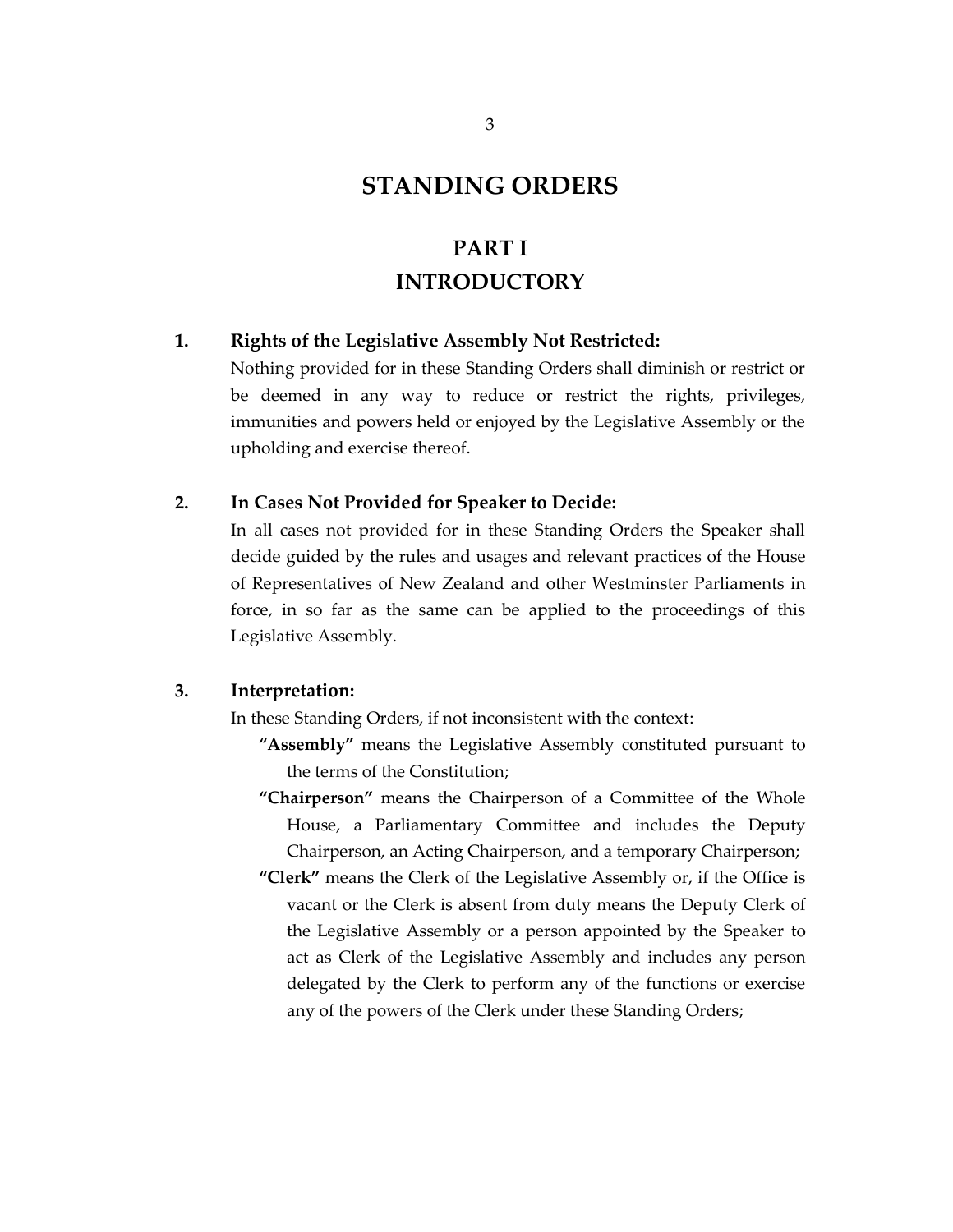- **"Constitution"** means the Constitution of the Independent State of Samoa;
- **"Deputy Chairperson"** includes the Acting Deputy Chairperson;
- **"Deputy Clerk"** means the Deputy Clerk of the Assembly, or, if he or she is performing the duties of the Clerk; or; if the Deputy Clerk is absent, or if the Office is vacant, the person for the time being performing the duties of the Deputy Clerk pursuant to these Standing Orders or by direction of the Speaker;
- **"Deputy Speaker"** includes an Acting Deputy Speaker;
- **"Leader of the House"** means the Prime Minister who may also be the Minister of the Office of the Clerk of the Legislative Assembly;
- **"Leave"** or **"Leave of the Assembly"** means leave granted without a dissentient voice;
- **"Legislative Assembly"** may also be referred to as the 'House' or the 'Assembly';
- **"Meeting"** means any sitting or sittings of the Assembly commencing when the Assembly first meets after being summoned at any time and terminating when the Assembly is adjourned *sine die* or at the conclusion of the Session;
- **"Member"** means a member of the Legislative Assembly of Samoa otherwise known as a Member of Parliament;
- **"Notice of questions"** means notice given in accordance with Standing Order 59;
- **"Notice of motion"** means a notice given under Standing Order 65;
- **"O Le Ao o le Malo"** means the Head of State holding office pursuant to the terms of Part III of the Constitution;
- **"Order of the Day"** means a Bill or other matter which the Assembly has appointed or ordered to be taken into consideration or done on a particular day or at a particular time;
- **"Paper"** means any paper, report, account, return, statement or other document which is ordinarily laid on the table at the time for "Presentation of Parliamentary Papers";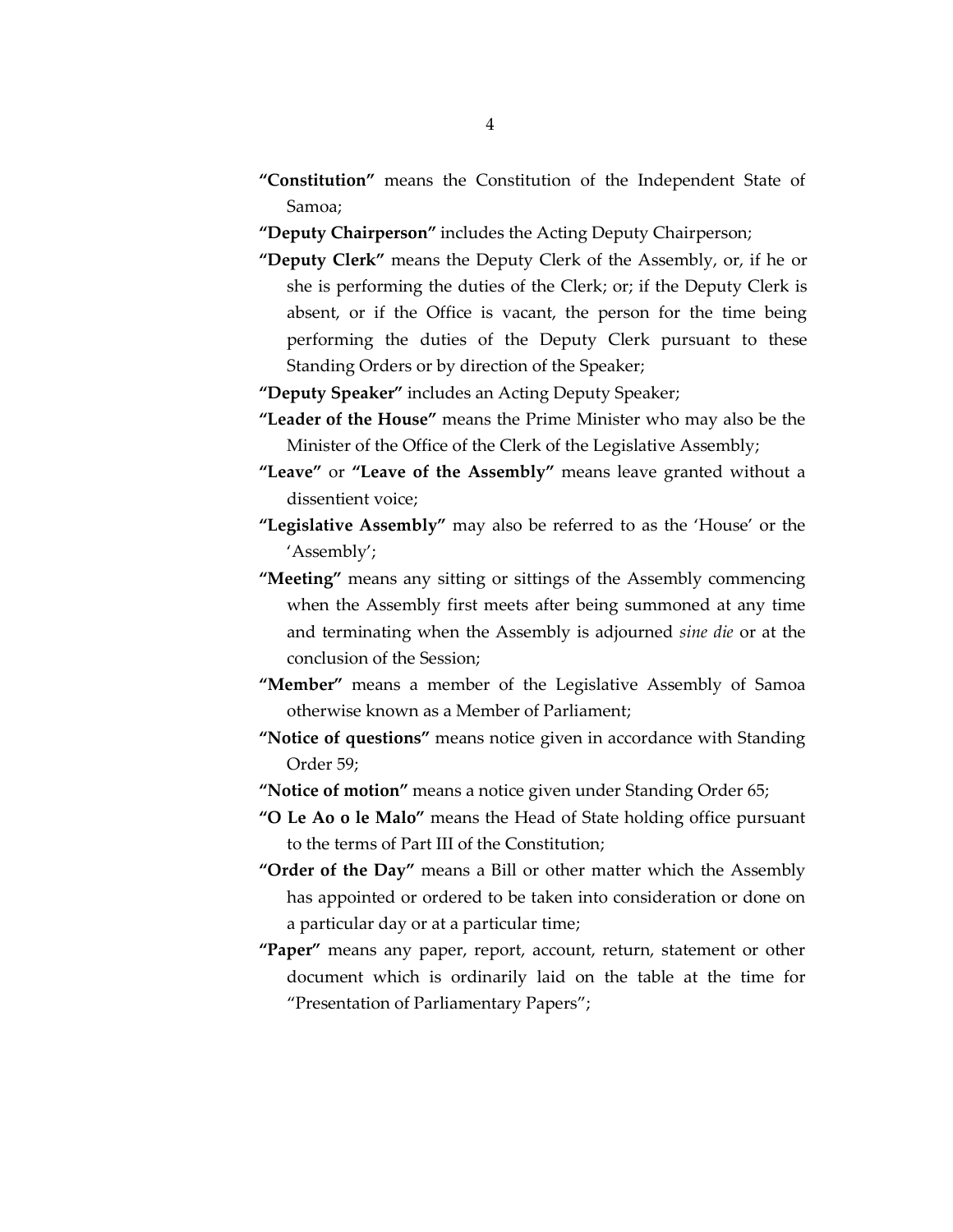- **"Parliamentary Commission"** refers to the Commission established in Standing Order 170;
- **"Parliamentary Committee"** means a Committee appointed under Part XXXIII;
- **"Parliamentary Papers"** include Annual Reports, Corporate Plans, Statement of Corporate Objectives, Statement of Intent, and so on;
- **"Private Member's Bill"** means a public Bill introduced by a member who is not a Minister;
- **"Sergeant-at-Arms"** means any officer appointed by the Speaker to be the Sergeant-at-Arms to the Assembly, and includes any person performing the functions or exercising the powers of Sergeant-at-Arms by direction of the Speaker;
- **"Session"** means the Sittings of the Legislative Assembly commencing when the Assembly first meets after being constituted under the said Act or after its prorogation or dissolution at any time or the first Meeting of the Assembly summoned in each year, and terminating when the Assembly prorogued or is dissolved without having prorogued or when the last Meeting in each year is adjourned *sine die*;
- **"Speaker"** except in respect of Part II and Part XXXVII of these Standing Orders include the Deputy Speaker and an Acting Speaker; and, in respect of the control of debate in the Assembly only, includes a temporary Speaker;
- **"Working day"** means any day of the week other than a Saturday, a Sunday and any other day observed as a public holiday;
- **"Written"** and **"in writing"** means written by hand, type written, duplicated, or printed or partly one and partly one or more of the others.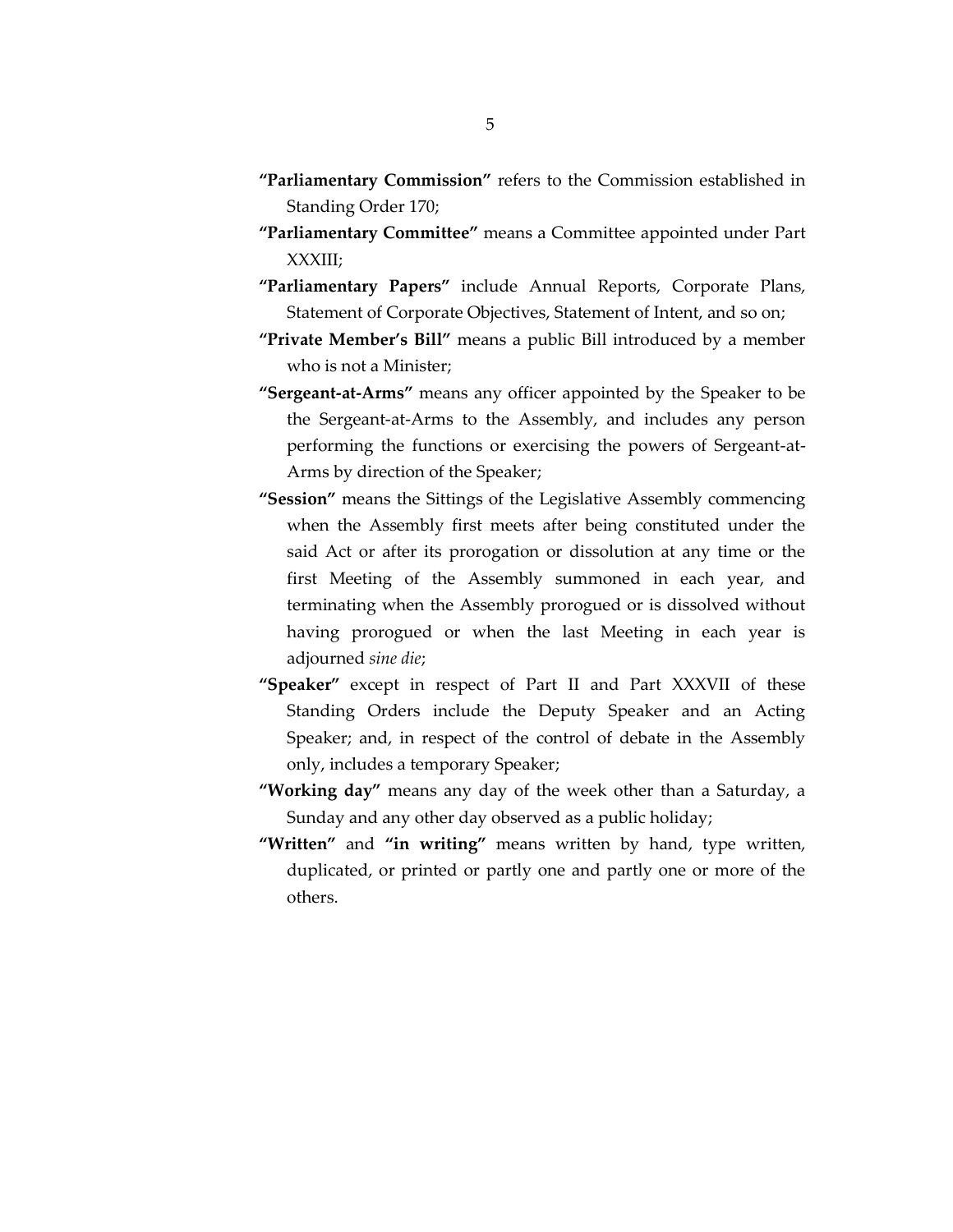### **PART II**

### **PROCEEDINGS OF MEETING OF NEW PARLIAMENT**

#### **4. State Opening of New Parliament:**

On the first day of the meeting of a new Parliament, the Clerk shall:

- (a) say the prayers;
- (b) read the Proclamation; and
- (c) inform the House that O Le Ao o le Malo wishes for the Assembly to endorse the Speaker and Deputy Speaker pursuant to Articles 49 and 50 of the Constitution.

#### **5. Endorsement of the Speaker and Deputy Speaker:**

- (1) For the purpose of endorsement of the Speaker and Deputy Speaker, the Clerk shall act as Chairperson.
- (2) The Clerk shall read out the Notice from the party or parties that have won the majority of seats in the Legislative Assembly stating:
	- (a) the name of the party or parties and parliamentary membership;
	- (b) the identity of the proposed Speaker and Deputy Speaker; and
	- (c) the identity of the Leader and Deputy Leader.
- (3) Once the name of a member is read out, the member shall stand to affirm, and the Deputy Clerk shall count and once confirmed, the Clerk shall ask the persons affirmed to be seated.
- (4) The Clerk accordingly informs the House that the persons named in the Notice have been duly appointed as Speaker and Deputy Speaker, and no debate is allowed throughout.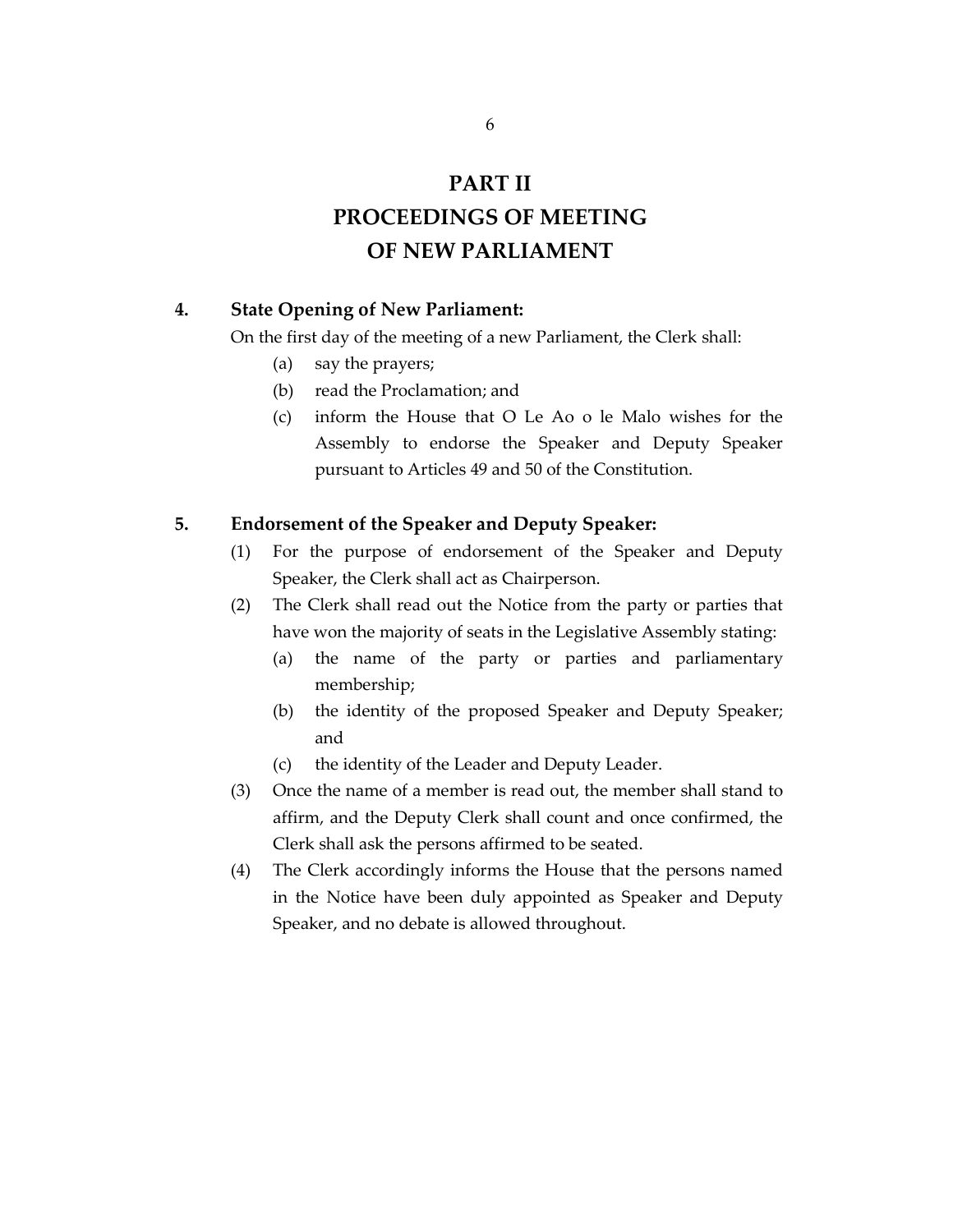(5) The Prime Minister moves for the suspension of proceedings to attend to O Le Ao o le Malo and the Clerk accordingly suspends the proceedings.

### **6. Swearing-In of Speaker:**

- (1) The Clerk shall:
	- (a) call out the name of the Speaker Elect to stand; and
	- (b) request the two (2) members who signed the nomination letter of the Speaker to escort the Speaker to the Clerks Table to make and subscribe the Oath of Allegiance.
- (2) Once the Speaker has subscribed the Oath of Allegiance the Sergeant at Arms shall lay the Mace on the Table to signify claim to Parliamentary privileges and free access to O Le Ao o le Malo.

### **7. Swearing-In of Members:**

- (1) All members shall be upstanding while the Code of Parliamentary Ethics in Standing Order 15 is read out.
- (2) The Clerk shall read out the names of the members in alphabetical order and in a group at a time, and such group shall proceed to the Clerk's Table to make and subscribe the Oath of Allegiance in Standing Order 14.

#### **8. Swearing - In of Prime Minister and Cabinet:**

- (1) The Prime Minister shall make and subscribe the Oath of Allegiance at the Clerks Table and then proceed to read out the Members of Cabinet and their portfolios
- (2) The Cabinet Members shall each make and subscribe the Oath of Allegiance at the Clerks Table.

#### **9. Speech from the O Le Ao o le Malo:**

O Le Ao o le Malo shall read out the O Le Ao o le Malo Speech, after which the Speaker shall lay a copy of the Speech on the Table.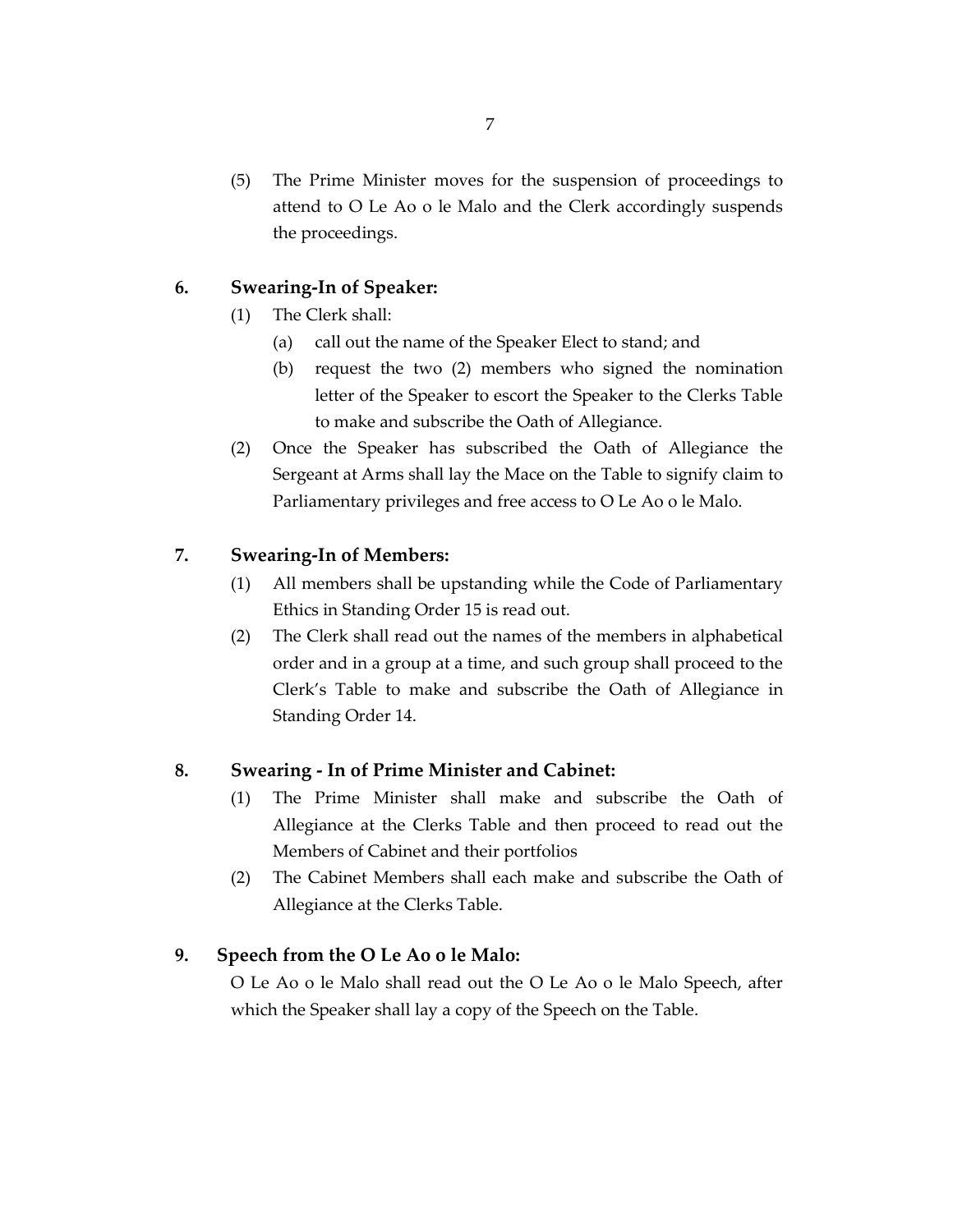#### **10. Strangers at State Opening:**

No stranger is permitted on the Chamber floor during the State opening.

#### **11. Speaker Lays Claims to Privileges of the Assembly:**

On the Assembly's choice of Speaker being confirmed by O Le Ao o le Malo, the Speaker on behalf of the Assembly lays claim to all its privileges, and especially to freedom of speech in debate and to free access to O Le Ao o le Malo whenever occasion may require it, and the most favourable construction may be put on all its proceedings.

#### **12. Speaker Reports Having Attended on O Le Ao o le Malo:**

The Assembly having again resumed proceedings, the Speaker shall report having waited upon O Le Ao o le Malo for confirmation of the Speaker, and shall report O Le Ao o le Malo's decision. The Speaker shall also inform the Assembly that he or she has sworn the Oath of Allegiance before O Le Ao o le Malo and claim had been made on behalf of the Assembly to all its privileges, and shall report the reply of O Le Ao o le Malo to such claim.

#### **13. Vacancy in Speakership:**

- (1) When the office of Speaker becomes vacant, the vacancy not having been caused by a dissolution of the Legislative Assembly, the Clerk shall report the vacancy to the Assembly at its next sitting. The Assembly shall then proceed with the election of a new Speaker in the manner prescribed by these Standing Orders after which it shall adjourn until the next sitting day.
- (2) When a Speaker elected under the provisions of this Standing Order presents himself or herself to O Le Ao o le Malo for confirmation of the Speaker, the Speaker shall not lay claim to the privileges of the Assembly.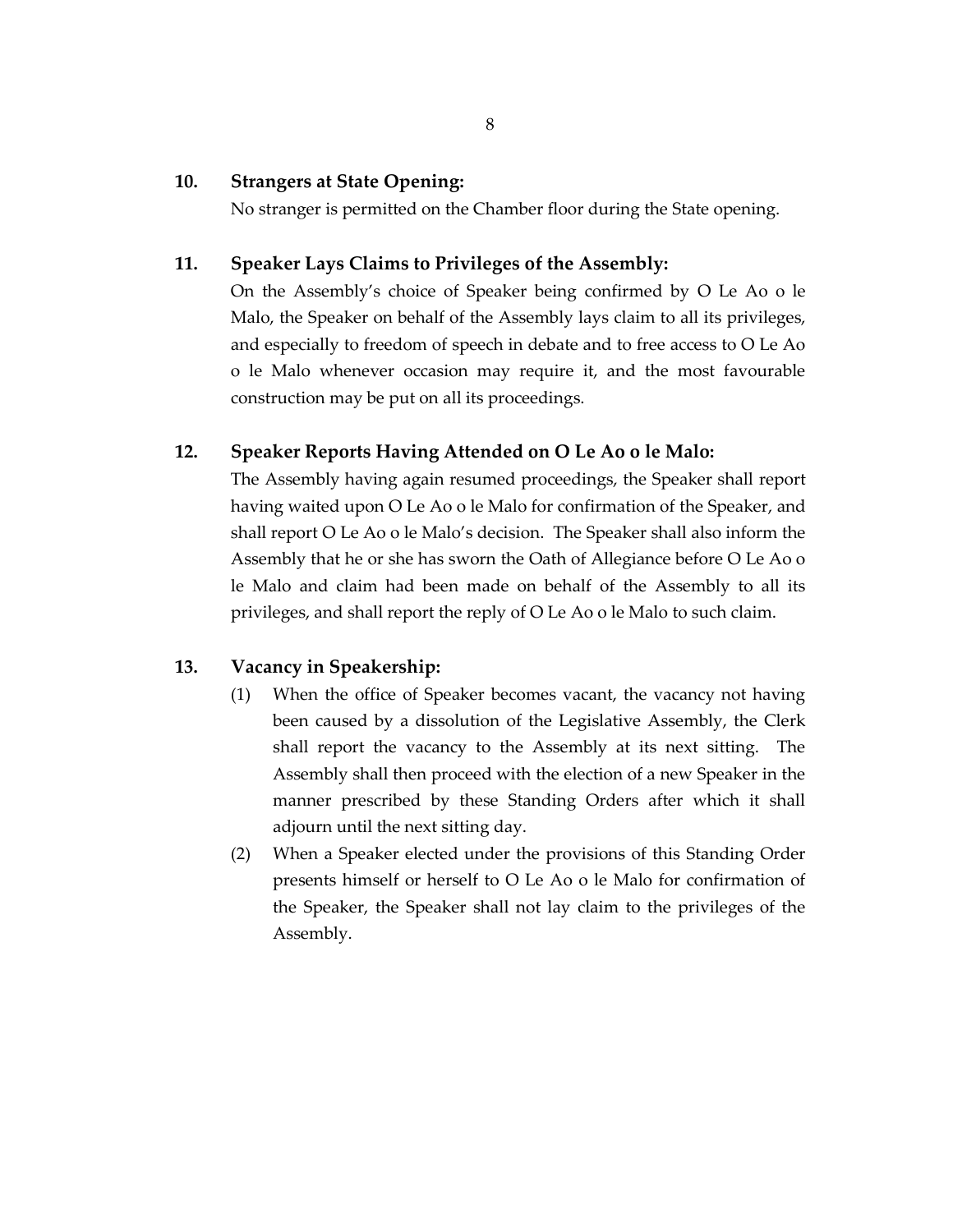### **PART III OATH OF ALLEGIANCE**

#### **14. Oath of Allegiance:**

- (1) The Oath shall be administered before the Assembly by the Speaker to each member, who shall subscribe the same at the first appropriate opportunity after the member's election to the Assembly.
- (2) No Member of Parliament shall sit or vote therein except for the purposes of Part II until that Member has taken and subscribed the Oath of Allegiance.
- (3) The form of the Oath of Allegiance shall be as follows:

#### **OATH OF ALLEGIANCE**

"I, ............................................................., swear by Almighty God that I will be faithful and bear true allegiance to the Independent State of Samoa, and that I will justly and faithfully carry out my duties as a Member of the Parliament of Samoa. So help me God."

#### **15. Code of Parliamentary Ethics:**

#### STATEMENT OF INTENT:

It is the personal responsibility of every Member of Parliament to maintain the highest standards of ethical behaviour to protect and maintain integrity of Parliament and to make every endeavour to uphold the principles of the Constitution.

The following principles are intended to provide guidance to, and standards against which each Member of Parliament, individually and collectively should discharge their duties and responsibilities.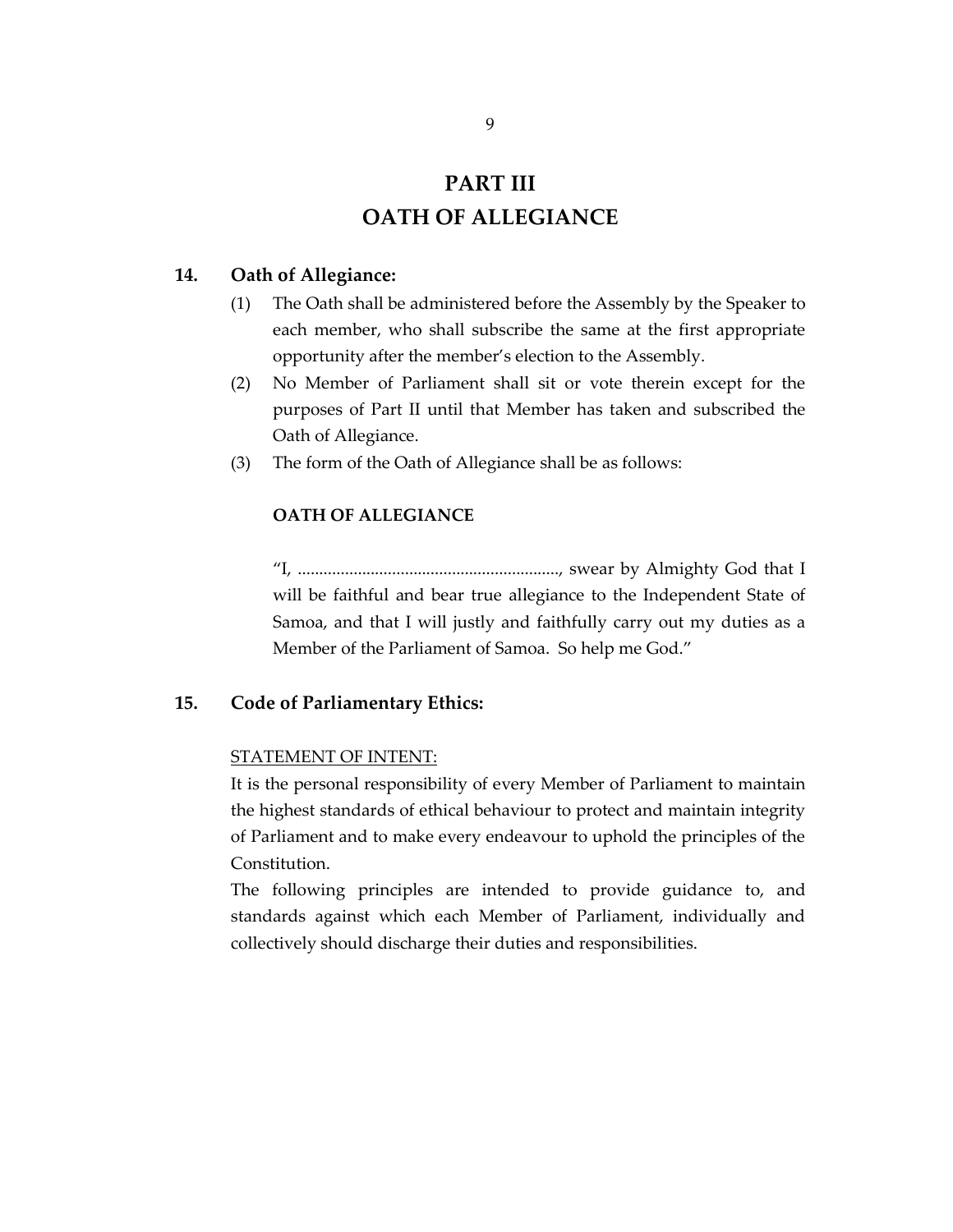#### THE PRINCIPLES:

(1) Loyalty to the nation and its people:

Every member shall uphold the contents of the Oath of Allegiance at all time and maintain the dignity and integrity of the Independent State of Samoa; its institutions and its people.

#### (2) Respect for the Law:

Every member shall uphold the laws of Samoa and safeguard the principles contained in the Constitution.

#### (3) Respect for all Persons:

Every member shall treat other members, the public and officials with respect and dignity, honestly, fairly; and acting with integrity at all times.

#### (4) Proper Exercise of Power:

Every member shall:

- (a) Arrange their private affairs;
- (b) Use any and all information obtained from their public office; and

(c) Exercise any influence or authority obtained from Public Office, only to advance the public interest and where any potential and

actual conflict of interest arises whether in the member's private, financial, pecuniary or any interest the member shall be required to declare that interest and take any steps to remove the conflict or withdraw from the particular process of transaction.

#### Special Requirements for Ministers and Other Officeholders:

Every member who holds parliamentary office of any kind is required to adhere strictly to the principles outlined above and shall not under any circumstances undertake any decision or exert influence in any form whatsoever in respect of a matter in which the member will derive personal gain or benefit.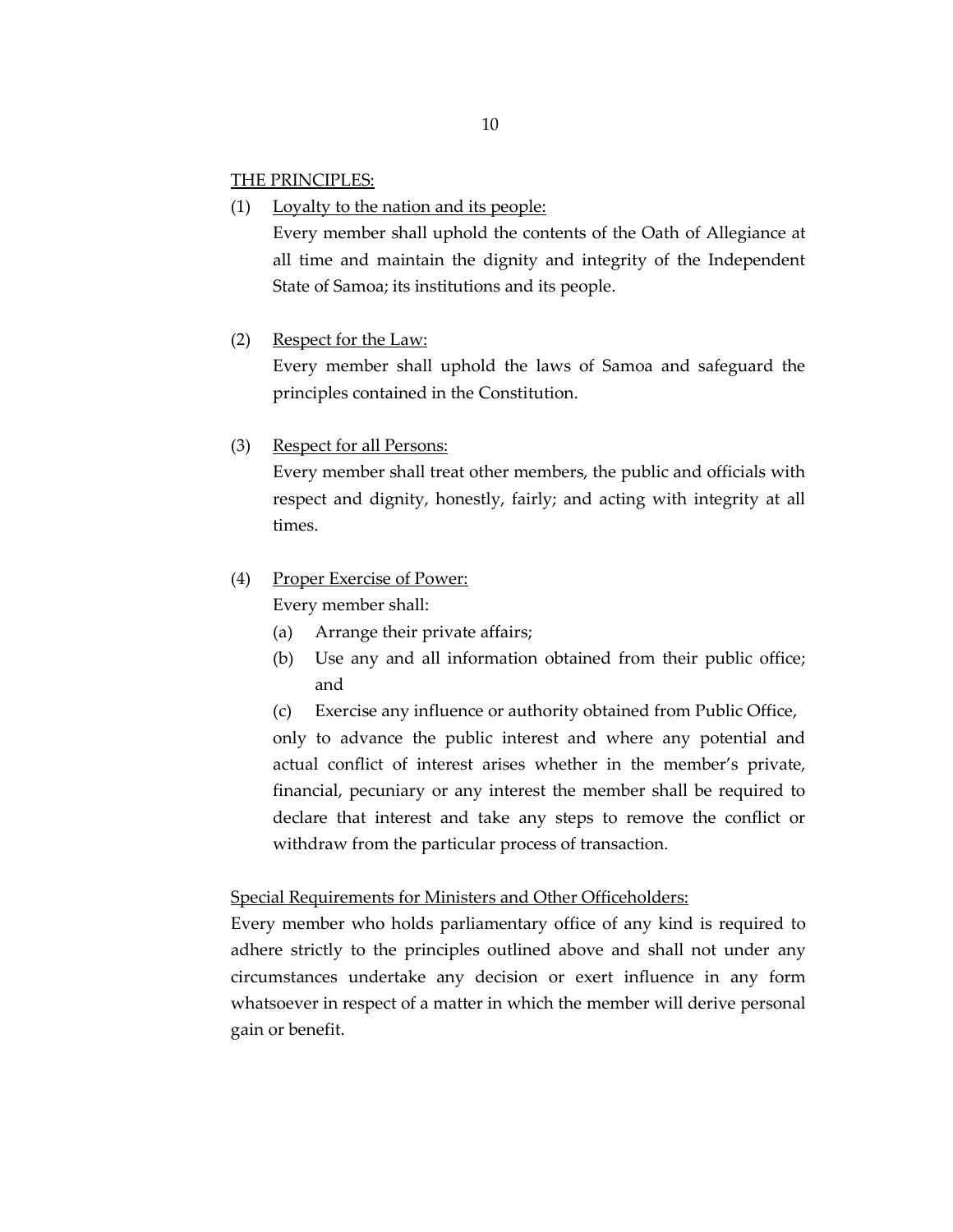### SANCTIONS:

Breaches of this Code maybe dealt with by the Privileges and Ethics Committee or as determined by Parliament.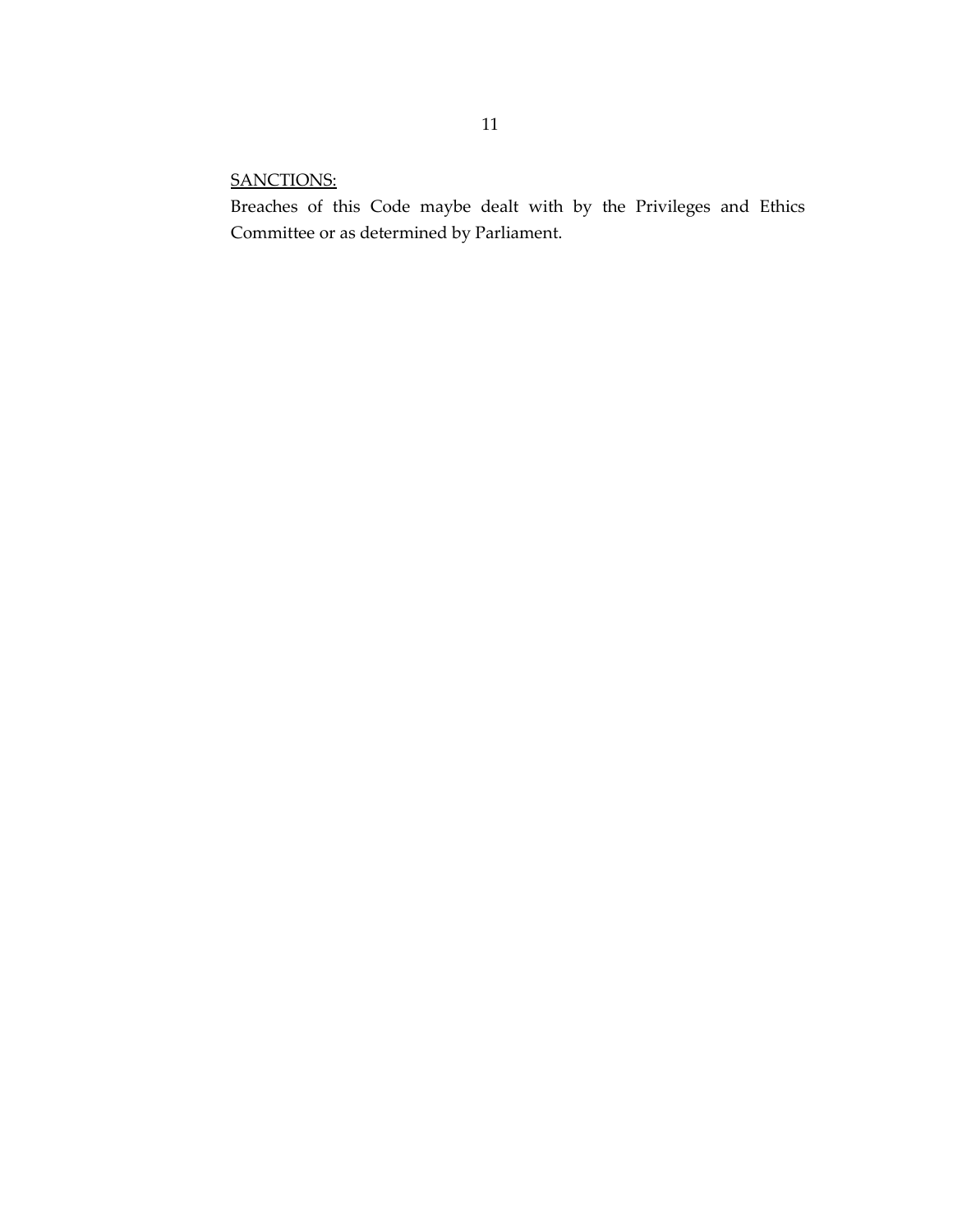### **PART IV**

### **DEPUTY SPEAKER**

#### **16. Election of Deputy Speaker:**

The Election of Deputy Speaker shall be conducted in a similar manner to the election of the Speaker.

#### **17. Vacancy in Office of Deputy Speaker:**

When a vacancy occurs in the office of the Deputy Speaker, a new Deputy Speaker shall be electedin the like manner to the election of the Speaker.

#### **18. Powers of Deputy Speaker:**

In the absence of the Speaker, the Deputy Speaker may perform the duties and exercise the authority of the Speaker in relation to all proceedings of the Assembly both during a sitting and an adjournment of the Assembly and during any recess of Parliament.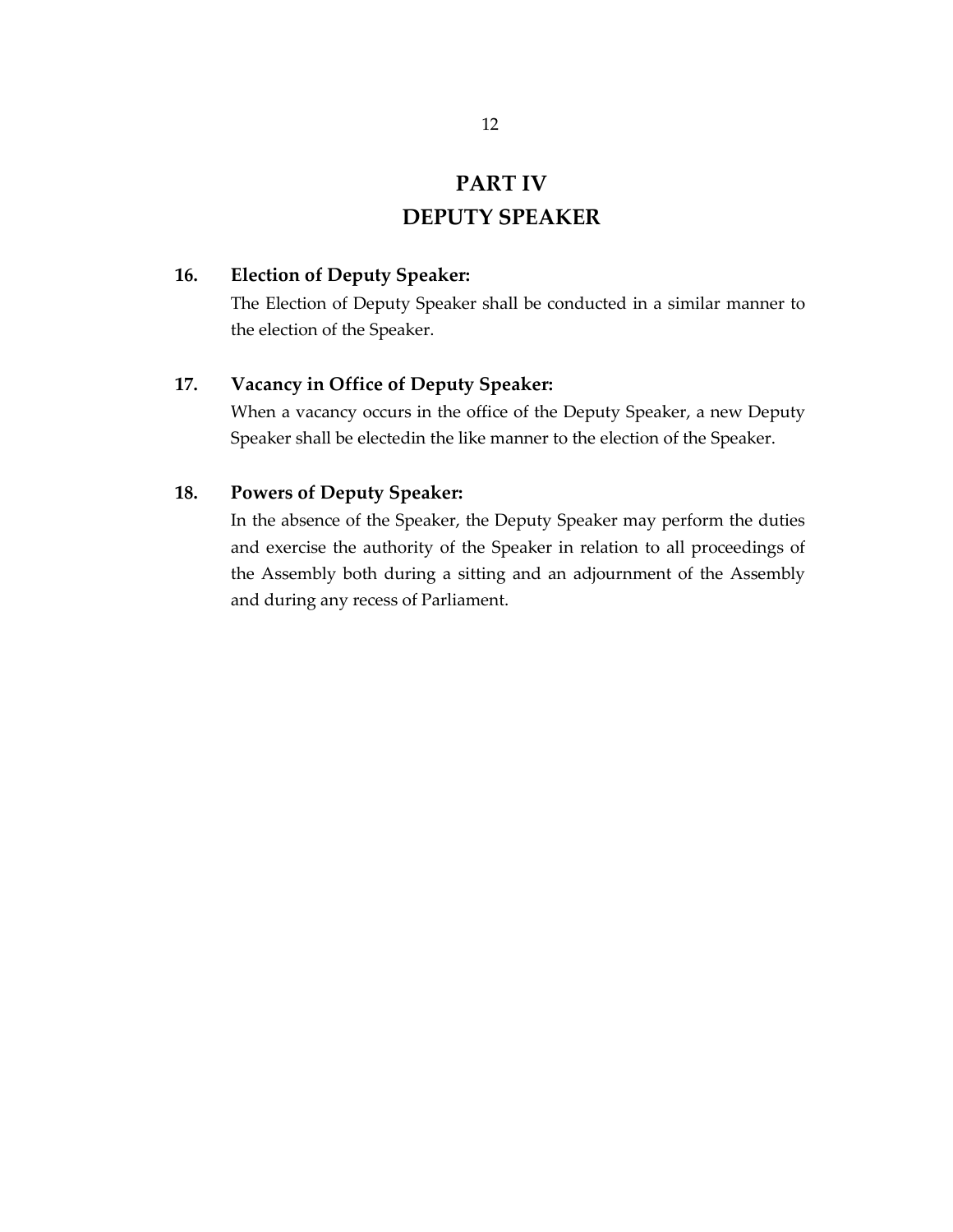## **PART V ELECTION OF PRIME MINISTER**

#### **19. Election of Prime Minister:**

(1) Whenever there is a vacancy in the office of Prime Minister (other than a vacancy occurring while the Assembly is dissolved) the Assembly shall within 24 hours of vacancy or 3 days of return of the writs following a general election through a certificate under the hand of the Clerk of the Legislative Assembly report to O Le Ao o le Malo the Member of Parliament who commands the confidence of a majority of members for the purpose of an appointment to be made by O Le Ao o le Malo pursuant to paragraph (a) of clause (2) of Article 32 of the Constitution:

For the requirements of this Order, the Clerk shall refer to the Record of members kept in pursuant to Standing Order 40 (for vacancies not arising from dissolution of the Legislative Assembly) or from Nomination of Candidates Records kept by the Electoral Commissioner (for vacancies arising from dissolution of the Legislative Assembly) provided that confirmation from individual members be obtained when required.

- (2) When no member commands the confidence of a majority of members as provided for in (1) of this Order, the election of Prime Minister shall be conducted by a ballot as follows.
	- (a) for the purpose of the ballot for a Prime Minister, the Clerk shall act as Chairperson;
	- (b) any member, having first ascertained that the member to be proposed is willing to serve if elected, may, addressing himself or herself to the Clerk, propose some other member to be Prime Minister, and move "That (naming the member) be elected as Prime Minister". The proposal shall require to be seconded, but no debate shall be allowed;
	- (c) if only one person is so proposed he or she shall be declared by the Clerk to have been elected;
	- (d) if more than one person is so proposed, the Clerk shall, after causing the bells to be rung as on a division, order the doors to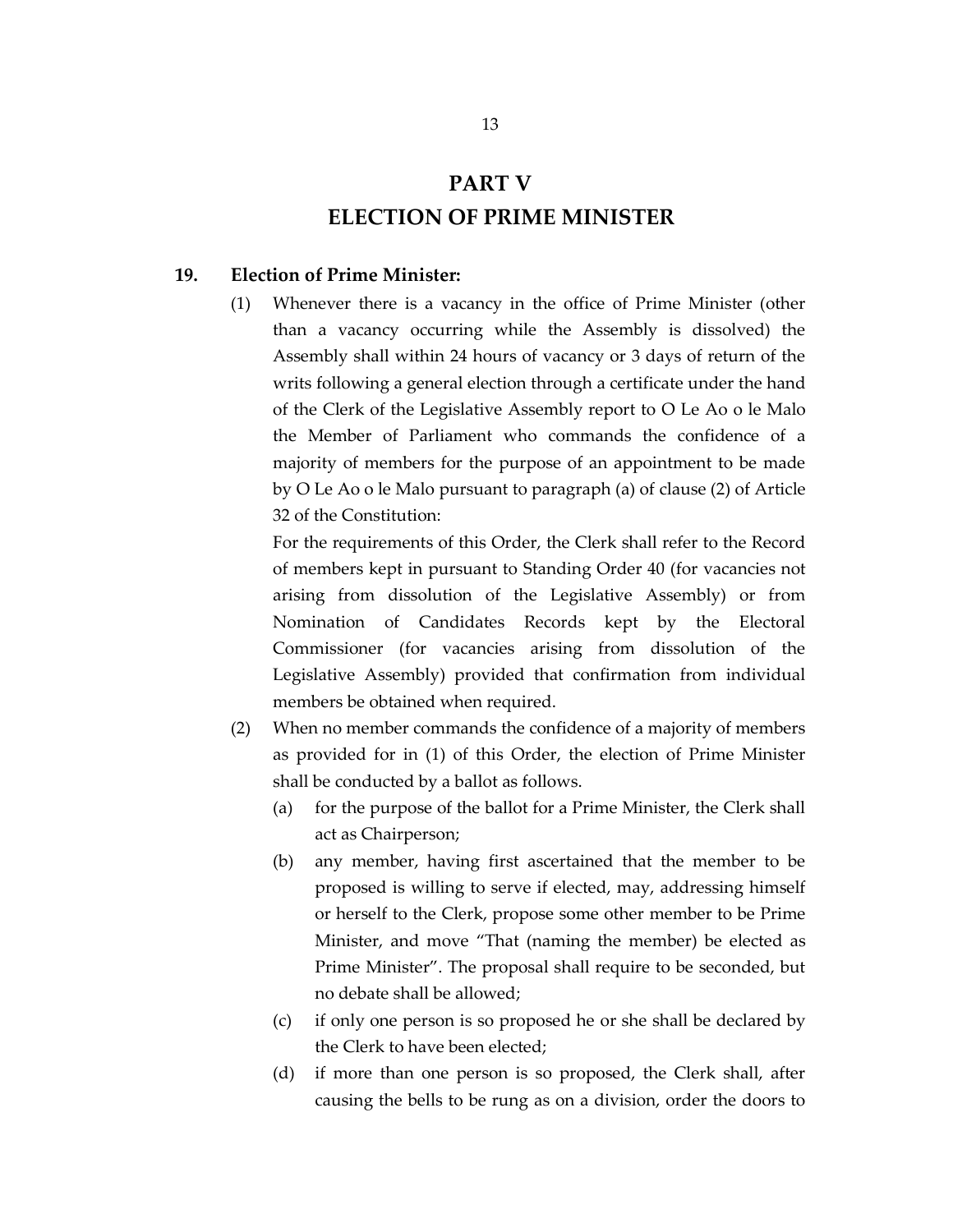be locked and shall then state the names of the members proposed for election;

- (e) for the purpose of a ballot each member after being called on by the Clerk in alphabetical order shall obtain from the Clerk a ballot paper and then proceed to the table behind the Speaker's chair to cast his or her vote;
- (f) after having indicated the member's vote the ballot paper shall then be folded so that the name written thereon shall not be seen, and deposited in the ballot box on the voting table. The ballot papers shall be counted at the table by the Clerk and two persons nominated as scrutineers by the members present;
- (g) when more than two candidates have been proposed and at the first ballot no candidate obtains more votes than the aggregate votes obtained by the other candidates, the candidate who has obtained the smallest number of votes shall be excluded from the election and balloting shall proceed, the candidate obtaining the smallest number of votes at each ballot being excluded until one candidate obtains more votes than the remaining candidate or the aggregate votes of the remaining candidates, as the case may be;
- (h) as the ballot papers are counted they shall be placed in a box, and when a person has been declared elected as Prime Minister the box shall be sealed in the presence of the Assembly and kept in the custody of the Clerk for one calendar month, after which the Clerk shall burn the ballot papers and certify to the Assembly that this has been done.
- (3) When the Office of Prime Minister becomes vacant while Parliament is dissolved, the Deputy Prime Minister appointed under Article 32(2)(ba) of the Constitution, shall perform the functions and exercise powers of the Office of Prime Minister until appointment is terminated by the O Le Ao o le Malo under Article 33(1) of the Constitution.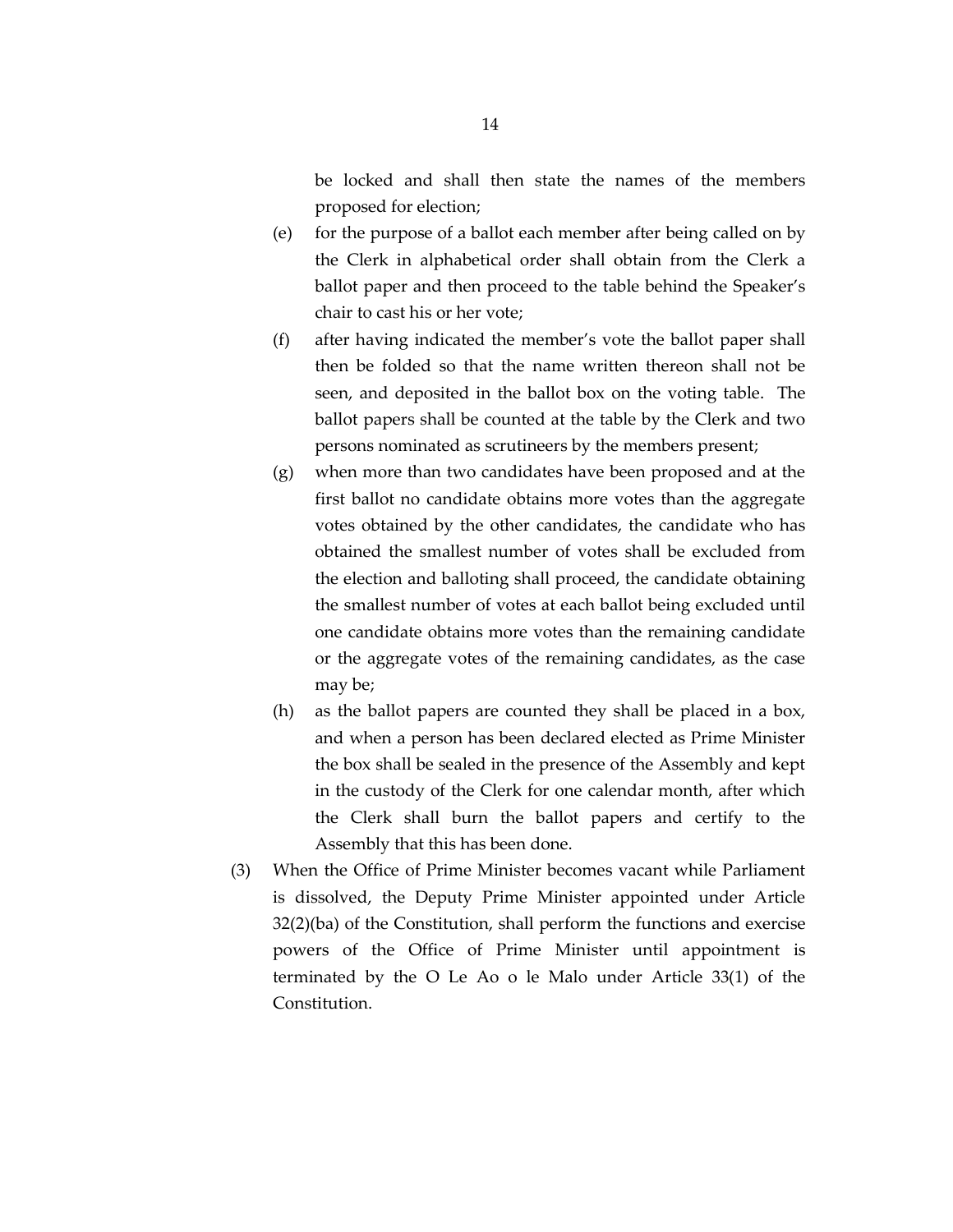# **PART VI LANGUAGE**

### **20. Language:**

The proceedings of the Assembly shall be conducted in the Samoan and English languages.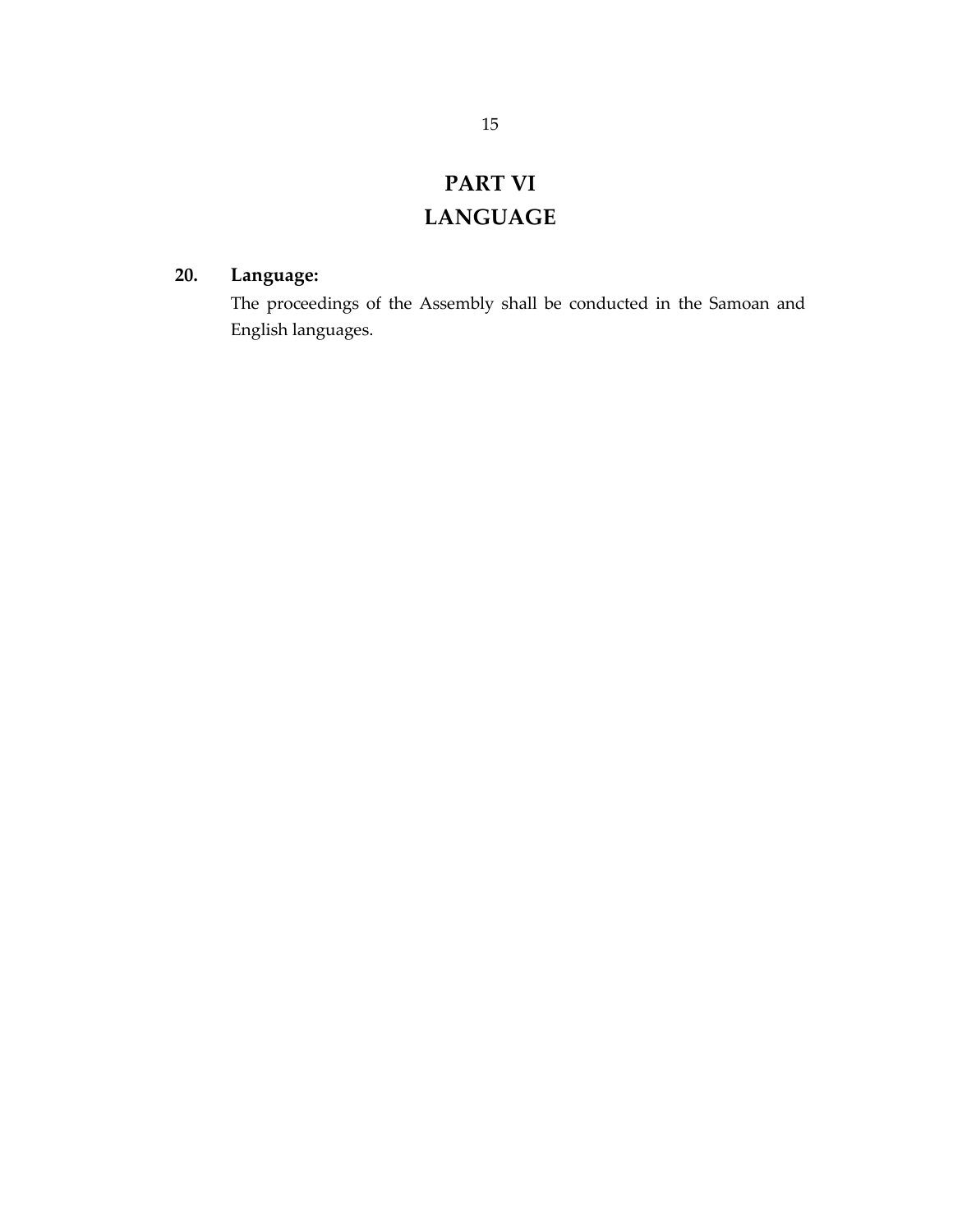### **PART VII**

# **PARTIES, SEATING, ATTENDANCE OF MEMBERS, LEAVE OF ABSENCE**

#### **21. Recognition of Parties:**

(1) At the commencement of each Parliament any group of members of not less than eight (8) shall be recognised as a party in Parliament on its leader notifying the Speaker:

Provided that the party is registered as a party by the Electoral Commissioner pursuant to section 3 of the Electoral Act 2019.

- (2) A party must inform the Speaker of:
	- (a) the name of the party;
	- (b) the identity of the leader and deputy leader;
	- (c) its Parliamentary membership:

Provided that the matters specified in (1) and (2) of this Order are notified before the members take the Oath of Allegiance.

- (3) The Speaker must be informed of any change in matters specified in (2) of this Order.
- (4) A coalition between two or more parties must be notified to the Speaker in accordance with (1) before taking the Oath of Allegiance but each party to the coalition remains a separate party for the purposes of the Standing Orders.
- (5) A party that has been recognised as a party in Parliament shall lose its recognition if its membership falls below eight (8) Members of Parliament.
- (6) (a) For Parliamentary purposes any member who takes the Oath of Allegiance before he or she is notified as a member of a Party as required by  $(2)(c)$  of this Order shall be recognized as an independent member for the duration of the Parliamentary term;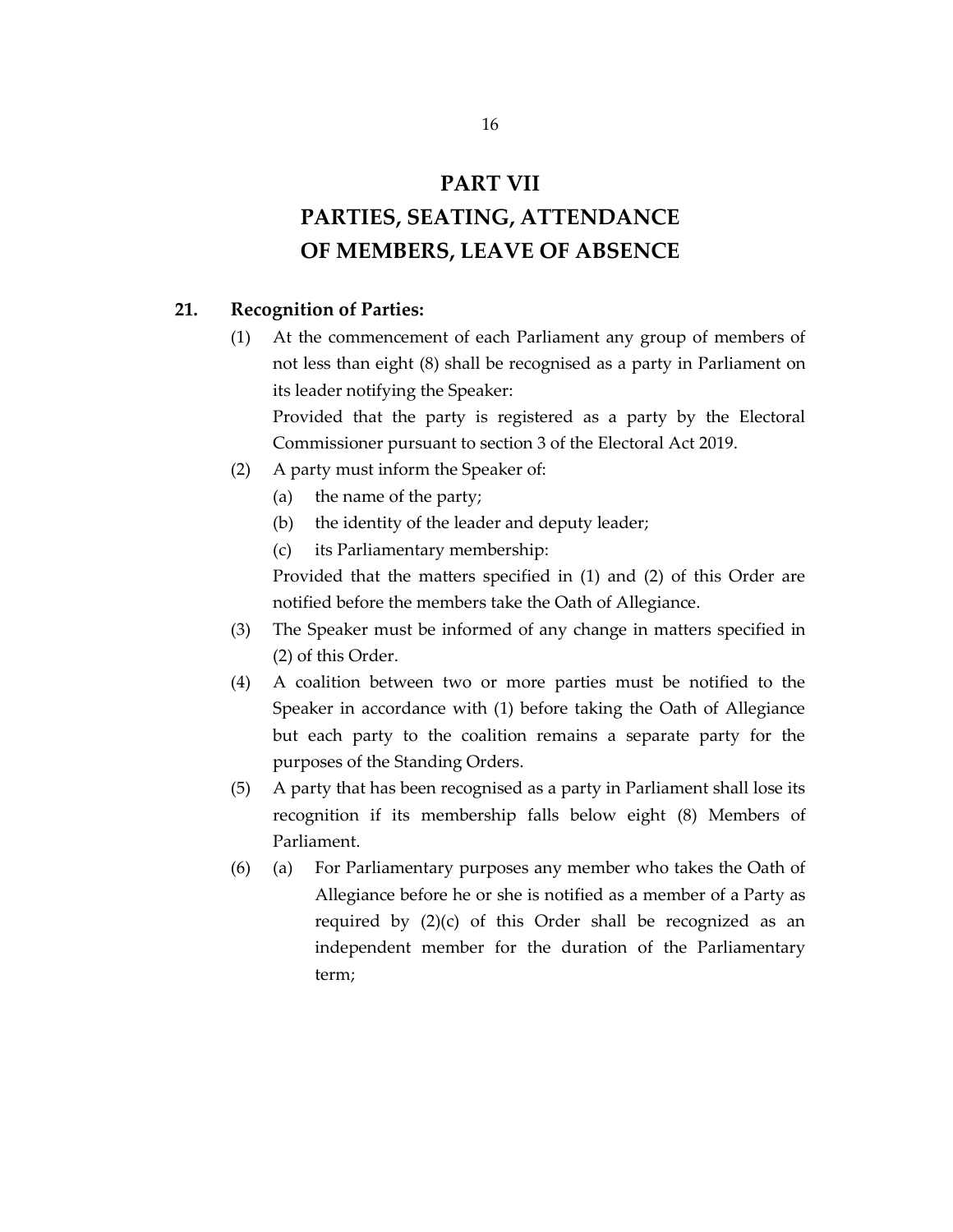- (b) The seat of a Member of Parliament becomes vacant during his or her term of office, where in certain circumstances the Member -
	- (i) resigns or withdraws from or for any other reason changes his or her political party; or
	- (ii) joins a political party if he or she is not a member of the political party as declared under (2)(c) of the Standing Order; or
	- (iii) in accordance with Article 46 of the Constitution or upon a verbal resignation before the Legislative Assembly;
- (c) a member who voluntarily tenders his or her resignation (written or verbal) to Parliament due to reasons outside of those enlisted in the Constitution, Electoral Act and the Standing Order, he or she is not eligible to run for that Constituency in the By-elections.
- (7) In the period between a General Election and the Assembly endorsing a Speaker, the matters specified in (1) and (2) of this Order must be notified to the Clerk.
- (8) (a) If the seat of a Member of Parliament who was elected under Article 44(1) of the Constitution becomes vacant, because of reasons listed under (6) of the Order, the "additional member" of the same Constituency who was elected under Article 44(1B) of the Constitution may fill up the vacant seat for the duration of the Parliamentary term without a need for a by-election;
	- (b) When a seat of an additional member is made vacant due to implementing (8)(a):
		- (i) the minimum number of women required by the Constitution is met, the vacant seat of the additional member shall not be filled.
		- (ii) where the number of women required by the Constitution is not met, the female candidate (if any) who has the next highest number of votes at the last or general election shall fill the vacant additional member seat.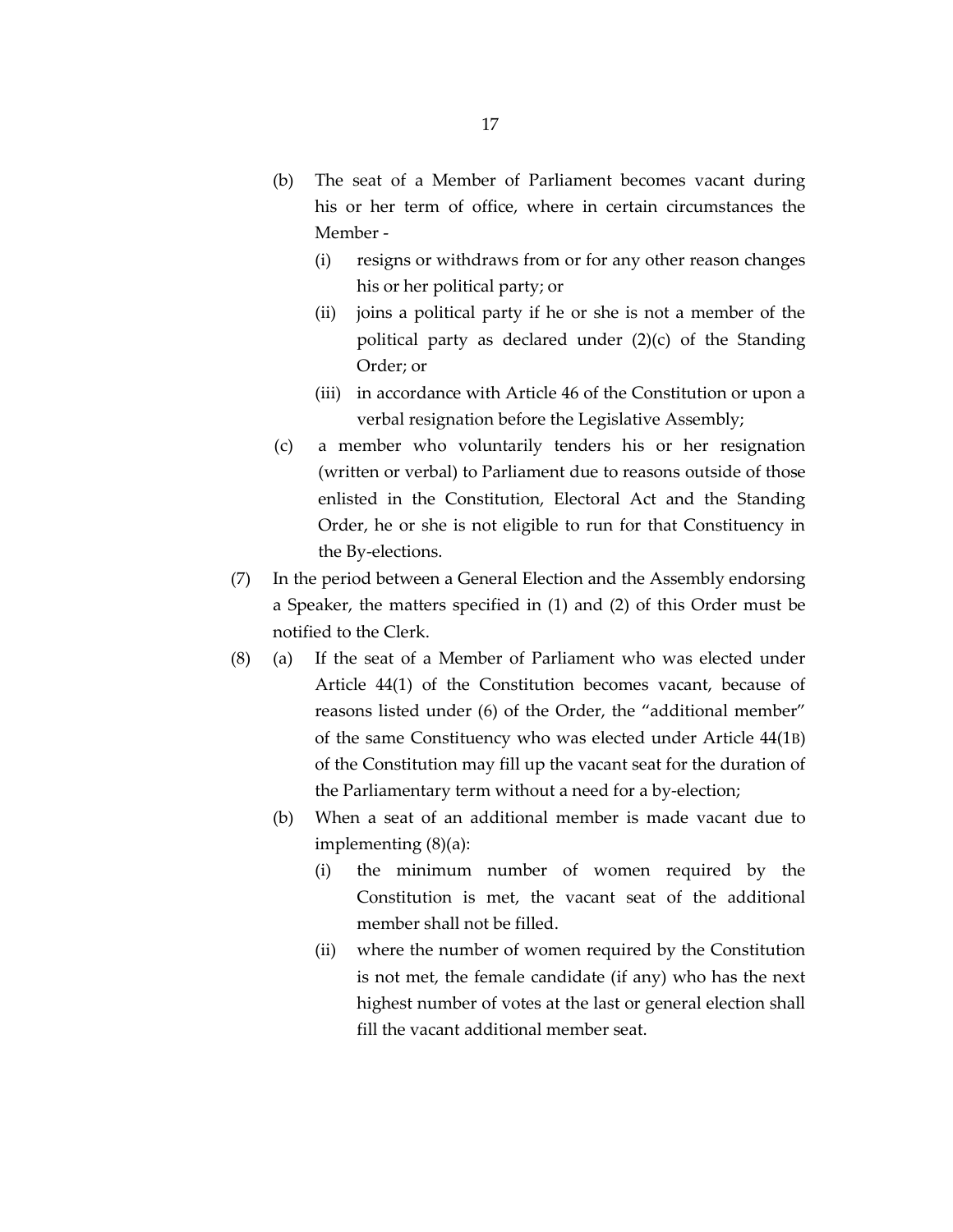#### **22. Leader of the Opposition:**

The Leader of the largest recognized party in terms of its Parliamentary membership which is not in Government or in coalition with a Government party is entitled to be recognized as a Leader of the Opposition.

#### **23. Seats of Members:**

- (1) As far as practicable, each party occupies a block of seats in the Chamber, provided the Speaker decides any dispute as to the seats to be occupied.
- (2) A member must only speak from the seat allocated to him or her.
- (3) Seats allocated to Ministers and the Deputy Speaker shall not be allocated individually.

#### **24. Members to Attend Service of the Assembly:**

- (1) No member shall be absent from the Assembly for 3 consecutive sitting days without obtaining leave of absence from the Speaker.
- (2) Any member who is absent from the Assembly in contravention of this Order shall be disqualified from holding his or her seat.
- (3) Subject to this Order a member is considered absent if he or she fails to occupy his or her seat for at least 2 consecutive hours in any sitting day.
- (4) Where the Assembly sits for less than 3 hours in any one day a member shall be considered absent if he or she fails to occupy his or her seat for at least half of the period the Assembly sits on that day.

#### **25. Leave of Absence:**

(1) Subject to Standing Order 24 leave of absence for any member may be granted and declared by the Speaker.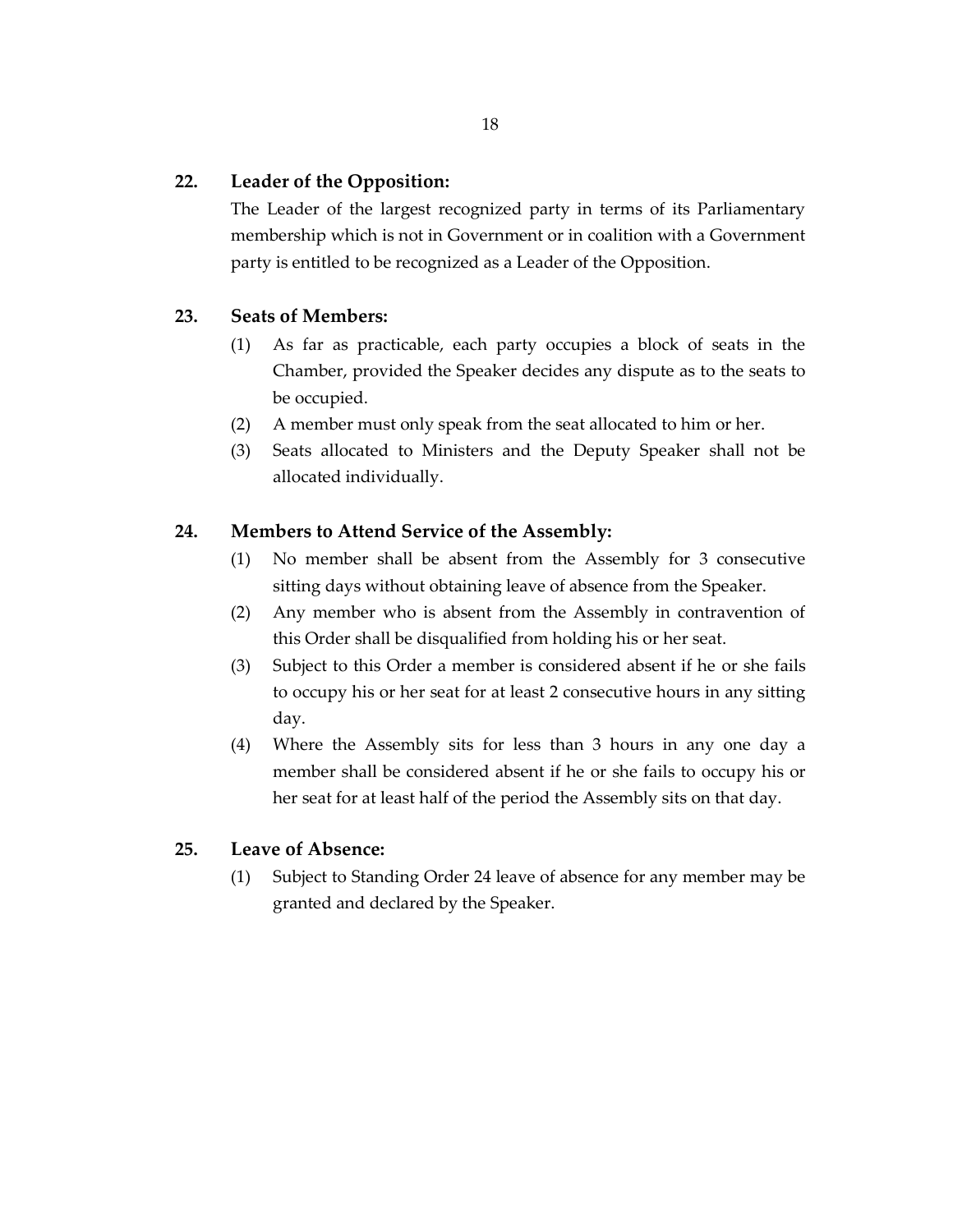- (2) Leave may be granted on the ground that member's absence from the Assembly is a result of illness or other family cause of a personal nature or on the ground that the member's absence is justified to enable the member to attend to other public business or constituency business whether in Samoa or overseas.
- (2a) Leave of absence granted to a Member of Parliament who travels overseas may be extended by the Speaker if at that time borders have been closed as a result of natural disaster or State of Emergency orders.
- (3) Where a member is granted leave of absence on the grounds under (2) of this Order however found that the grounds provided for his or her absence was made untruthfully, the Speaker shall -
	- (i) Rule that the member is absent from the Assembly; or
	- (ii) Reasonably act in the manner prescribed under Standing Order 92(4) and 92(5).
- (4) Where the member refuses to obey the Speaker on his decision made under (3)(ii) of this Order, Standing Order 92(7) shall come into effect.
- (5) Any member having leave of absence shall forfeit the same if he or she attends the service of the Assembly before the expiration of such leave.
- (6) A member having forfeited leave of absence under (5) of this Order shall be considered as absent from the Assembly if he or she fails then to occupy his or her seat in the manner prescribed under Standing Order 24.
- (7) Where a member is granted leave of absence on grounds not provided under (2) of this Order, the member is put on leave without pay.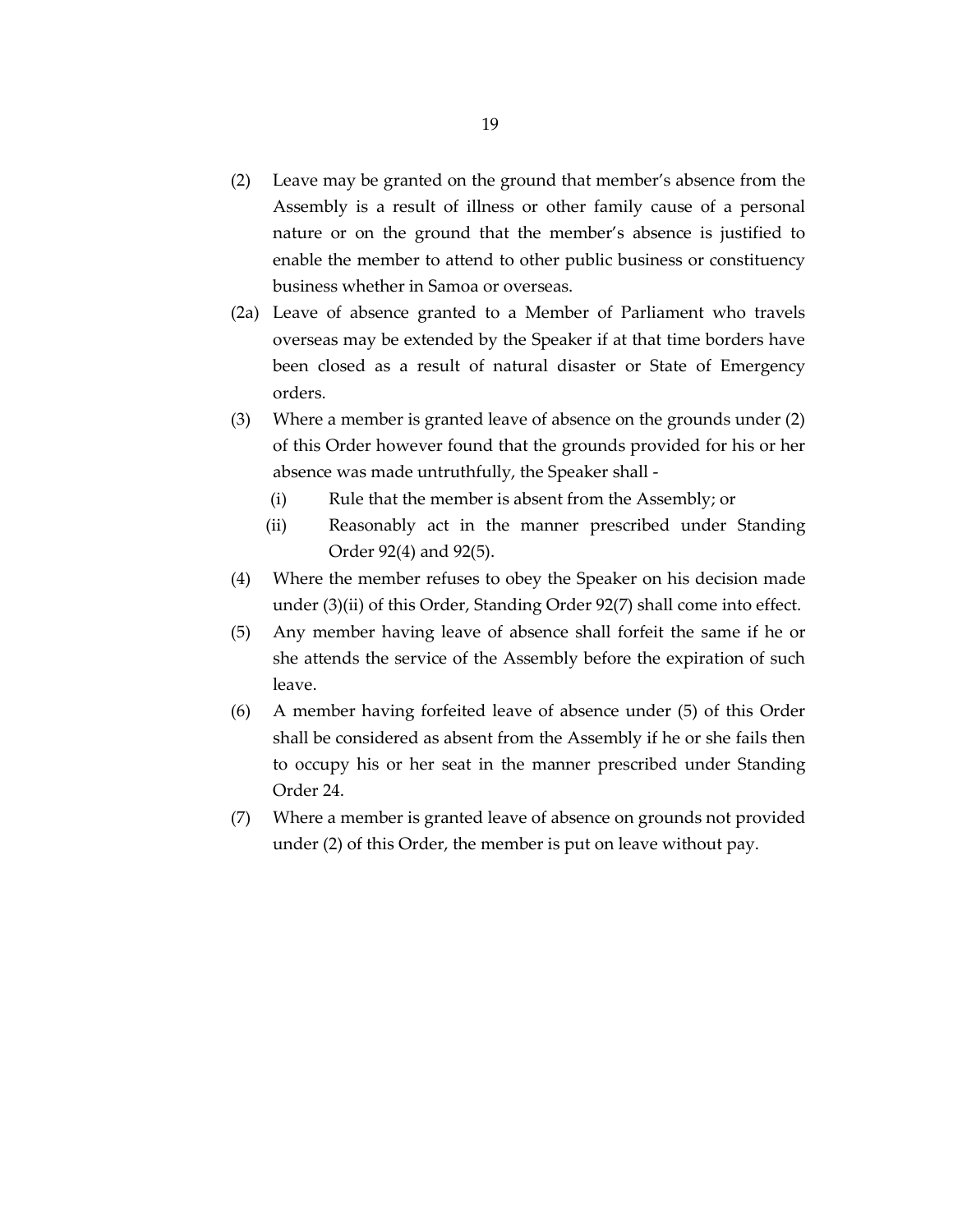# **PART VIII PRESIDING IN THE ASSEMBLY**

#### **26. Presiding in the Assembly:**

Whenever there is a vacancy in the Office of Speaker, the Clerk shall act as Presiding Officer until the Speaker has been elected, and made and subscribed the Oath of Allegiance.

#### **27. Absence of Speaker and Deputy Speaker:**

- (1) Whenever the Speaker's absence is announced by the Clerk, the Deputy Speaker shall take the Chair.
- (2) If at any time both the Speaker and Deputy Speaker are absent or if the Speaker is absent and there is no Deputy Speaker, the Assembly on being informed by the Clerk may on motion of a Minister thereupon call on any member to take the Chair as Acting Speaker during the absence of the Speaker and Deputy Speaker.
- (3) Notwithstanding (1), the Assembly may, by resolution appoint a member to be Acting Speaker or Acting Deputy Speaker in the absence of the Speaker or Deputy Speaker. An Acting Speaker or Deputy Speaker appointed by such resolution may, during the continuance of the appointment perform the duties and exercise the authority of the Speaker or Deputy Speaker in relation to all proceedings of the Assembly both during sitting and an adjournment of the Assembly and during any recess of Parliament.
- (4) Notwithstanding (3), when both Speaker and Deputy Speaker are absent during any recess of the Assembly, it may, upon the advice of the Leader of the House, after consultation with the Speaker, appoint a Senior Member to perform the duties and exercise the authority of the Speaker or Deputy Speaker.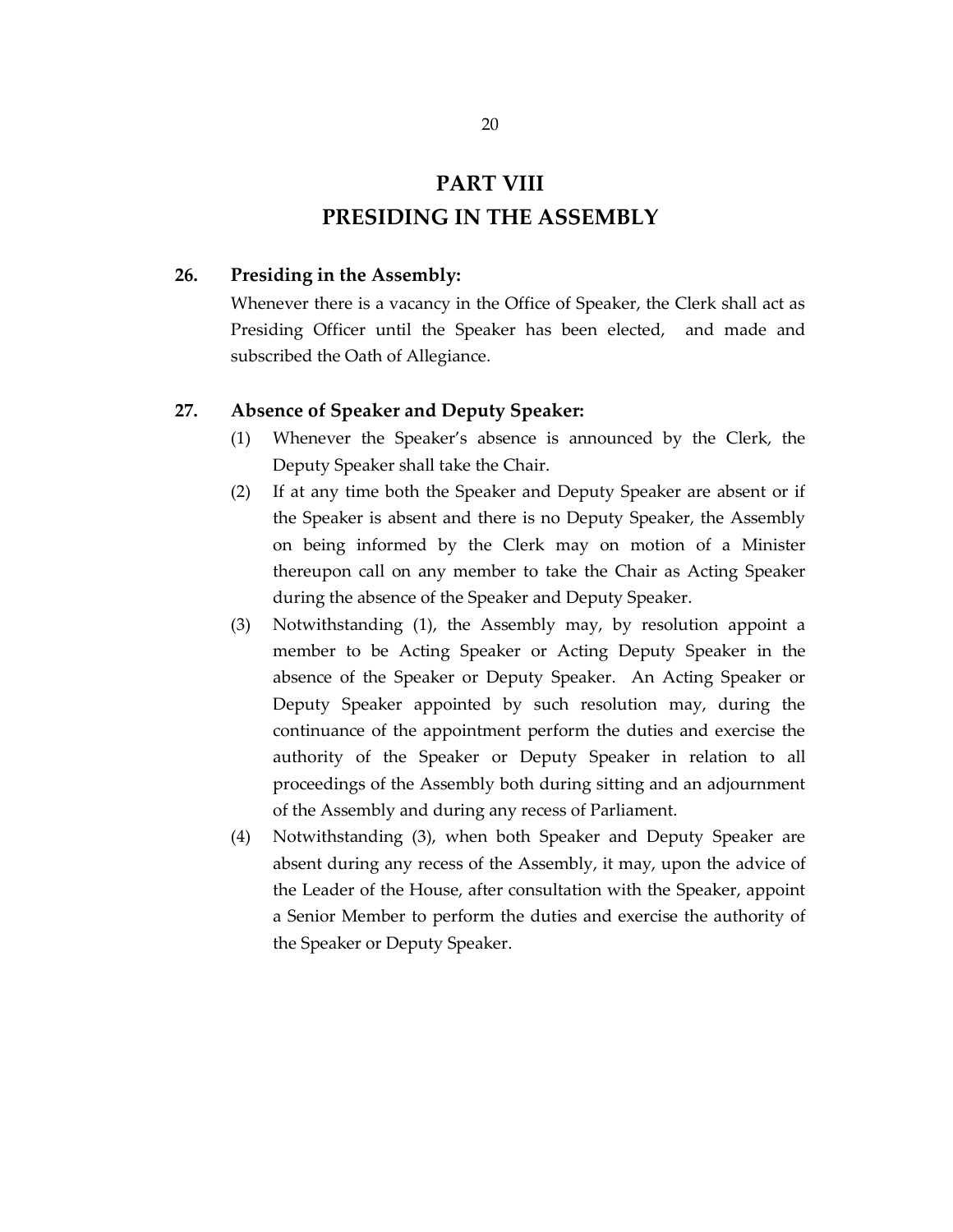#### **28. Deputy Speaker May Take Chair When Requested:**

At any time during the sitting of the Assembly and without any formal announcement, the Deputy Speaker at the request of the Speaker takes the Chair as temporary Speaker.

#### **29. Acts of Deputy Speaker and Acting Speakers:**

When the Deputy Speaker or Acting Speaker takes the Chair pursuant to these Standing Orders, or performs the duties or exercises the authority of the Speaker, every act done and proceeding taken in or by the Assembly or by the Deputy Speaker or Acting Speaker shall be as valid and effectual as if the Speaker had been in the Chair or had performed the duties or exercised the authority as the case may be.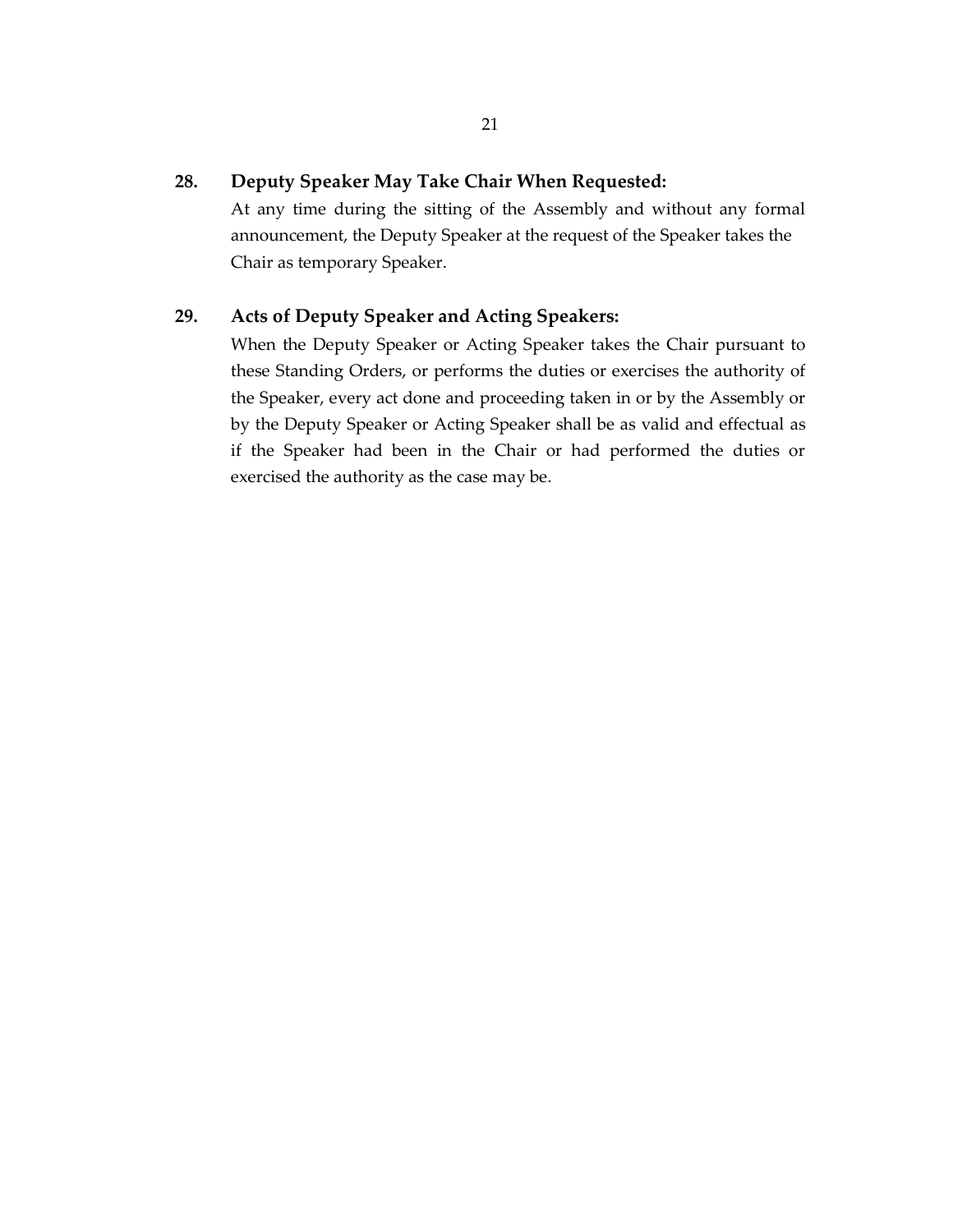# **PART IX SESSIONS, MEETINGS AND SITTINGS**

#### **30. Sessions and Meetings:**

- (1) Sessions of the Legislative Assembly shall commence in the manner prescribed by Article 52 of the Constitution and shall be prorogued or dissolved in the manner prescribed by Article 63 of the Constitution.
- (2) During any one Session, Sittings of the Legislative Assembly shall be in accordance with the Annual Sitting Programme adopted by the Assembly as prescribed in Standing Order 170 and may adjourn on days set out in the sitting programme.
- (3) When the Assembly is adjourned and it appears to the Prime Minister desirable in the public interest that the Assembly should sit at an earlier date than that adjourned to, the Prime Minister after consulting with the other party leaders, and informing the Speaker that the Assembly should sit at an earlier date, advises O Le Ao o le Malo to summon the Assembly.

#### **31. Notice of Meetings:**

(1) Before the commencement of a new Meeting the Clerk shall send to each member not less than fourteen (14) days written notice directing attention to the summoning of the Assembly:

Provided that in cases of emergency, O Le Ao o le Malo may summon a Meeting on such shorter notice as the circumstances require in which event notification shall be given to members either in writing or by any other means which will ensure that members are duly informed.

(2) Where the Assembly is to be reassembled after an adjournment of more than fourteen (14) days, the Clerk shall send to each member a written notice of the day appointed for the next Meeting and shall, if practicable, attach thereto a copy of the Order Paper.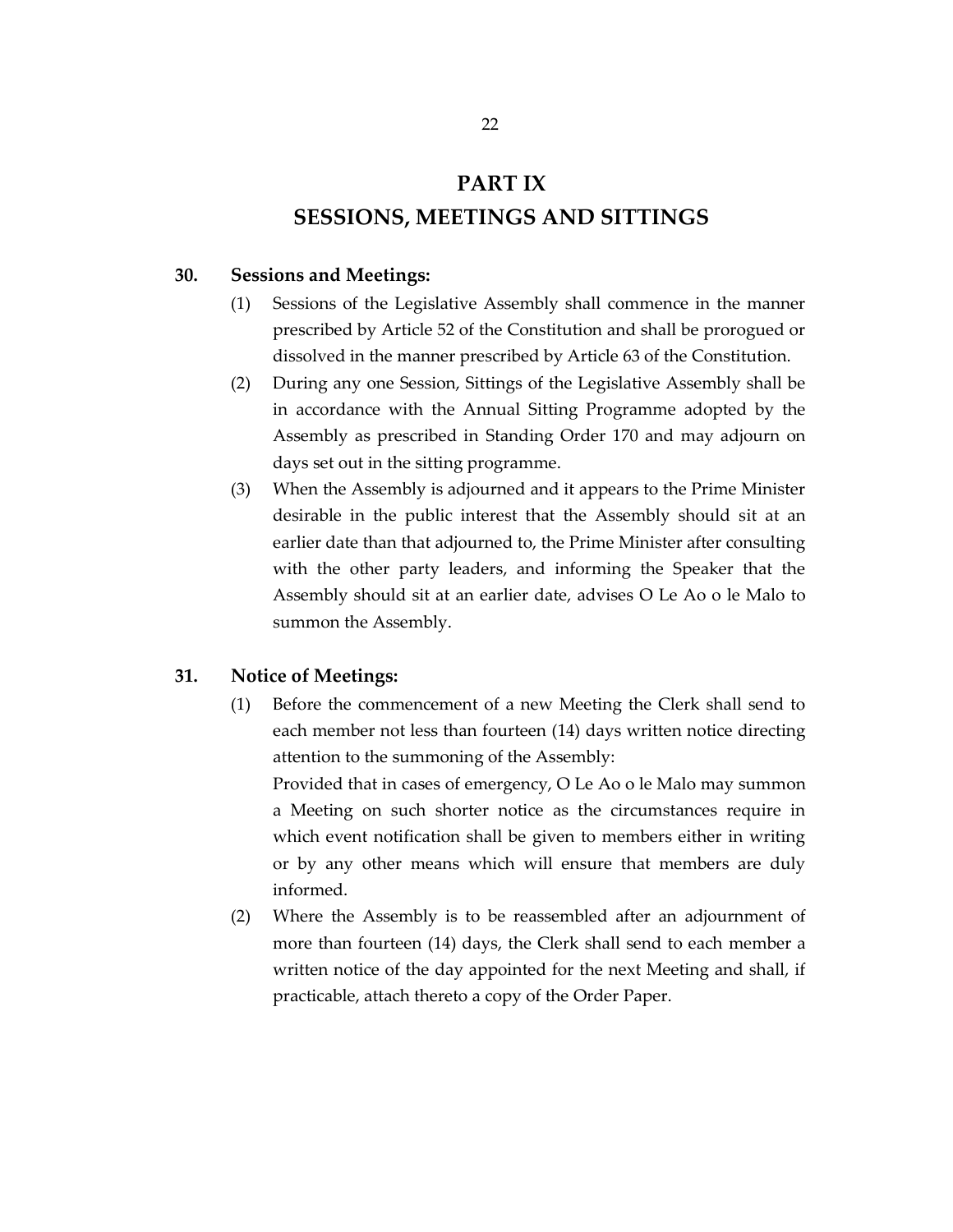#### **32. Sittings:**

- (1) Except for the purposes of Standing Order 30 (Sessions and Meetings), sittings of the Legislative Assembly shall be in accordance with the Annual Sitting Programme. The sittings shall commence at 9.30 in the morning except in the case of a motion for the adjournment of the Assembly under the provisions of Standing Order 33 (Adjournment for Urgent Public Business) must conclude at 1.00 in the afternoon provided that sittings on Friday must conclude at 12.00 in the afternoon.
- (1a) In the five (5) minutes before the scheduled closing times of proceedings, the Speaker may intervene on a matter being currently discussed. If the Assembly is in Committee, the Chairperson may intervene in the business of the day and the Committee shall forthwith and the Legislative Assembly will move on to general Legislative status. The Speaker will adjourn the sitting without putting the question.
- (2) Each House sitting shall count as 4 hours of continuous proceedings for remuneration purposes.
- (3) Continuous sittings on the same date shall be counted as a separate sitting.
- (4) A member shall not be considered for sitting allowance if the member fails to occupy his or she seat for at least half of the period the Assembly sits.
- (5) Subject to the provisions of Standing Order 30 the House shall sit from Tuesday to Friday of every sitting week depending on the businesses before the House.
- (6) On the Mondays of the first week, prior to the sitting of the Legislative Assembly, seminar will be arranged for Ministries and Corporations to inform all Members of Parliament of all new Bills applicable to them, which to be tabled in the Legislative Assembly. Proceedings of the seminar will be chaired by the Speaker.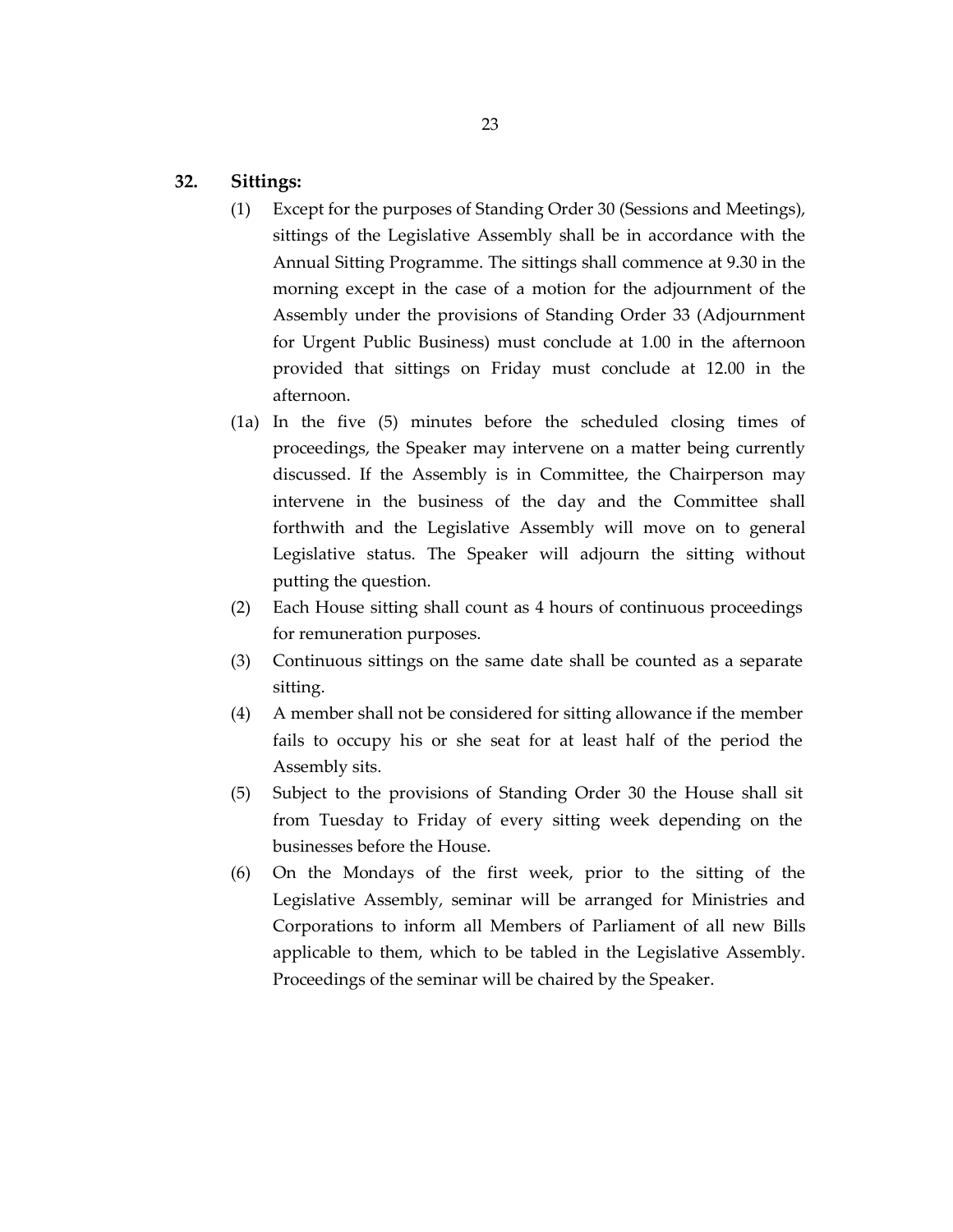#### **33. Adjournment for Urgent Public Business:**

- (1) A Motion "That the Assembly do now adjourn" for the purposes of discussing a definite matter of urgent public importance may be moved only after the presentation of Parliamentary Papers and Reports and before the next business of the day is entered upon.
- (2) A member proposing to move such Motion shall submit a Notice:
	- (a) of the subject matter and a brief written statement of the subject matter proposed to be discussed to the Speaker at least one (1) hour before the commencement of the sitting of the Assembly; and
	- (b) with the names of the members who wish to speak on the matter.
- (3) If the Speaker is of the opinion that the matter proposed to be discussed is one contemplated by this Standing Order, the Speaker shall read the written statement to the Assembly and shall ask members who approve of the proposed discussion to rise in their places.
- (4) The rules for speeches are as follows:
	- (a) the mover of the motion and the Minister first speaking may speak for five (5) minutes;
	- (b) priority is given to the first five (5) members whose names were given in (2)(b);
	- (c) the debate shall be strictly relevant to the particular matter raised;
	- (d) any other member may speak for five (5) minutes;
	- (e) the Government shall have right of response if so required; and
	- (f) subject to a direction from the Speaker, the total discussion time for a matter of public urgency must not exceed 60 minutes.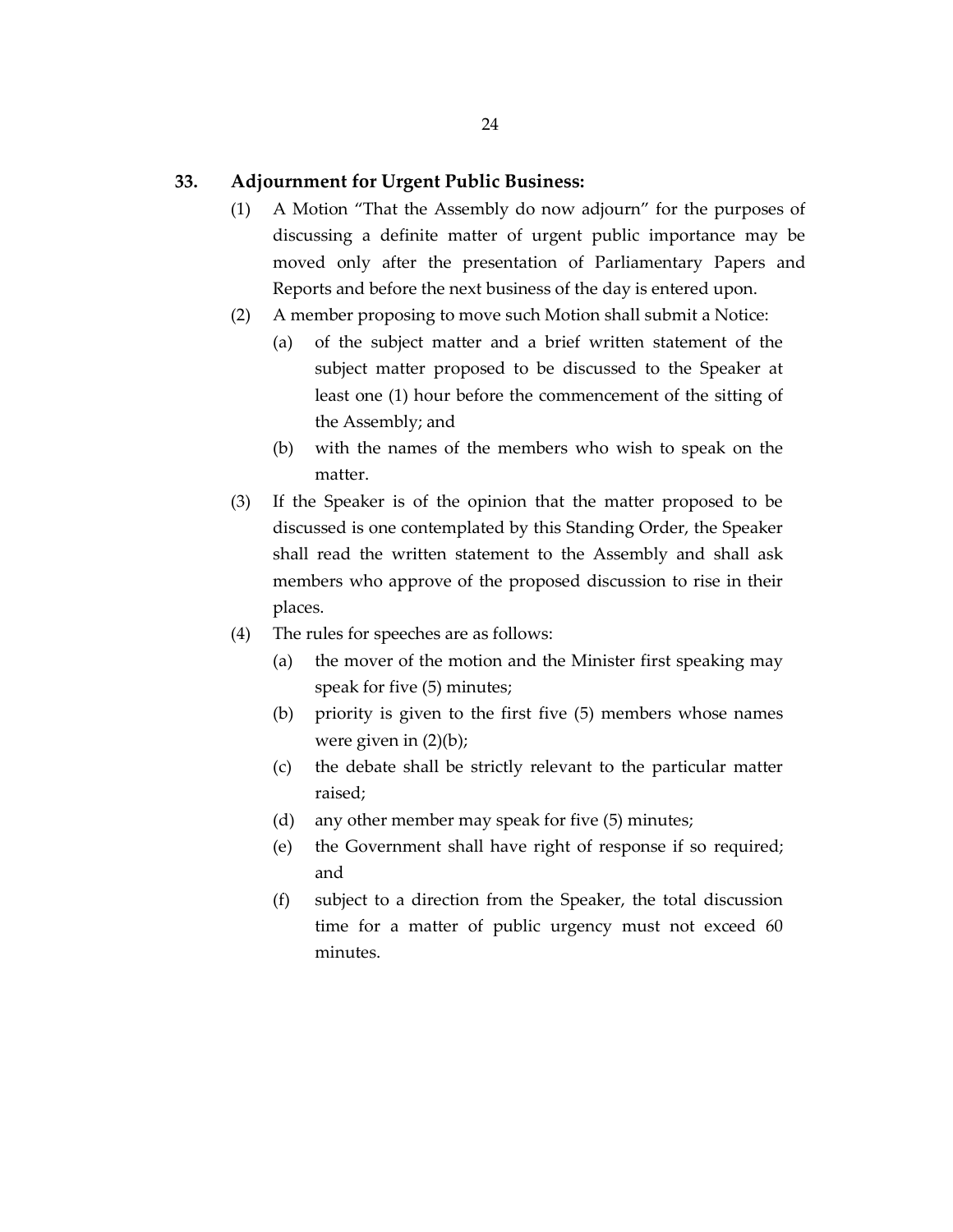#### **34. Quorum:**

- (1) No business shall be transacted at any sitting if objection is taken by any Member of Parliament present that the number of members present is (besides the Speaker or other member presiding) fewer than one-half of the total number of Members of Parliament, excluding vacancies.
- (2) If the attention of the Speaker is directed to the fact that a quorum is not present he or she shall direct members to be summoned, and if at the expiration of five (5) minutes a quorum is not present he or she shall adjourn the Assembly without question put.
- (3) If the absence of a quorum is noticed in Committee of the Whole House the Chairperson shall direct members to be summoned, and if at the expiration of five (5) minutes a quorum is not present, the Assembly shall be resumed and the Speaker shall forthwith count the Assembly. If a quorum is then present the Assembly shall forthwith again resolve itself into Committee, but if a quorum is not present the Assembly shall be adjourned as provided in (2) of this Order.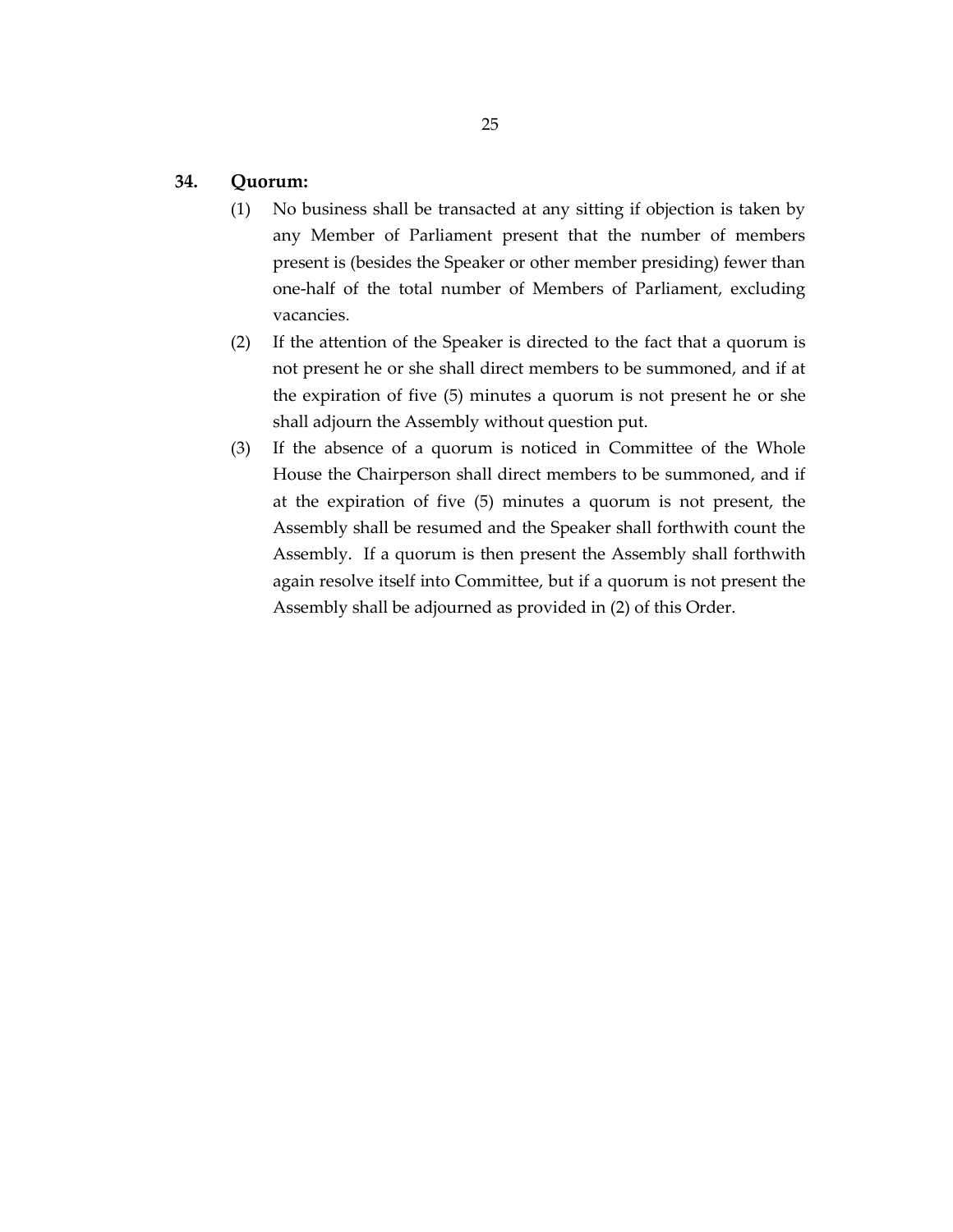# **PART X DUTIES OF THE CLERK**

#### **35. Business of the Assembly:**

At every sitting of the Assembly (except the first day of the meeting of a new Parliament) the Assembly shall proceed with its business in the order set out in Standing Order 45.

### **36. Order Paper, Bills and Parliamentary Papers to be Prepared and Circulated:**

- (1) A draft Order Paper shall be uploaded on the Parliament website one (1) working day before a sitting showing:
	- (a) the business to be placed before the Assembly;
	- (b) the order in which the business in (a) is to be taken; and
	- (c) Bills and Parliamentary Papers to be tabled and progressed.
- (2) All urgent matters must be received by the Clerk at least 3 working days prior to the sitting day on which they are to be tabled and progressed.
- (3) The Final Order Paper, shall be uploaded, as early as possible before the Assembly meets.
- (4) The Clerk must upload on the Parliament website copies of Bills approved by Cabinet after they have been introduced in Parliament, the Titles of Committee Reports and Government Responses that have been tabled in Parliament.
- (5) Translated copies of Bills and Committee Reports should be circulated to Members as early as possible before the Assembly or the Committee of the Whole House meet.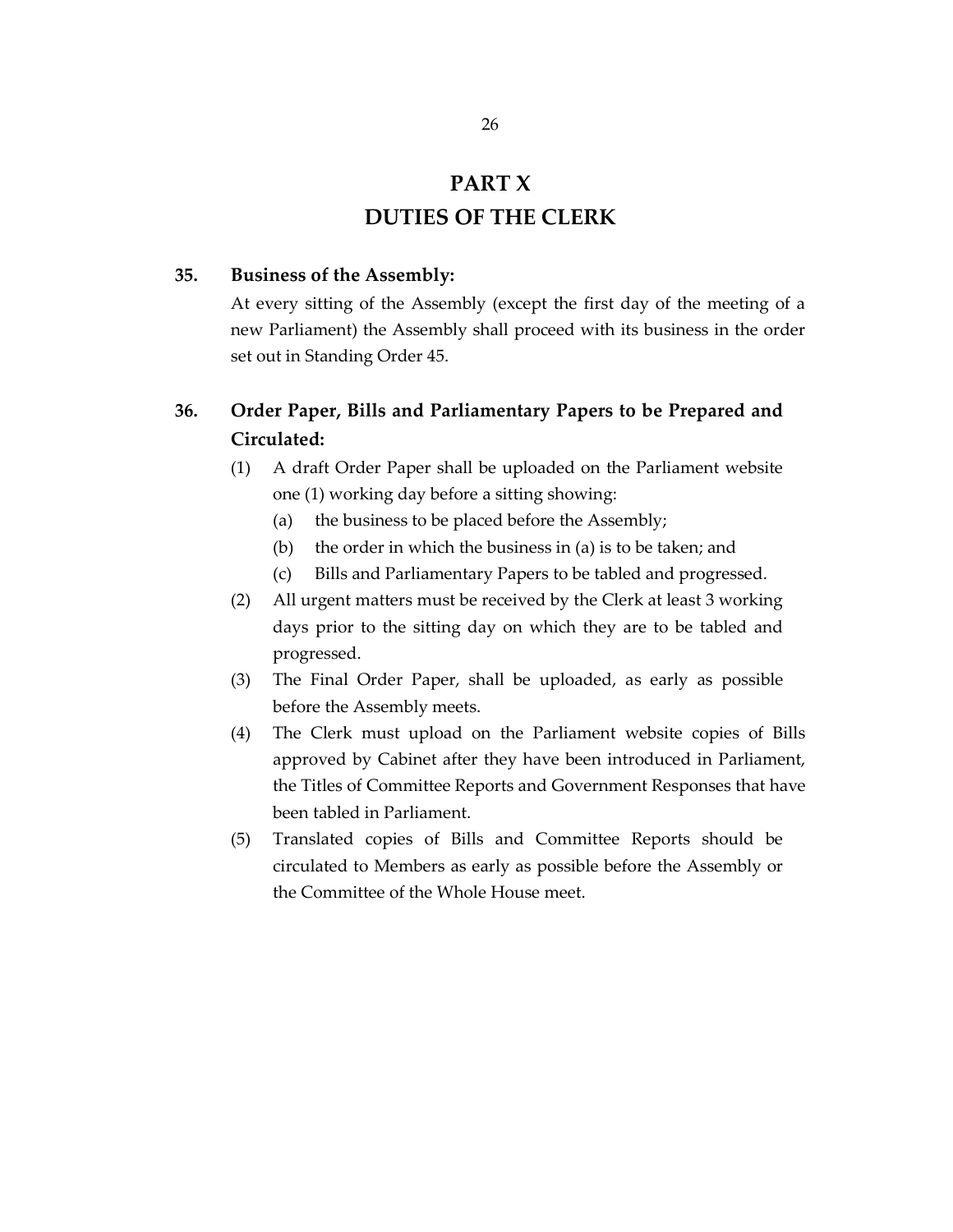#### **37. Order Book:**

The Clerk shall keep a book to be called the Order Book in which the Clerk shall enter all matters intended for discussion at each Meeting. The Order Book shall be open to the inspection of members at all reasonable hours.

#### **38. Custody of Journals and Records:**

The custody of the Journals, records, and of all papers and accounts whatsoever presented to or belonging to the Assembly, shall be in the Clerk, who shall neither take, nor permit to be taken, any Journals, records, papers, or accounts from the Assembly or offices without any order of the Assembly or by leave or order of the Speaker.

#### **39. Journals of the Assembly:**

- (1) All proceedings of the Assembly shall be noted by the Clerk, and shall constitute the Journals of the Assembly.
- (2) The Journals for each session of the Assembly shall be distributed to all members in the Samoan language and when requested in the English language not less than one (1) month, before the commencement of the next ensuing session.

#### **40. Authority of Clerk to Dispose of Old Records:**

The Clerk shall have authority at the end of every session to destroy or otherwise dispose of the following records of the Assembly:

- (a) Petitions presented to the Assembly 20 years previously which have been printed in the Appendices of the Journals of the Assembly; and
- (b) Records more than 5 years old being
	- (i) Papers laid upon the Table which have been printed in the Appendices of the Journals of the Assembly;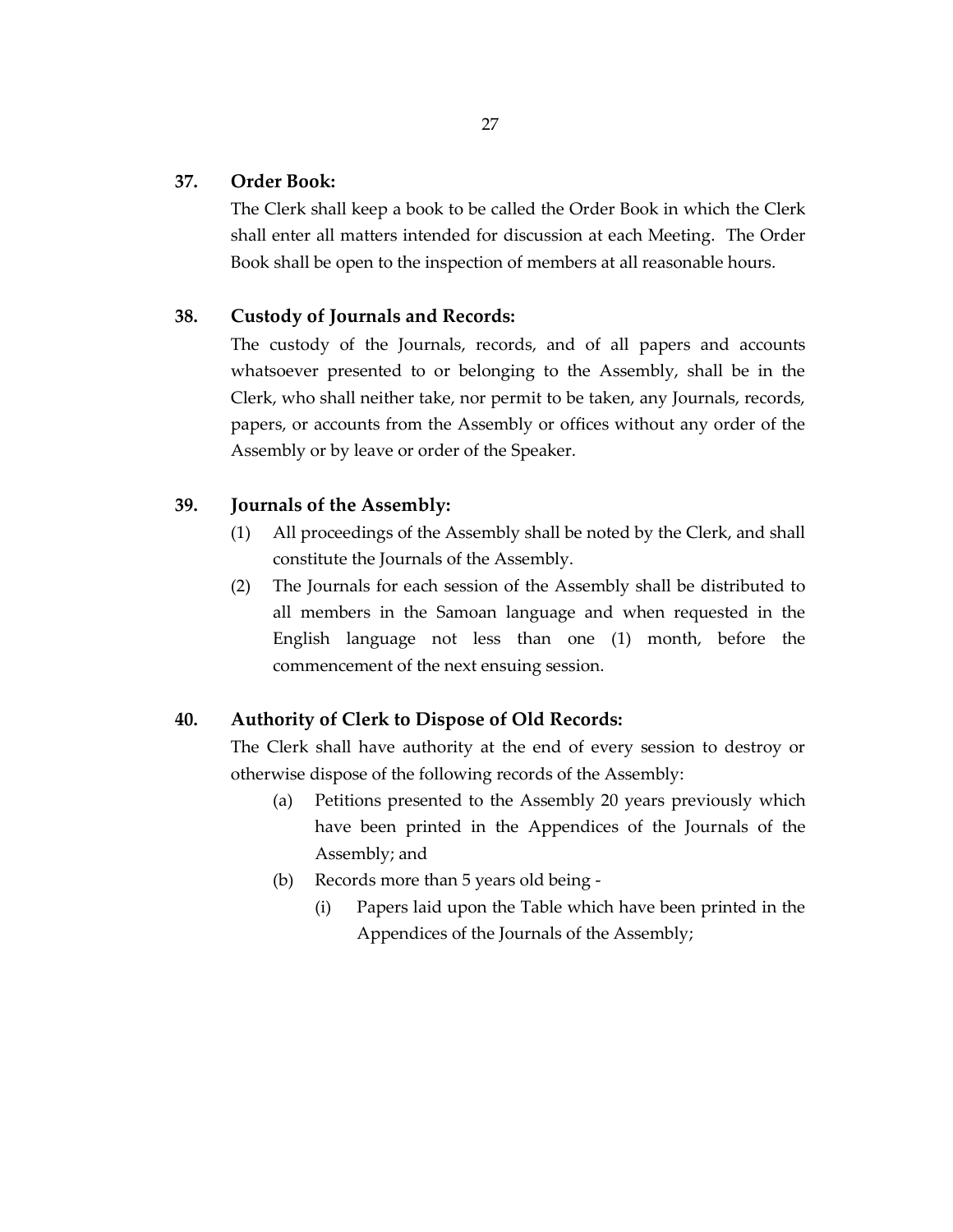- (ii) Clerk's and other notes (including notice of motion) taken at the Table and elaborated in the Journals;
- (iii) Manuscripts of division lists;
- (iv) Minutes of proceedings and papers of Parliamentary Committees which have appeared in print in the Appendices;
- (v) Reports of Parliamentary Committees which have been printed in the Journal or Appendices;
- (vi) Record copies of Order Papers which have been printed in the Appendices of the Journals of the Assembly with the Clerk's original notes;
- (vii) Messages from O Le Ao o le Malo which have been printed in the Journals;
- (viii) Manuscript note and other books which are of no further use.

#### **41. Record of Members:**

A record of the Members of Parliament shall be kept by the Clerk, in which shall be entered the name of each member, Party, the date of his election, the date of taking his or her seat, and, on his or her ceasing to be a member, the date and the cause thereof.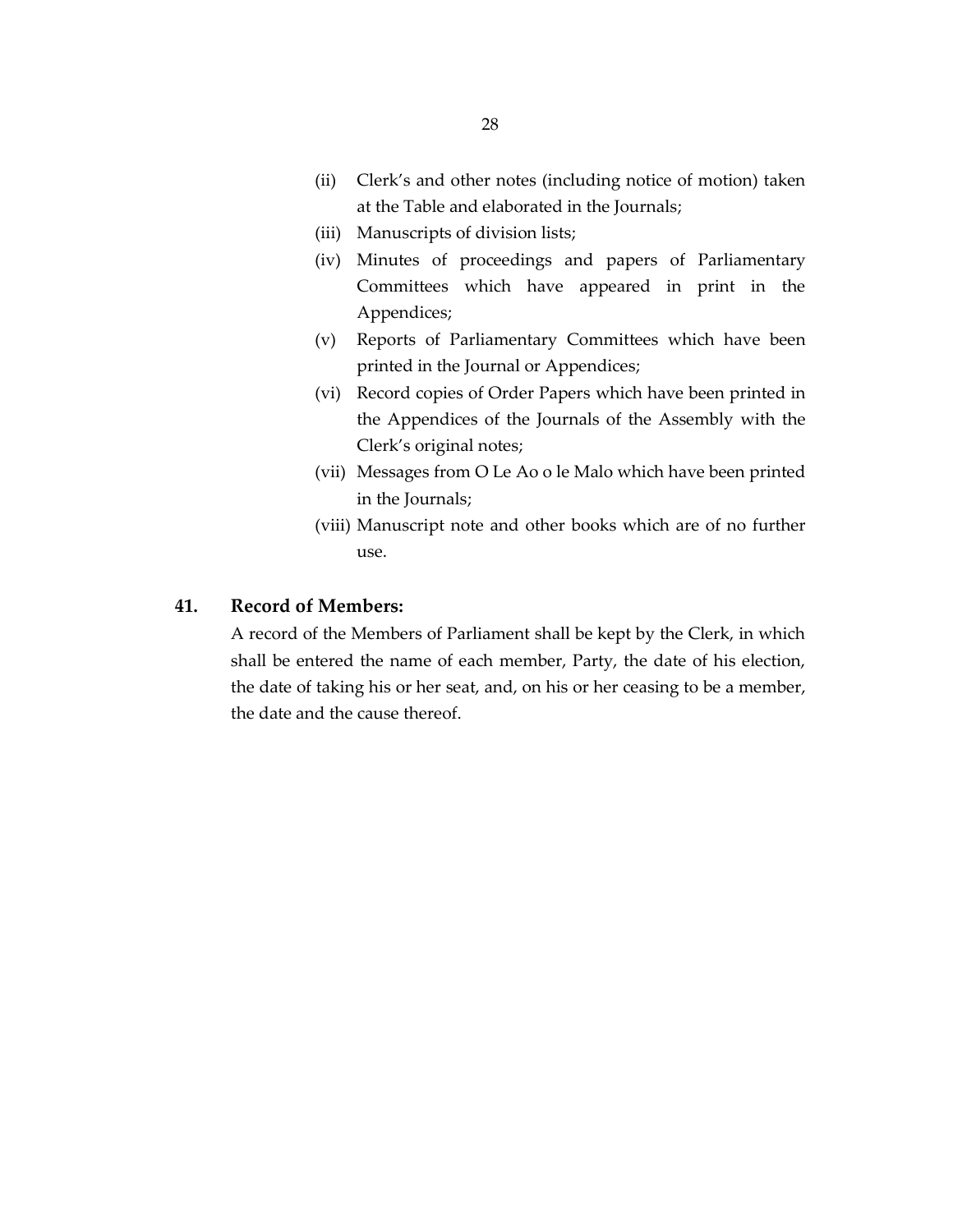### **PART XI OFFICIAL REPORT**

#### **42. Official Report:**

- (1) An Official Report of the proceedings of the Assembly which shall be as nearly as possible verbatim shall be prepared under the supervision of the Clerk in both the Samoan and English languages.
- (2) The Report shall be published on the Parliament website or in such form as the Speaker may direct, and a copy shall be sent to each member, in electronic form or otherwise, as soon as practicable after the conclusion of each Meeting.
- (3) A copy of the record of each member's speech shall be sent to only Members who spoke on that sitting day in electronic form or otherwise for correction before it is published; and if the member does not return the copy to the Clerk within four (4) days from the date of dispatch, the speech may be published without correction.
- (3a) A Member cannot request for a copy of another Member's speech until it becomes an official report of Parliament except for when a member wishes to raise a matter of privilege at the earliest opportunity.
- (4) If a member disputes the correctness of the record of any speech or seeks to make any material change in the record, the Speaker shall rule thereon and shall direct publication of the speech in accordance with his or her ruling which shall be communicated to the member and shall be final.
- (5) The Official Report of each Session of the Legislative Assembly shall be distributed in electronic form or otherwise, to all Members of Parliament in the Samoan language and, if requested, in the English language, not less than one (1) month before the commencement of the next ensuing session.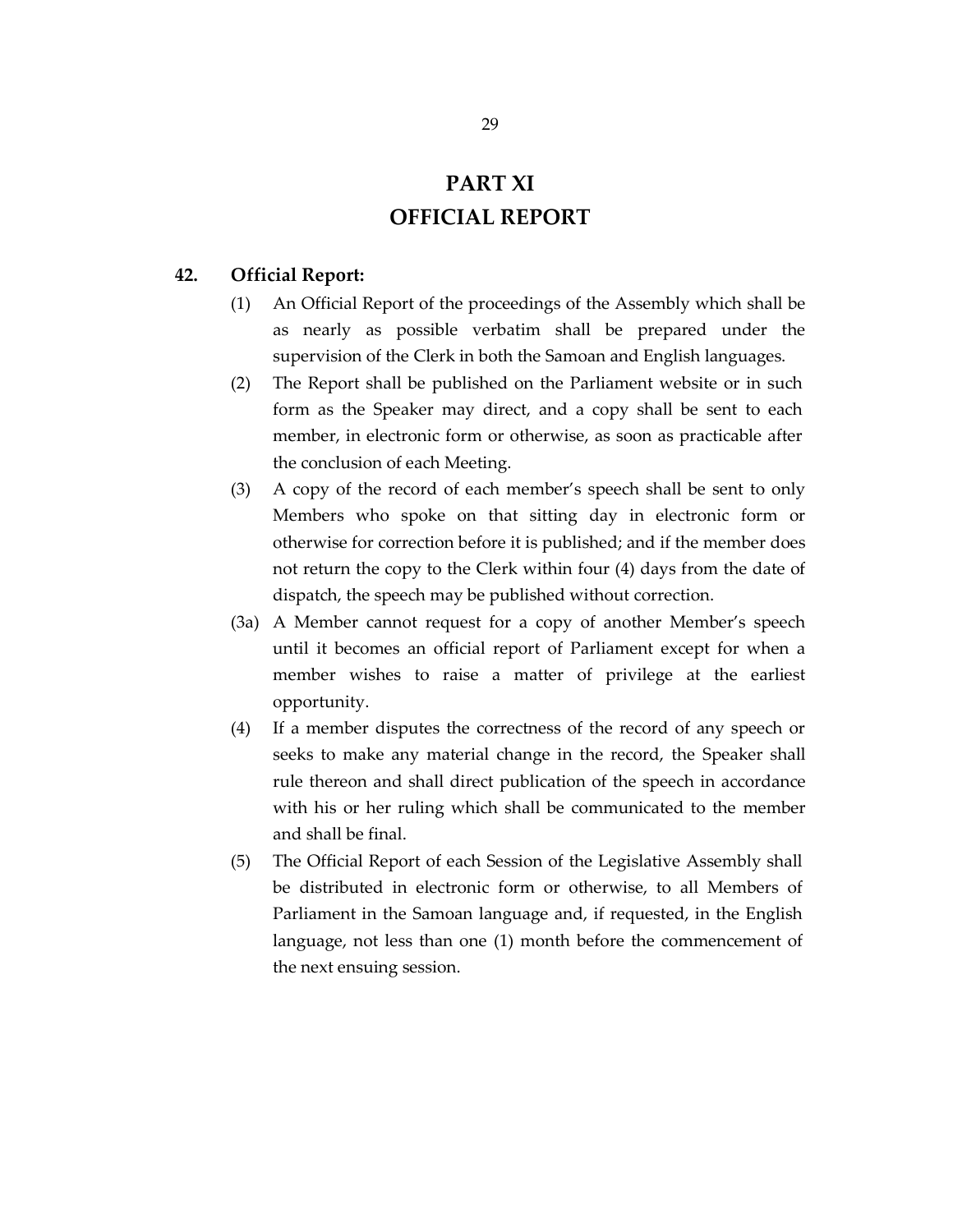# **PART XII THE MACE**

#### **43. The Mace:**

- (1) The Mace shall be the symbol of the authority of the Assembly entrusted by it to the Speaker.
- (2) The Mace shall lie upon the Table during all Sittings of the Assembly but when the Assembly is in Committee of the Whole House, the Mace shall be removed from the Table and placed under it.
- (3) When the Assembly is dissolved the Mace shall be returned to the custody of O Le Ao o le Malo.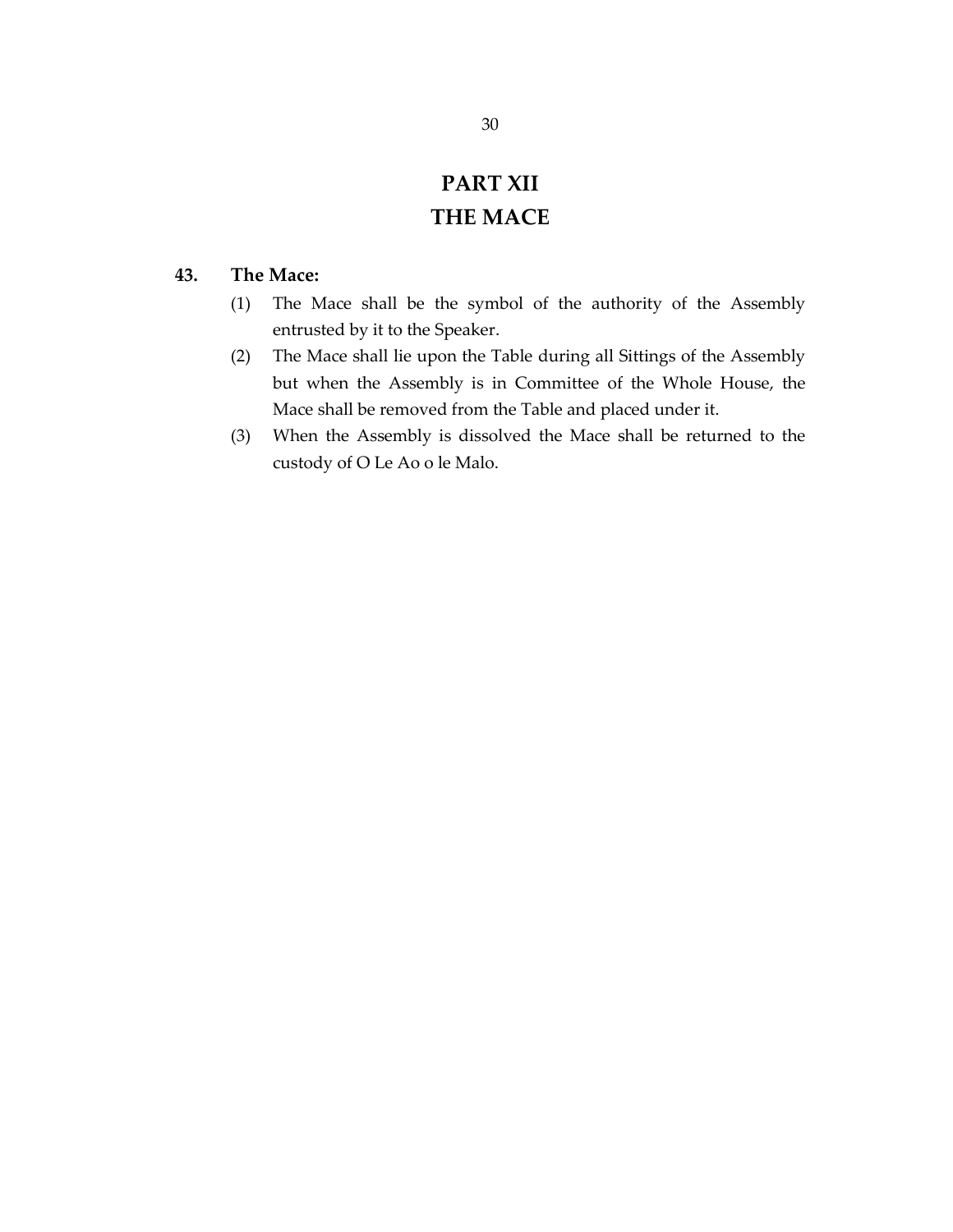### **PART XIII**

### **SERGEANT-AT-ARMS**

### **44. Sergeant-At-Arms:**

The Speaker may appoint a person to hold office as Sergeant-at-Arms and an Assistant.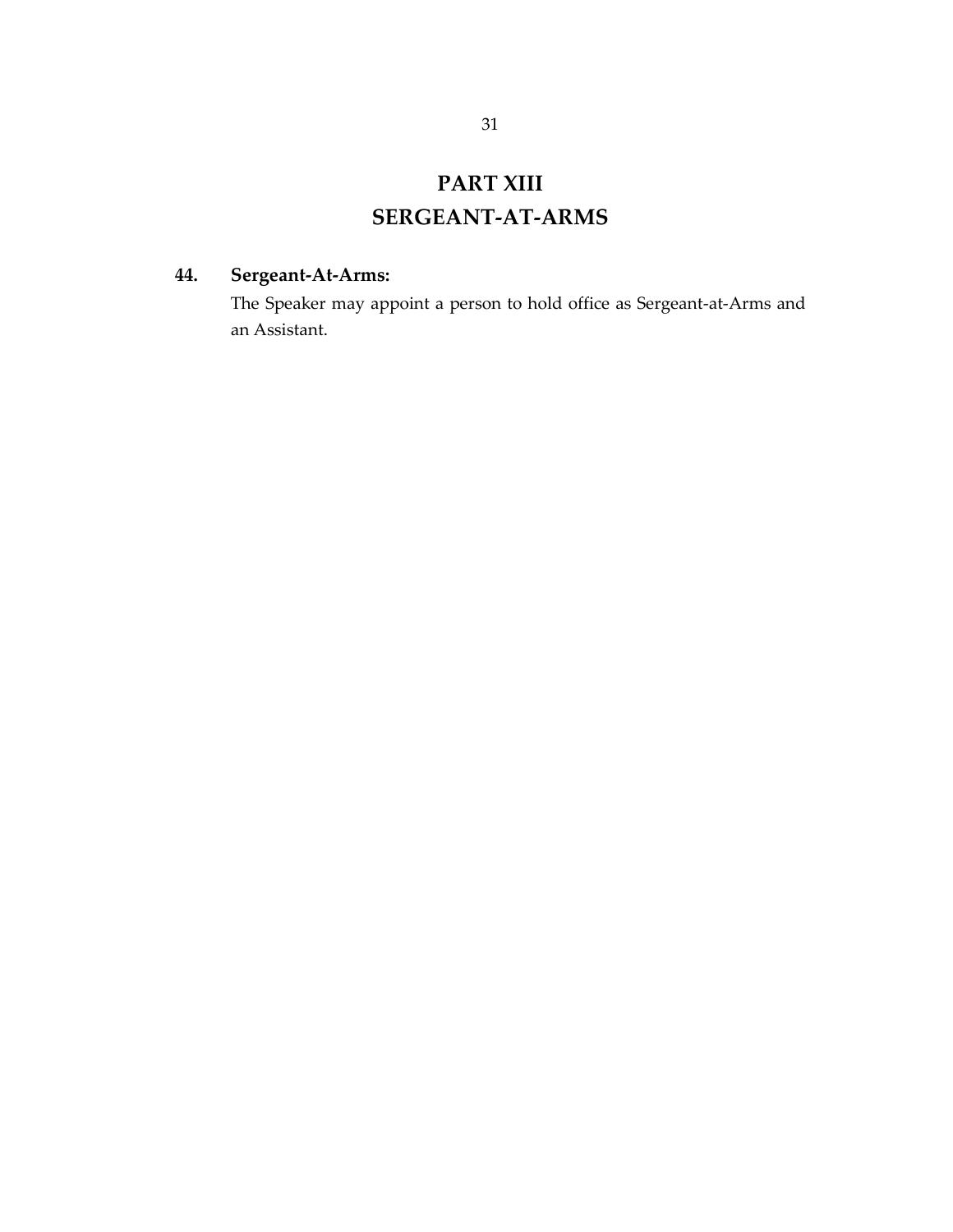### **PART XIV ARRANGEMENT OF BUSINESS**

#### **45. Order of Business:**

- (1) The business of each sitting shall be set out in the Order Paper and whenever possible, shall be transacted in the following order:
	- (a) Formal entry of the Speaker;
	- (b) Prayer;
	- (c) Swearing in of new members;
	- (d) Notice from the Leader of the House
	- (e) Other announcements by the Speaker;
	- (f) Obituary speeches;
	- (g) Presentation of Parliamentary Papers and Reports;
	- (h) Personal Explanations
	- (i) Questions for Answers;
	- (j) Ministerial statements;
	- (k) Urgent public matters;
	- (l) Motions by Ministers and Chairpersons of Parliamentary Committees;
	- (m) Petitions;
	- (n) Motion on Urgent Bills;
	- (o) Reading of Government Bills;
	- (p) Consideration of Parliamentary Committee Reports and Government Responses;
	- (q) (Motions) Public Business and Orders of the Day;
	- (r) Motions for the adjournment of the Assembly:

Provided that the last hour of a sitting day is reserved for the discussion of important constituency matters, whereby:

- (a) a member must seek approval from the Speaker prior to the sitting; and
- (b) the member may speak for 10 minutes; and
- (c) two members may speak for 5 minutes each in support; and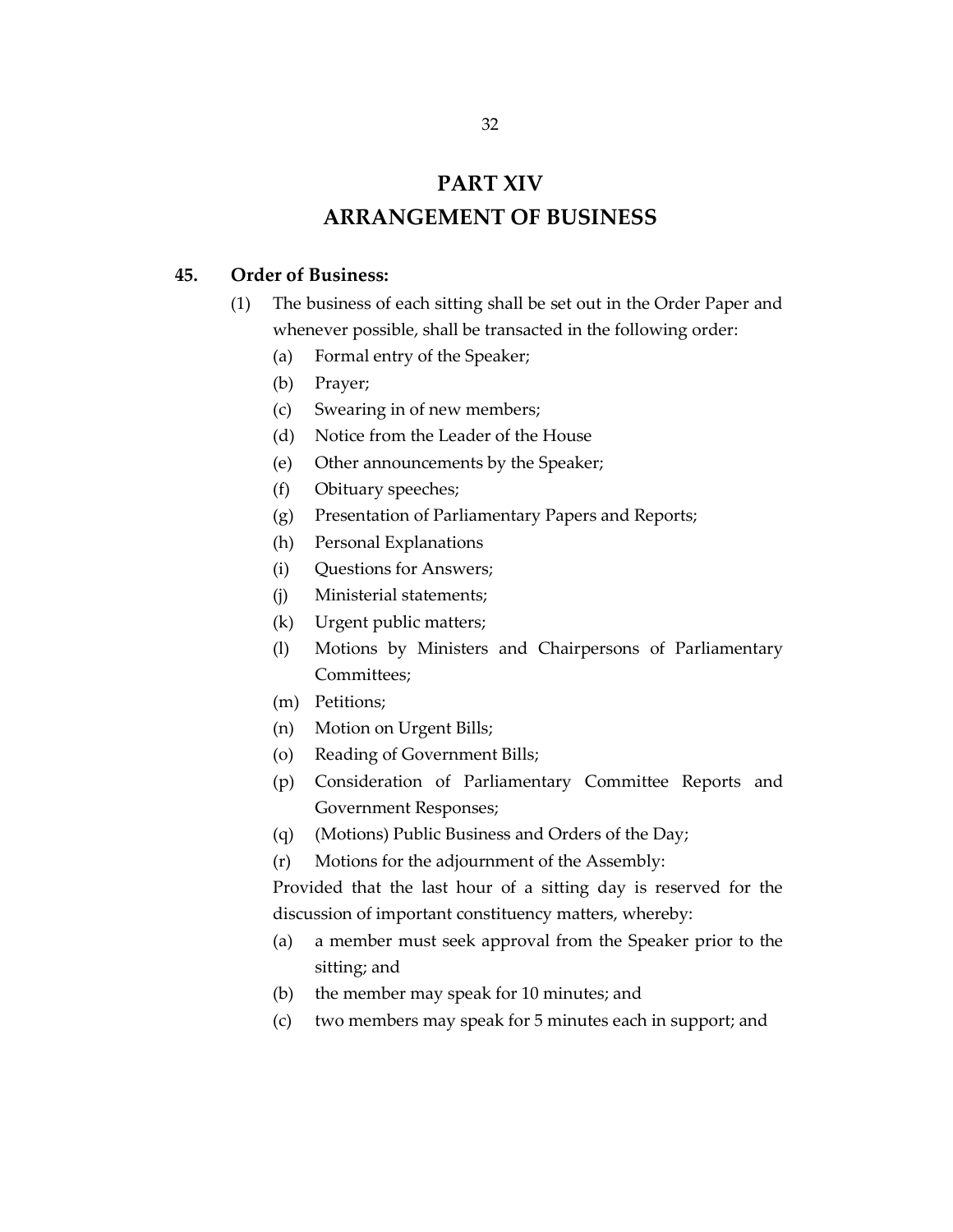- (d) the Government has a right of response without debate.
- (2) For the purposes of  $(1)(n)$ :
	- (a) an Urgent Government Bill may be moved by the Leader of the House; and
	- (b) any other Urgent Bill may be moved by the member proposing the Bill; and
	- (c) any debate on the 'urgency' of a Bill in (a) or (b) is limited to thirty (30) minutes.

#### **46. Arrangement of Business:**

- (1) During a sitting week, Government may arrange its business in such order as it thinks fit and shall have precedence over Private Members business except the third sitting day of a sitting week. This does not apply when Parliament considers the Appropriation Bill or the Supplementary Appropriation Bill as provided under Standing Order 139.
- (2) Private Members business particularly refers to Private Members Bills.

#### **47. Business May be Carried Forward:**

- (1) A motion carrying business forward to the next session of Parliament may be moved by the Leader of the House without notice.
- (2) Where the Assembly resolves to carry business forward to the next session of Parliament, that business is resumed in that next session at the stage it had reached in the preceding session.

#### **48. Orders of the Day:**

(1) Government Orders of the Day shall have precedence over all Orders of the Day, and Government Notices of Motion over all other Notices of Motion at every sitting of the Assembly, except on every third sitting day when Private Members' Notices of Motion take precedence over all Government Notices of Motion.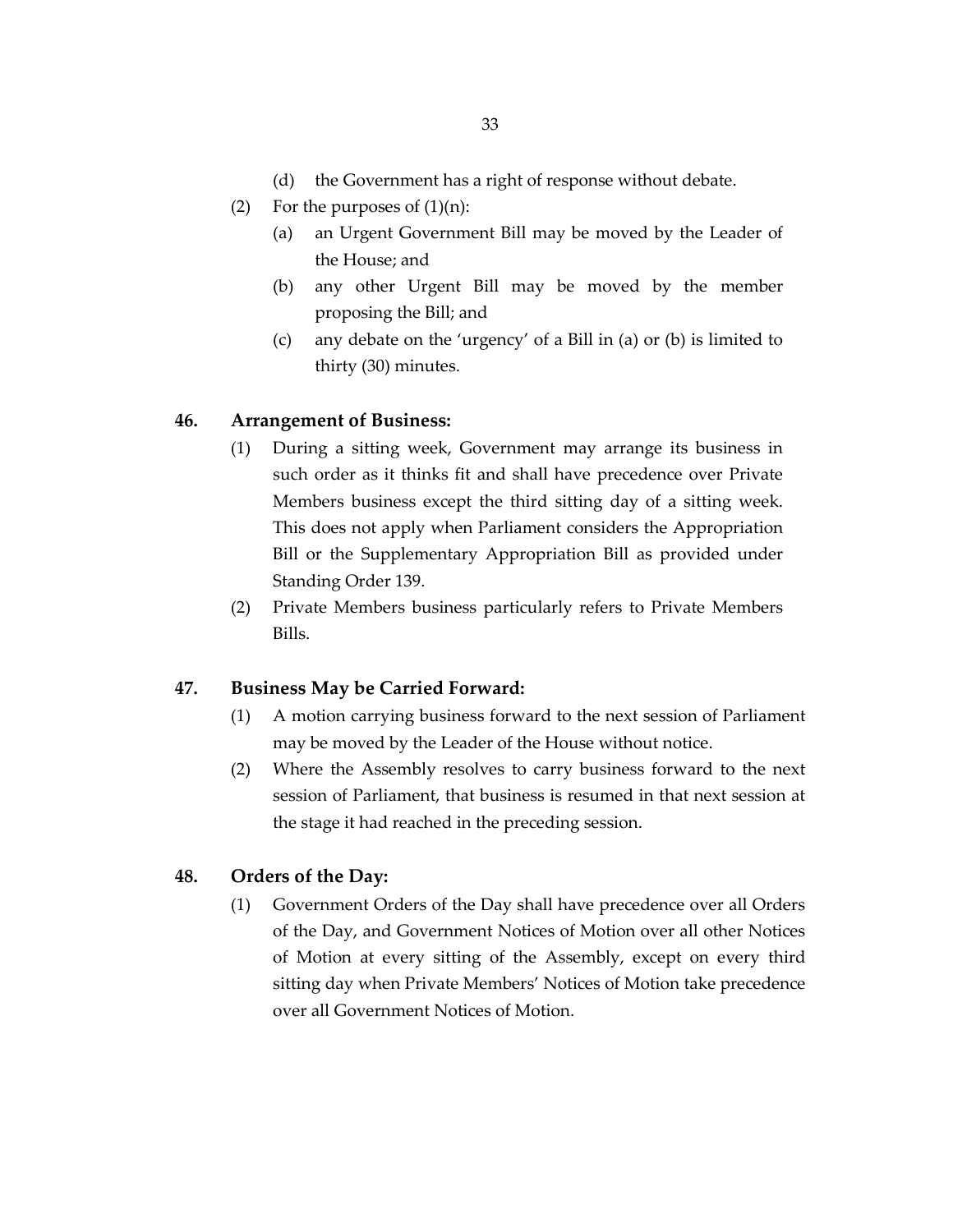- (2) Orders of the Day and Notices of Motion shall be disposed of in the order in which they stand on the Order Paper, provided that the Government shall have the right to have Government Orders of the Day and Government Notices of Motion placed upon the Order Paper in the rotation in which they are to be taken.
- (3) Orders of the Day not reached before the end of a sitting or appointed for a day on which the Assembly does not sit shall be set down for the next sitting of the Assembly.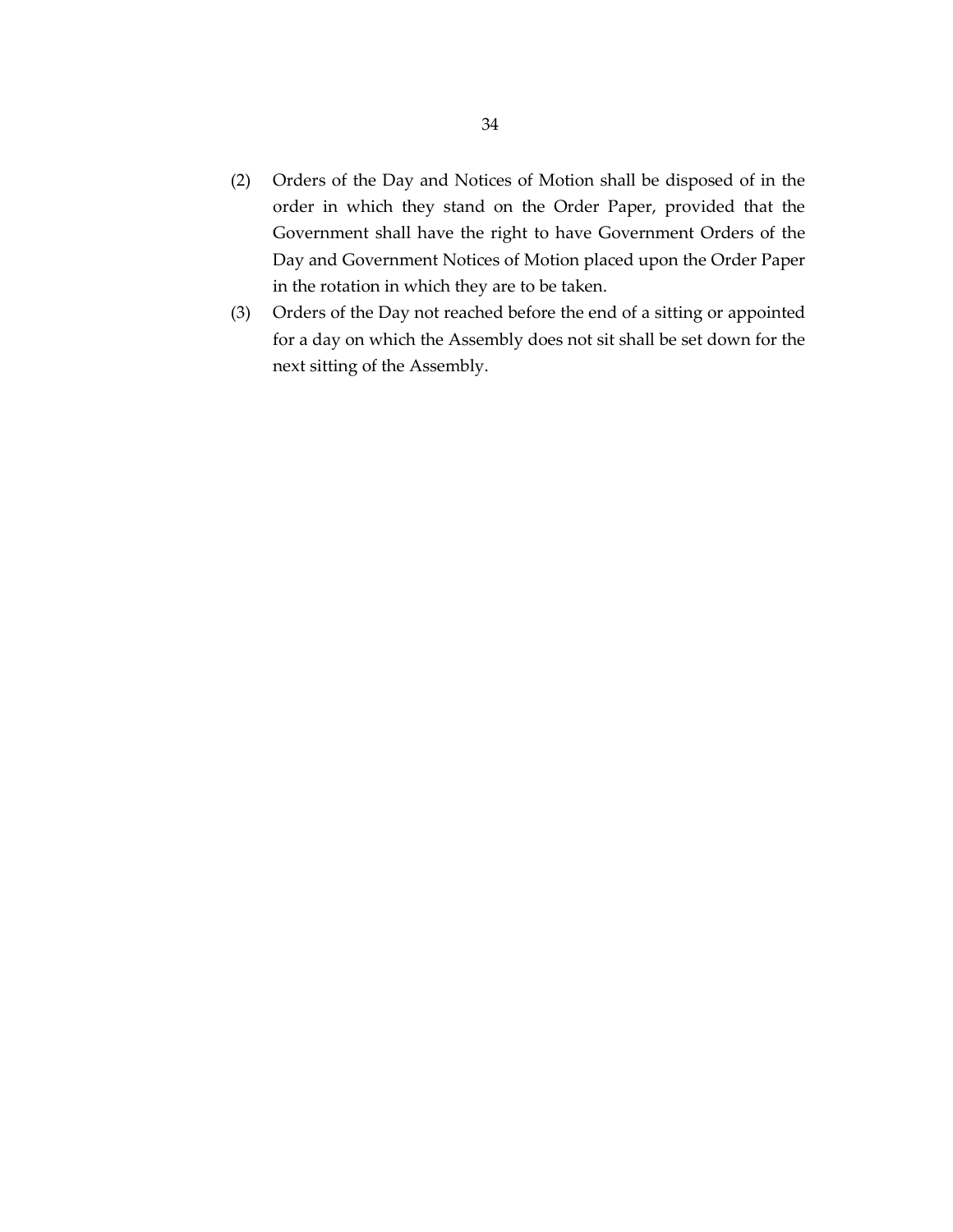# **PART XV PAPERS AND REGULATIONS**

#### **49. Presentation of Papers and Regulations:**

- (1) Papers may be presented to the Assembly by a Minister delivering them to the Clerk in no less than five (5) days before the Assembly meets. Papers delivered to the Clerk by Ministers shall be deemed to be tabled the moment the Assembly meets.
- (1a) Regulations may be presented to the Assembly by a Minister delivering them to the Clerk one month (within the 28 days of its making) before the Assembly meets. Regulations delivered to the Clerk by Ministers shall be deemed to be tabled the moment the Assembly meets.
- (2) The Clerk shall at the time for presentation of papers read out to the Assembly a list of such papers.
- (3) Notwithstanding anything in this Standing Order, the Speaker may also present papers to the Assembly at the time for presentation of papers.
- (3a) State of Emergency Orders shall be presented to the Assembly before the Presentation of Papers.
- (4) Any paper desired by a member to be presented to the Assembly shall be obtained only by a resolution of the Assembly.
- (5) A record shall be made on the Order Paper of all papers presented to the Assembly.
- (6) All Annual Reports for a financial year must be tabled in December after every financial year inclusive of the required supplementary documents.
- (7) Papers and Regulations shall be classified by the Clerk and distributed to the most appropriate Parliamentary Committee appointed under Standing Order 144.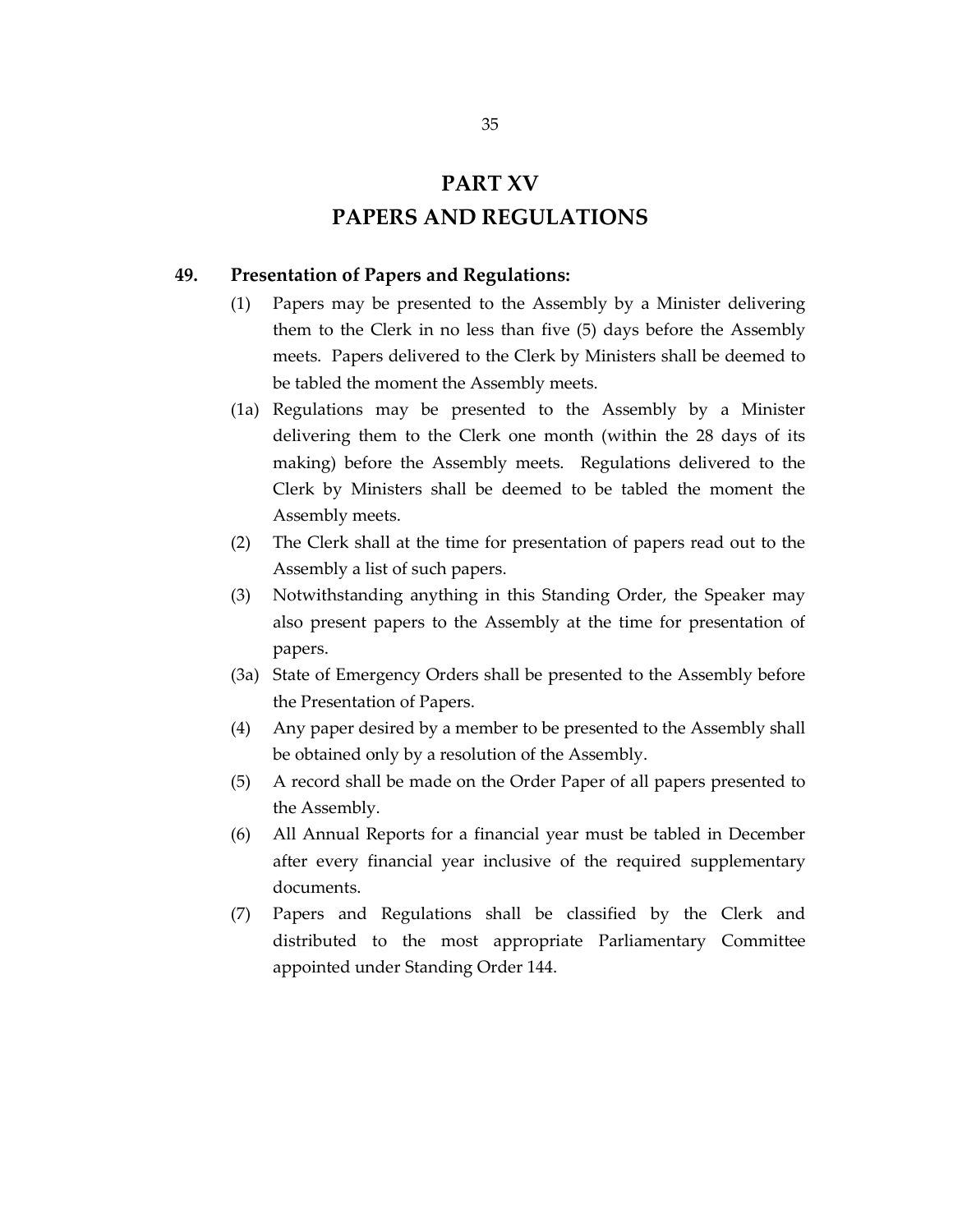#### **50. Quoting Documents:**

- (1) Whenever a Minister quotes from a document relating to public affairs a member may, on a point of order, require the Minister to lay the document on the Table. The Minister must then lay the document on the Table unless it is of a confidential matter.
- (2) A Member cannot lay supporting documents on the Table to prove his or her statements made in the Assembly (other than those allowed under Standing Order 83(6)) unless permitted by the Speaker by way of motion from the Member requesting to lay the supporting documents on the Table at the time the matter is being discussed. The Speaker has the discretion to accept or reject such motion.

#### **51. Reports from Officers of Parliament:**

Any Annual Report or other report to the Legislative Assembly from the Ombudsman, the Controller and Auditor General and the Office of the Clerk of the Legislative Assembly shall stand referred to the Standing Orders, Electoral, Petition and Constitutional Offices Committee for consideration.

### **52. Presentation of Parliamentary Committee Reports on Bills, Petitions and Question of Privilege:**

- (1) Each Parliamentary Committee to which an Annual Report is referred shall report to the Assembly within three (3) months from the date on which the paper was distributed under Standing Order 49.
- (2) Each Parliamentary Committee to which a Bill, petition or question of privilege was referred shall report to the Assembly within three (3) months from the date of referral.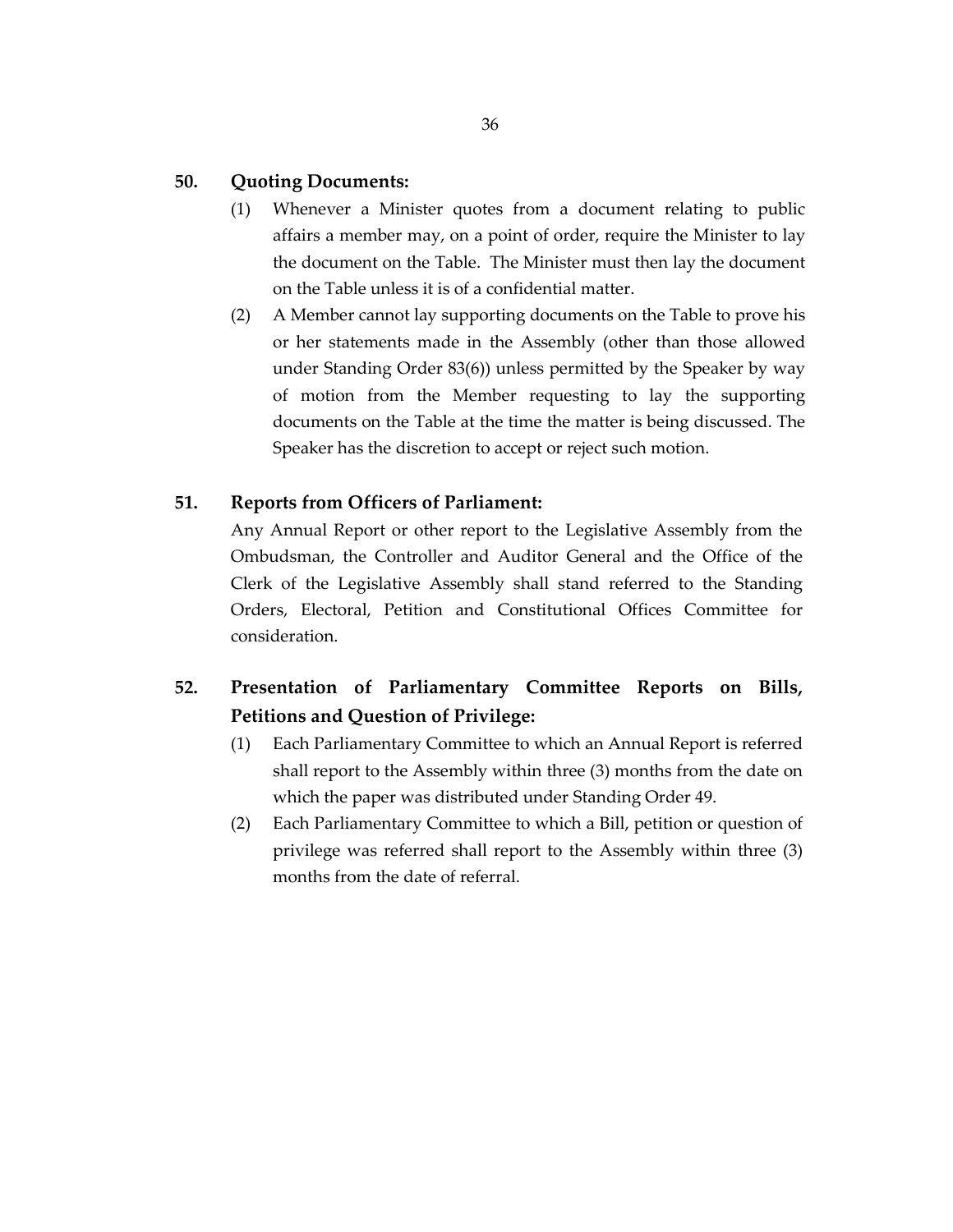- (3) A Report of a Parliamentary Committee is presented to the Assembly by delivering it to the Clerk before the Assembly meets, not less than three (3) working days before the sitting.
- (4) A Report is published under the authority of the Legislative Assembly once it is presented by the Chairperson of a Parliamentary Committee in the Assembly. In the event the Chairperson is absent, the Vice-Chairperson or Member of that Committee shall present their report in the Assembly.
- (5) The Clerk shall read out the list of Reports at the time appointed for Presentation of Parliamentary Committee Reports.

#### **53. Consideration of Papers:**

- (1) Papers tabled on motion for consideration shall be listed under "Papers for Consideration".
- (2) When such papers are called the Speaker shall call the Number and Title of each Paper in the order under which each paper appears in the Order Paper and the Speaker shall call upon the member who had moved the motion for tabling of such paper to speak first.

#### **54. Consideration of Committee Reports:**

- (1) Parliamentary Committee Reports presented shall be listed under "Parliamentary Committee Reports for Consideration".
- (2) When each Report is reached for consideration, the Speaker shall call the Number and the Title of the Report. When a report is called, the Chairperson of the Parliamentary Committee who presented the report shall move a motion to take note of the report. In the absence of the Chairperson, any other member of the Committee may move the motion.
- (3) A Parliamentary Committee may determine its considerations and amendments of Bills.
- (4) A Parliamentary Committee is to advise the Minister responsible, on the Committee amendments to a Bill, 3 weeks before the tabling of the Report.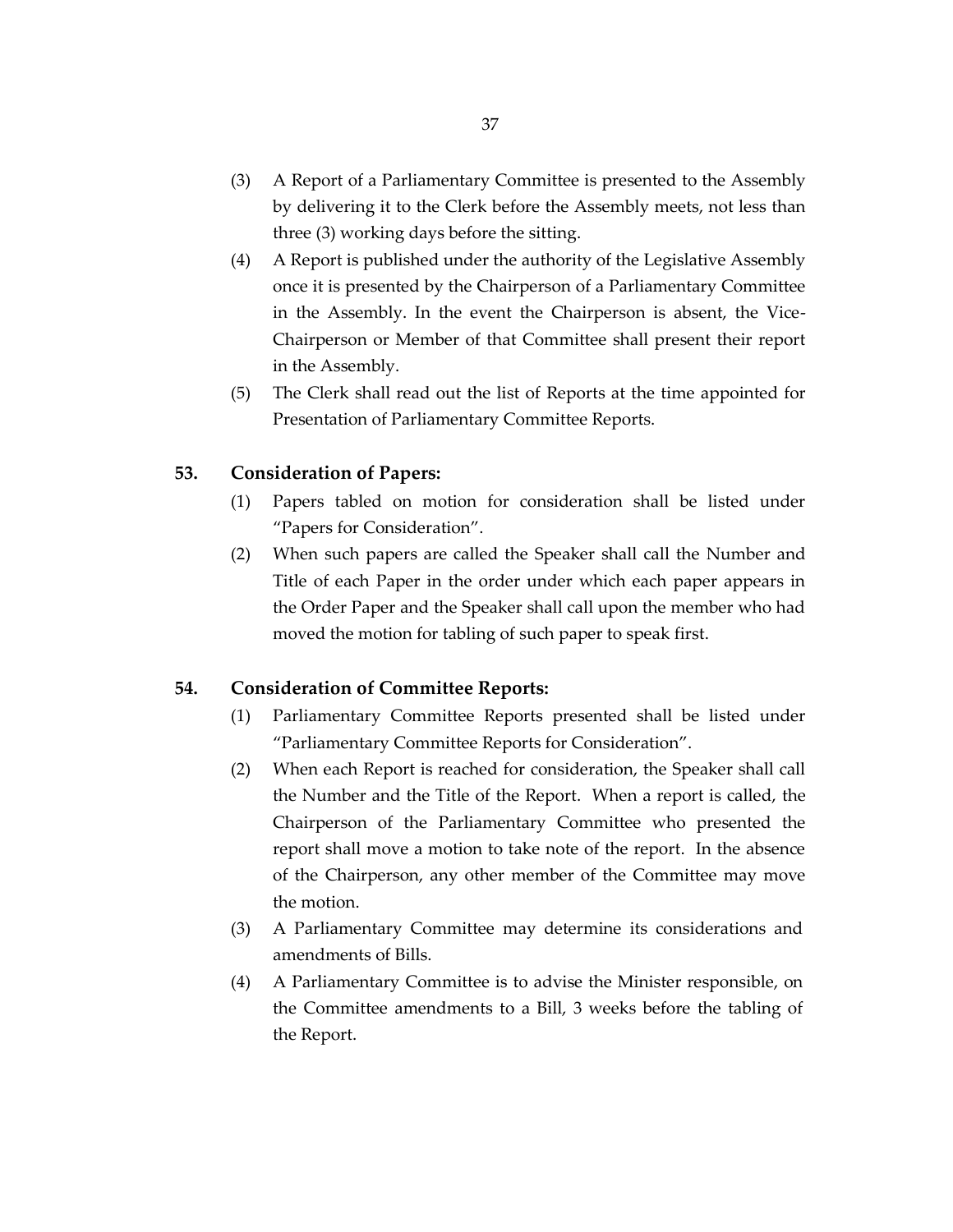- (5) If the Minister wishes to raise an issue on the Committee's proposed amendments to a Bill, the Minister is to consult the Committee within seven (7) days of receipt of the advice under (4).
- (6) If both parties insist on their positions, the matter shall be settled in the House when the Committee Report is tabled and the Bill is considered in detail.

# **55. Government Responses to Parliamentary Committee Reports on Annual Reports:**

- (1) The Government shall, not more than sixty (60) days after the Clerk has referred a Committee Report, respond to all Committee reports.
- (2) Government responses should directly address Committee recommendations and affirm the Governments position on any issues raised.
- (3) Government Responses under this Standing Order are not required for Committee Reports on Bills, Regulations, Supplementary Order Paper, Questions on Privilege, Appropriation Bill and Supplementary Appropriation Bills.
- (4) All Government Responses will be arranged in the Order Paper under its relevant Committee Reports in the order they were presented in the Assembly before they were delivered to the Government for their responses, under the heading "Consideration of Committee Reports and Government Responses".
- (5) If the member is not satisfied with the Government Responses as well as clarification provided by Government during the discussions of Committee reports and Government Responses in the Assembly, the member may raise any relative issues during Question Time, however the Minister's response shall be final.

#### **56. Consideration of Parliamentary Committee Reports on Bills:**

(1) Each Parliamentary Committee to which a Bill has been referred for consideration shall consider the Bill and report back to the Assembly within three (3) months.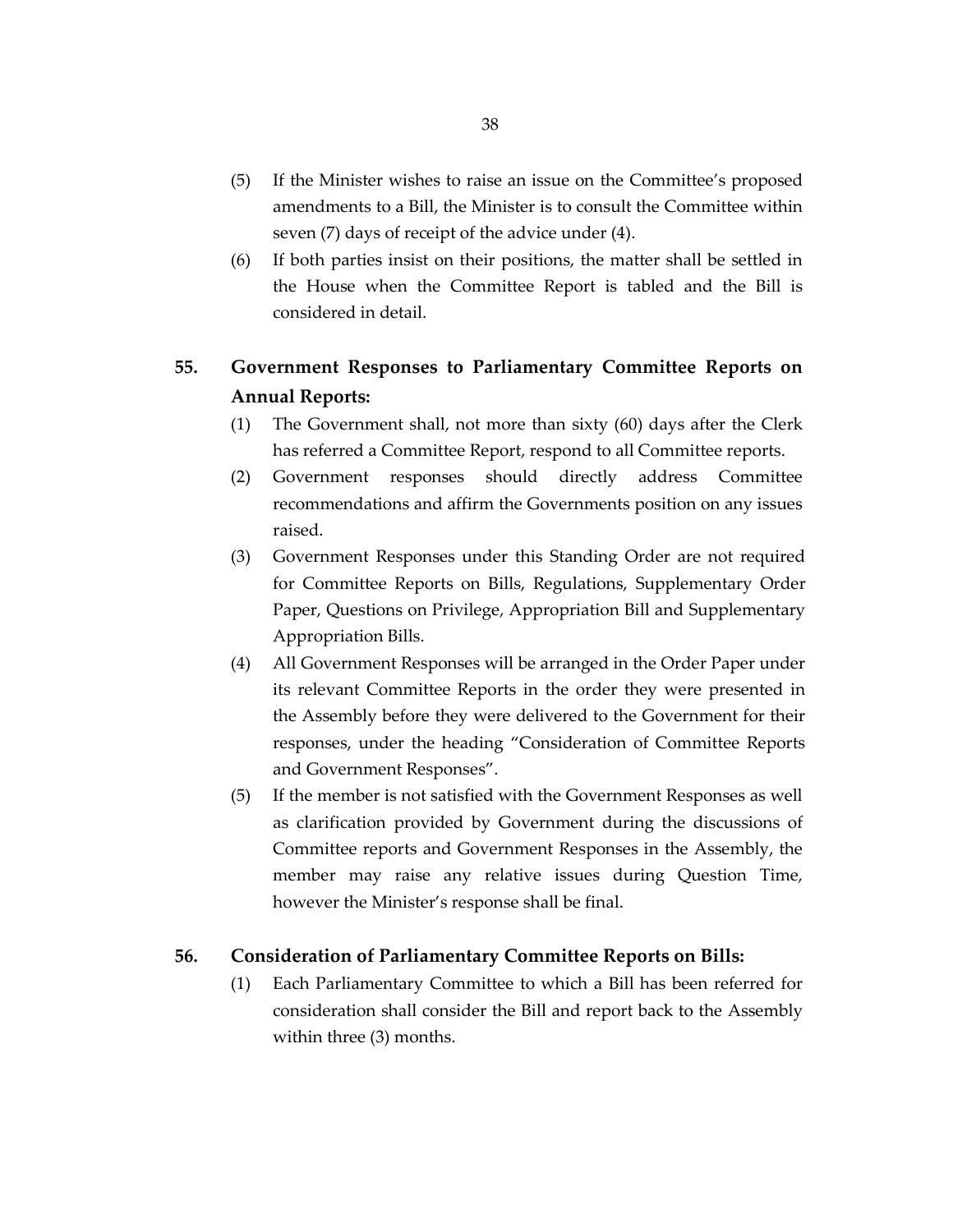- (2) An extension upon motion may be granted by the Assembly, whereupon the Committee must report its findings at the very next sitting.
- (3) When a Parliamentary Committee Report on a Bill is presented, the Title of that Bill specified for Consideration of Parliamentary Committee Report shall appear under Government Orders of the Day.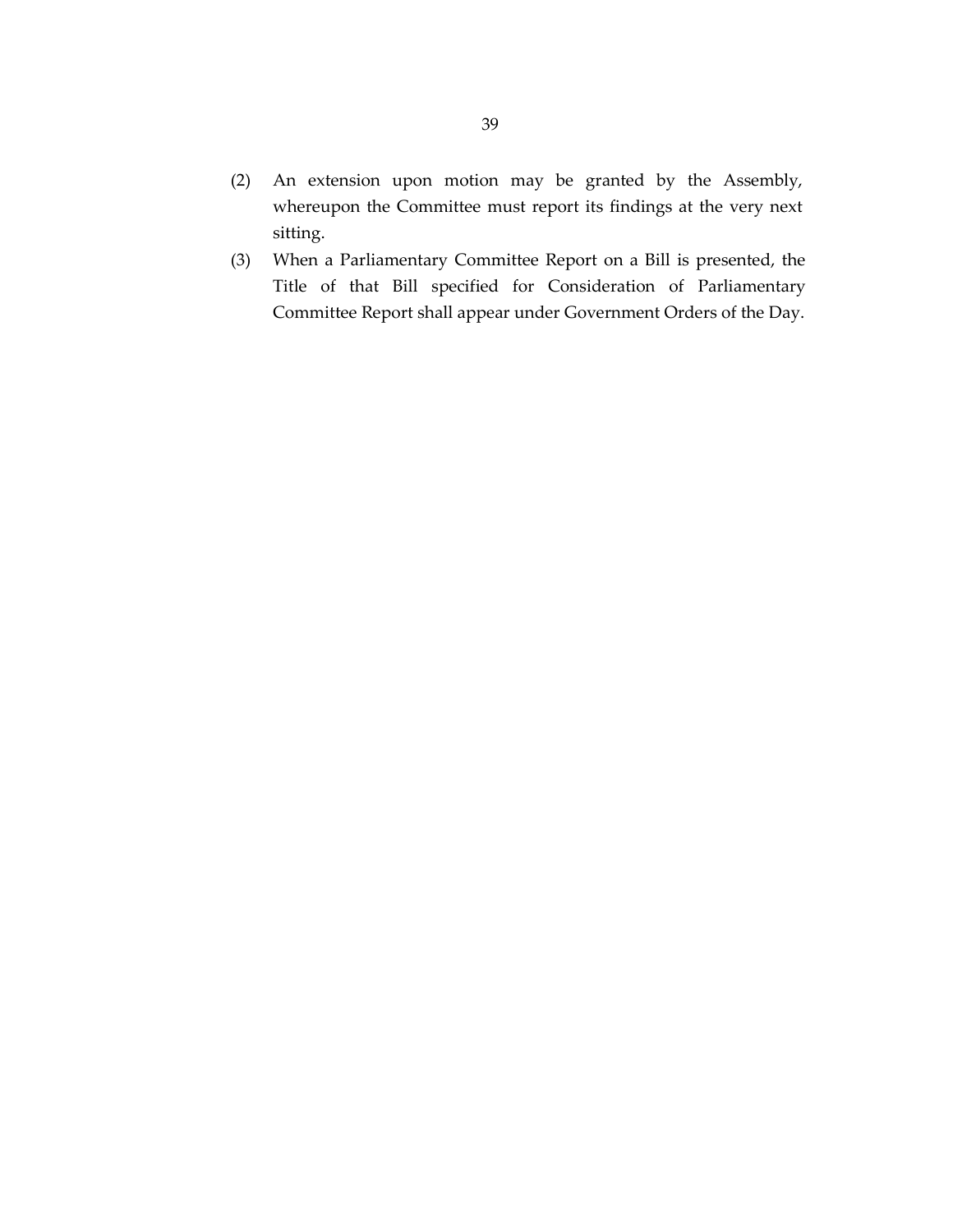# **PART XVI PETITIONS**

## **57. Petitions:**

- (1) A Petition may be presented to the Assembly only by a member, who shall affix his or her name in the beginning thereof.
- (2) A member presenting a petition shall confine himself or herself to a brief statement of the parties from whom it comes, the number of signatures attached to it, and the material allegations contained in it, and to reading the prayer of such Petition.
- (3) Any member may move that the Petition be read. No debate shall be permitted, on such motion, and if it is seconded the question shall be put forthwith. If the motion is agreed to the Clerk shall read the Petition.
- (4) All Petitions shall be ordered, without Question put, to lie upon the Table. Such Petitions shall stand referred to a Parliamentary Committee to be appointed by the Assembly.
- (5) No member may present to the Assembly a Petition signed by himself or herself, except as representative of a publicly incorporated body.
- (6) No Petition shall be presented to the Assembly unless it is endorsed by the Clerk as being in accordance with the following rules -
	- (i) every Petition must be properly addressed to the Assembly, respectful, decorous, and temperate in its language, and must conclude with a prayer setting forth the general object of the Petitioner;
	- (ii) every Petition must be signed by at least one person on every sheet on which the Petition is written;
	- (iii) if signatures are affixed to sheets other than that containing the Petition itself, such sheets shall carry at their head the prayer of the Petition;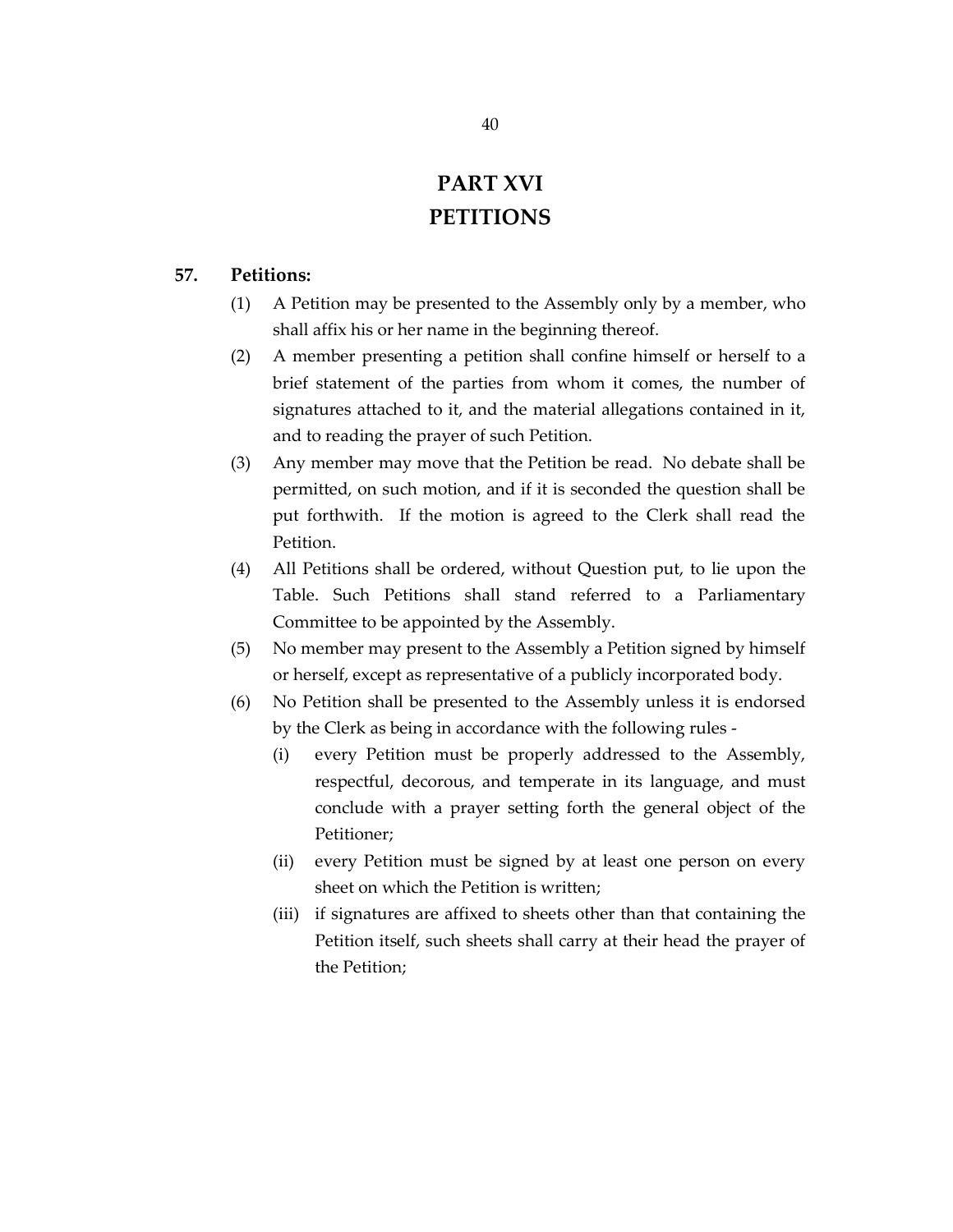- (iv) signatures or marks will not be counted unless in the case of signatures they are in the handwriting of the person signing, and in the case of marks they are witnessed, and unless in both cases they are followed by the addresses of the persons signing or making a mark. Such signatures must be written upon, and not pasted or otherwise attached to each of the sheets on which the Petition itself is written;
- (v) the Petition of a Corporation shall be under its common seal, if it has one;
- (vi) every Petition shall be in the Samoan or English language, and be accompanied by a translation;
- (vii) no letters, affidavits, or other documents may be attached to a Petition;
- (viii) no erasures or interlineations may be made in any Petition;
- (ix) no reference shall be made in a Petition to any debate in the Assembly.
- (7) Except with the consent of O Le Ao o le Malo, the Assembly will not receive any Petition which asks for a grant of Public funds but Petitions praying for a grant of money by Bill may be received without the consent of O Le Ao o le Malo.
- (8) The Assembly or Standing Orders, Electoral, Petition and Constitutional Offices Committee will not consider any Petition on any matter for which there is a judicial remedy for which no application has been made.
- (9) The style in which a Petition to the Assembly shall be drawn up shall be as follows:

"TO THE LEGISLATIVE ASSEMBLY OF SAMOA:

"The Humble Petition of [here insert the names or description of the petitioner or petitioners]."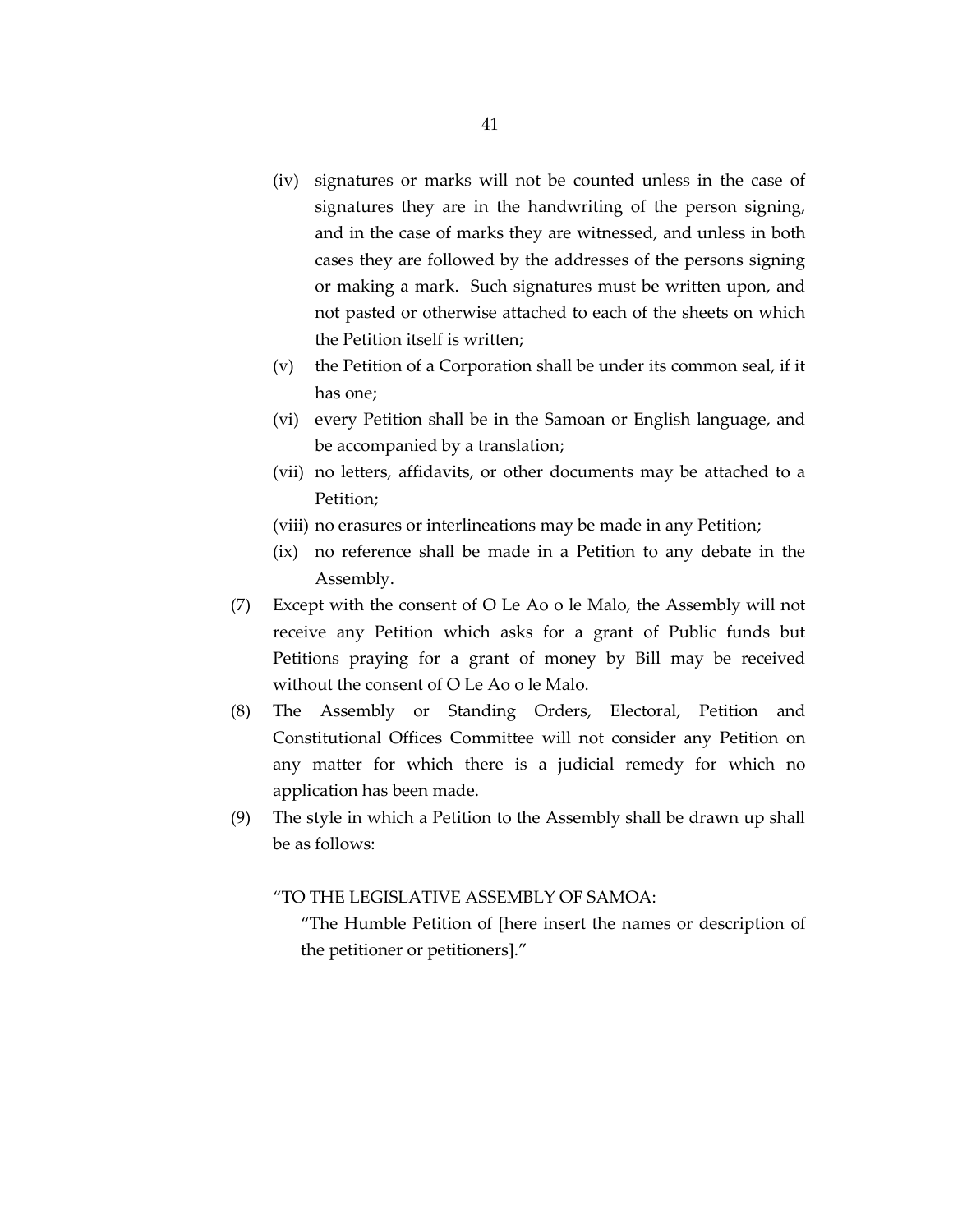"SHEWETH:

"That [here set forth the case or circumstances to be brought to the notice of the Assembly]. Wherefore your Petitioner (or Petitioners) prays (or pray) that [here set forth the particular object of the petitioner or the nature of the relief asked for]. And your Petitioner(s), as in duty bound, will ever pray, et cetera."

"Signatures, with addresses to follow."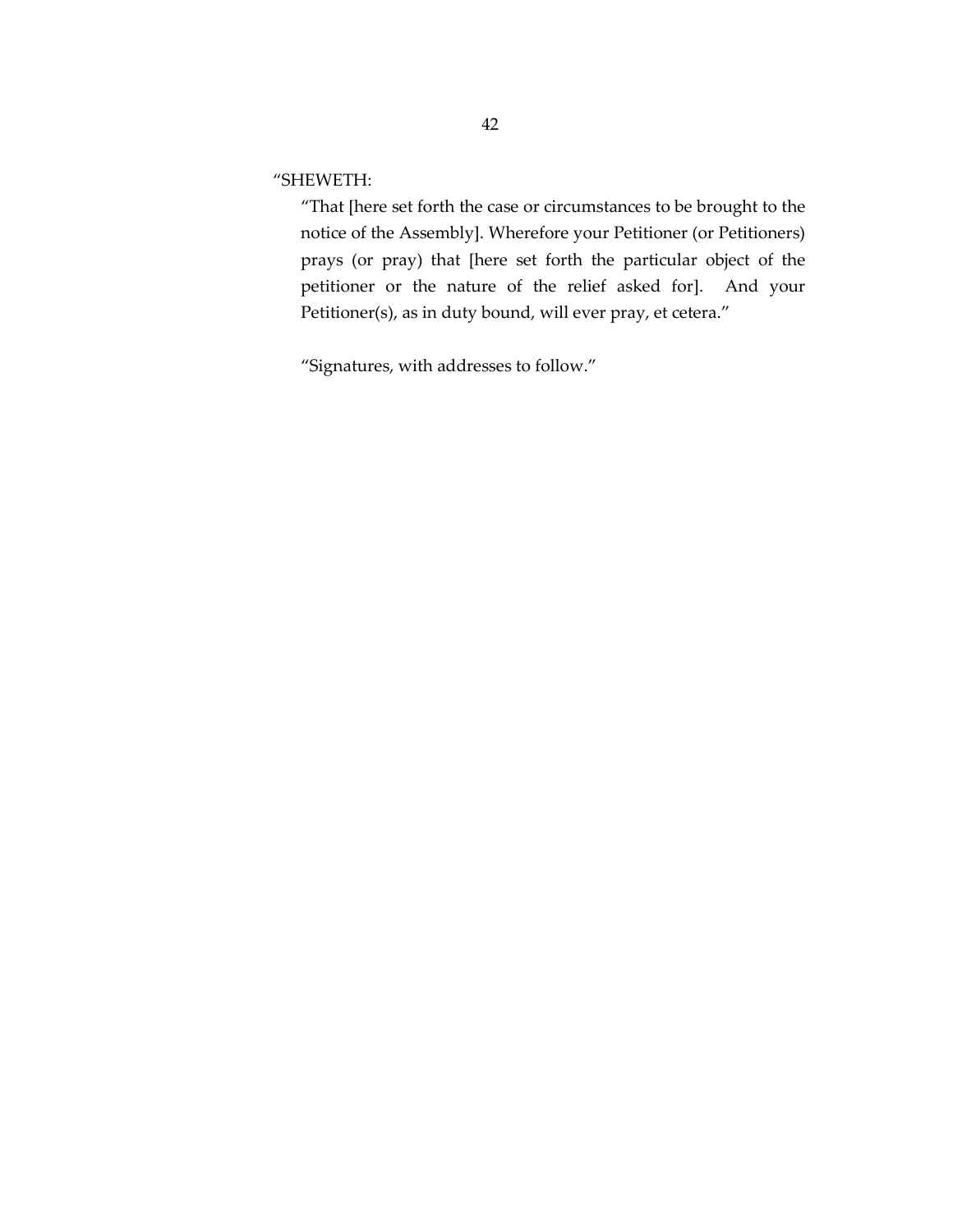# **PART XVII**

# **QUESTIONS TO MINISTERS AND OTHER MEMBERS**

#### **58. Subject Matter of Questions:**

- (1) Questions may be put to Ministers relating to:
	- (a) Affairs within their official functions; or
	- (b) Bills, motions, or other public matters connected with the business of the Assembly for which they are responsible.
- (2) Questions may be put to other members relating to a Bill, motion, or other public matter connected with the business of the Assembly for which such members are responsible.

# **59. Notice of Questions:**

- (1) Notices of questions (specifying whether an oral or written reply is desired) shall be given by members in writing to the Clerk.
- (2) Notices of questions for oral answers shall be given 2 days before the date on which the answer is required.
- (3) The Clerk shall place on the Order Paper the notices of questions for oral answers received by the time specified.
- (4) Notices of questions for written answers shall be given two (2) days before the date on which the answer is required.

#### **60. Urgent Questions:**

(1) Notwithstanding Standing Order 59 any member desiring to ask an urgent question in the public interest shall give the Clerk a copy of such proposed question marked "urgent question" and shall also furnish a copy to the Minister to whom it is intended to address such question at least 1 day before the date on which the answer is required.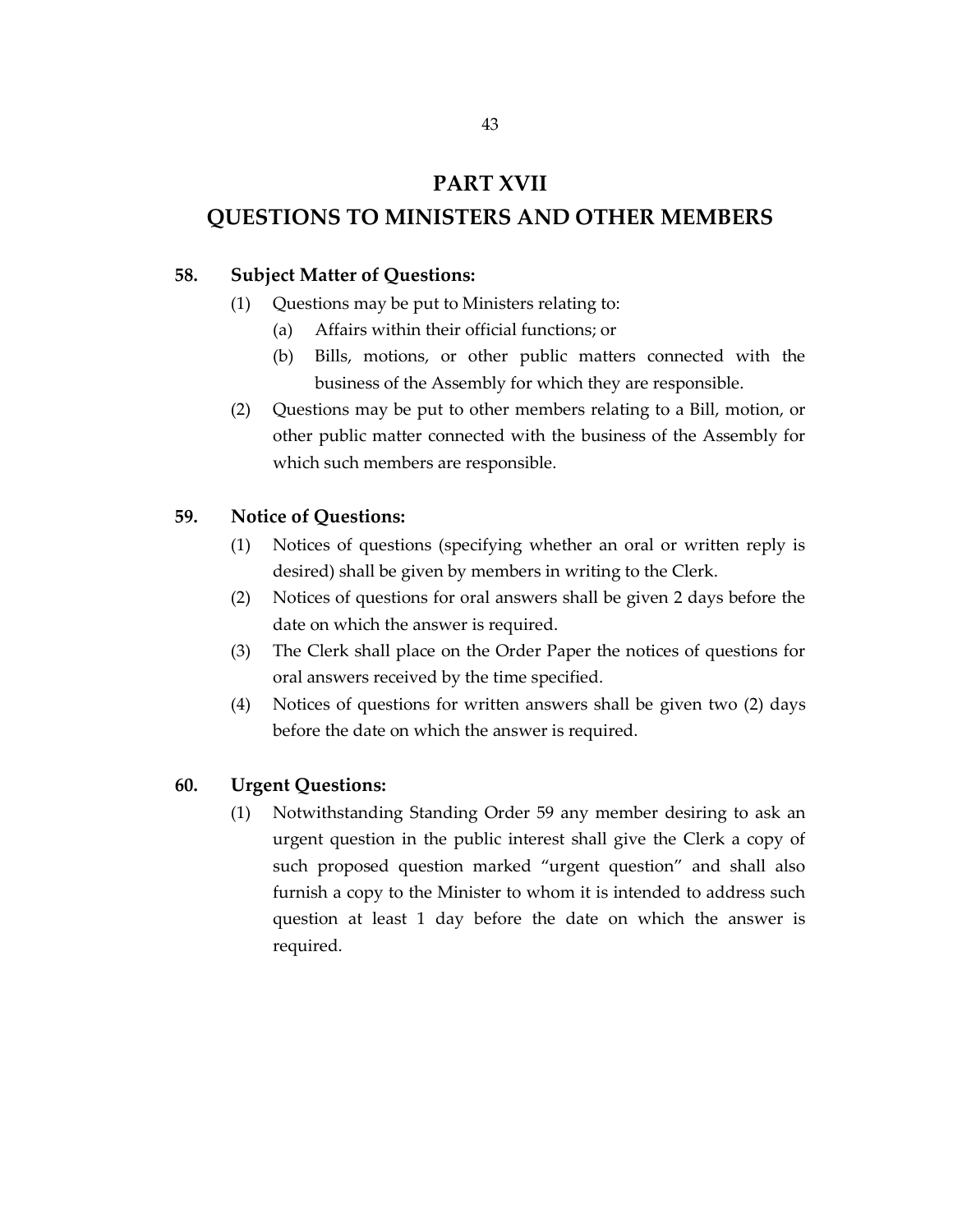(2) After questions for oral answers addressed to Ministers have been taken, the Speaker (if the proposed question is one which the Speaker considers is in the public interest and therefore should be answered immediately) shall state its nature to the Assembly, whereupon such member may forthwith ask such question.

#### **61. Contents of Questions:**

- (1) Every Question shall conform to the following rules:
	- (a) a Question shall not include the names of persons or statements not strictly necessary to render the question intelligible;
	- (b) a Question shall not contain statements which the member who asks the question is not prepared to substantiate;
	- (c) a Question shall not contain argument, inferences, opinions, imputations, epitners, or contentious, ironical, or offensive expressions;
	- (d) a Question shall not refer to debates or answers to Questions in the current session;
	- (e) a Question shall not refer to proceedings in a Parliamentary Committee which have not been reported to the Assembly;
	- (f) a Question shall not seek information about any matter which is of its nature secret;
	- (g) a Question shall not reflect on a decision of a court of law and no Question shall be asked on any matter which is *sub judice;*
	- (h) a Question shall not be asked for the purpose of obtaining an expression or opinion, the solution of an abstract legal case, or the answer to a hypothetical proposition;
	- (i) a Question shall not be asked as to the character or conduct of any person except in his or her official or public capacity;
	- (j) a Question shall not be asked seeking information readily available in official publications or ordinary works of reference; and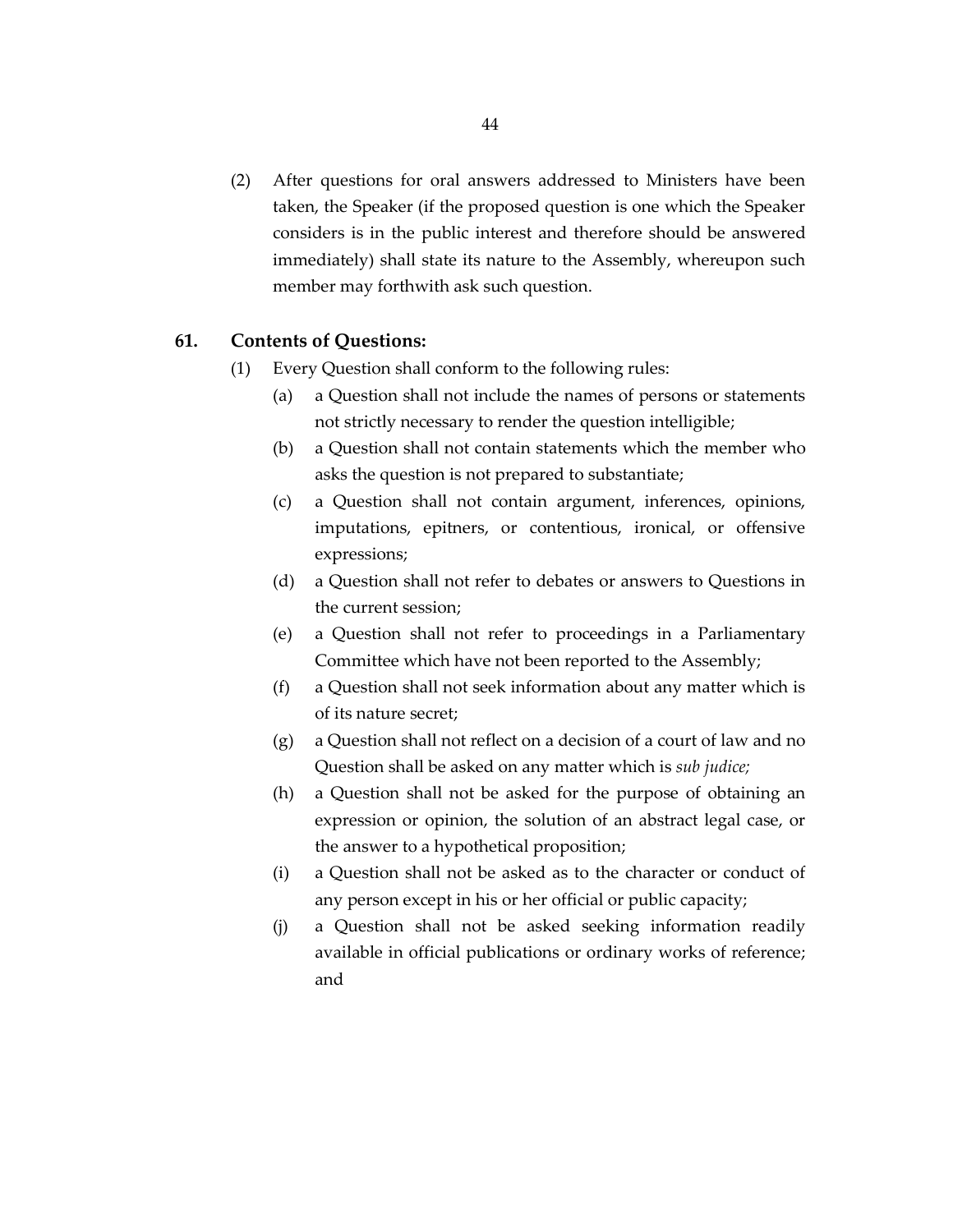- (k) a Question fully answered shall not be asked again during the same meeting.
- (2) If the Speaker is of the opinion that any Question of which a member has given notice to the Clerk or which a member has sought leave to ask without notice, infringes any of the provisions of this Order, he or she may direct:
	- (a) that it be printed or asked with such alteration as he or she may direct; or
	- (b) that the member concerned be informed that the Question is inadmissible.

# **62. Manner of Asking and Answering Questions:**

- (1) This Order applies to both urgent and non-urgent questions.
- (2) If a member requires a written answer to his or her question, that member must provide a written question to the relevant Minister with a copy filed with the Clerk, within 48 hours before sitting.
- (3) The Minister may:
	- (a) provide a written response to the Clerk within 24 hours before sitting, and this is noted by the Clerk in the Order Paper; or
	- (b) in the absence of a written response, provide an oral response in the House.
- (4) In the case of (3)(a) the member with the question may without notice, ask one (1) oral question, and at the discretion of the Speaker, ask one (1) supplementary question, and the Minister's oral response concludes the matter without further debate. The oral question and the supplementary question must be relevant to the Minister's response in (3)(a).
- (5) The Speaker may rule on the merits of the response, and may direct the Minister to provide a reasonable answer within a reasonable time if the Minister is unable to provide an answer in the same sitting.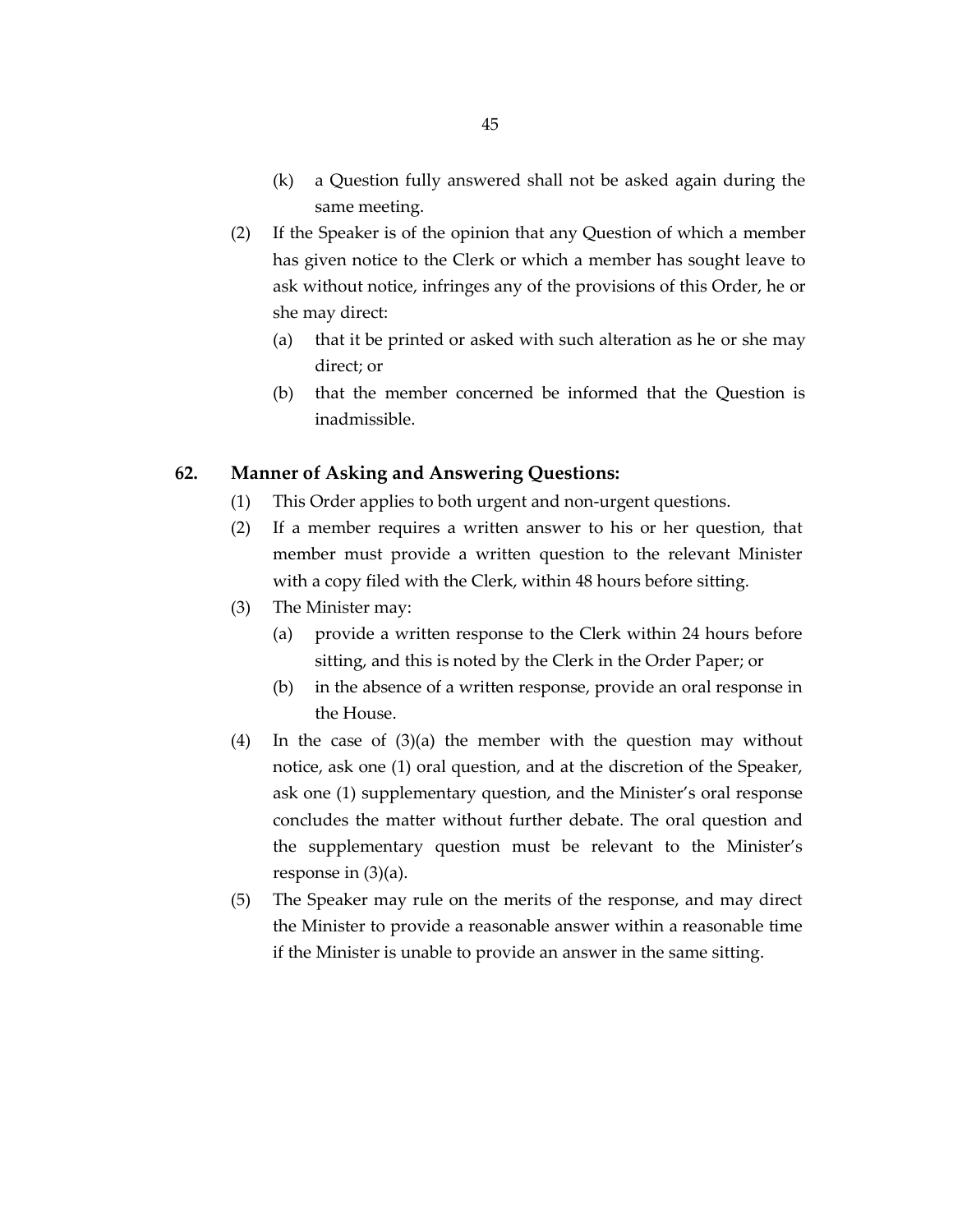- (6) A total of 60 minutes may be allocated at a sitting for questions.
- (7) A Minister's response in (3) whether written or oral shall be concise and confined to the subject matter of the question asked, and shall not contain:
	- (a) statements and the names of any persons unless they are strictly necessary to answer the question;
	- (b) arguments, inferences, imputations, epithets or ironical expressions;
	- (c) discreditable references to the Assembly or any member or any offensive or unparliamentary expression; or
	- (d) references to Debates in the current session, proceedings in Parliamentary Committee not open to the public that have not been reported to the Assembly or to a case pending adjudication by any court, unless such reference is strictly necessary to answer the question.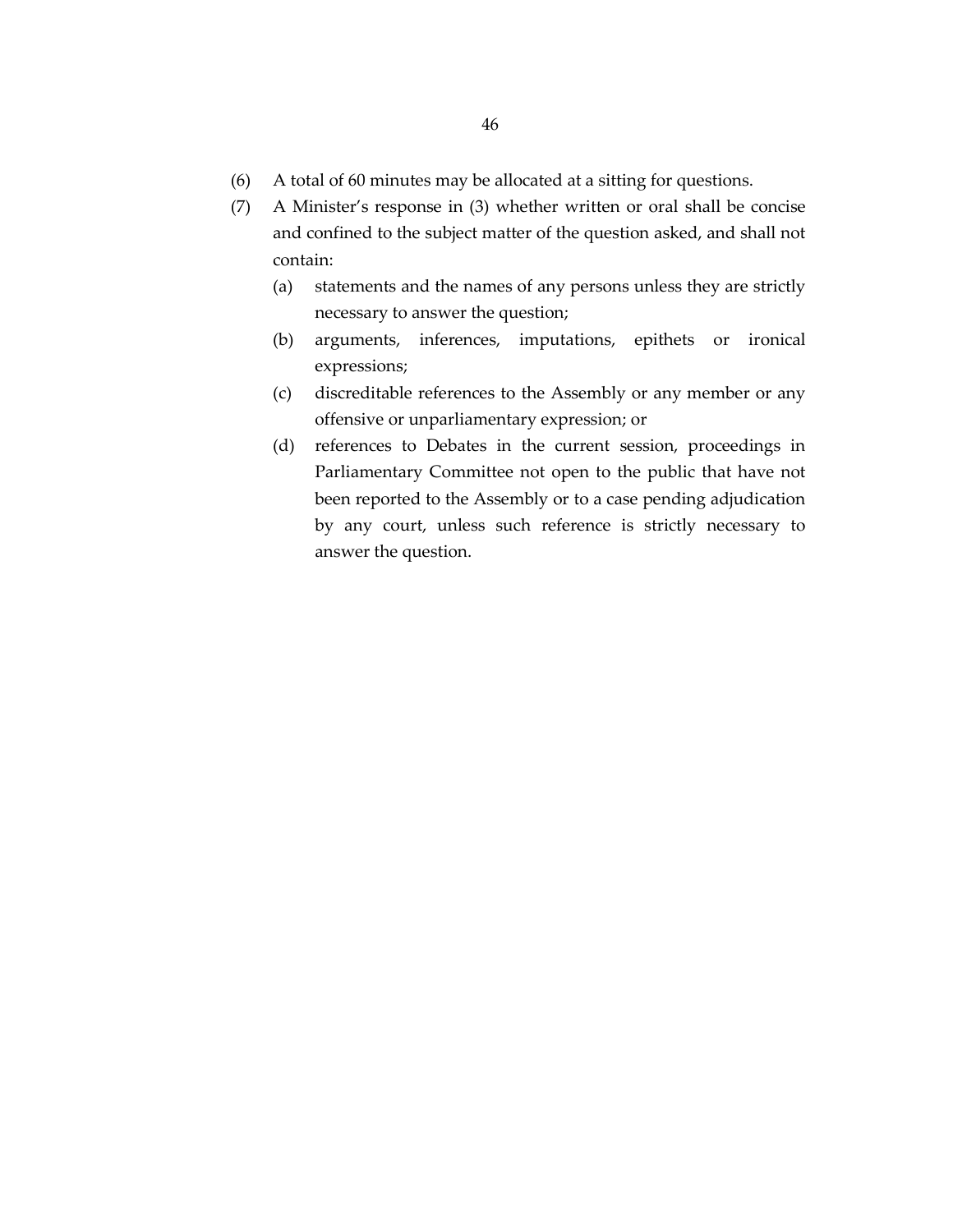# **PART XVIII MINISTERIAL STATEMENTS**

# **63. Ministerial Statements:**

- (1) Statements may be made at any time by Ministers relating to the decision and position of the Government on any matter.
- (2) The debate upon any Question before the Assembly may be interrupted by leave of Speaker to enable a Ministerial Statement to be made.
- (3) No debate on a Ministerial Statement shall be permitted at the time when it is made, but any member may move that such Statement be printed and laid on the Table as a Paper for Consideration.
- (4) Should a member require clarification regarding the Ministerial Statement, the member may ask during Question Time.
- (5) If there is an issue affecting the constituency requiring an urgent response the member may request the Speaker for an opportunity in urgent constituency matters at the end of the same sitting day.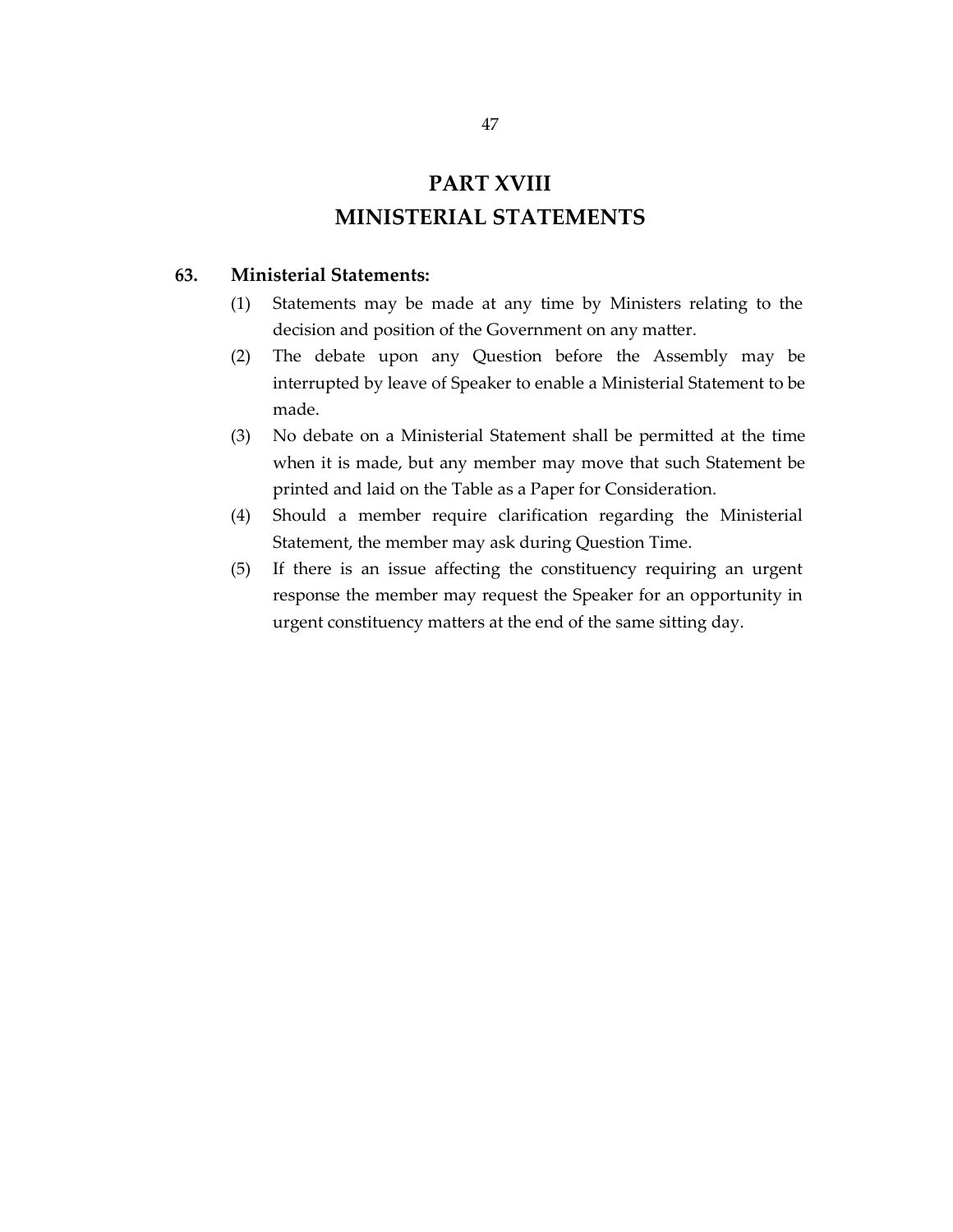# **PART XIX PERSONAL EXPLANATIONS**

# **64. Personal Explanations:**

- (1) By the indulgence of the Assembly and the leave of the Speaker a member may, at the time appointed for Personal Explanations under the provisions of Standing Order 45 (Order of Business), explain matters of a personal nature although there is no Question before the Assembly, but such matters shall not be debated and the member shall confine strictly to the vindication of his or her own conduct. The terms of the proposed statement shall first be submitted to the Speaker.
- (2) Points of order concerning the accuracy of the Minutes may also be raised at the time appointed for Personal Explanations.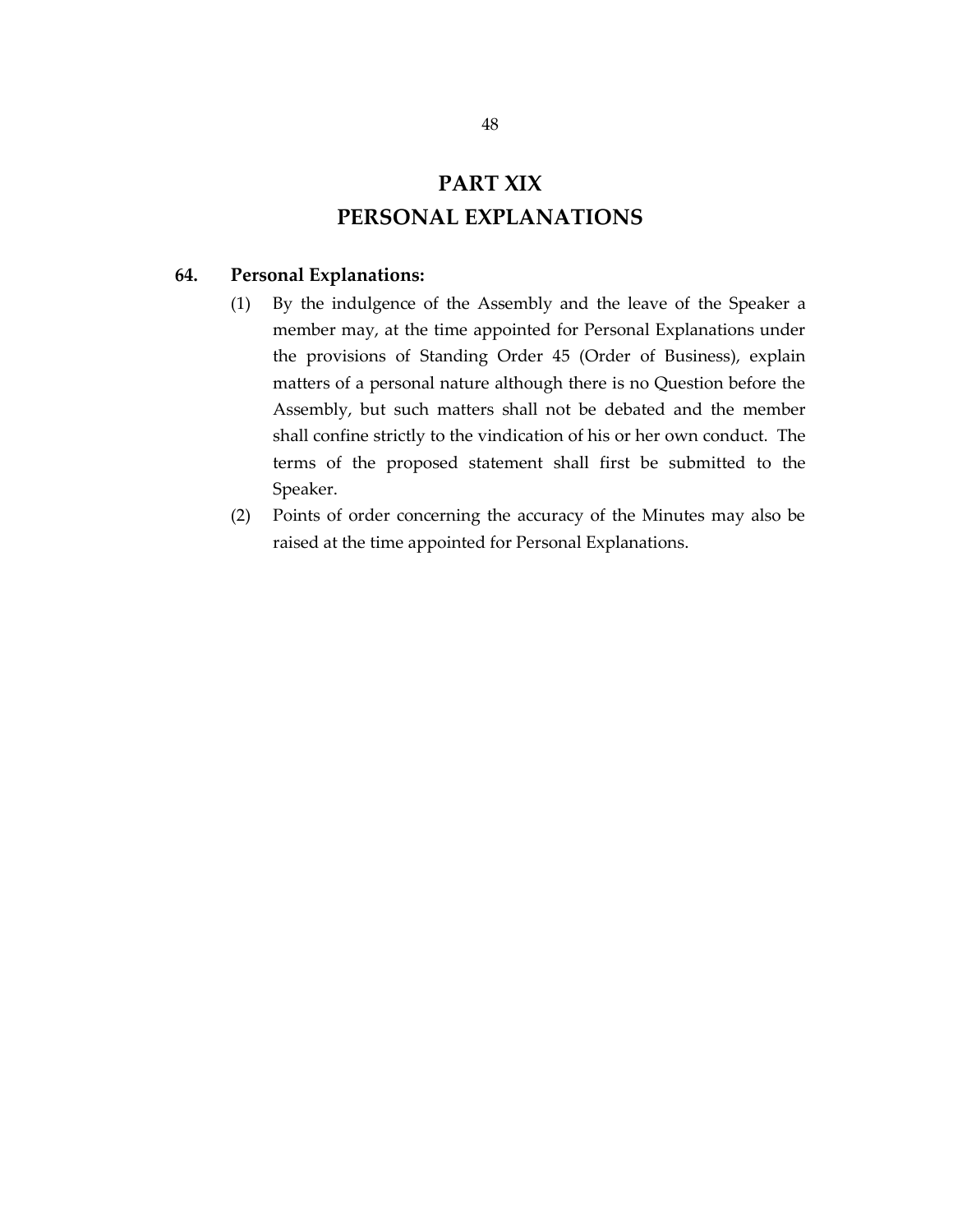# **PART XX MOTIONS AND AMENDMENTS**

## **65. Notices of Motions:**

Unless any of these orders otherwise directs, notice shall be given of any motion which it is proposed to make, with the exception of the following:

- (a) a motion relating to a matter of privilege;
- (b) a motion for the adjournment of the Assembly or of a debate;
- (c) a motion that a petition be read or referred to a Parliamentary Committee;
- (d) a motion to amend a motion of which no notice is required or which is debated twenty-four (24) hours after notice has been given;
- (e) a motion that a member be no longer heard;
- (f) a motion for the suspension of a member under Standing Order 92 (Order in the Assembly);
- (g) a motion for the reference of a Bill to a Parliamentary Committee;
- (h) a motion that the Assembly do resolve itself into Committee on a Bill;
- (i) a motion to report progress;
- (j) a motion for any Reading of a Bill;
- (k) a motion for the withdrawal of a Bill;
- (l) at the discretion of the Speaker or the Chairperson in Committee, a motion for amendment of a grammatical or printer's error or other form of minor amendment;
- (m) a motion for the withdrawal of strangers;
- (n) a motion for the election of a member under Standing Order 26 (Presiding in the Assembly);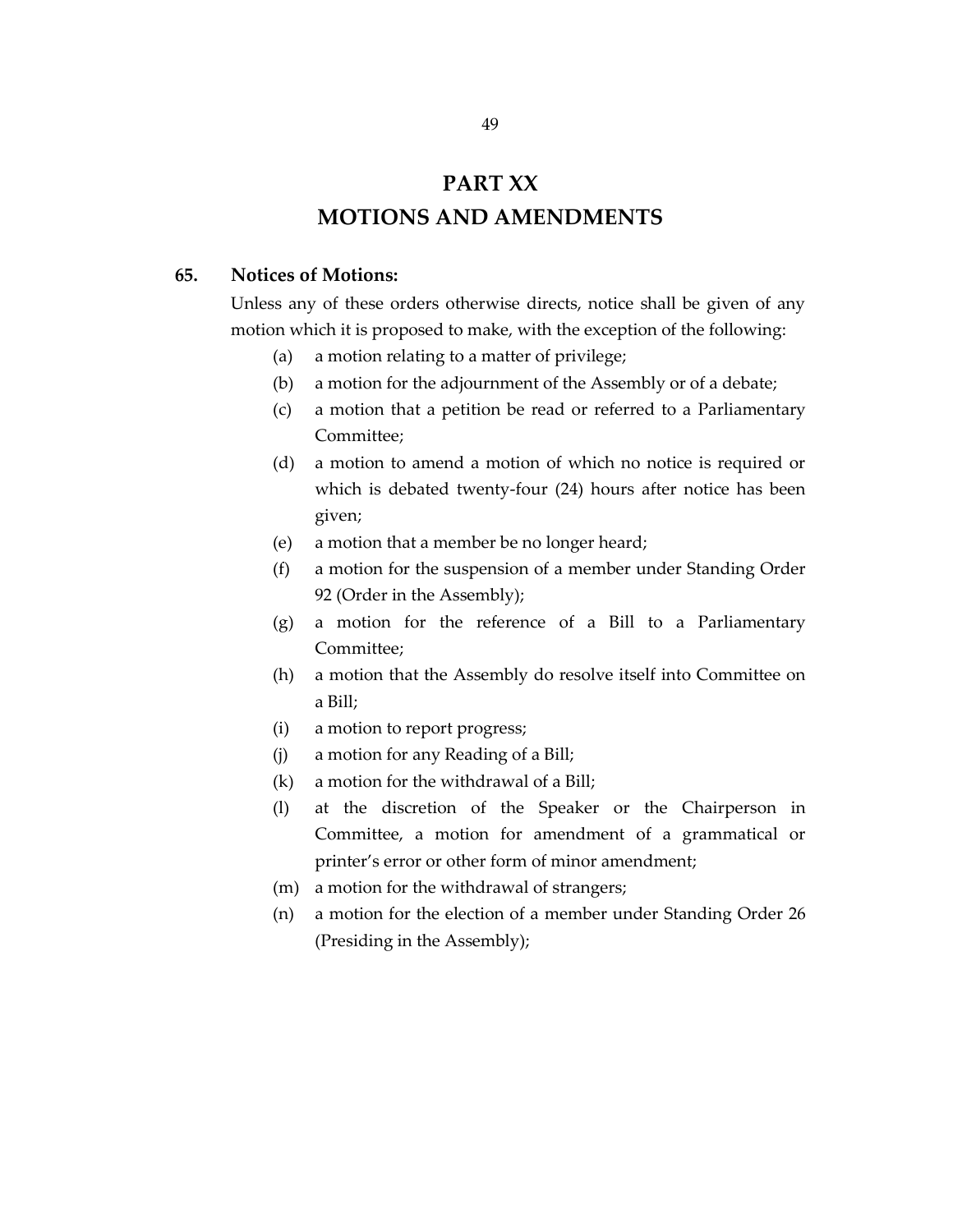- (o) any motion the urgency of which is admitted by the Speaker;
- (p) a motion that a Ministerial Statement be printed and laid on the Table as a Paper for Consideration; or
- (q) a motion carrying business forward.

## **66. Manner of Giving Notice:**

- (1) All notices shall be given by being handed in at the Table when the Assembly is sitting, or by being transmitted to the Office of the Clerk so as to be receivable within the hours prescribed for the purpose.
- (2) All notices shall be signed by the member proposing the motion or amendment.
- (3) Every notice shall be submitted to the Speaker who shall direct that it be printed in its original terms or with such amendment as he or she shall direct, or that it be returned to the member submitting it as being inadmissible.
- (4) Motions or amendments to Bills received by the Clerk shall be printed and circulated by him or her even if they are matters for which notice is not required and, in the case of amendments to Bills, shall be arranged, so far as may be, in the order in which they are to be proposed.
- (5) No notice shall be given orally in the Assembly, but a member may so inform the Assembly of his or her intention to raise a matter on the adjournment.

# **67. Length of Notice Required:**

(1) Except as provided in the next succeeding paragraph no motion shall be debated until at least three (3) days have elapsed (exclusive of any Sunday or public holiday) after notice as prescribed in Standing Order 65 (Notices of Motions) has been given.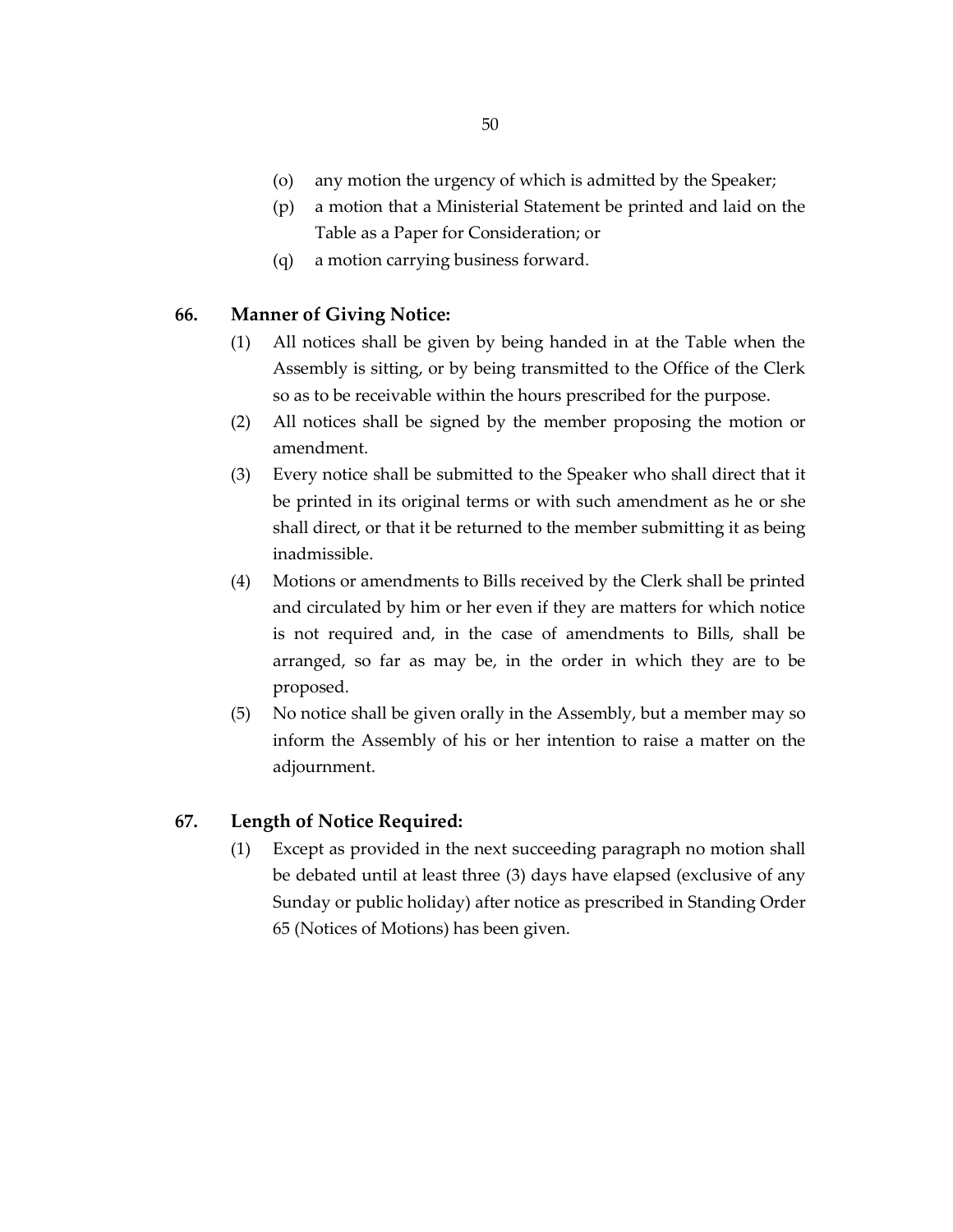(2) A motion requiring notice and which is proposed by a Minister or a motion to amend a motion requiring notice or a motion for the amendment of a Bill may be debated twenty-four (24) hours after notice has been given:

Provided that when a motion is debated twenty-four (24) hours after notice has been given, amendments may be proposed to it without notice.

## **68. Terms of Notice May be Altered:**

After a Notice of Motion has been given the terms thereof may be altered by the member who shall deliver to the Clerk an amended Notice. The Clerk shall submit such amended Notice to the Speaker who shall direct that it be printed in its amended form or that it be returned to the member submitting it as being inadmissable.

# **69. Precedence of Motions:**

Motions shall have precedence on each sitting day according to the order in which the Notices are received by the Clerk and entered on the Order Paper:

Provided that by leave of the Speaker and with the agreement of the member whose motion is due for consideration, the order of precedence may be altered.

# **70. Motions to be Seconded:**

- (1) Unless it is otherwise expressly provided in any of these Orders, every motion, unless made in Committee of the Whole House, must be seconded and if not seconded shall not be debated or entered in the Minutes.
- (2) The mover of any motion may speak on the principle and merits of his or her motion before formally moving but if it is not then seconded it shall lapse forthwith.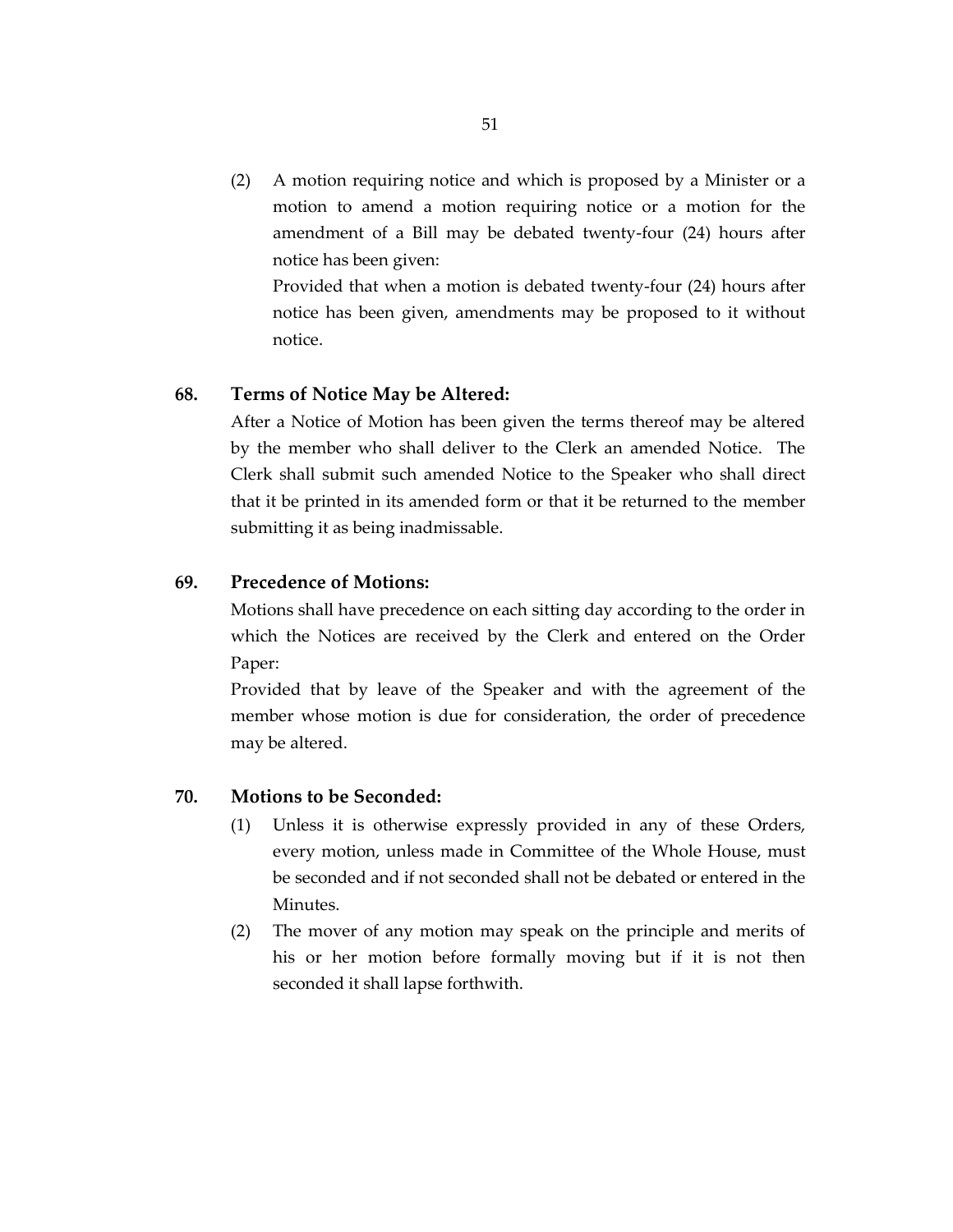## **71. Withdrawal of Motions and Amendments:**

- (1) A member who has proposed a motion or amendment may withdraw it, but if the motion or amendment has been seconded he or she may do so only by assent of the Assembly given on simple majority.
- (2) A motion or amendment to which an amendment has been moved may not be withdrawn until the later amendment has either been disposed of or withdrawn.

# **72. Motions to Amend Standing Orders:**

The notice of any motion for the amendment of any of these Orders shall be accompanied by a draft of the proposed amendments. When the motion has been proposed and seconded the question shall be put forthwith. No debate shall be permitted on such motion. If the motion is agreed to, the proposed amendment shall stand referred to the Standing Orders, Electoral, Petition and Constitutional Offices Committee and no further proceedings shall be taken upon it until the Standing Orders, Electoral, Petition and Constitutional Offices Committee has reported upon it which it shall do at its earliest convenience.

# **73. Putting the Question:**

- (1) The Speaker when putting the question shall state whether, in the Speaker's opinion, the "Ayes" or the "Noes" have it; and, unless the Speaker's opinion be acquiesced in by the minority, the Question shall be determined by a Division.
- (2) A Question being put is resolved in the Affirmative or passed in the Negative by the majority of voices, "Aye" or "No".
- (3) The Speaker may divide a complicated question to avoid any confusion.

# **74. Amendments:**

(1) No amendment may be proposed to be made to any words which the Assembly has resolved shall stand part of a Question or which have been inserted in or added to a Question, except that it be the addition of other words thereto.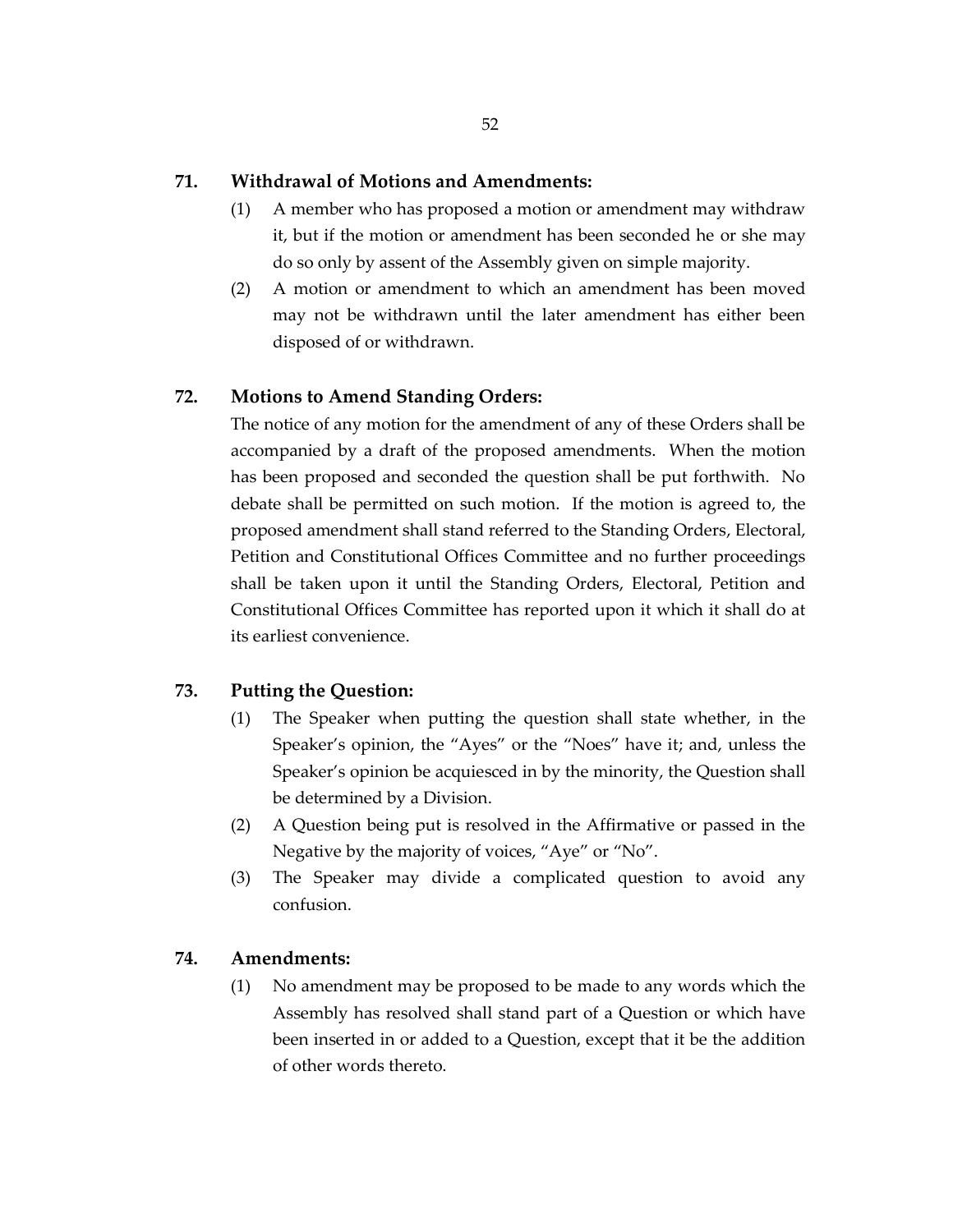- (2) An amendment proposed shall be disposed of before another amendment to the original Question may be moved.
- (3) Amendments may be proposed to a proposed amendment whenever it comes to a Question whether the Assembly shall agree to such proposed amendment.

## **75. Method of Putting the Questions on Amendments:**

- (1) Upon any amendment to leave out any of the words of a motion, the question to be proposed by the Speaker shall be "That those words be omitted".
- (2) Upon any amendment to insert words in, or add words at the end of motion, the question to be proposed by the Speaker shall be "That those words be there inserted (or added)".
- (3) Upon an amendment to leave out words and insert or add other words instead a question shall first be proposed "That those words be left out of the question", and if the question is agreed to, the question shall then be proposed "That those words be there inserted (or added)". If the first question is negative, no further amendment may be proposed to the words which the Assembly has so decided shall not be omitted.
- (4) If the Speaker, before putting a question to leave out words, is informed that a member wishes to move an amendment to leave out parts only of those words, and if he or she is of opinion that the proposed amendment of which he or she is so informed is substantially a new amendment, he or she shall, if possible, put the question to leave out words in such form as will enable the subsequent amendment to be moved.
- (5) When two or more amendments are proposed to be moved to the same motion, the Speaker shall call upon the movers in the order in which their amendments relate to the text of the motion, or in cases of doubt, in such order as he or she shall decide: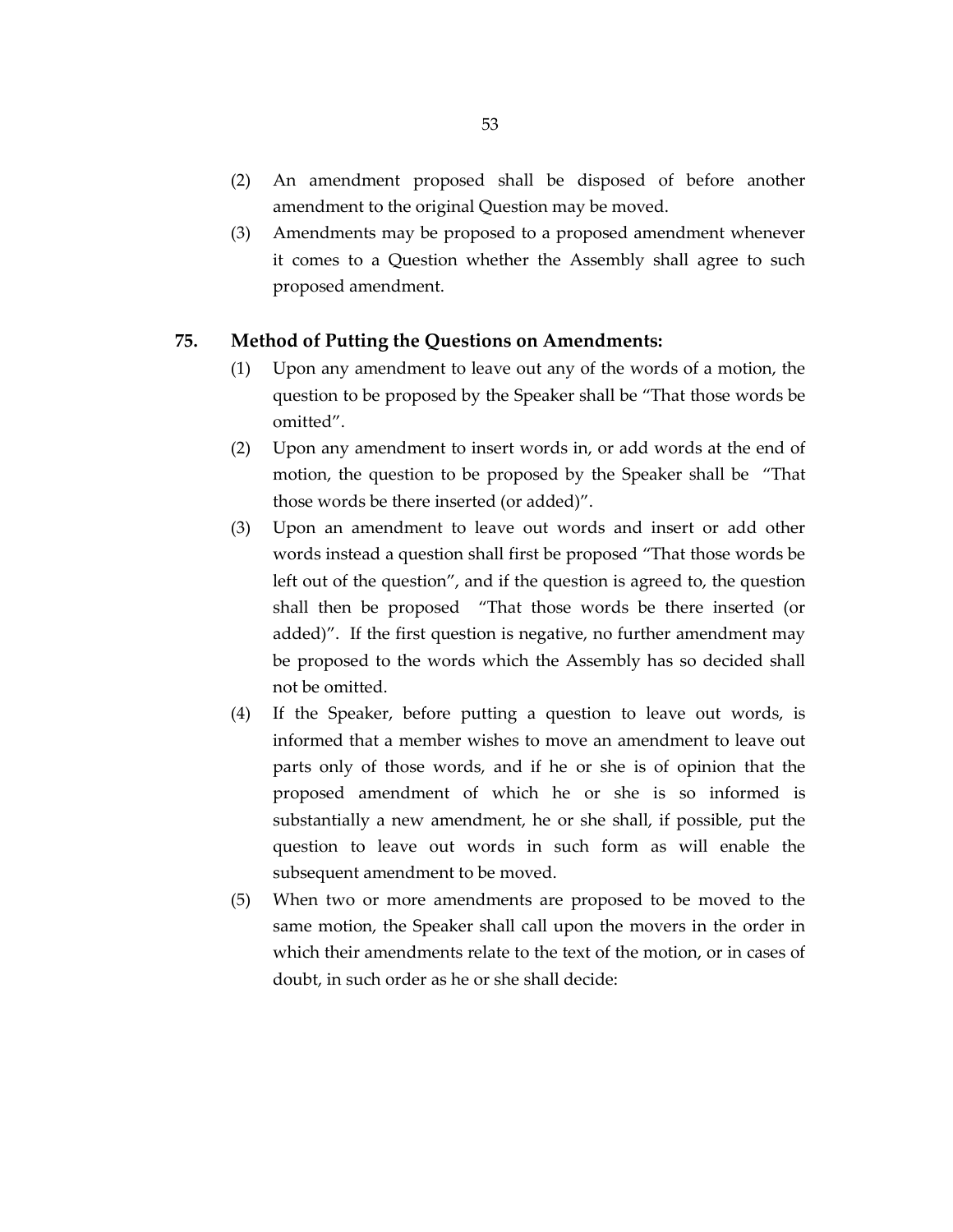Provided that no amendment may be moved which relates to any words which the Assembly has decided shall not be omitted.

- (6) If an amendment is moved to an amendment upon which the Speaker has proposed the question, the last mentioned amendment shall be dealt with as if it were the original motion until all amendments to it have been disposed of.
- (7) When amendments have been made, the Speaker shall put the question on the main Question as amended.
- (8) When amendments have been proposed but not made, the Speaker shall put the question on the original Question as proposed.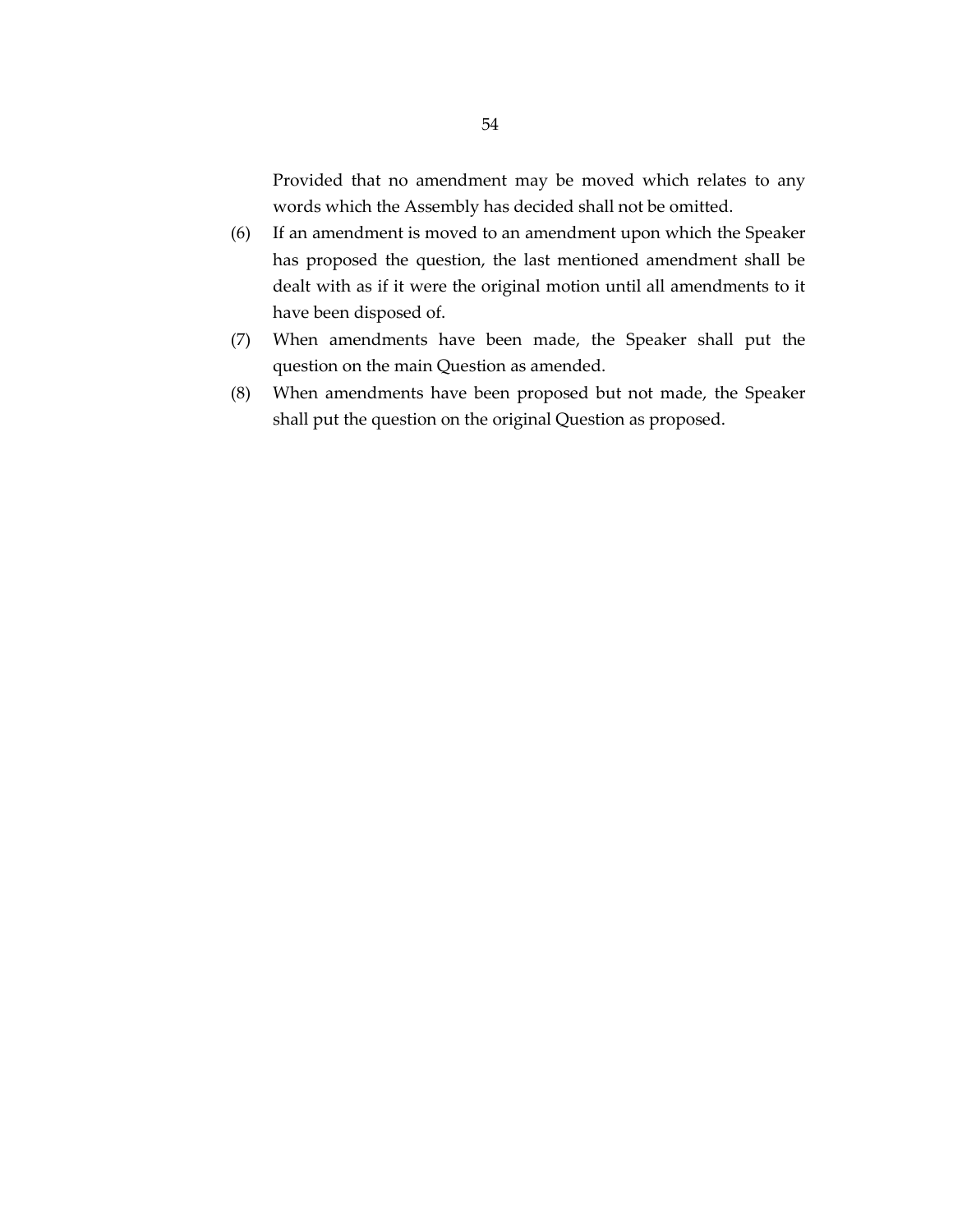# **PART XXI**

# **NOTICE FROM THE LEADER OF THE HOUSE**

## **76. Notice From the Leader of the House:**

- (1) Speaker shall immediately after Prayers, or as soon as any new members have been sworn, read to the Assembly any Notice addressed to the Assembly by the Leader of the House.
- (2) Any Notice from the Leader of the House approving an appropriation of public money for the purpose of an amendment to be moved to an Appropriation Bill required under Standing Order 135(6) shall be announced by the Speaker before the amendment is moved.
- (3) The Speaker shall, unless a previous Notice be then under consideration, immediately read the Notice to the Assembly and if necessary, a time shall be fixed for taking the same into consideration, or, if no further consideration be necessary, the Notice may then be laid upon the Table.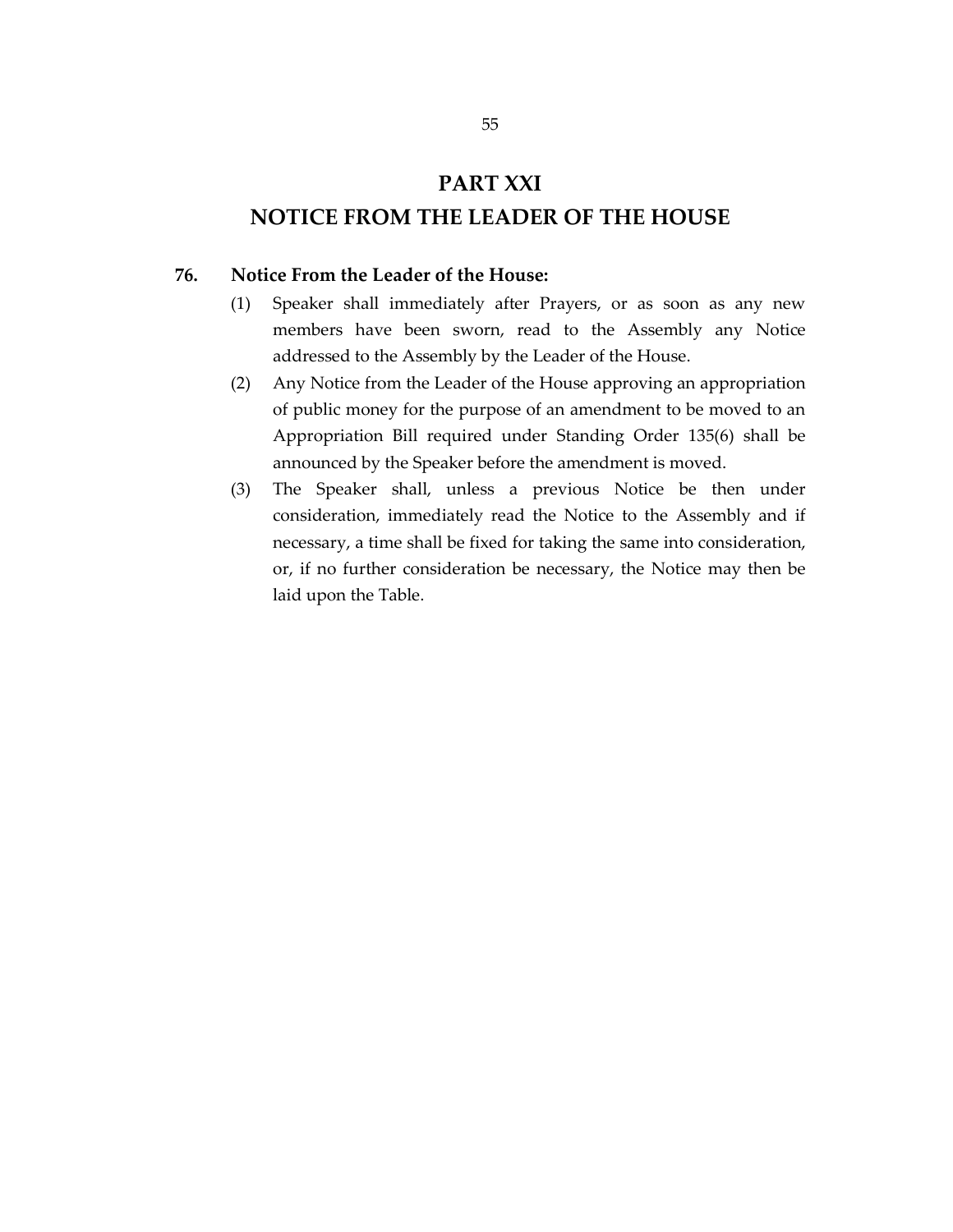# **PART XXII ADDRESSES TO O LE AO O LE MALO**

# **77. Addresses to O Le Ao o le Malo:**

- (1) Addresses to O Le Ao o le Malo shall be presented by the Speaker.
- (2) The answer of O Le Ao o le Malo to any address presented by the Speaker shall be reported to the Assembly by the Speaker.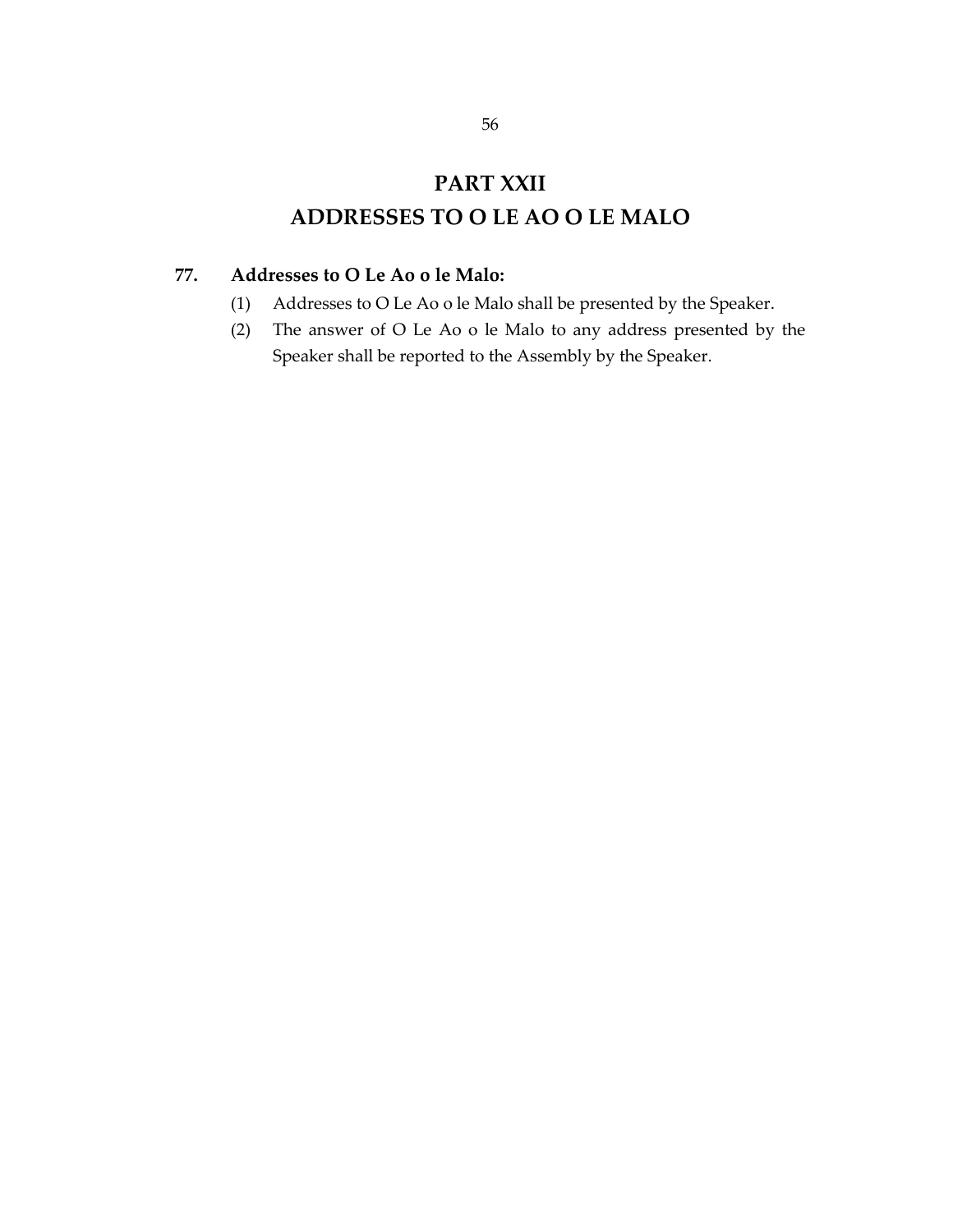# **PART XXIII RULES OF DEBATE**

# **78. Time and Manner of Speaking:**

(1) A member desiring to speak shall rise in his or her place and address the Chair:

Provided that general permission be granted to a member who is unable to stand because of infirmity of body to remain seated and such permission to take effect not withstanding any other order contained in these Standing Orders.

- (2) If two or more members rise at the same time, the Speaker or the Chairperson shall decide which of them shall first speak.
- (3) A Minister shall be referred to by the designation of the office held by him or her, e.g., Prime Minister, Minister of Education.
- (3a) A member shall not be referred to by name but by respective constituency.
- (4) Where convenient any member may be referred to as the *Honourable Member* :

Provided that this Order shall not be taken as authorising the use of the style *Honourable* in relation to a member in any other context or outside the Assembly, except in relation to Minister and the Speaker.

- (5) No member shall speak more than once to any question except:
	- (a) in Committee; or
	- (b) in explanation, as prescribed in the next succeeding paragraph; or
	- (c) in the case of the mover of a substantive motion wishing to reply:

Provided that if at any time the Speaker shall inquire who seconds a motion or an amendment, a member may do so by rising in his or her place and bowing his or her acquiescence without speaking, and such member shall thereby reserve to himself or herself the same rights of speech as he or she would have had it some other member had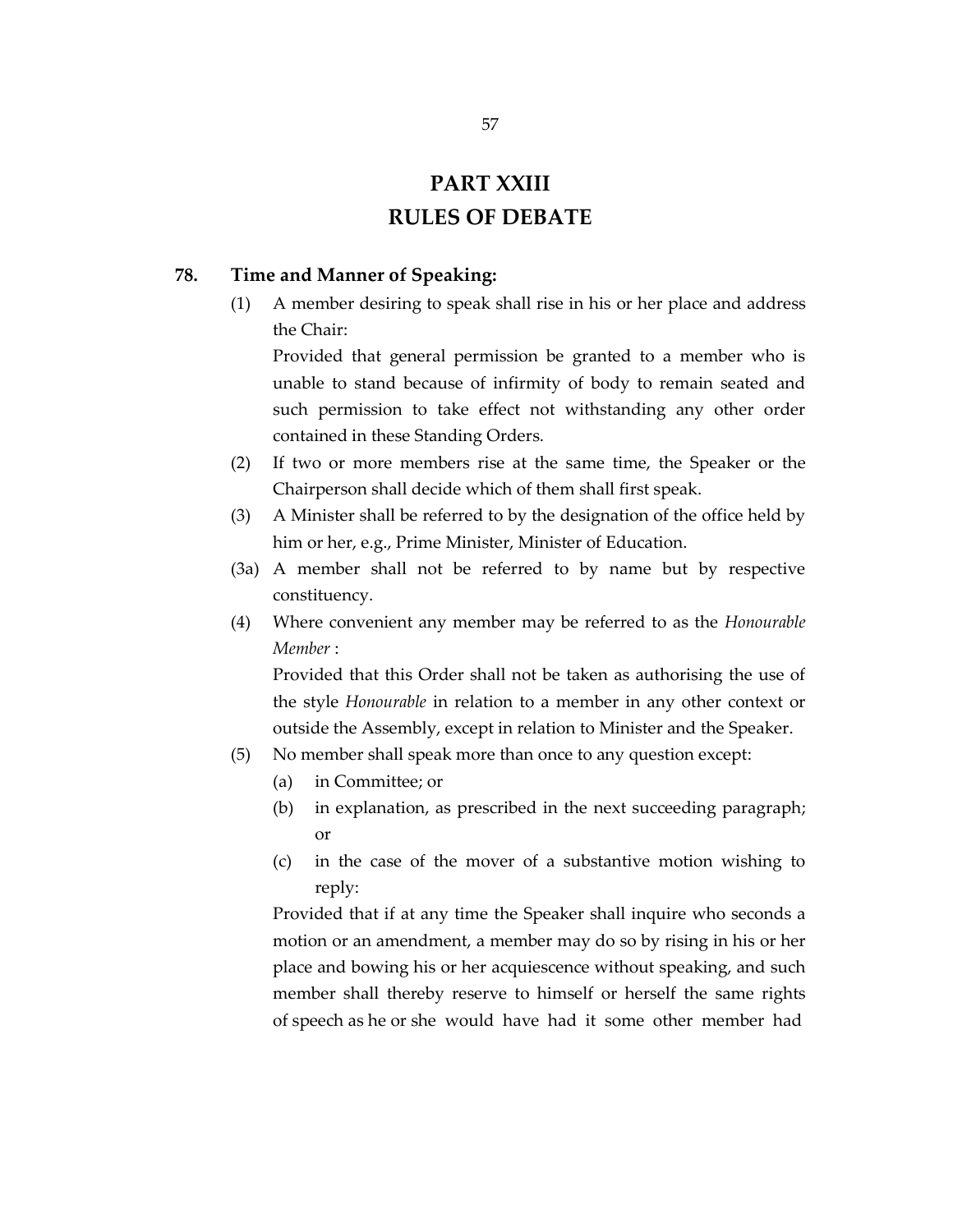seconded such motion or amendment, save that he or she may not move or second any amendment or further amendment to the same motion of amendment.

- (6) A member who has spoken to a question may again be heard for the purpose of explaining some material part of his or her speech which has been misunderstood, or vindicating his or her character or conduct if it has been impugned, but he or she must not introduce new matter.
- (7) A mover of a motion or amendment may speak in support thereof, but no further debate shall be allowed until the motion or amendment has been seconded.
- (8) No member may speak on any question after the same has been finally put by the Speaker or the Chairperson, that is to say after the voices of both Ayes and Noes have been given thereon.
- (9) A member shall not read his or her speech, but may read extracts from written or printed documents in support of his or her argument and may refresh his or her memory by reference to notes.
- (10) A member who has spoken to a question may speak again to any other new question which may arise, but may not speak again to the same question, except in Committee of the Whole House.
- (11) A member who has spoken on the main question may not again enter upon it when speaking to an amendment, unless such amendment involves consideration and decision of the main question.
- (12) When an amendment is moved the debate shall be confined to the amendment, unless it be of such a nature as to involve the consideration and decision of the main question in which case both the main question and the amendment are open for discussion.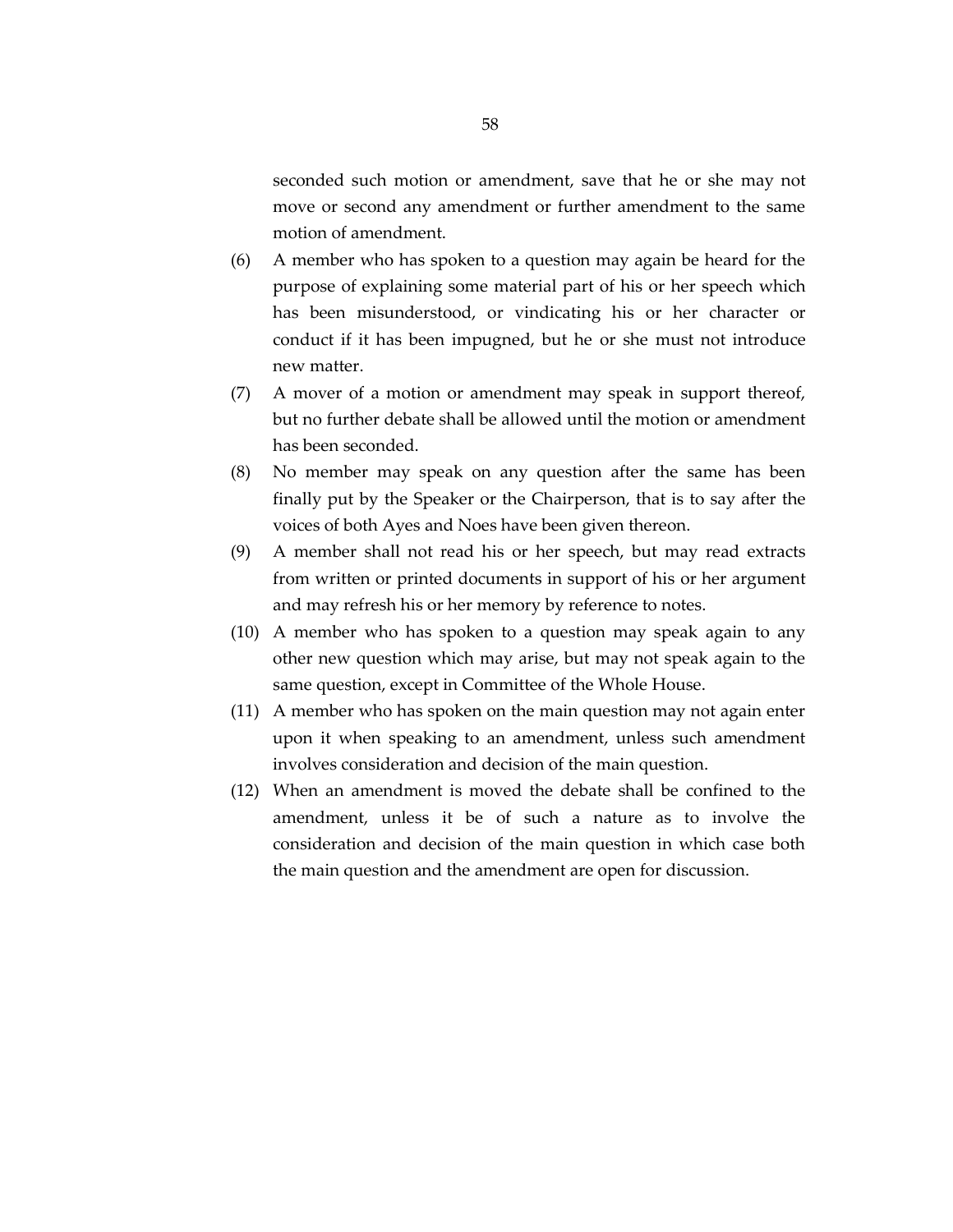(13) A right of reply shall be allowed only to the mover of a substantive Motion, and the reply shall be confined to matters raised during the debate; and in all cases the reply of the Mover of the original question shall close the debate.

## **79. Members Leaving Their Seats:**

A member when passing between the Speaker's chair and any member who is speaking shall do so in such a way as not to interrupt the Speaker's view of the member speaking, and no member may pass between the Chair and the Table and behind the Speaker's Chair while the House is sitting.

#### **80. Members to be Seated:**

Every member when in the Chamber shall be seated (except when participating in a division) and shall not at any time stand in any of the passages or gangways.

#### **81. Members to Stand as Speaker Leaves Chamber:**

When the Speaker is about to leave the Chamber at the conclusion of a sitting members rise in their places and remain standing until the Speaker has left the Chamber.

#### **82. Interruptions:**

- (1) A member interrupting must request permission from the Speaker and state the nature of the interpretation, i.e. on a Point of order, Point of clarification or to seek clarification.
- (2) When a member interrupts a member speaking, the member speaking shall resume his or her seat.
- (3) Subsequent interjections should be made to the member speaking and not to members interjecting, for the member speaking to respond if requested by the Speaker.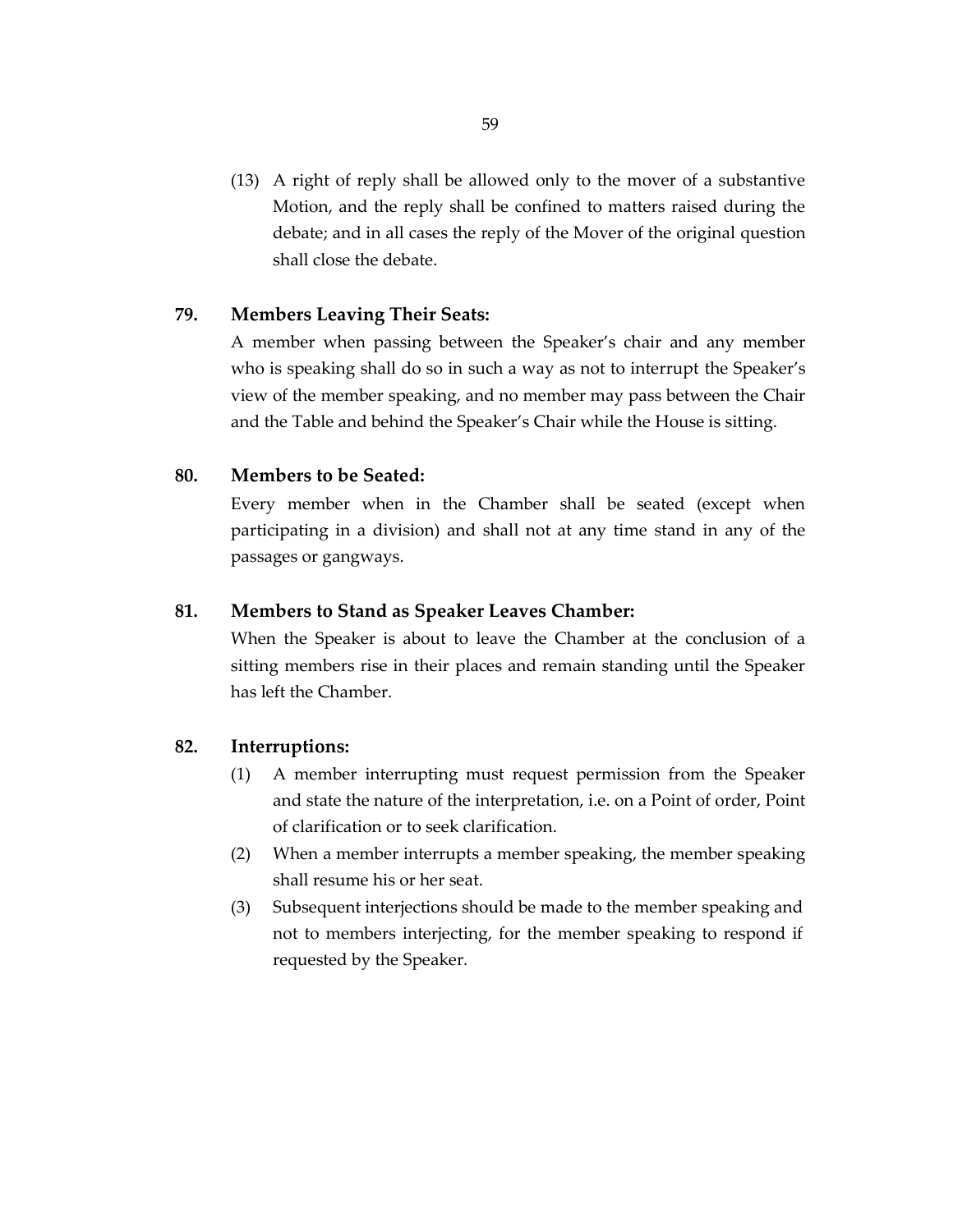(4) The Speaker shall have the discretion to permit or deny member interjections based on the merits and relevance of the interjection.

#### **83. Contents of Speeches:**

- (1) Reference shall not be made to any matter on which judicial decision is pending in such a way as may, in the opinion of the Speaker or the Chairperson, prejudice the interests of parties thereto.
- (2) It shall be out of order to use offensive, blasphemous or unbecoming words or to impute improper motives to any other member or to make personal allusions.
- (3) The name of O Le Ao o le Malo shall not be used to influence the Assembly.
- (4) It shall be out of order to attempt to reconsider any specific question upon which the Assembly has come to a conclusion during the current Meeting, except upon a substantive motion for rescission.
- (5) The conduct of O Le Ao o le Malo, the Speaker, Ministers, members and Judges, or other persons engaged in the administration of justice shall not be raised, except upon a substantive motion, and in any amendment, question to a Minister or member, or remarks in a debate on a motion dealing with any other subject, any reference to the conduct of the persons aforesaid shall be out of order.
- (6) A member shall be responsible for the accuracy of any facts which he or she alleges to be true and may be required to substantiate any such facts or to withdraw his or her allegation.
- (7) A member cannot request for Parliamentary records to be investigated with the intention of proving it to be falsely made.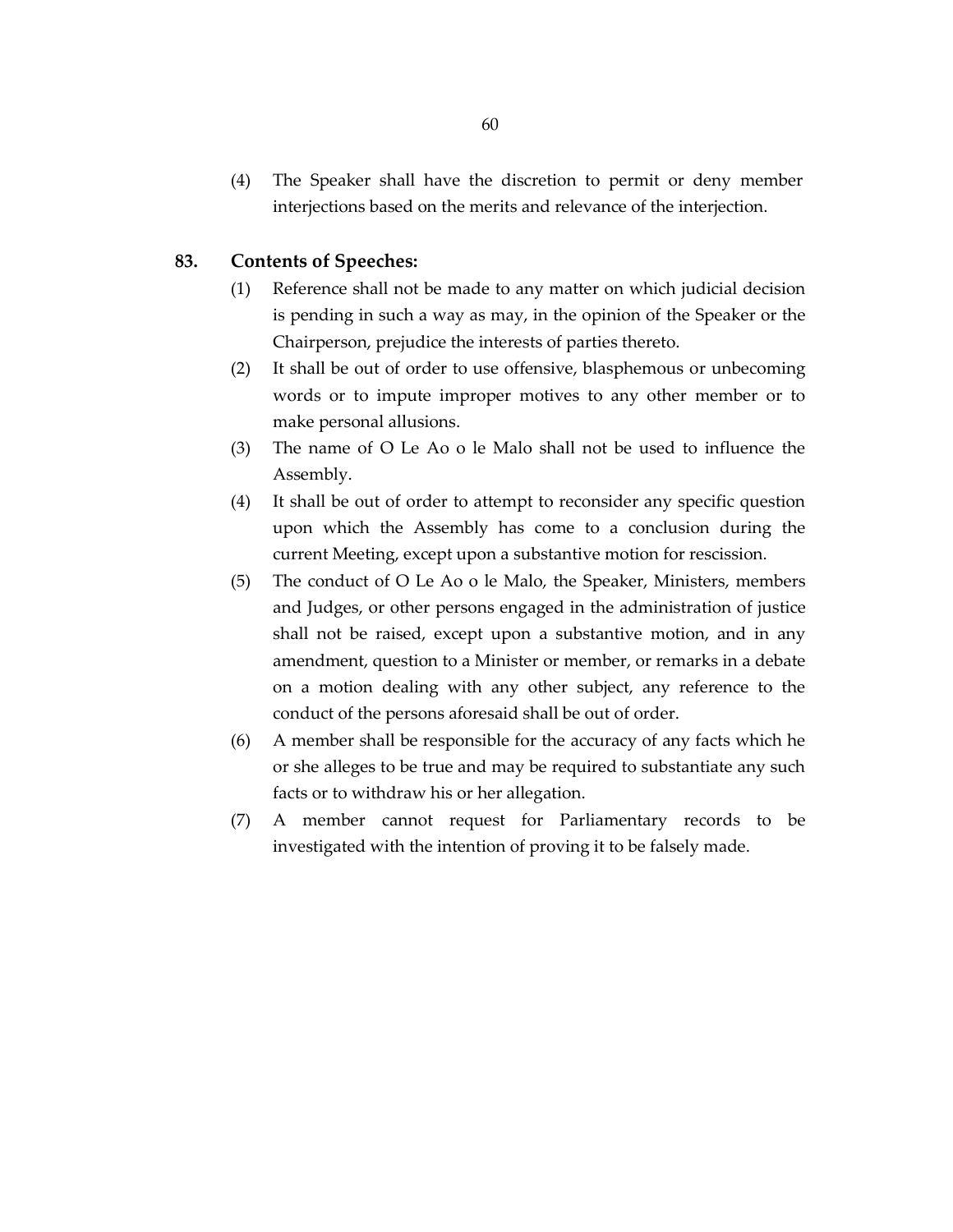(8) It shall be out of order to make any discreditable references to the Assembly or any other member.

## **83A. Application for Response:**

- (1) Any person (not a member) who has been referred to in the Assembly by name, or in such a way as to be readily identifiable may make a submission to the Speaker in writing:
	- (a) claiming to have been adversely affected or have suffered damage to his or her reputation as a result of the reference;
	- (b) submitting a response to the reference; and
	- (c) requesting that the response be incorporated in the Parliamentary records.
- (2) A submission must be made within 30 days of the reference having been made.
- (3) Any response must be precise and strictly relevant to the reference that was made. It must not contain anything offensive.

#### **83B. Consideration by Speaker:**

- (1) The Speaker shall consider whether in all circumstances of the case the response should be incorporated in the records.
- (2) In that consideration the Speaker:
	- (a) may confer with the person who made the submission and the member who referred to that person in the Assembly;
	- (b) shall take account of the extent to which the reference is capable of adversely affecting or damaging the reputation of the person making the submission.
- (3) The Speaker is not to consider or judge the truth of the reference made in the Assembly or of the response to it.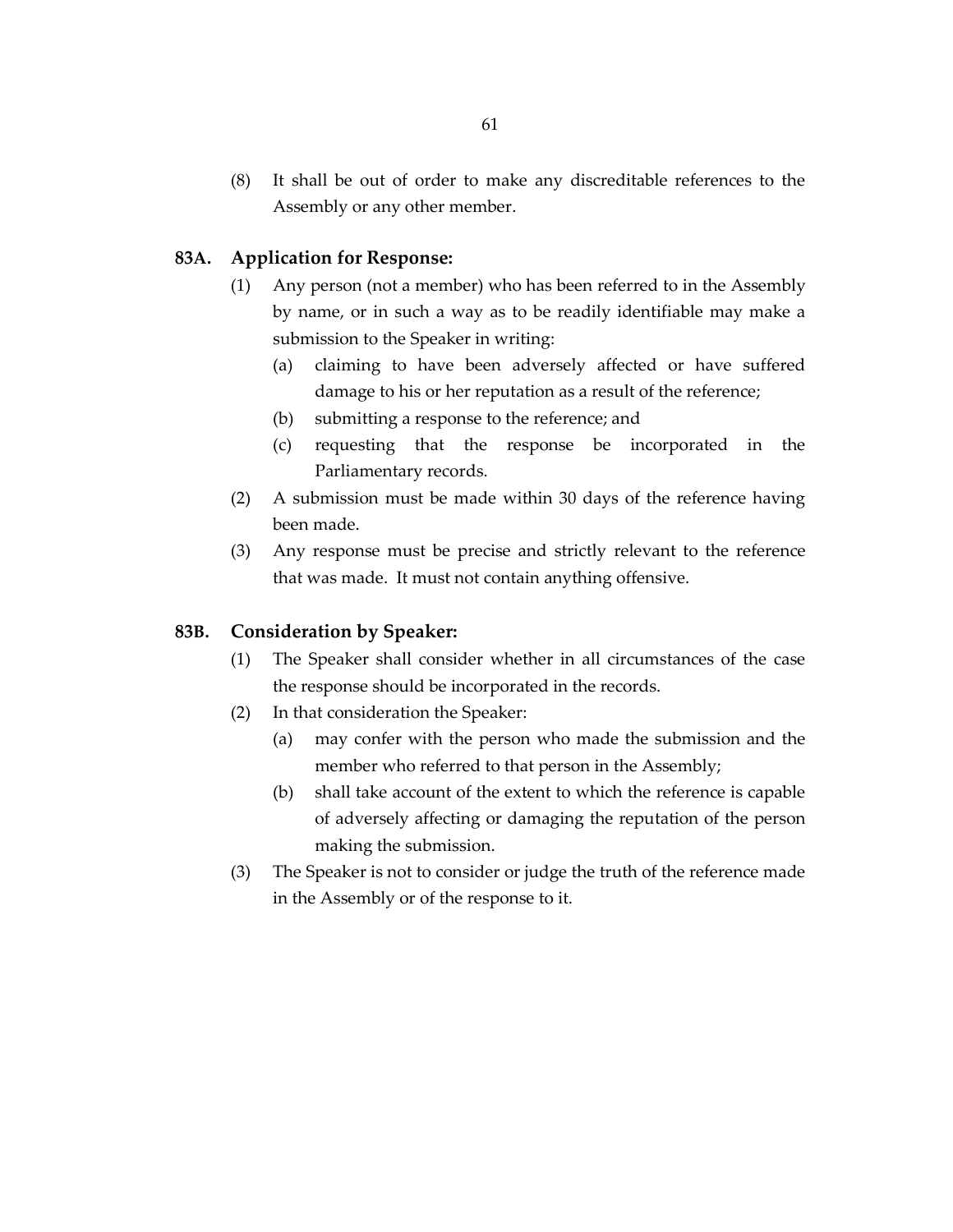#### **83C. Speaker's Decision:**

- (1) If the Speaker decides against incorporation of the response in the Parliamentary records, the Speaker must inform the person concerned that no further action will be taken.
- (2) A response which the Speaker determines should be incorporated in the Parliamentary records is presented to the Assembly for publication by order of the Assembly.
- (3) The Speaker may decide that a response should be incorporated in the Parliamentary record after the person has amended it in a manner approved by the Speaker.

# **84. Relevancy in Debate:**

- (1) Debate upon any motion, Bill or amendment shall be relevant to such motion, Bill, or amendment, except in the case of a motion for the adjournment of the Assembly under the provisions of Standing Order 32 (Sittings) and Standing Order 33 (Adjournment for Urgent Public Business).
- (2) Where an amendment proposes to leave out words and insert words instead, debate upon the first question proposed on the amendment may include both the words proposed to be left out and those proposed to be inserted.
- (3) Upon an amendment proposing to leave out words or to insert or add words, the debate shall be confined to the omission or insertion or addition of such words, as the case may be.

# **85. Motion That Member be No Longer Heard:**

If a member uses objectionable words and on being called to order fails to retract or explain such words and offer an apology to the satisfaction of the Speaker or the Chairperson, any member may with the consent of the Speaker or the Chairperson, move that the member using the objectionable words be no longer heard, and the question on that motion shall be put forthwith without amendment or debate.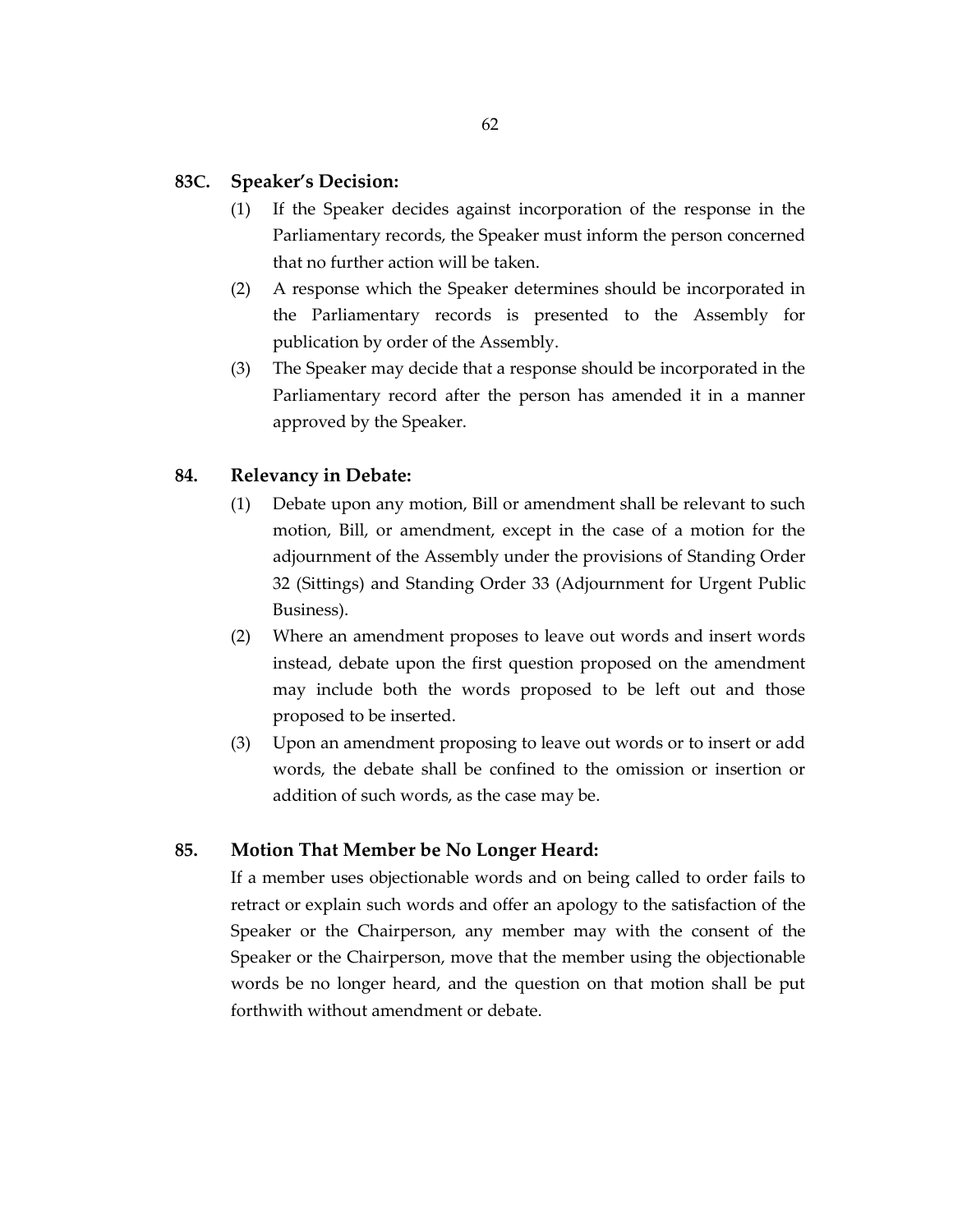## **86. Anticipation:**

- (1) It shall be out of order to anticipate a Bill by discussion of a motion dealing with the subject matter of the Bill on a day prior to that appointed for the consideration of the Bill.
- (2) It shall be out of order to anticipate a Bill or a motion by discussion upon an amendment or a motion for the adjournment of the Assembly.
- (3) In determining whether a discussion is out of order on the ground of anticipation, regard shall be had by the Chair to the probability of the matter in anticipation being brought before the Assembly within a reasonable time.

#### **87. Closure of Debate:**

- (1) After a question has been proposed, a member may claim to move "That the question be now put", and unless it shall appear to the Speaker or the Chairperson that such a motion is an abuse of the rules of the Assembly or an infringement of the rights of the minority, the question. "That the question be now put", shall be put forthwith and decided without amendment or debate.
- (2) When the motion, "That the question be now put", has been carried and the matter consequent thereon has been decided, any member may claim that any other question already proposed from the Chair be now put, and if the assent of the Chair is given, such question shall be put forthwith and decided without amendment or debate.
- (3) When a Clause of a Bill is under consideration, a motion may be made that the question that certain words of the Clause defined in the motion stand part of the Clause, or that the Clause stand part of, or be added to, the Bill, be now put, and if the assent of the Chair is given, such question shall be put forthwith and decided without amendment or debate.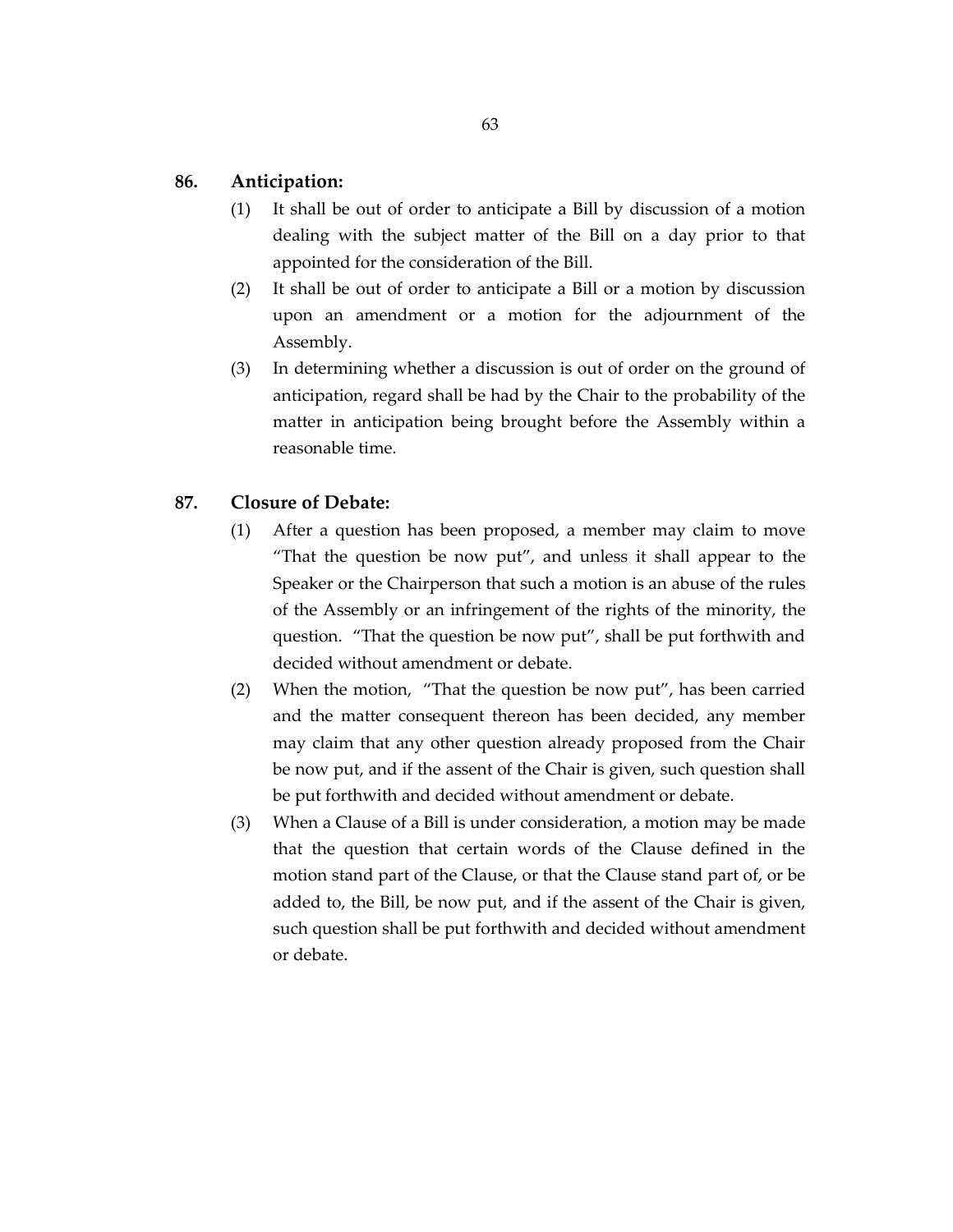- (4) Notwithstanding the provisions of Standing Order 26 (Presiding in the Assembly), this Order shall be put in force only when in the Assembly, the Speaker or in Committee of the Whole House the Chairperson, is in the Chair.
- (5) A question for the closure of debate shall not be considered to have been decided in the affirmative upon a division, notwithstanding that the Ayes have it, unless it appears, by the numbers declared from the Chair, that not less than twenty (20) members voted in the majority in support of the motion.

#### **88. Adjournment of Debate:**

- (1) A Debate may upon motion be adjourned either to a later hour on the same day or to any other day. The question for the adjournment of the debate shall be put forthwith and determined without amendment or debate.
- (2) The member upon whose motion any debate shall be adjourned shall be entitled, if he or she claims the right to speak first on the resumption of the debate.
- (3) If the motion for the adjournment of the debate upon any question is negative, the member moving the motion for such adjournment may address the Assembly at a later period during the debate.

#### **89. Limitation of Debate:**

(1) The Assembly may impose a limit in respect of the debate on any particular motion by allotting a limited period of time for such debate or by limiting the time during which members may speak in such debate or by imposing both such limitations. The debate on any such motion if the question is not put and decided, shall lapse upon the expiry of the time limit or the adjournment of the sitting.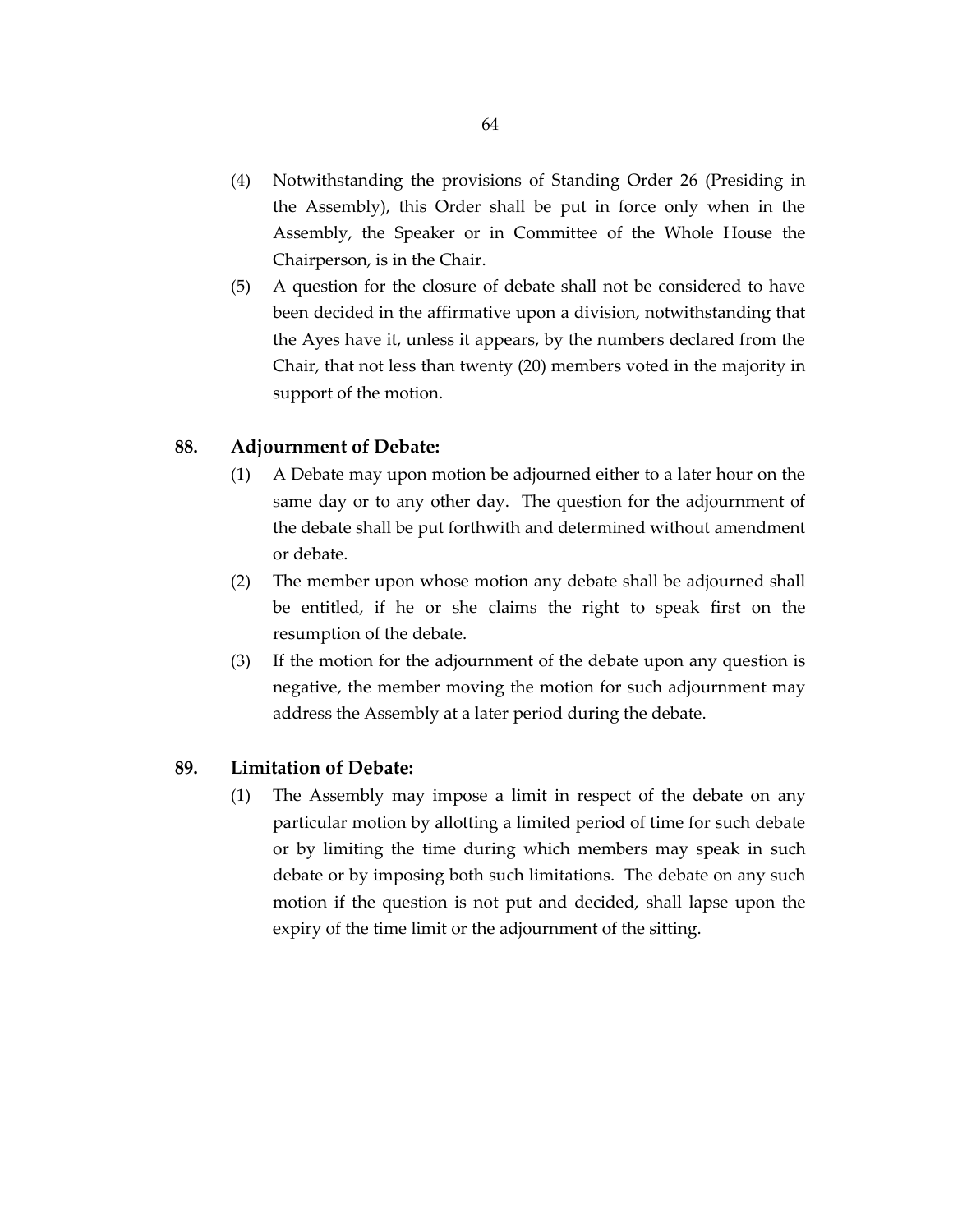- (2) The debate on a Private member's motion shall not exceed 2 hours duration and shall lapse upon the adjournment of the sitting.
- (3) A motion under (1) shall only be made by a member of the Parliamentary Commission or on an instruction by the Parliamentary Commission.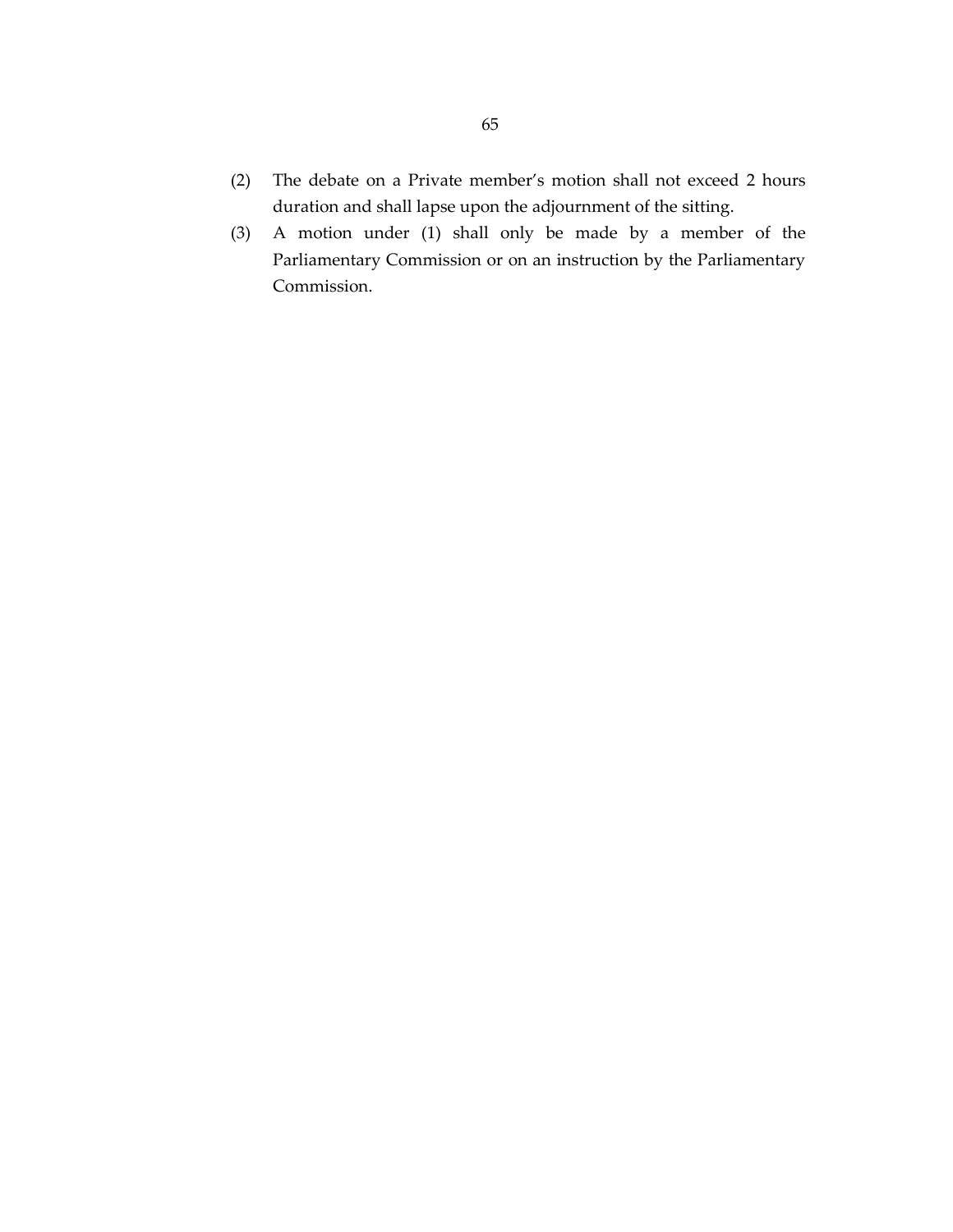# **PART XXIV RULES OF ORDER**

## **90. Chair to be Heard in Silence:**

- (1) When the Speaker or the Chairperson is addressing the Assembly any member then standing shall immediately resume his or her seat.
- (2) When the Speaker or the Chairperson addresses the Assembly there shall be silence in the Assembly.

#### **91. Decision of Chair Final:**

Speaker in the Assembly and the Chairperson in any Committee shall be responsible respectively for the observance of order in the Assembly and in Committee and of the rules of debate, and their decision upon any point of order shall not be open to appeal and shall not be reviewed by the Assembly except upon a substantive motion made after notice.

#### **92. Order in the Assembly:**

- (1) Any member deviating from these Orders may be immediately called to order by the Speaker or the Chairperson, or by any other member rising to a point of order as prescribed by Standing Order 82 (Interruptions).
- (2) The Speaker or the Chairperson, having called the attention of the Assembly or Committee of the Whole House to the conduct of a member who persists in irrelevance or tedious repetition either of his or her own arguments or of the arguments used by other members in debate, may direct the member to discontinue his or her speech.
- (3) The Speaker or the Chairperson shall order members whose conduct is grossly disorderly to withdraw immediately from the Assembly during the remainder of that day's Sitting, and the Sergeant-at-Arms shall act on such orders as he or she may receive from the Chair in pursuance of the provisions of this paragraph. But if, on any occasion, the Speaker or the Chairperson deems that his or her powers under the previous provisions of this paragraph are inadequate, he or she may name such member or members, in which event the same procedure shall be followed as is prescribed in (4) to (8) of this Order.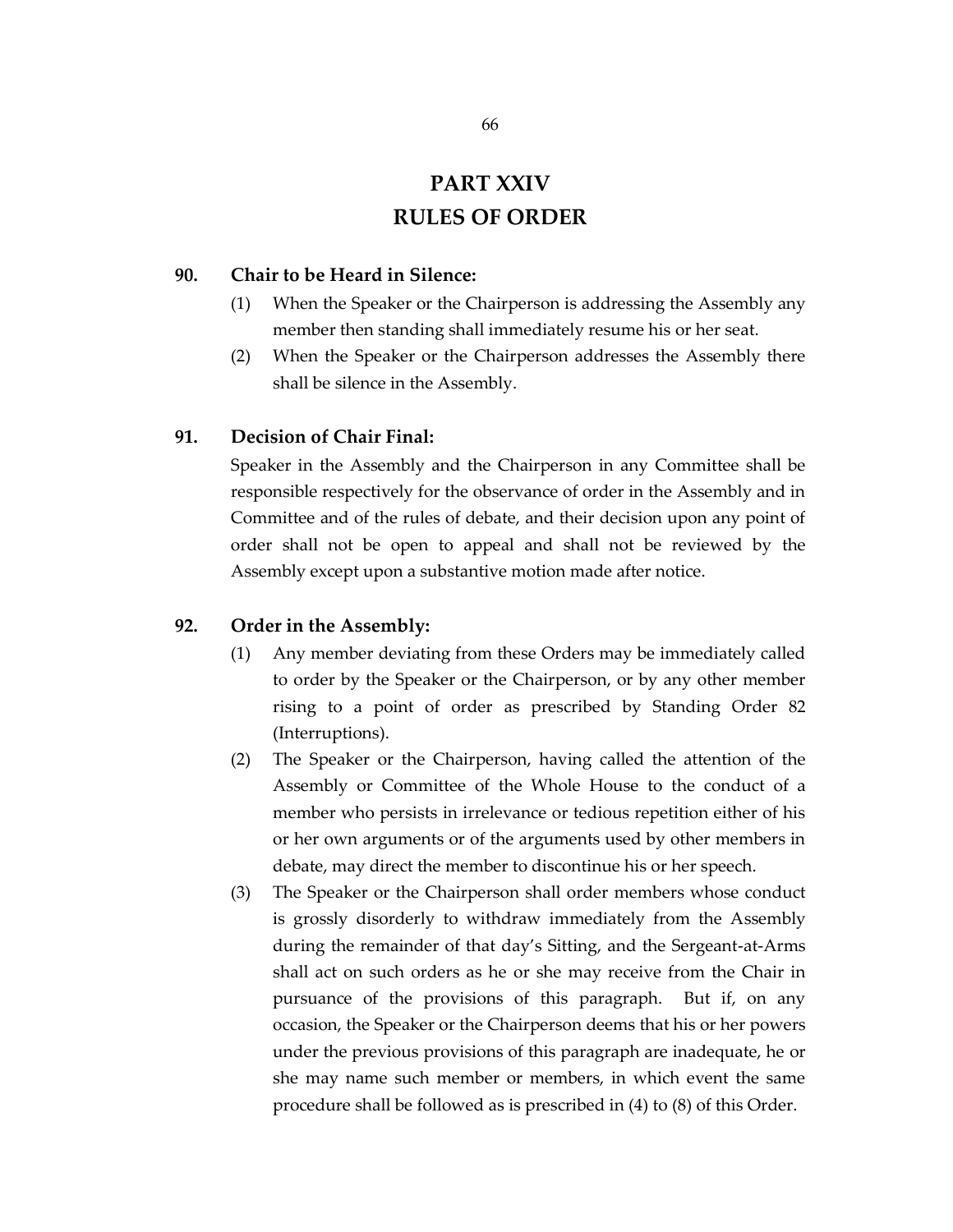(4) Whenever a member shall have been named by the Speaker or the Chairperson immediately after the commission of the offence of disregarding the authority of the Chair, or of persistently and wilfully obstructing the business of the Assembly by abusing the rules of the Assembly or otherwise, then, if the offence has been committed by such member in the Assembly, a motion shall forthwith be proposed and seconded by two (2) Ministers "That such member be suspended from the service of the Assembly", and the Speaker shall forthwith put the question on that motion, no amendment, adjournment or debate being allowed; and, if the offence has been committed in a Committee of the Whole House, the Chairperson shall forthwith suspend the proceedings of the Committee and report the circumstance to the Assembly; and the Speaker shall on a motion being made forthwith put the same question, no amendment, adjournment, or debate being allowed, as if the offence had been committed in the Assembly itself.

#### (5) If any member is suspended under this Order, the suspension:

- (a) on the first occasion for 24 hours;
- (b) on the second occasion in any session for seven (7) days, including the day of suspension;
- (c) on the third or any subsequent occasion during the same session for 28 days, including the day of suspension.
- (6) Not more than one (1) member shall be named at the same time, unless two (2) or more members, present together, have jointly disregarded the authority of the Chair.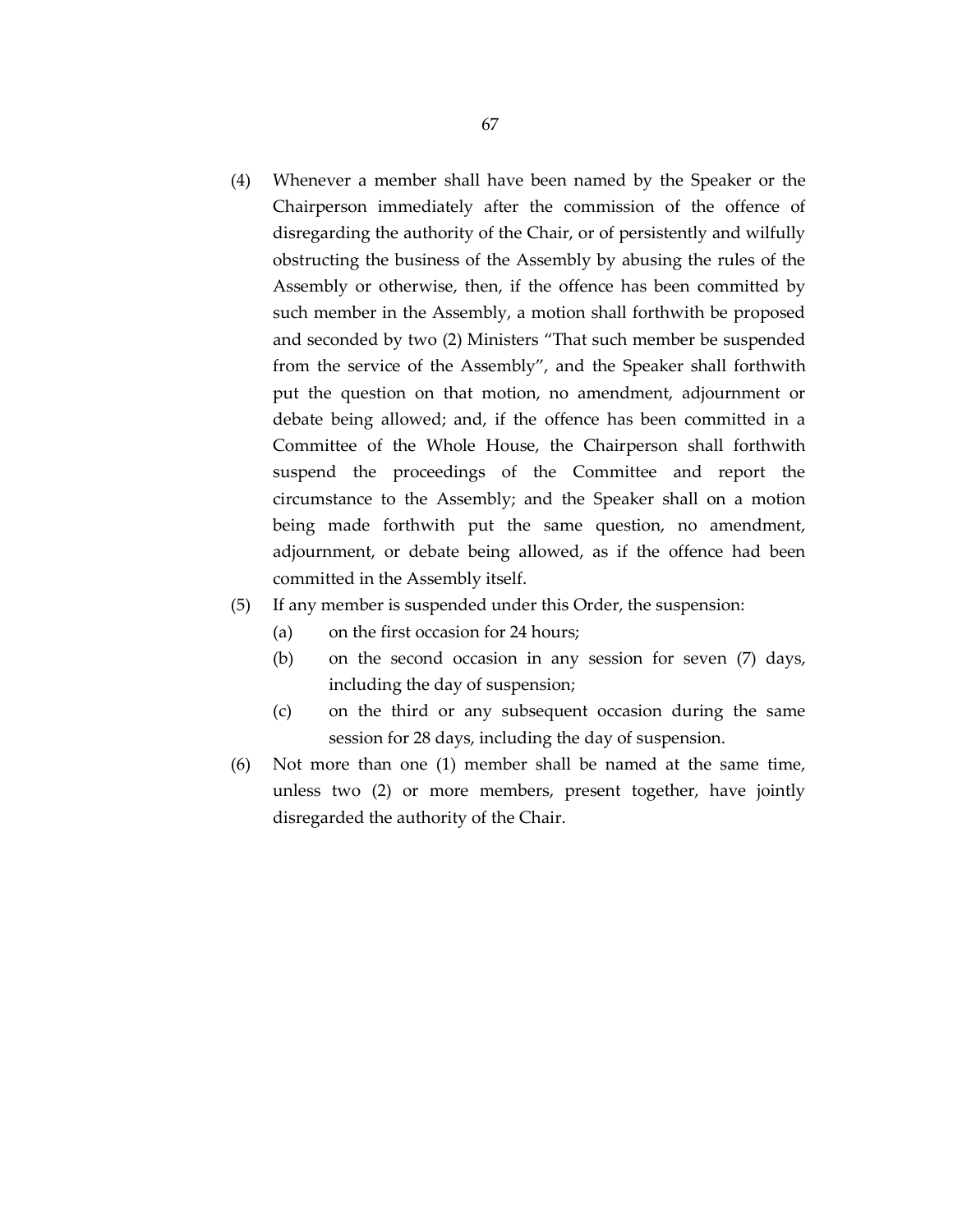- (7) If a member, or two (2) or more members acting jointly who have been suspended under this Order from the service of the Assembly refuse to obey the direction of the Speaker when severally summoned under the Speakers orders by the Sergeant-at-Arms to obey, the fact that recourse to force is necessary in order to compel obedience; in such direction, the Speaker shall call the attention of the Assembly to his or her direction, and the member or members named by him or her as having refused to obey his or her direction shall thereupon and without any further question being put be suspended from the service of the Assembly during the remainder of the Meeting.
- (8) Nothing in this Order shall be deemed to prevent the Assembly from proceeding against any member for any of the offence specified herein in any other way the Assembly thinks fit, or from proceeding against him or her for any offence not specified herein.
- (9) The Speaker or the Chairperson, when acting under (3) or (4) of this Order, may direct such steps to be taken as are required to enforce this Order.
- (10) Members who are ordered to withdraw under (3) of this Order or who are suspended from the service of the Assembly under (4) of this Order shall forthwith withdraw from the precincts of the House.
- (11) In the case of grave disorder arising in the Assembly, the Speaker may, if he or she thinks it necessary to do so, adjourn the Assembly without question put or suspend the Sitting for a time to be named by him or her.
- (12) A Member who is suspended from the service of Parliament under Standing Order 92 must not do the following:
	- (a) Enter the Chamber;
	- (b) Enter Parliamentary precincts;
	- (c) Serve on a Committee; or
	- (d) Lodge a question or notice of motion.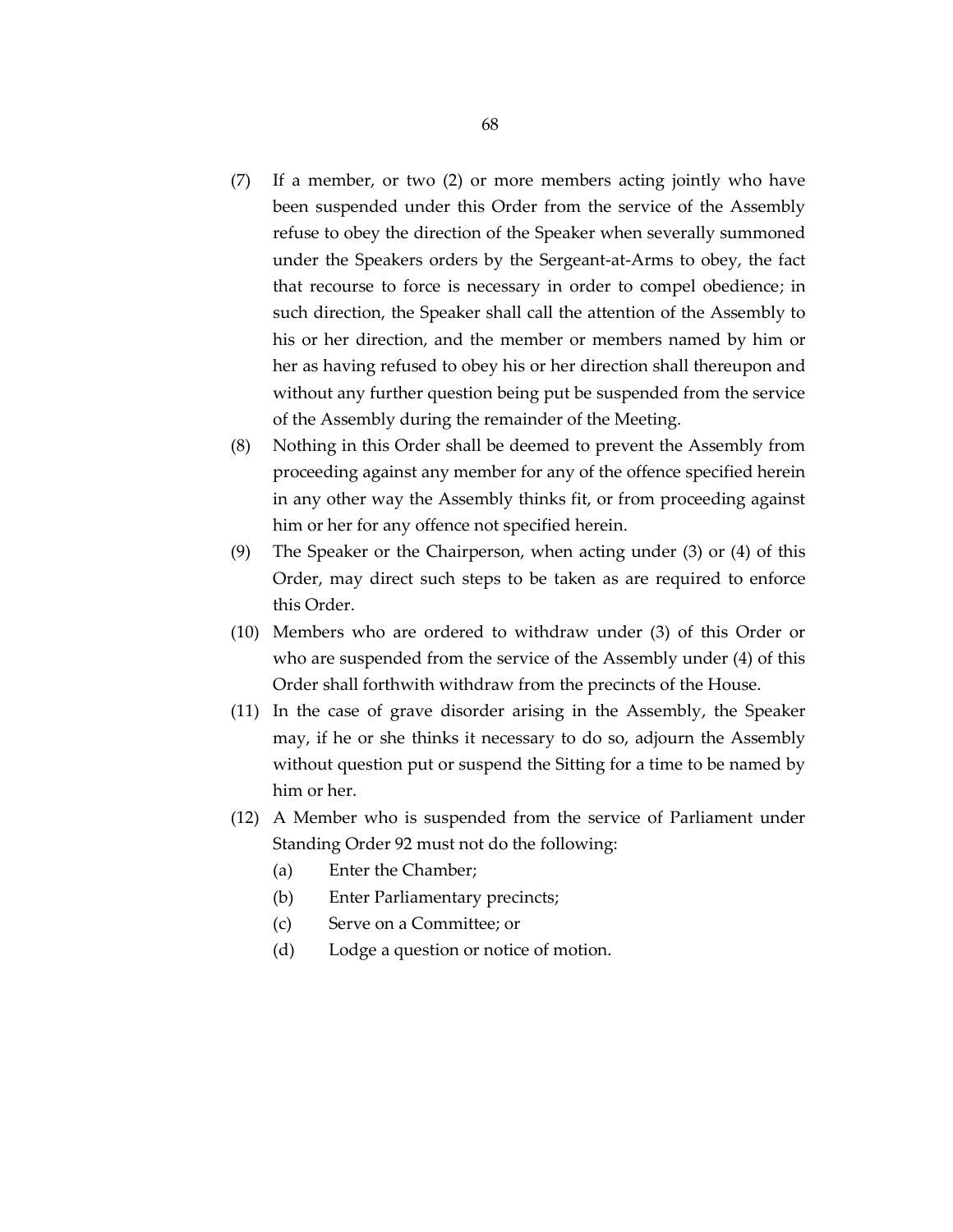# **PART XXV DIVISIONS**

# **93. Voting of Members:**

- (1) All questions shall be decided by a majority of votes of all members present.
- (2) The Speaker, or the Deputy Speaker (or any other Member of Parliament while presiding over a sitting of the Legislative Assembly in the absence of the Speaker), or in Committee the Chairperson, shall not have a deliberative vote but, in the case of an equality of votes shall have a casting vote.
- (3) When the question has been put by the Speaker or the Chairperson at the conclusion of the debate, the votes shall be taken by voices, Aye and No, and provided that no member then claims a division, the result shall be declared by the Speaker or the Chairperson.
- (4) A member may vote in a division although he or she did not hear the question put.
- (5) A member must vote according to his or her voice.
- (6) A member may not vote on any question in which he or she has a direct pecuniary interest and if he or she votes on such a question his or her vote may on motion be disallowed. Subject to the provisions of this paragraph all members present within the confines of the Chamber when a division is taken must vote in the division.

#### **94. Procedure on Divisions:**

(1) When a division has been requested by any member, the Speaker shall ask the Clerk to ring the Bell for 2 minutes and call in the members. The Clerk shall then ensure that the members in the buildings adjacent to the Chamber are notified that a division is to take place. After the expiration of 3 minutes, the Speaker or the Chairperson shall put the question again to the Assembly or Committee of the Whole House and shall call upon those members who are of the Affirmative opinion to rise in their places. The Clerk shall then call the name of each member standing commencing with the Ministers and shall record their votes on a printed list. A member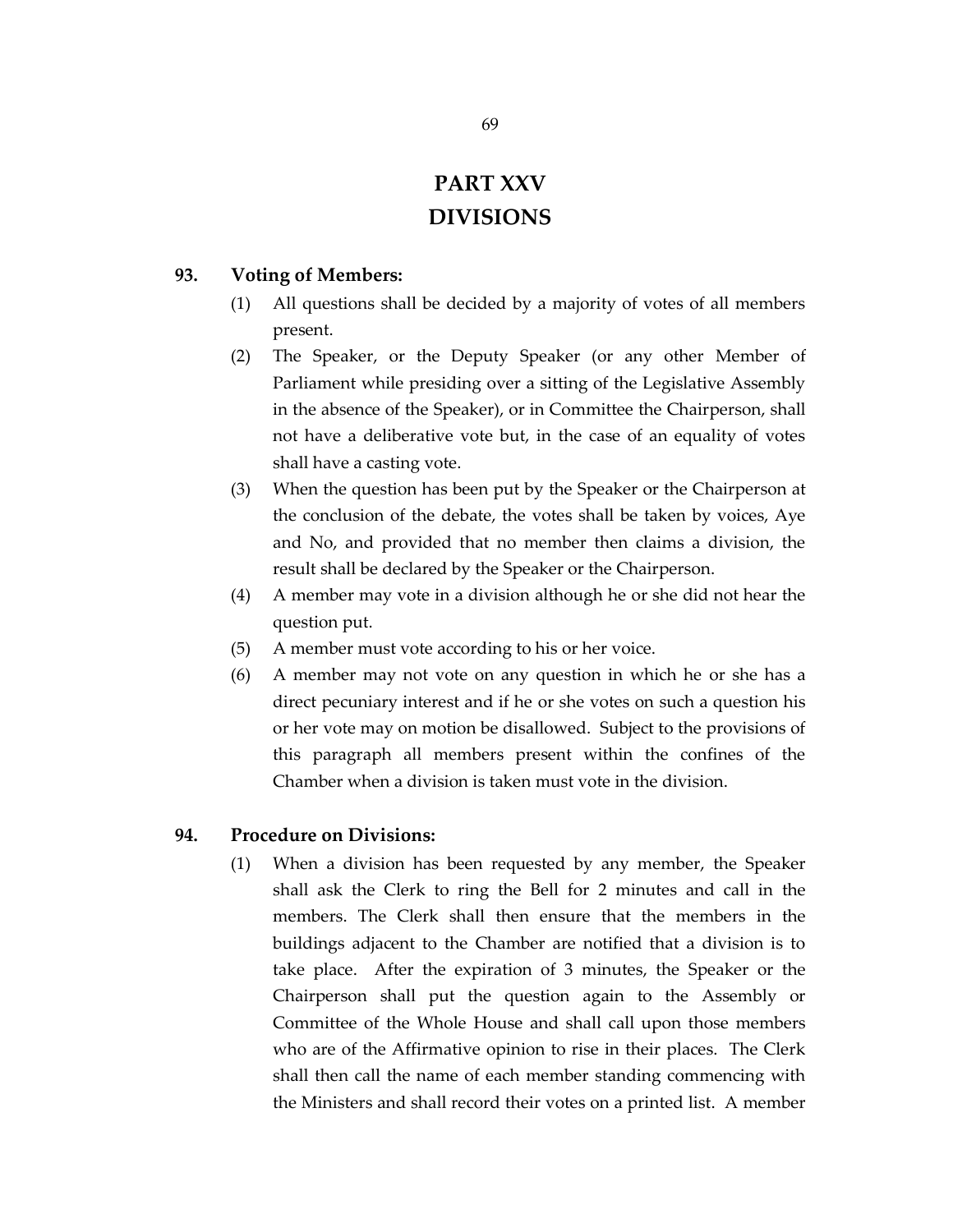may resume his or her seat when his or her name has been distinctly called by the Clerk. When the votes of all the AYES have been recorded the Speaker shall call upon those members who are of the negative opinion to rise in their places whereupon a similar procedure shall be followed. When all the votes, both affirmative and negative, have been recorded, the Clerk shall hand the division lists to the Speaker who shall declare the result.

- (2) The names of the members who have voted on a division shall be printed in the records of the Minutes and Official Report of the Assembly showing separately those who were of the affirmative opinion and those who were of the negative opinion.
- (3) If a member states that he or she voted in error he or she may, immediately after the Speaker has announced the figures and before he or she declares the result of the division, claim to have his or her vote correctly recorded.
- (4) The Speaker shall direct that a second division be called in case of confusion or error unless the same can be otherwise corrected.
- (5) The Speaker on being informed after a division that the numbers have been inaccurately reported shall direct the Clerk to correct the minutes.
- (6) The Speaker may refuse to call a division unnecessarily claimed.
- (7) No member shall be entitled to speak while a division is being taken except on a point of order, which, if raised, shall forthwith be decided by the Speaker without debate.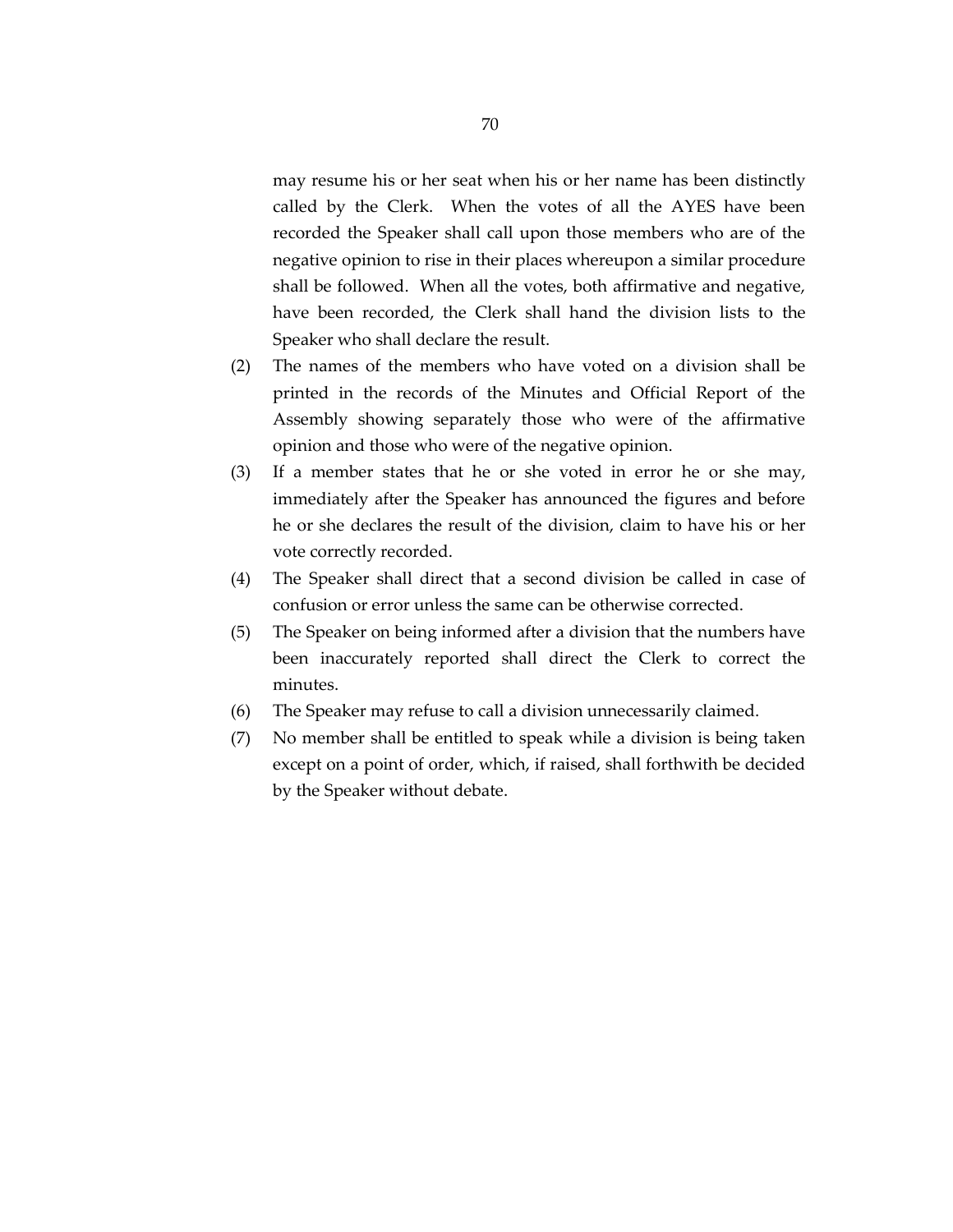# **PART XXVI BILLS**

# **95. Certain Rules Regarding Bills:**

- (1) No Bill shall be submitted to O Le Ao o le Malo for its assent until it has been read three times.
- (2) Every Bill shall be accompanied by an Explanatory Memorandum, signed by the Minister or member introducing the Bill, stating fully the objects and reasons for the Bill.
- (3) All Bills shall be distinguished by titles and shall be divided into successive Clauses consecutively numbered, and to every Clause there shall be an introductory note giving a short indication of its contents.
- (4) Matters which in the opinion of the Speaker have no proper relation to each other shall not be provided by the same Bill without the approval of the Leader of the House
- (5) No Bill shall contain anything that is different from what its Long Title imports.
- (6) Bills that will be introduced in the Assembly in its upcoming Sitting shall be delivered to the Clerk in no less than five (5) days before the Assembly meets.

# **96. Initiation of Government Bills:**

A Government Bill may be presented to the Assembly by the Prime Minister as Leader of the House.

# **97. Initiation of a Private Member's Bill:**

- (1) A Private Member's Bill shall be initiated by a motion for leave to introduce the Bill on the third sitting day only.
- (2) A Private Bill shall not contain any clause that would dispose or change any public revenue or alter any rate, tax or duty.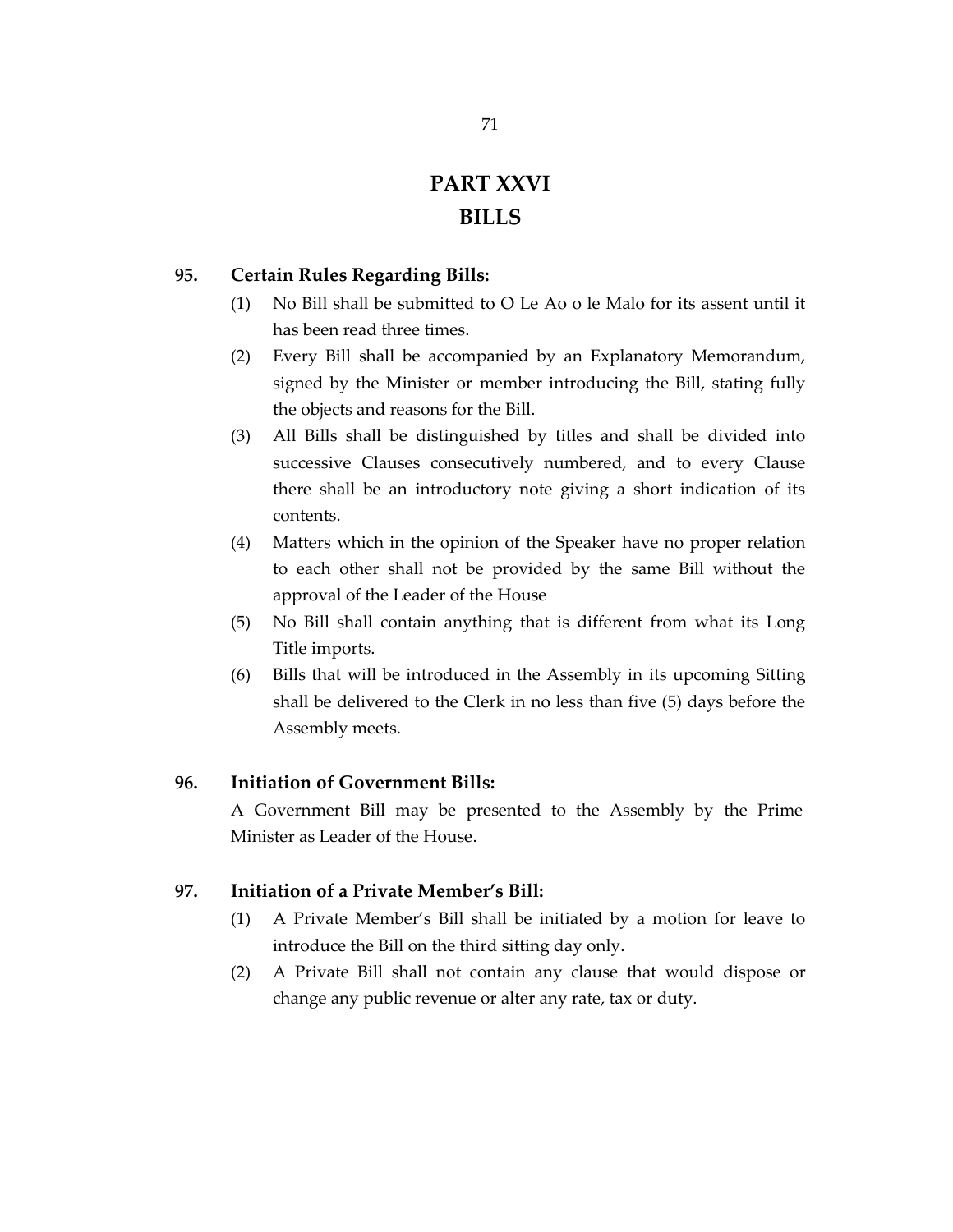# **98. Fair Copy of Private Member's Bill to be Delivered to the Clerk for Printing and Circulation:**

- (1) A fair copy of every Private Member's Bill shall be delivered to the Clerk no later than the time prescribed under Standing Order 100(4).
- (2) The Clerk shall arrange for the Bill to be printed and for copies to be circulated to the members benches on the day on which the motion for leave to introduce it is to be moved.

# **99. Debate on Motion for Leave to Introduce Private Members Bill:**

- (1) The debate on any motion for leave to introduce any Private Member's Bill shall not exceed 2 hours. The speech of the member moving the motion shall not exceed 15 minutes. The speech of other members (including the speech of the mover in reply to the debate) shall not exceed 10 minutes each.
- (2) 10 minutes before the expiration of the total time allowed for the debate the Speaker shall interrupt the member then speaking, and call upon the mover of the motion to speak in reply.

#### **100. Introduction and First Reading of Bills:**

(1) Except as provided in the next succeeding paragraph, no Bill shall be introduced unless the Short Title of the Bill has been published either in the Samoa Gazette or the Savali or a local newspaper or by broadcast over the Government Broadcasting Service and as far possible copies of such Bill have been distributed to members before the commencement of the sitting at which the Bill is to be introduced, or the motion for introduction is to be moved.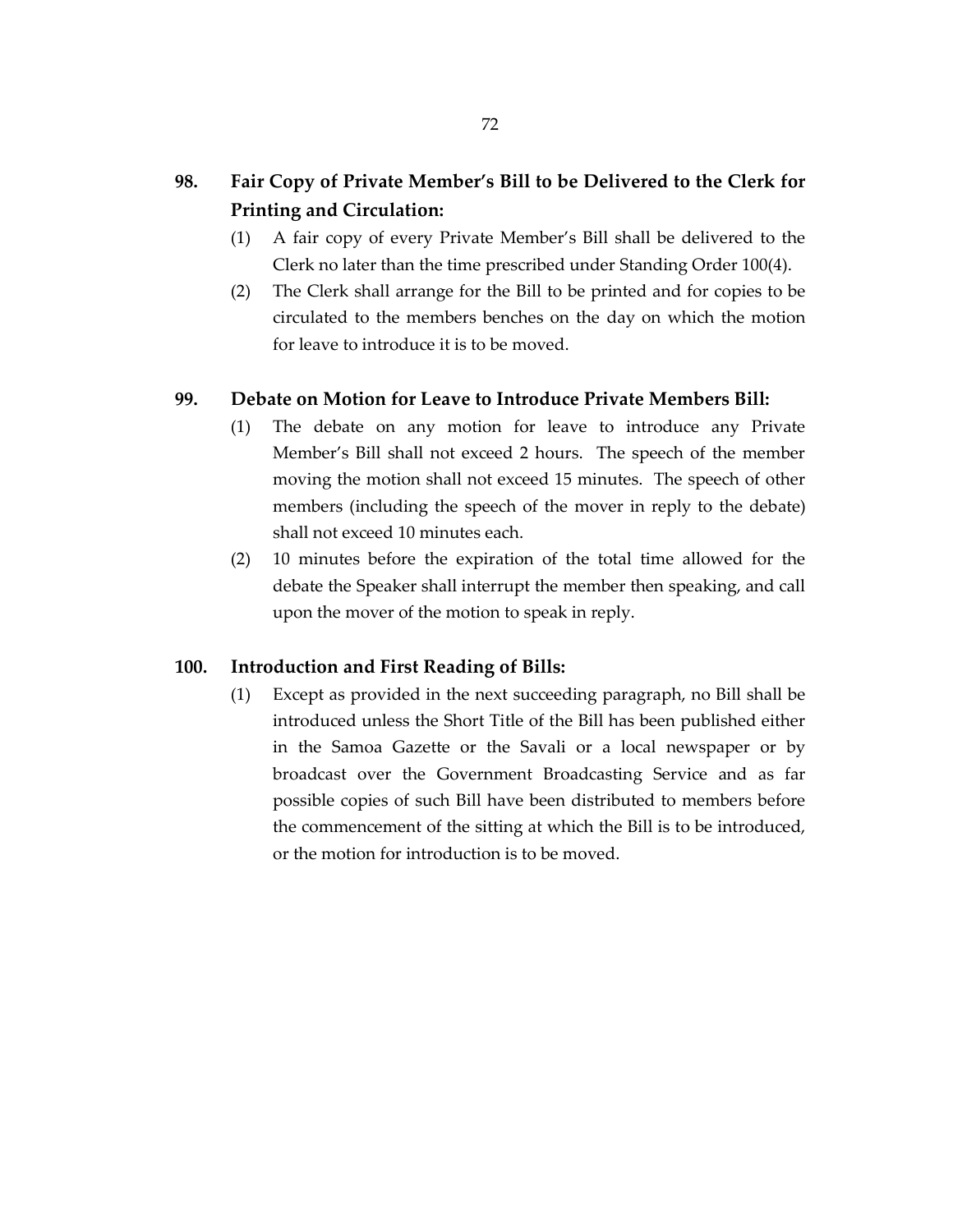- (2) Whenever the Clerk receives a request from Cabinet for a Bill to be progressed urgently, the Clerk may include the said Bill in the Order Paper without prior publication or distribution to members; and the Leader of the House is to move for urgent progression of such Bill, and any debate on the urgency of the Bill is limited to 30 minutes.
- (3) Any member may move to introduce a Bill of which he or she has given notice, but a Bill may be introduced on behalf of the Government, after notice, without an order of the Assembly.
- (4) At least 1 day's notice shall be given of the introduction of a Bill on behalf of the Government and at least 7 days' notice of a motion for introduction of any other Bill.
- (5) When any Bill has been introduced into the Assembly the Question "That this Bill be now read a first time" shall be decided without amendment or debate. On a motion being carried the Clerk shall read aloud the Title of the Bill, which shall then be deemed to be read the first time.

## **101. Second Reading of Bills:**

(1) After the first reading the Bill is set down for second reading on the next sitting day following:

Provided that an urgent Bill introduced under SO99/100(2) may be set down for second reading on the same day the Bill was read a first time.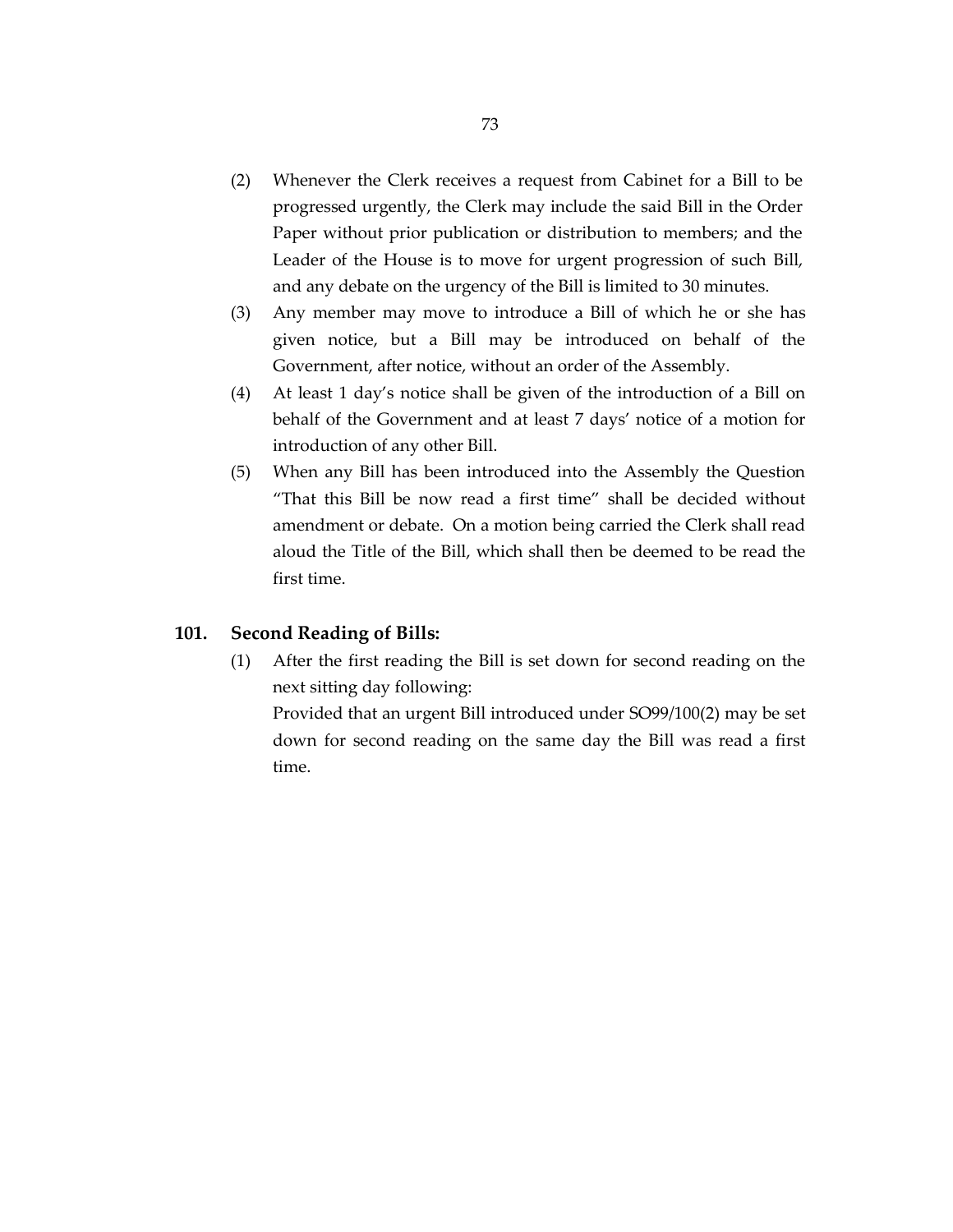- (2) On a motion being made and seconded "That the Bill be now read a second time", a debate may arise covering the principles and general merits of the Bill.
- (3) If the motion is carried, the Clerk shall read aloud the Title of the Bill, which shall then be deemed to have been read a second time.
- (4) On the Second Reading of a Bill, an amendment may be proposed to the question, "That the Bill be now read a second time", to leave out the word "now" and add, at the end of the question, "upon this day six (6) months", or an amendment may be moved to leave out all the words after the word "That" in order to add words stating the object and motive on which the opposition to the Bill is based, but such words must be strictly relevant to the principles of the Bill and not deal with its details. If the Assembly agrees to an amendment in either of such forms, the Second Reading of the Bill shall be considered to have been negative.

## **102. Consideration of Bills:**

- (1) When a Bill has been read a second time, it shall stand referred to the Parliamentary Committee identified by the Speaker.
- (2) Notwithstanding (1) of this Order, an urgent Bill introduced under Standing Order 99/100(2), or a Bill which is proved to the satisfaction of the Speaker to be urgently needed for the interest of the people, may be considered in detail by the Assembly without referral to a Parliamentary Committee.
- (3) When a Bill has been referred to a Parliamentary Committee no further proceedings shall be taken until the Parliamentary Committee has reported to the Assembly.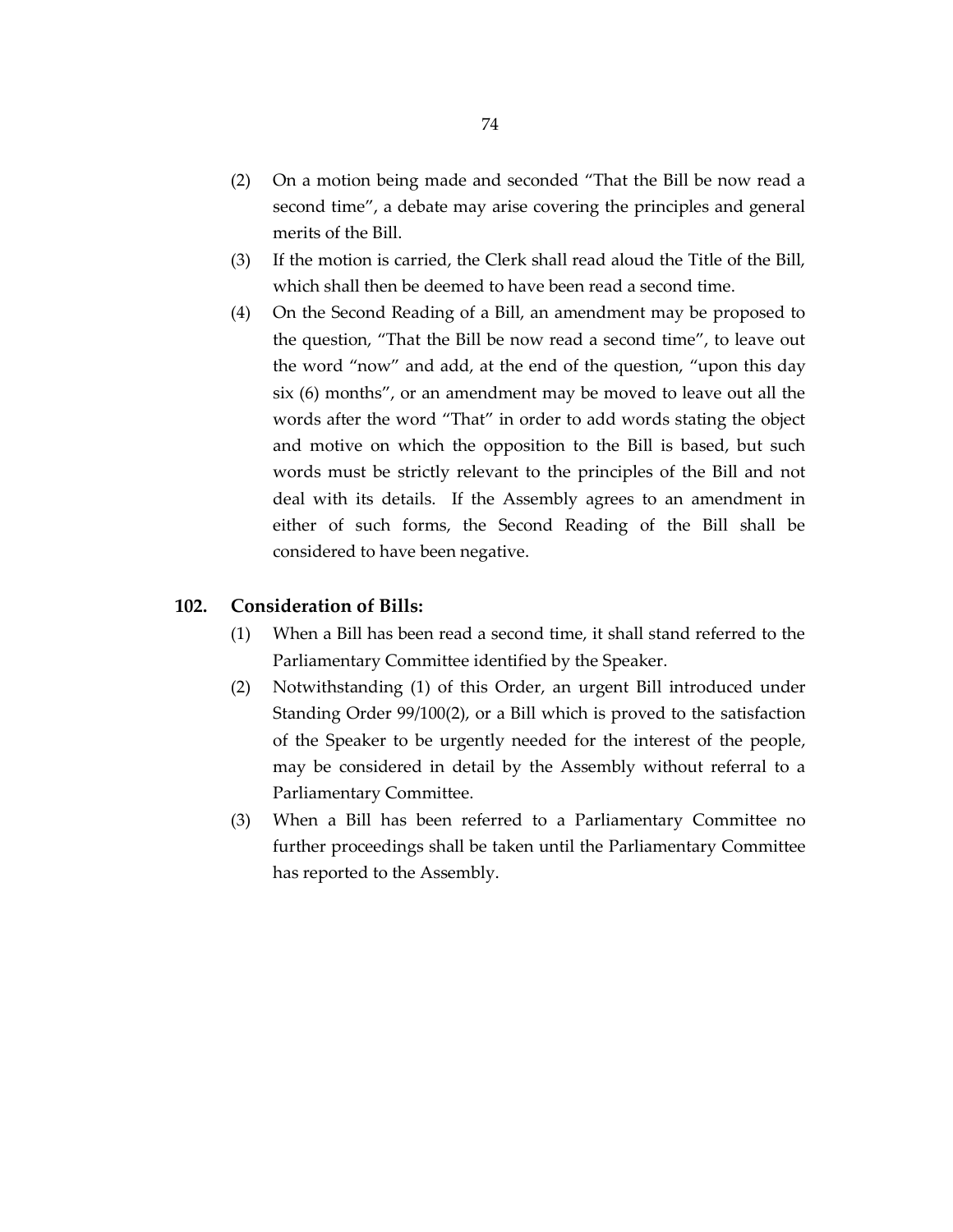## **103. Consideration of Bills in Detail:**

- (1) On the order for consideration of a Bill in detail, the Assembly shall not discuss principles of the Bill but only its details.
- (2) Amendments may be made to a Bill provided the amendments (including new Clauses and new Schedules) comply with the following conditions:
	- (a) they must be relevant to both the subject matter of the Bill and to the subject matter of the Clause to which they relate;
	- (b) they must not be inconsistent with any Clause already agreed to or any decision already reached;
	- (c) if they refer to, or are not intelligible without a subsequent amendment, or schedule notice of the subsequent amendment or schedule, unless the Speaker permits otherwise, must be given before or when the first amendment is moved, so as to make the series of amendments intelligible;
	- (d) if an amendment is not within the title of the Bill, the Title shall be amended accordingly;
	- (e) the provision of Standing Order 75 (Method of putting the Questions on Amendments) shall apply to the consideration of amendments to Bills, and any amendments proposed to an amendment shall be dealt with before a decision is taken on the original amendment.

## **104. Procedure for Consideration of Bills in Detail:**

(a) the Speaker shall call the number of each Clause in succession and shall read the introductory note to each Clause and if no amendment is offered the Speaker shall, after a convenient number of Clauses has been called, put the question "That Clauses ........................ to ...................... stand part of the Bill";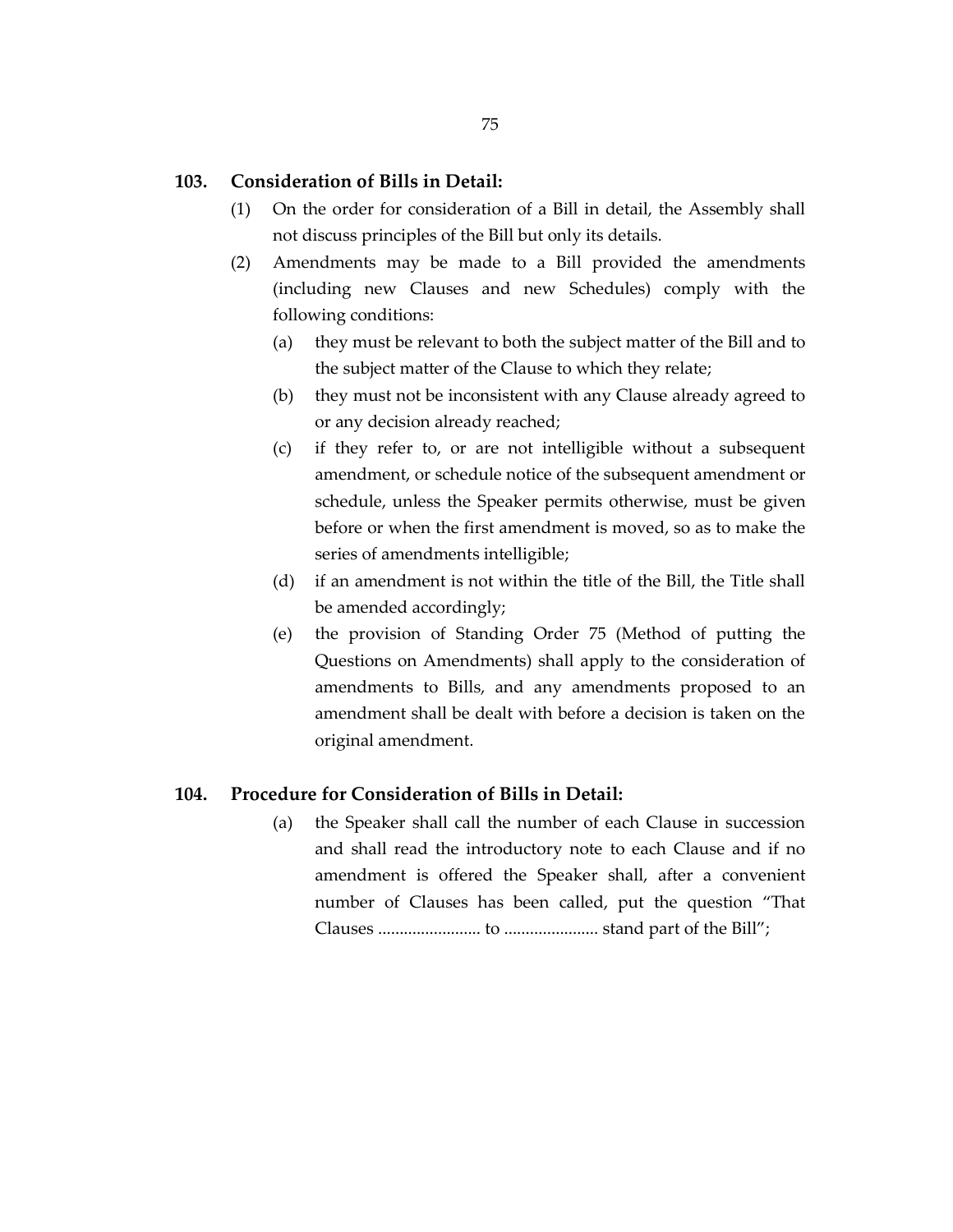- (b) if any member announces, while the Clauses are being called, that he or she wishes to move an amendment to, or make some comment on a Clause, the Speaker shall forthwith put the question with regard to all the Clauses which have been called but not yet agreed to, excluding the Clause indicated by the member which shall then be considered;
- (c) after the Clause has been so considered, and after any proposed amendment thereto has been agreed to or negatived, the Speaker shall put the question "That clause ........................ (or clause ......................... as amended .........................) stand part of the Bill";
- (d) the following order shall be observed in considering a Bill in Assembly -
	- (i) Clauses as printed;
	- (ii) Postponed clauses;
	- (iii) New clauses (including those substituted for others disagreed to);
	- (iv) Schedules;
	- (v) New Schedules;
	- (vi) Preamble;
	- (vii) Amendment to Title (where necessary) and in considering the Bill upon recommittal the following order shall be followed;
- (e) A clause in the Bill as printed may be postponed unless upon an amendment thereto a question shall have been put from the Chair;
- (f) New Clauses may be considered at their appropriate places in the Bill, or they may be deferred for consideration until after the Clauses in the Bill as printed have been disposed of;
- (g) On the title of any new Clause being read by the Speaker the Clause shall be deemed to have been read the first time. The question shall then be proposed "That the Clause be read a second time", and if it is agreed to, amendments may then be proposed to the new Clause. The final question to be proposed shall be "That the Clause (or the Clause as amended) be added to the Bill";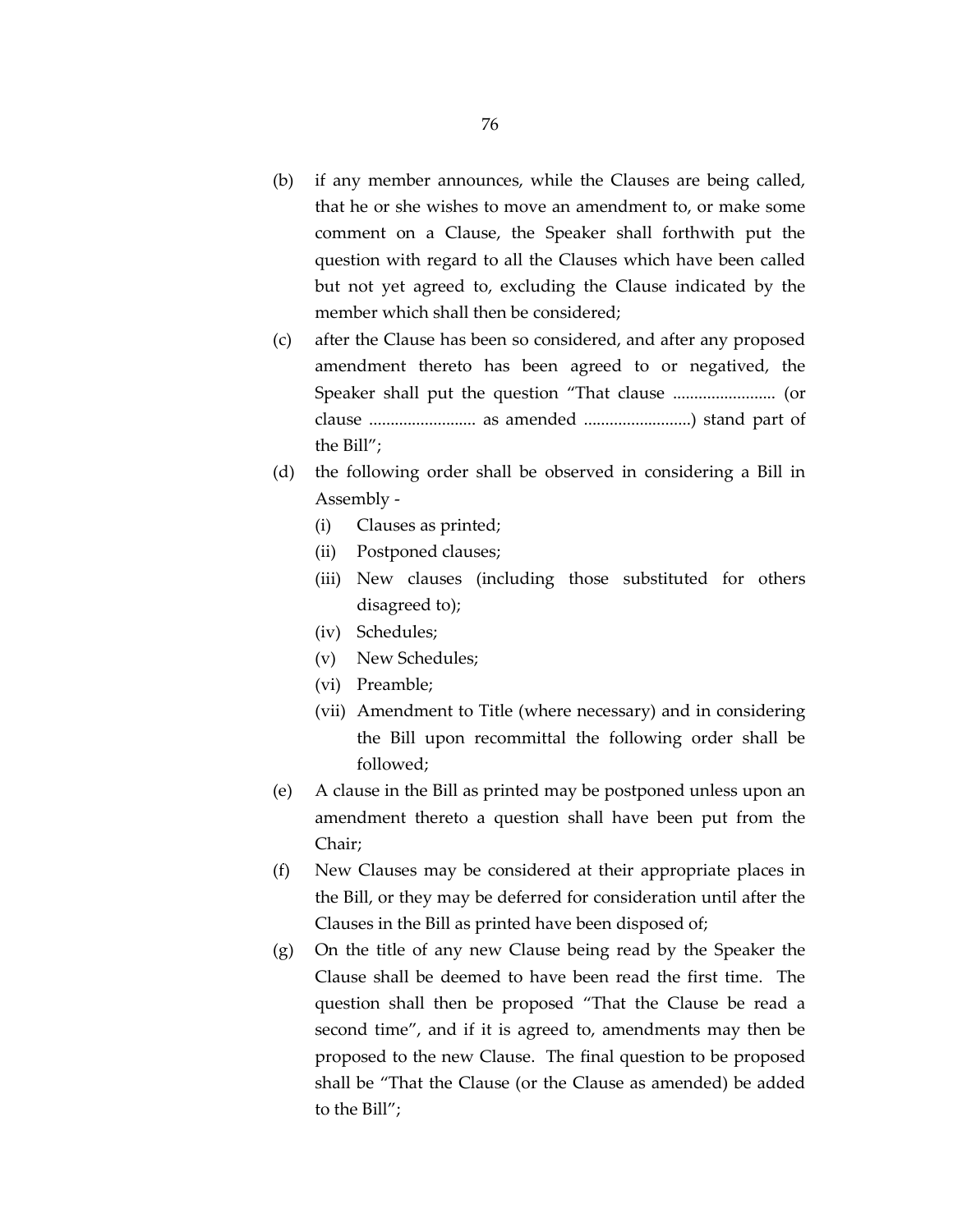- (h) New Schedules shall be considered and treated in the same way as new Clauses;
- (i) When a new Clause or Schedule has been agreed to by the Assembly or amended and agreed to, it shall not be competent for the Assembly to resume consideration thereof.

### **105. Procedure in Parliamentary Committee on Bills:**

A Parliamentary Committee on a Bill shall be subject to all the provisions of the Standing Orders relating to procedure in Parliamentary Committees but before reporting the Bill to the Assembly the Committee shall go through the Bill as provided in paragraphs (a) to (i) of Standing Order 104 (Procedure for Consideration of Bills in Detail) and (2) of Standing Order 103 (Consideration of Bills in Detail).

## **106. Speeches in Consideration of Bills in Detail:**

No member shall speak for more than fifteen (15) minutes at any one time or more than two (2) times on the Short Title, Clause or Schedule of a Bill or any amendment thereto:

Provided that this rule shall not apply to -

- (i) a Minister or member In-Charge of a Bill; or
- (ii) a Minister In-Charge of a class of Estimates in regard to the number of that Minister's speeches.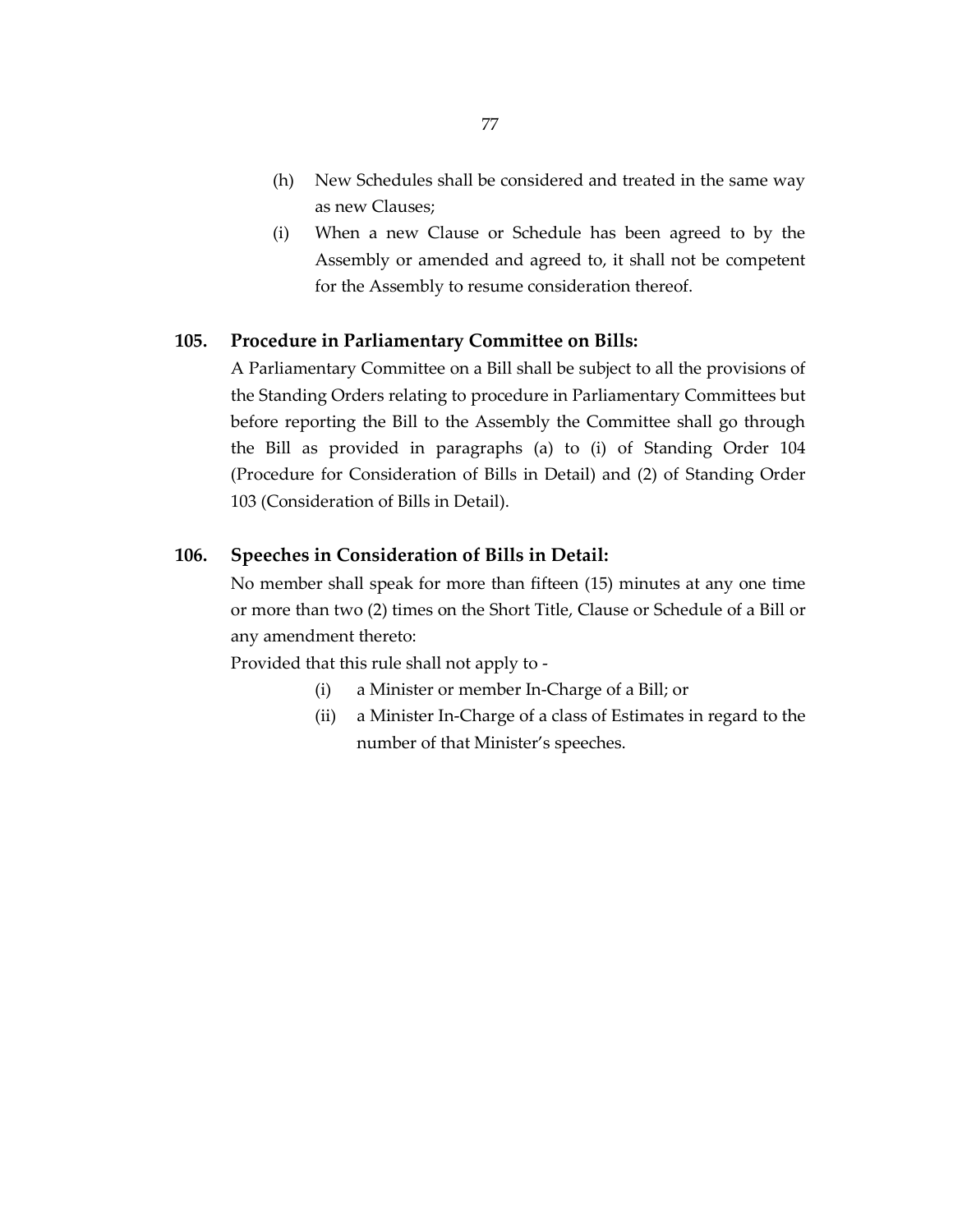### **107. Procedure on Bills Reported from Parliamentary Committee:**

- (1) When a Bill has been reported from a Parliamentary Committee the Assembly shall proceed to consider the Bill, as reported from the Parliamentary Committee, upon a motion "That the Report from the Parliamentary Committee be approved."
- (2) If the motion is agreed to without amendment the Assembly may proceed to consideration of the Bill in detail.
- (3) Upon a motion to approve the Report from a Parliamentary Committee on a Bill, any member may propose an amendment to add at the end of the motion the words "subject to reconsideration of the Report by the Assembly" (either wholly or in respect to some part of the Report) and if that motion is agreed to the Assembly shall consider the Report as proposed.

## **108. Third Reading of Bills:**

- (1) Upon a motion being made and seconded "That this Bill be now read the third time", amendments for the correction of errors or oversights may, with Speaker's permission, be made, but no amendment of a material character shall be proposed.
- (2) When the question is put "That this Bill be now read the third time", it shall be competent for any member to move an amendment for deferment or otherwise as prescribed by (4) of Standing Order 101 (Second Reading of Bills).
- (3) If the motion is carried, the Clerk shall read aloud the Title of the Bill, which shall then be deemed to have been read the third time.
- (4) A motion for the Third Reading of a Bill shall not be made on the same day as the Bill is reported from a Committee of the Whole House or the Report from the Parliamentary Committee on the Bill is approved, except in the case of an Imprest Supply or Appropriation Bill or an urgent Bill progressed pursuant to Standing Order 100(2).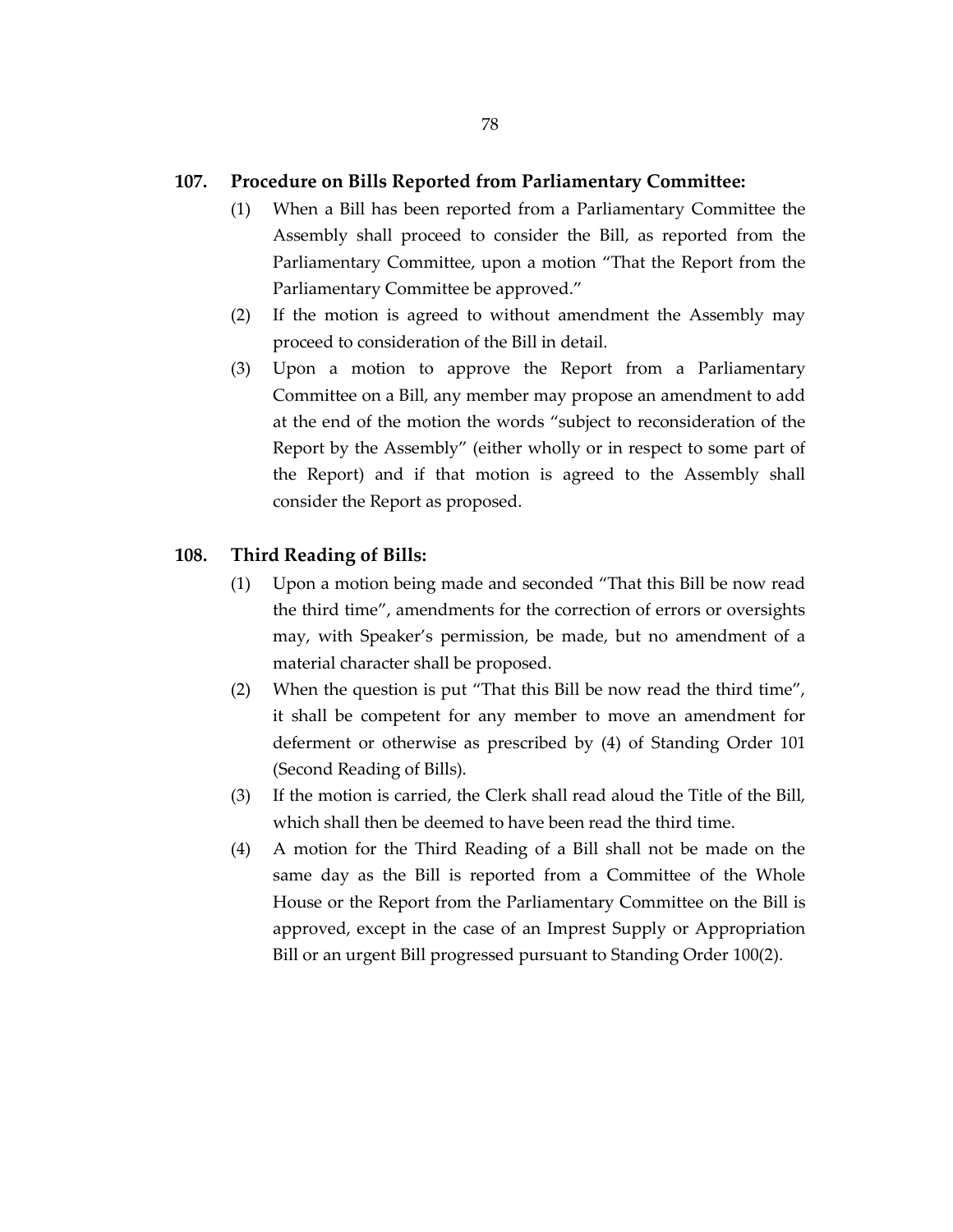## **109. Bill Passed:**

After the third reading no further Questions shall be put and the Bill shall have passed the Assembly.

**110. Bills Passed to be Printed Fair, Authenticated and Present for Assent of O Le Ao o le Malo:**

When a Bill has been passed it is printed fair by direction of the Clerk, who authenticates five (5) prints and presents them for assent of O Le Ao o le Malo.

## **111. Formal Amendments:**

- (1) In preparing the Bill for assent by O Le Ao o le Malo, amendments of formal nature may be made and clerical or typographical errors may be corrected in any part of the Bill by the Clerk.
- (2) Amendments and corrections made must be recorded in the "Certificate for Amendments to the Bill".

## **112. After o Le Ao o le Malo's Assent Given:**

When O Le Ao o le Malo's assent to a Bill has been given, the Clerk shall deposit one of the fair prints of the Bill with the Secretary to O Le Ao o le Malo, the second to the Attorney General, the third with the Registrar of the Supreme Court, the forth to the Minister responsible for the Bill and retains the fifth.

## **113. Bills Assented to Become Acts of Parliament:**

(1) No Bill shall become a law until O Le Ao o le Malo has given his or her assent thereto.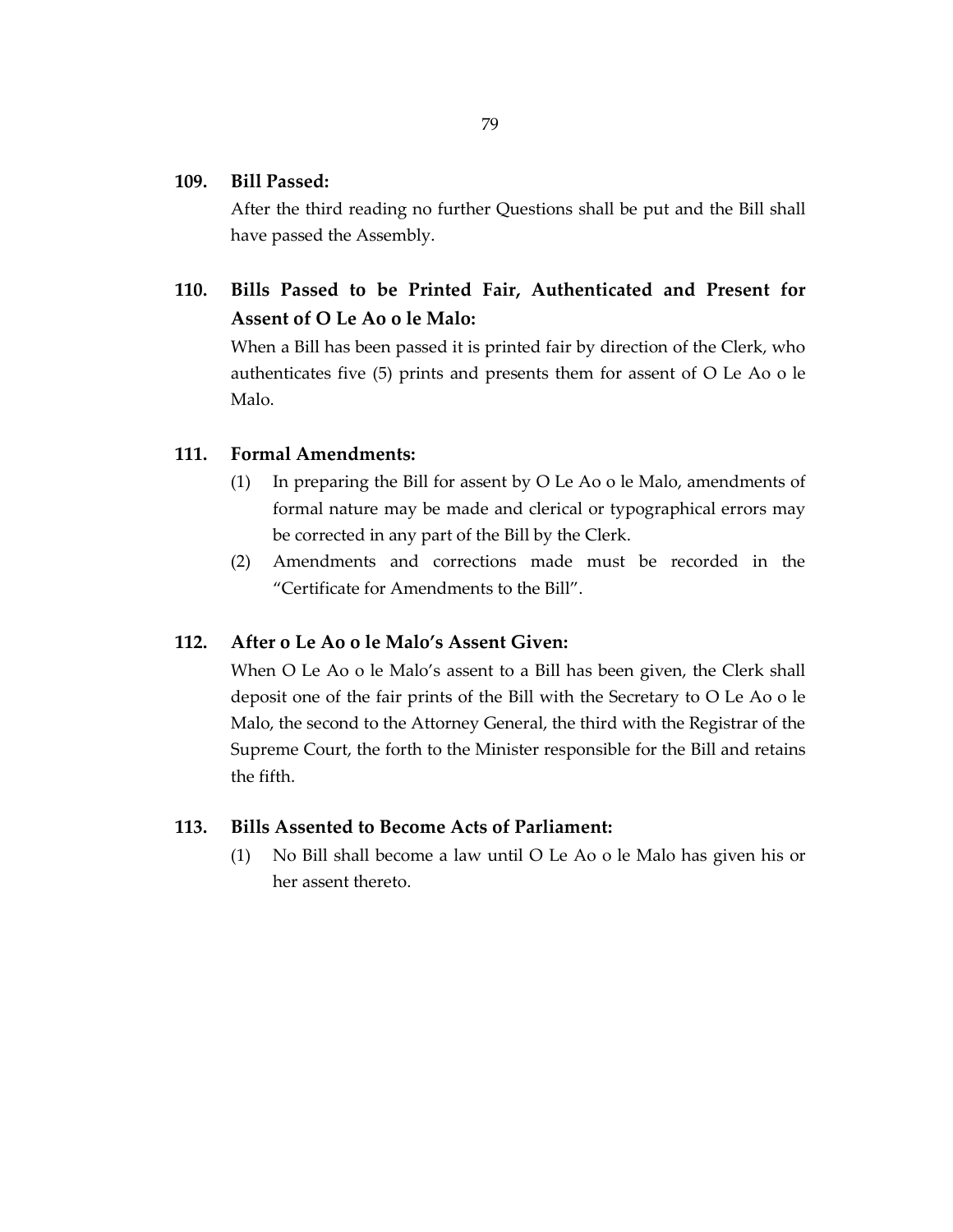- (2) Whenever a Bill which has been passed by the Legislative Assembly is presented to O Le Ao o le Malo for his or her assent, he or she shall, acting on the advice of the Prime Minister, declare that the assents to the Bill or that he or she refuses his or she assent to the Bill.
- (3) A law assented to by O Le Ao o le Malo as herein provided shall be known as an Act of Parliament and shall come into force either on the day on which it is assented to, or on any date (whether earlier or later than the date on which it is assented to) specified in that behalf in the Act.
- (4) Subject to (5), O Le Ao o le Malo may deassent a Bill recently assented which on the advice of the Clerk, lacks the accurateness of that passed by the House. The Clerk must immediately dispose of a deassented Bill, and process the true Bill passed by the House for assent.
- (5) A deassent in (4) must comply with the following:
	- (a) it must occur within one month from the assent;
	- (b) the Clerk must prepare and sign a Certificate of Amendments to signify the inaccurate portions requiring the deassent of the Bill, similar to the Certificate of Amendments in Standing Order 111; and
	- (c) the Clerk must sign an undertaking that the inaccurateness was inadvertent, and that there was no political, economic or otherwise, influence involved in the advice to deassent.

## **114. Withdrawal of Bills:**

Either before the commencement of public business or at the commencement of any stage of a Bill, the Minister or member in charge of a Bill may make a motion, without notice, for its withdrawal and discharge from the Order Paper.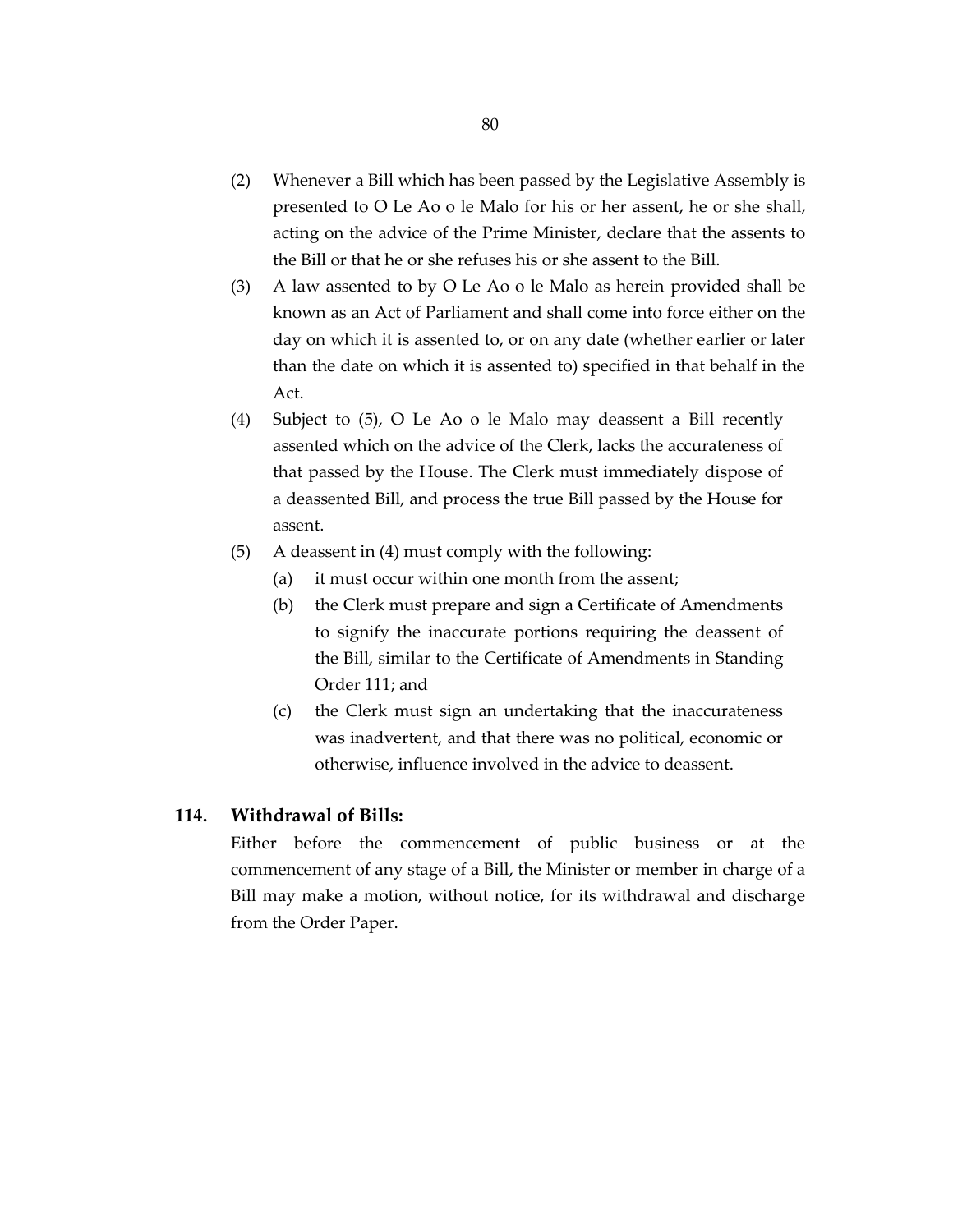## **115. Resumption of Lapsed Bill:**

- (1) When the progress of a Public Bill has been interrupted when the last meeting in each year is adjourned *sine die* or by prorogation (but not by dissolution) such Bill may, on motion be revived in the following session.
- (2) The revived Bill may be proceeded with at the commencement of the stage which it had reached during the previous session, unless the motion otherwise provides.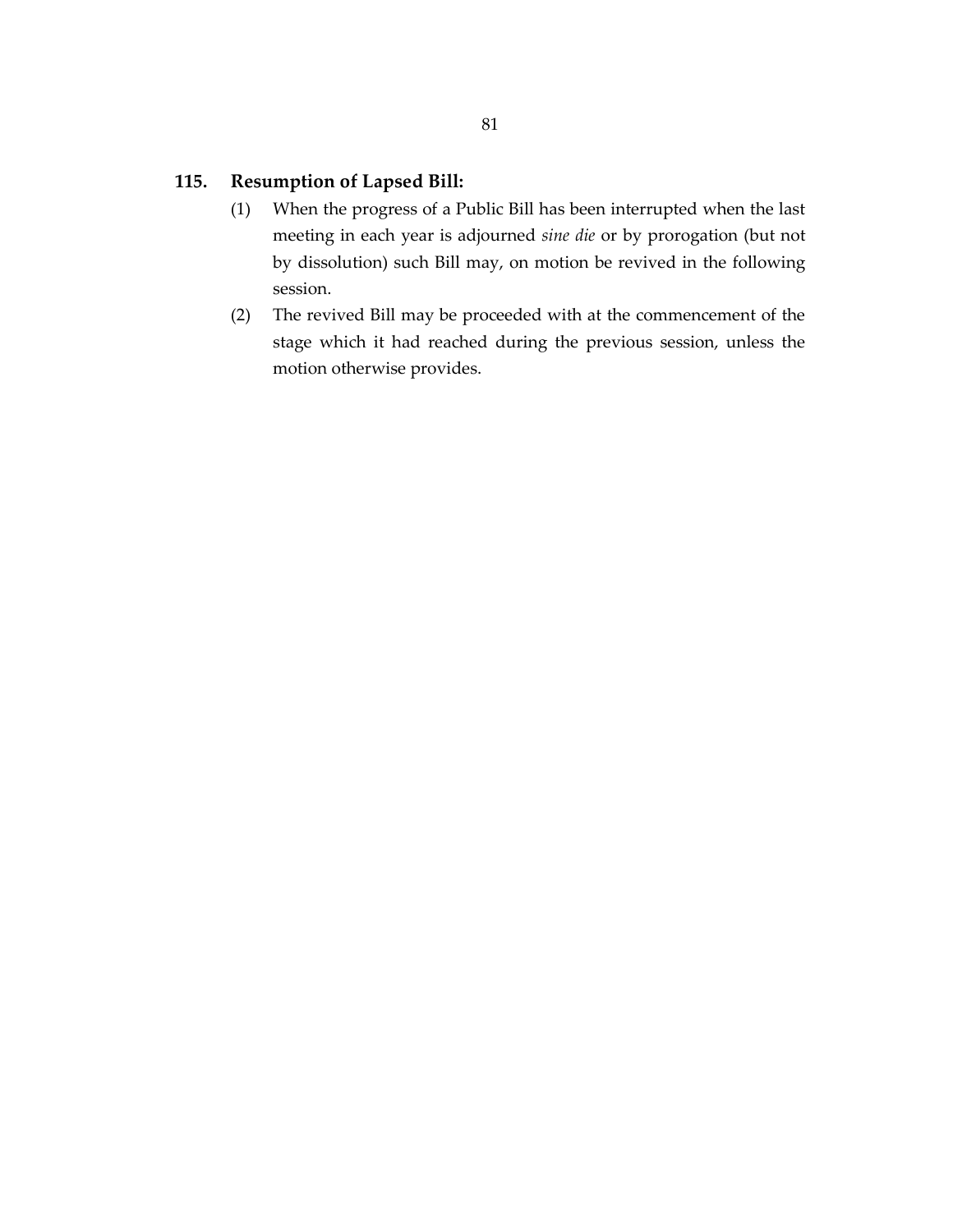## **PART XXVII BILLS AFFECTING PRIVATE PERSONS**

## **116. Bills Affecting Private Persons:**

- (1) No motion for the introduction of a Bill, other than a Government Bill, intended to affect or benefit some particular person, association, or corporate body shall be made unless at least one (1) month's notice incorporating a statement of the general nature and objects of the Bill has been published in the *Samoa Gazette,* and a newspaper circulating. Every such Bill shall contain a clause saving the rights of the Independent State of Samoa, all bodies politic and corporate and all others except such as are mentioned in the Bill and those claiming by, from or under them.
- (2) The cost of preparation and printing of all such Bills shall not be a charge upon the Government if the Bill is rejected by the Assembly.
- (3) When such Bill has been read a second time, it shall be referred to a Parliamentary Committee as directed by the Speaker.
- (4) When a Bill has been referred to the Parliamentary Committee as directed by the Speaker, under (3) of this Order, any party affected by the Bill may be heard before the Committee upon application, either in person or by Counsel, together with any witnesses. The Committee may take such oral or other evidence as it may think requisite.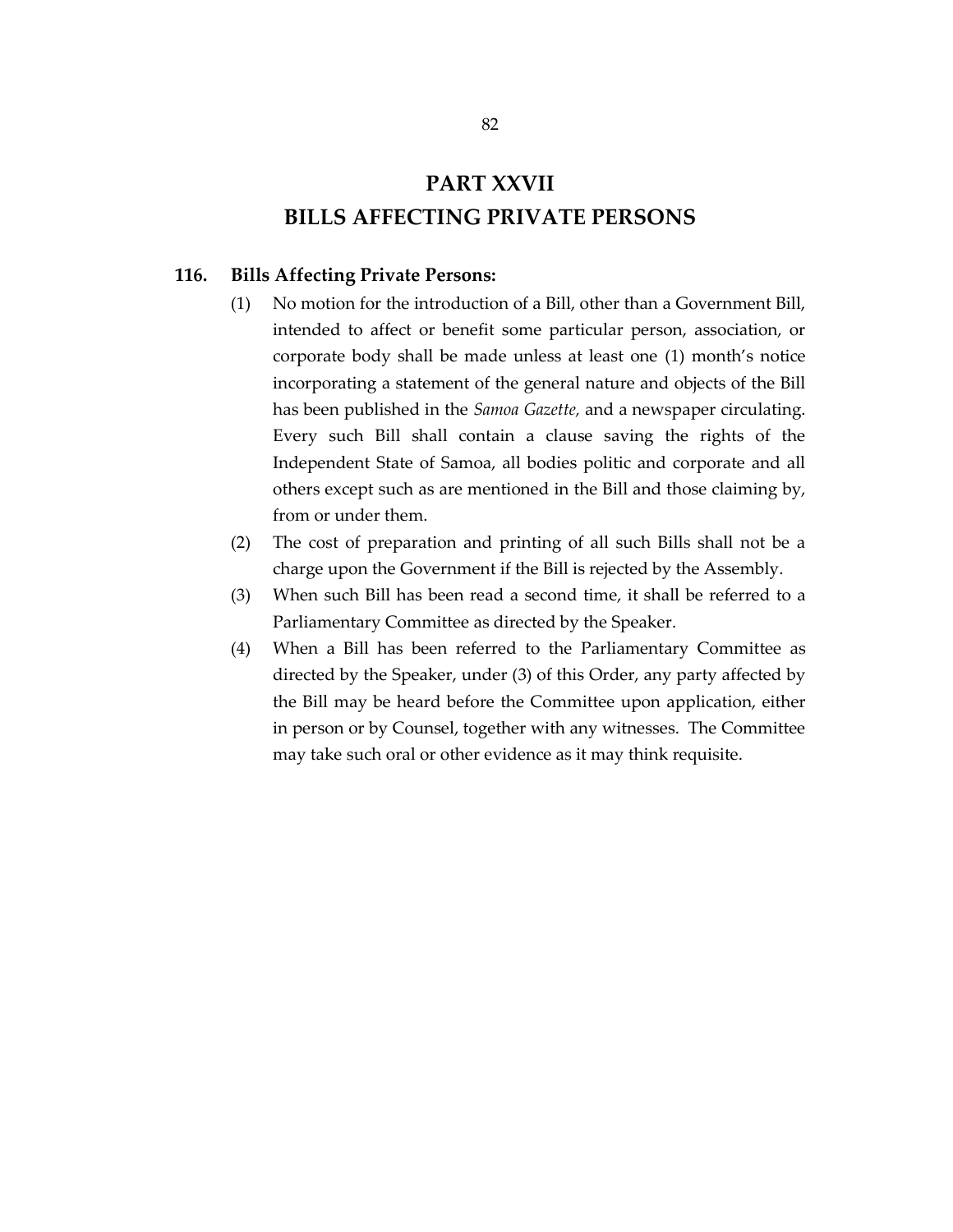- (5) No new Clause shall be allowed in such Bill which is foreign to the import of the statement required by (1) of this Order.
- (6) A Private Member's Bill shall be automatically withdrawn if the member who initiated it by motion either ceases to be a Member of Parliament or becomes a Minister.
- (7) The Government may, with the consent of the member in charge of the Bill, adopt the same, but before the said Bill shall be dealt with as a Government Bill, the Minister adopting the Bill shall notify the Speaker in writing that such Bill has been adopted by the Government and the Speaker shall inform the Assembly accordingly.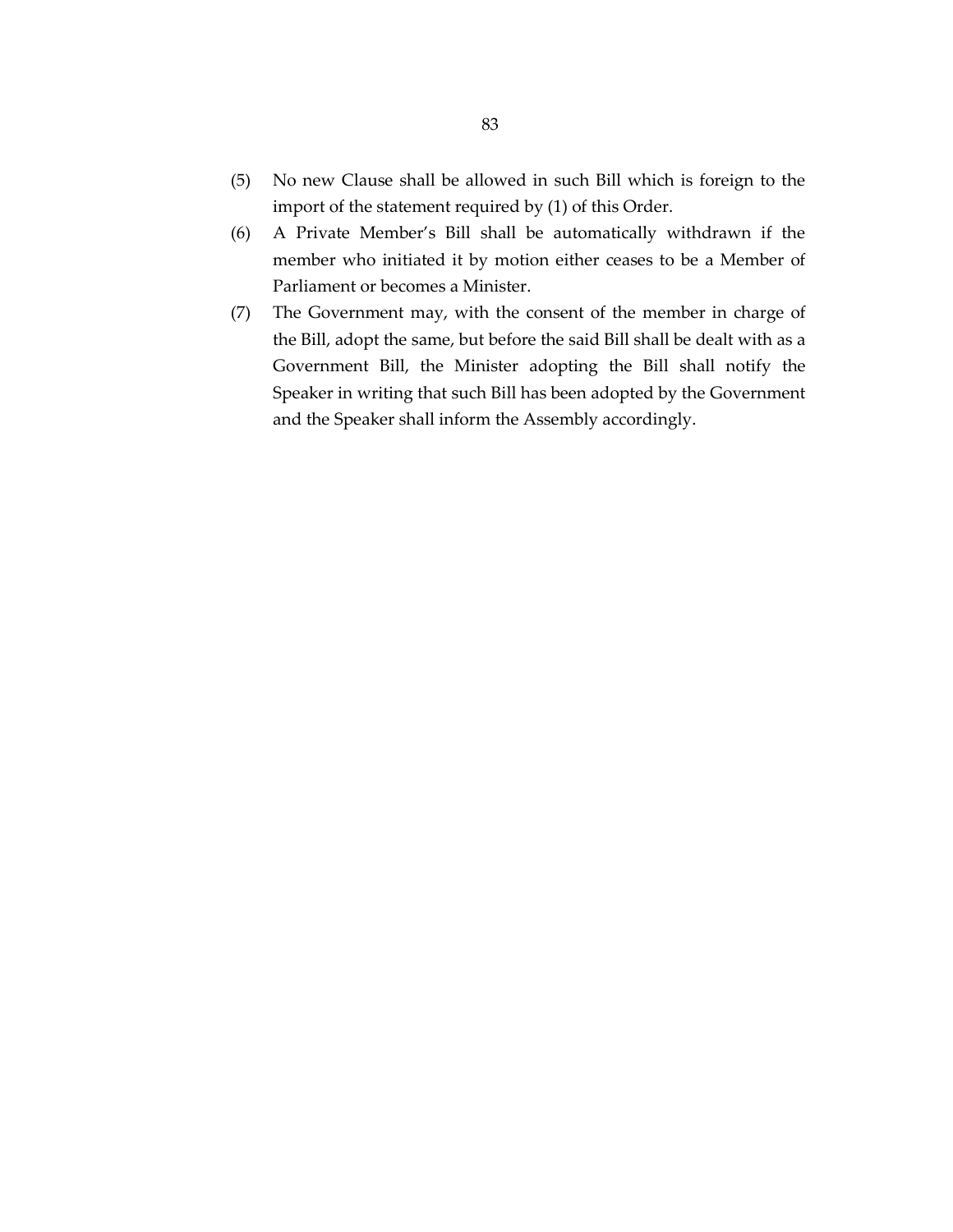# **PART XXVIII COMMITTEE OF THE WHOLE HOUSE**

## **117. Assembly Resolves Itself into a Committee:**

- (1) The Assembly shall resolve itself into a Committee of the Whole House by:
	- (a) way of motion by the Leader of the House "for the Assembly to resolve itself into a Committee of the Whole House" for a particular purpose as clearly identified in the motion; or
	- (b) as provided by the Order Paper of the day.
- (2) Where the Speaker calls for the Assembly to resolve itself into a Committee for a specific matter, the Speaker shall announce that the Assembly will now resolve into a Committee of the Whole House.

## **118. Mace Placed Across the Table:**

The Mace shall be placed across the Table when the Assembly is in Committee of the Whole House.

## **119. Committee to Consider only Matters Referred:**

A Committee of the Whole House may only consider such matters as shall have been referred to it by the Assembly.

#### **120. Time-Limit of Speeches:**

In Committee of the Whole House no member shall speak for more than 15 minutes at any one (1) time or more than two (2) times on any other Question before the Committee:

Provided that this rule shall not apply to a Minister or member In-Charge of a motion or other matter.

#### **121. Motion Not Required to be Seconded:**

A Motion or amendment proposed in Committee of the Whole House shall not require to be seconded.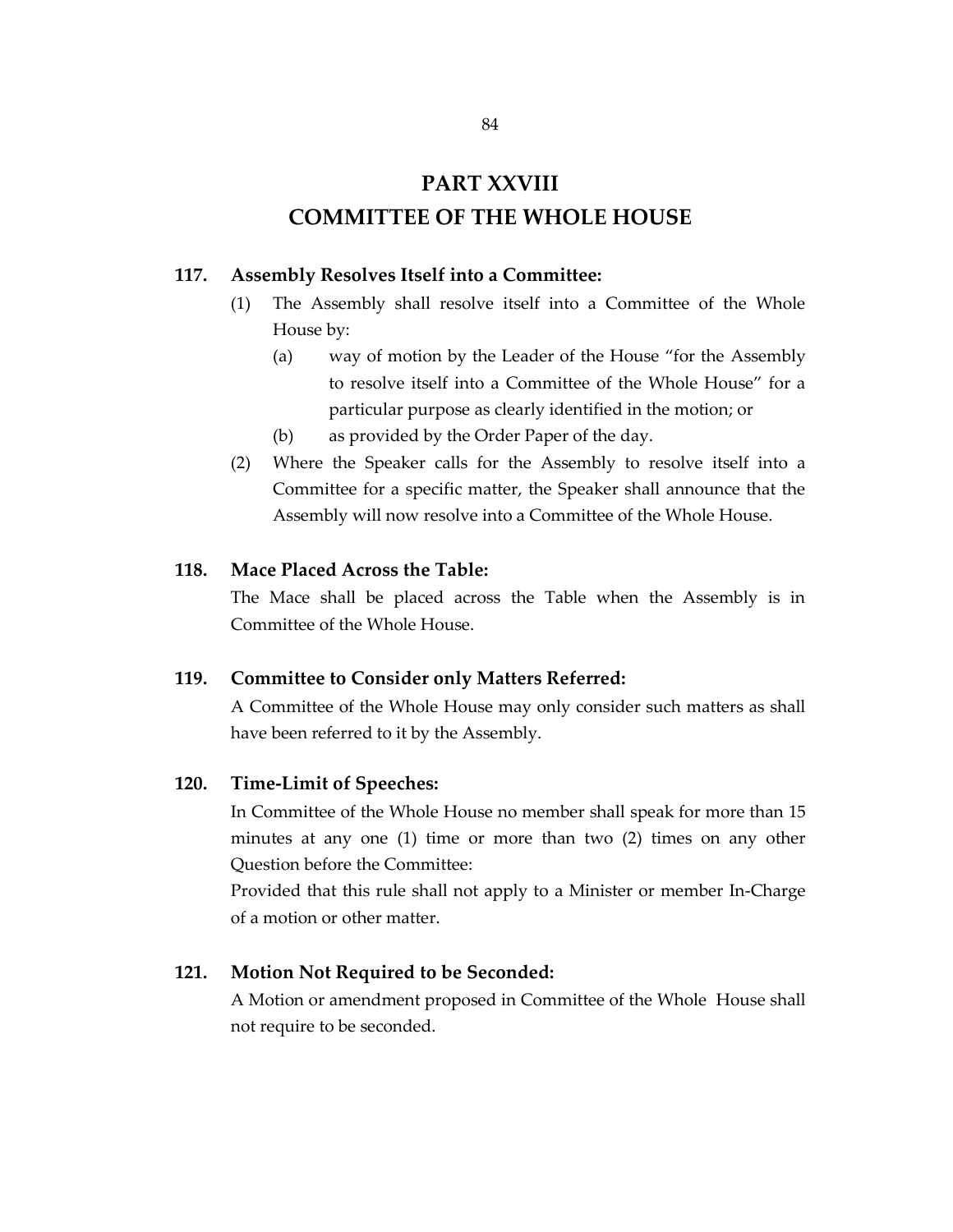## **122. Members May Speak More Than Once:**

In Committee of the Whole House members may speak more than once to the same Question; but when more than one (1) member rises to speak the Chairperson shall give preference to a member who has not previously spoken on the same Question.

## **123. Disorder Arising:**

If any sudden disorder should arise in Committee of the Whole House, the Speaker or the Chairperson shall declare the Assembly resumed without any Question being put.

## **124. Committee of Whole House May Not Adjourn:**

A Committee of the Whole House may not adjourn its own sitting, or the consideration of any matter, to a future sitting.

## **125. Motions to Report Progress:**

- (1) A member may move, "That the Committee Report progress". On the report being agreed to by the Assembly, the Report or other matter is set down for further consideration in Committee on the next sitting day.
- (2) There shall be no amendment or debate on a question to report progress.

## **126. Report:**

- (1) When all the matters referred to a Committee of the Whole House have been considered, the Chairperson reports them to the Assembly.
- (2) When all such matters have not been considered the Chairperson reports progress, or no progress, as the case maybe.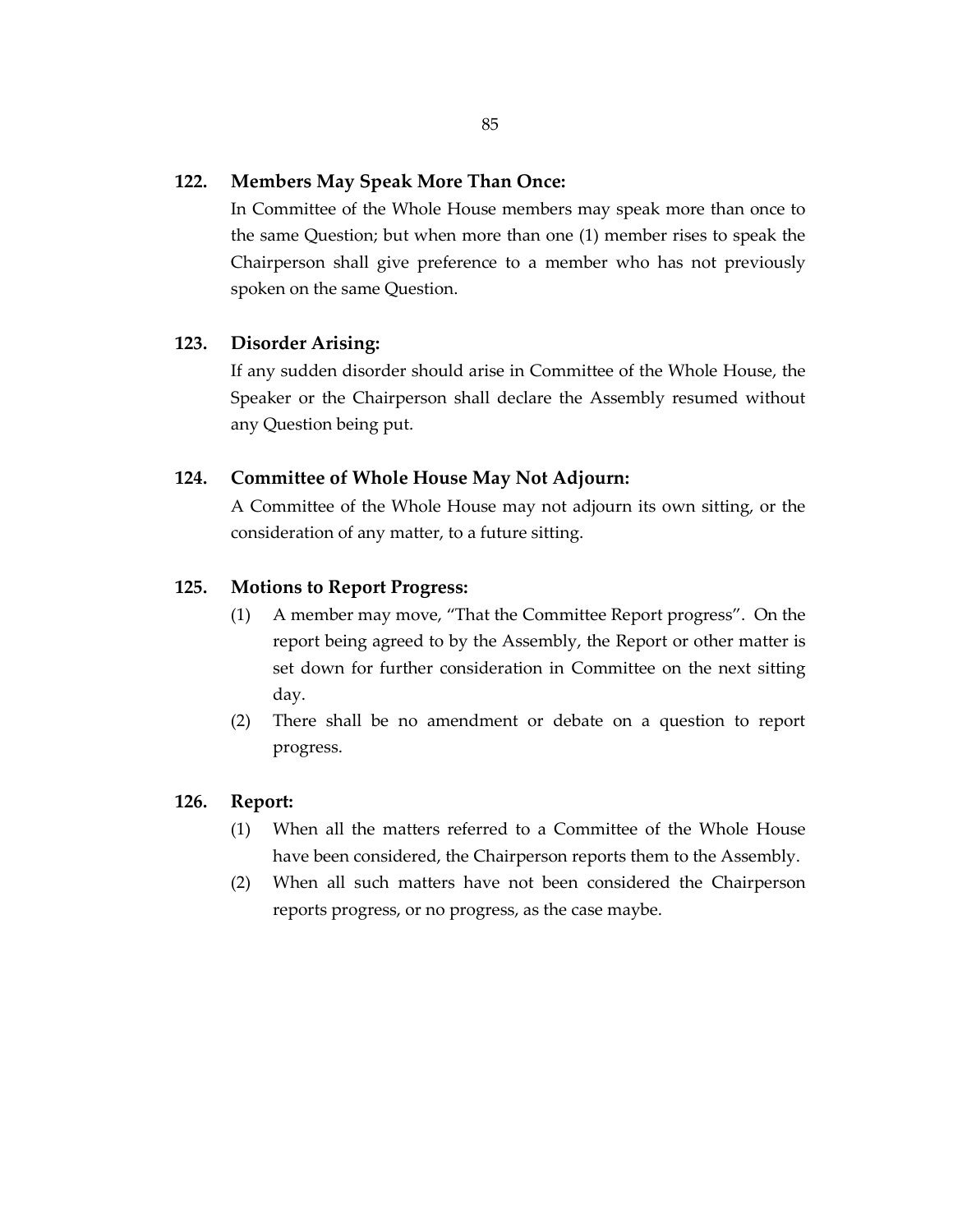## **127. Motion to Report Progress and Ask Leave to Sit Again:**

A Motion may be made during the proceedings of a Committee of the Whole House "That the Committee of the Whole House report progress, and ask leave to sit again", and such question shall be put forthwith and decided without amendment or debate.

## **128. Adoption of Report:**

In reporting to the Assembly, the Chairperson moves, "That the report be adopted". There is no amendment or debate on the question.

## **129. Rules of Debate and Conduct of Business in Committee:**

Except as otherwise provided by these Standing Orders, the same rules for order in the Assembly and putting Question, dealing with amendments, taking divisions, and for regulating debate and the general conduct of business shall be observed in Committee as in the Assembly itself; but disorder in a Committee may only be censured by the Assembly on receiving a report.

## **130. Power to Send for Persons, Papers and Records:**

The Committee of the Whole House may upon Motion require any government department concerned to submit a report explaining any motion, or other matter which may be under consideration or to depute a representative to appear as a witness for the purpose of explaining such Bill, motion, or other matter.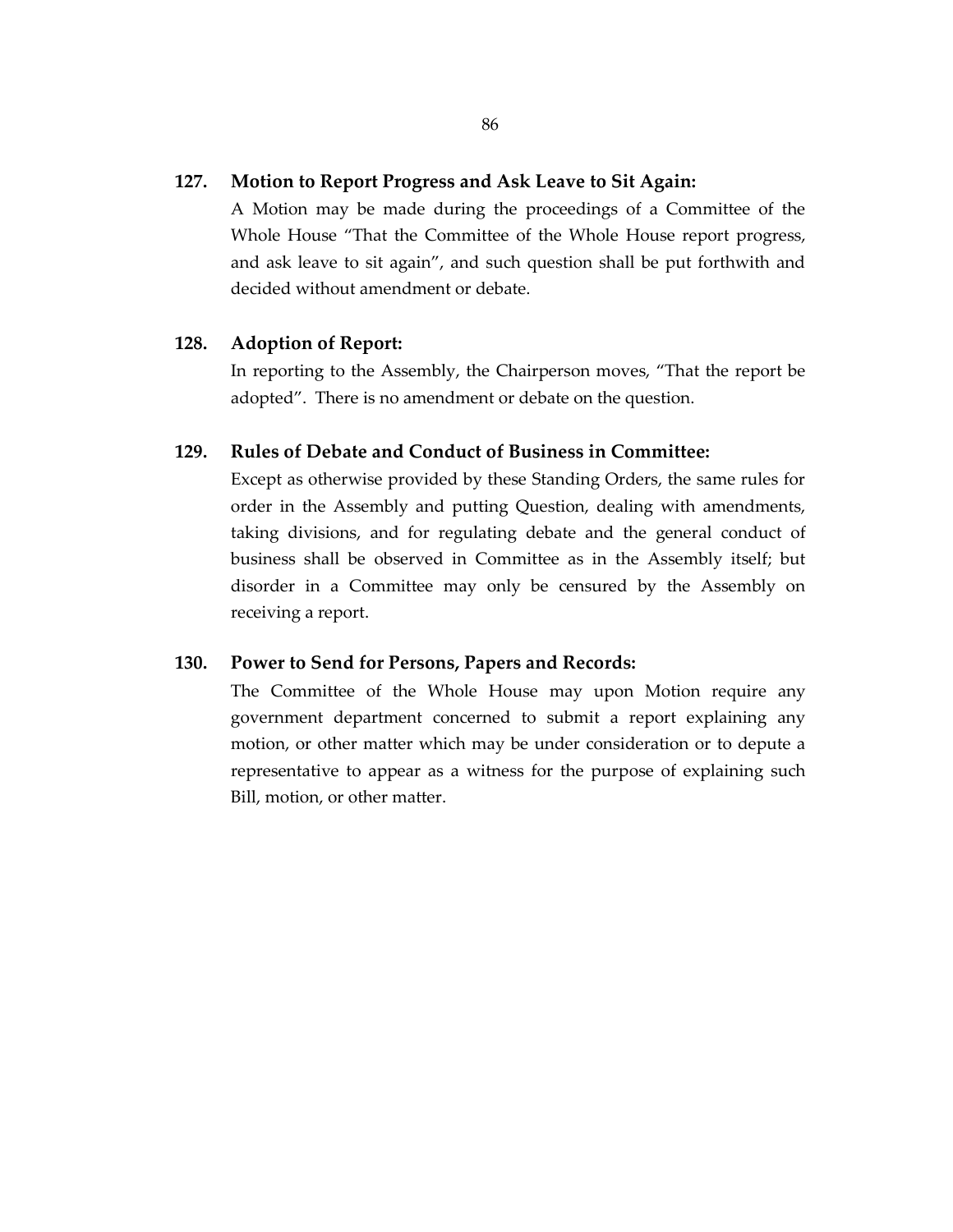## **PART XXIX ESTIMATES AND FINANCIAL PROCEDURE**

#### **131. Estimates:**

The Estimates of Expenditure shall be introduced into the Assembly upon Notice from the Leader of the House.

## **132. Appropriation Bill:**

- (1) During each year there shall be introduced into the Legislative Assembly an Appropriation Bill which shall contain the estimated financial requirements for expenditure on revenue account on all the services of the Government for the succeeding financial year. The details of these financial requirements shall be contained in the draft Estimates of Expenditure and the Financial Statement which shall be laid on the Table by the Minister of Finance following the first reading of the Bill.
- (2) The Minister of Finance shall then move the Second Reading of the Bill and read the Financial Statement.

#### **133. Reference to Finance & Expenditure Committee:**

After the motion for the Second Reading of the Bill has been made and seconded, the Debate thereon shall be adjourned for not less than fourteen (14) days and the draft Estimates of Expenditure then stand referred to the Finance & Expenditure Committee for consideration and a report thereon. When the debate is resumed it shall be confined to the financial and economic state of Samoa and the Government's financial policy.

#### **134. Consideration of Appropriation Bill and Estimates in Detail:**

(1) When the Appropriation Bill has been read a second time, the Assembly shall proceed to consider the Appropriation Bill together with the draft Estimates in detail and shall refer to the Report of the Finance and Expenditure Committee during consideration.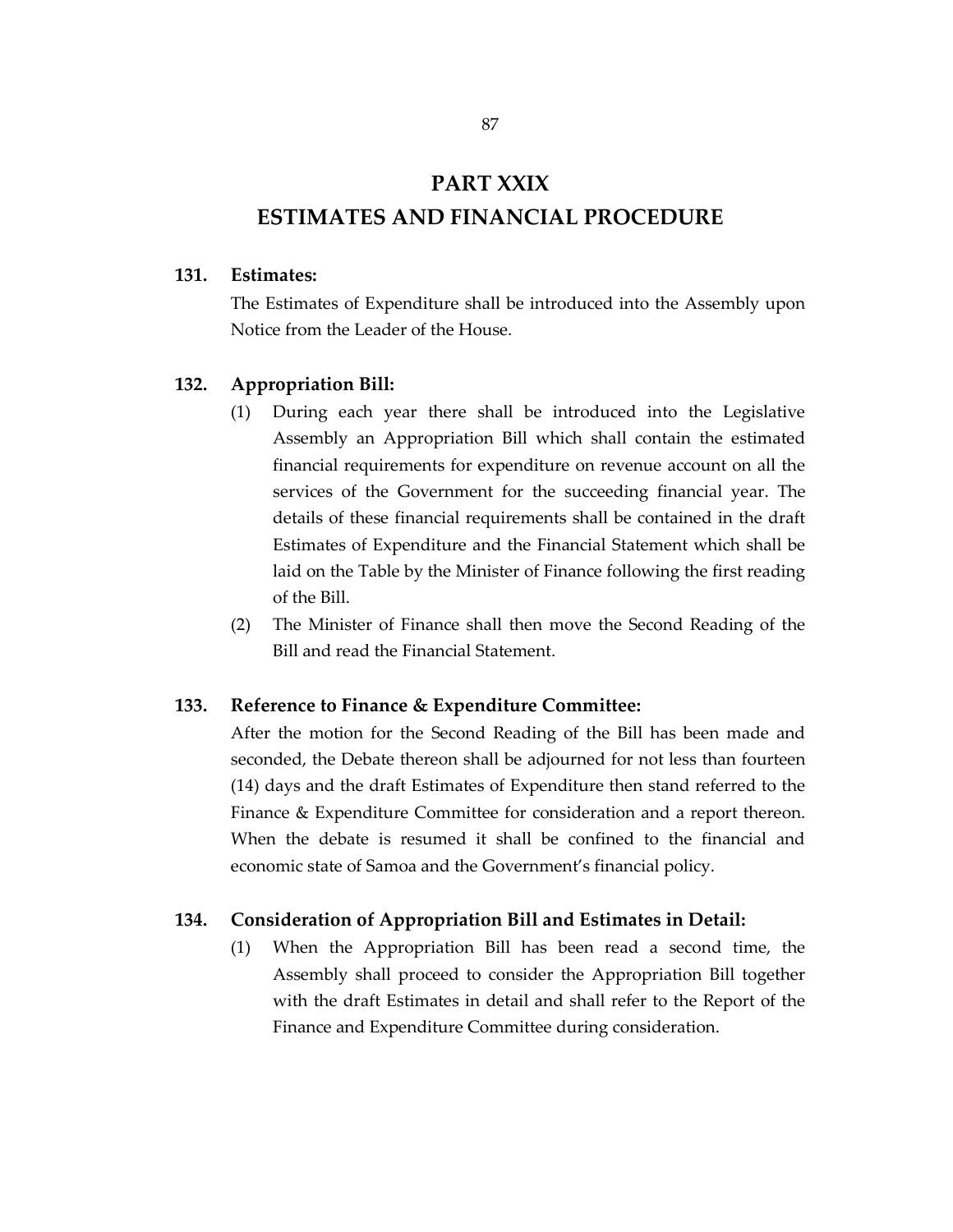(2) There shall be allotted a maximum of 14 days for consideration of the Appropriation Bill and the draft estimates and the hours of sitting of any day or days be arranged by the Parliamentary Commission to complete the consideration by the required date.

### **135. Consideration of Departmental Votes:**

- (1) The Parliamentary Commission may select the order in which the Department Votes of the draft Estimates shall be considered and such time limit may be imposed upon the consideration of any Departmental Vote as the Parliamentary Commission may stipulate. Where a time limit has been imposed upon the consideration of any Departmental Vote then at the expiration of such period if that Departmental Vote has not been disposed of, the Speaker shall forthwith put any question necessary to dispose of such Departmental Vote. On the last of the days allotted under the provisions of (2) of Standing Order 134 the Speaker shall, at 12.45 p.m. at the latest, forthwith put successively, without debate, the question on every Departmental Vote not yet disposed of.
- (2) The clauses of an Appropriation Bill shall stand postponed until after the consideration of any schedule or schedules which there may be to such Bill.
- (3) On consideration of the first schedule, the Speaker shall call the title of each Departmental Vote in turn and shall propose the Question that the sum of .......................... tala for the .....…................. Departmental Vote stand part of the schedule.
- (4) Any member may move an amendment to reduce by .............................. tala the sum to be allotted for any item in a Departmental Vote. At least 3 clear days notice of any amendment shall be required.
- (5) When several such amendments are proposed to reduce any items in a Departmental Vote they shall be called in the order in which they appear on the Order Paper and such amendment shall be disposed of before the next is called and debate on each amendment shall be confined to the item which is sought to be reduced. The amendments proposed shall be placed on the Order Paper in numerical order of vote items and where notice is given of more than one amendment to the same item, the larger amount shall be put first.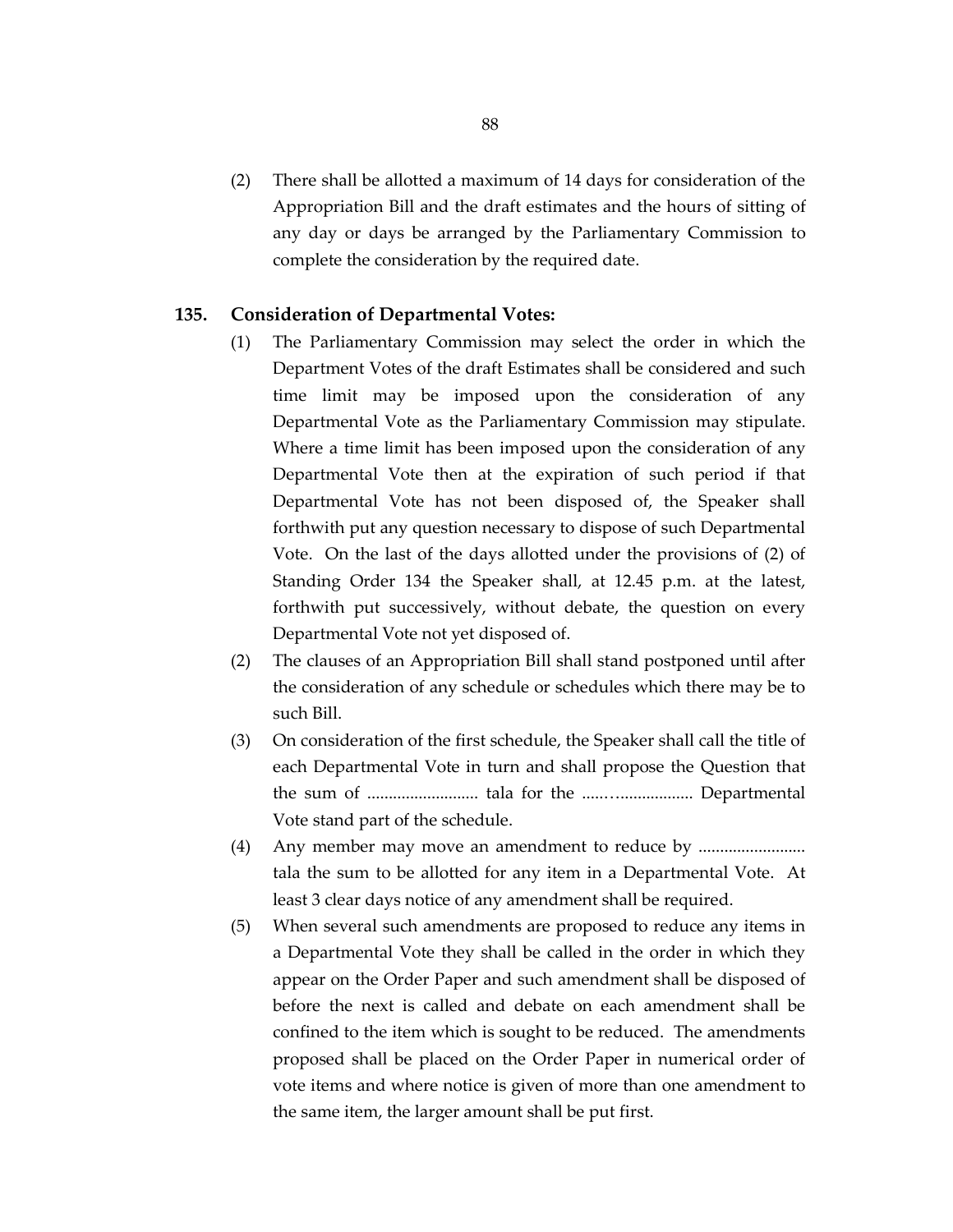- (6) An increase in the sum allocated for any item in a Departmental Vote may only be moved by the Minister of Finance provided the prior approval of the Leader of the House has been obtained and transmitted to the Assembly pursuant to Standing Order 140 (Money Grants and Taxation). At least three (3) clear days notice of any amendment shall be required.
- (7) An amendment to increase shall take precedence of any amendment to decrease any item in a Departmental Vote to which the said amendment to increase relates and if carried no amendment to decrease the item in a Departmental Vote concerned shall be called: Provided that:
	- (a) any amendment to increase must if possible be moved to the item which it is desired to increase; and
	- (b) an amendment to increase an item if carried shall not prevent the Departmental Vote concerned being reduced below the agreed increase in respect of items other than the item which has been increased.
- (8) After an amendment to an item has been disposed of, no amendment or debate on a previous item of that Departmental Vote shall be permitted.
- (9) When all amendments standing on the Order Paper in respect of any particular Departmental Vote have been disposed of the Speaker shall propose the Question that the sum (or reduced of increased sum) of .................... tala for ........................ Departmental Vote stand part of the Schedule.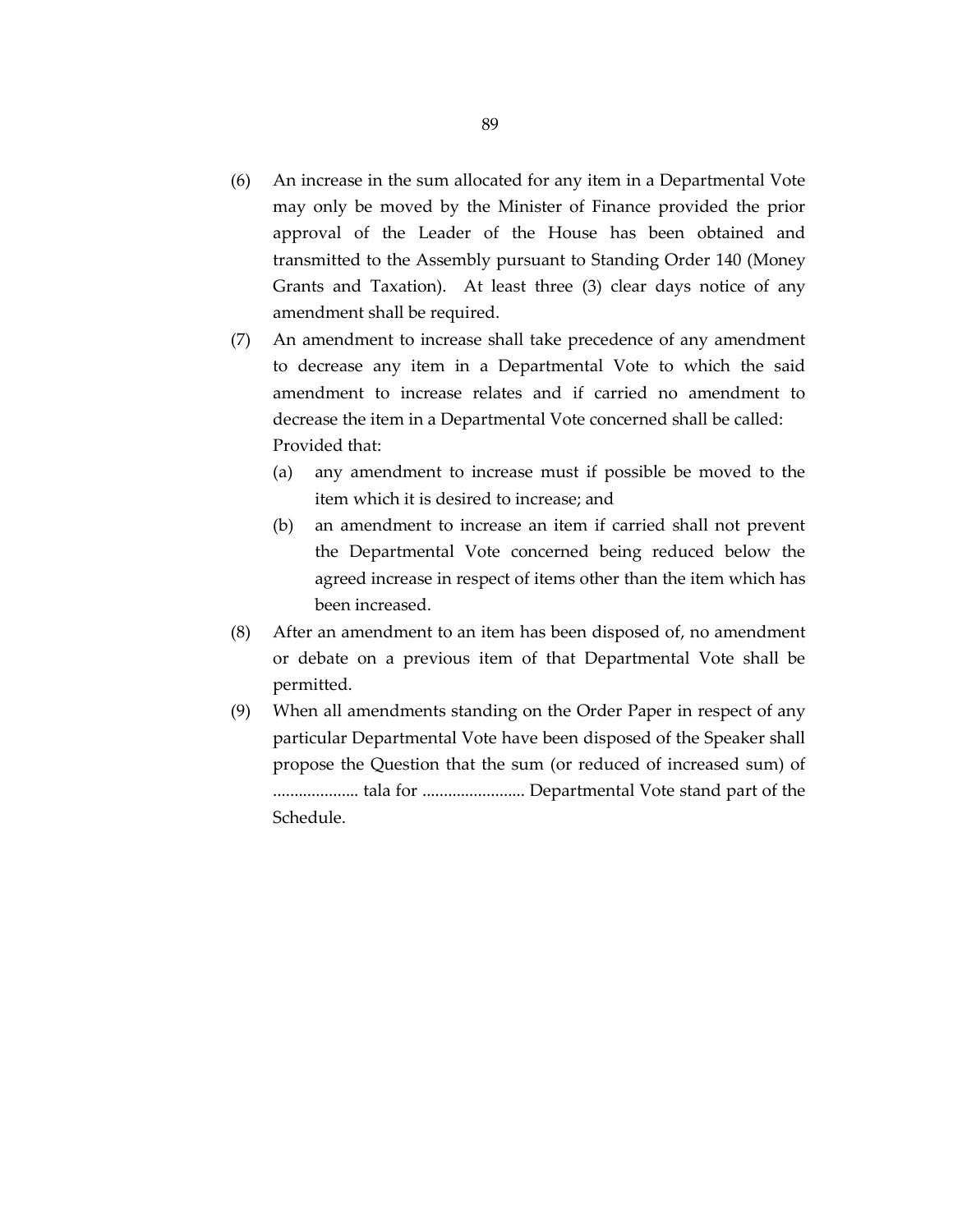(10) On the question that the sum (or reduced or increased sum) of ............ tala for ............. Departmental Vote stand part of the Schedule, debate shall be confined to the policy of the service for which the money is being provided including the Revenue for which that service is responsible.

## **136. Dilatory Motion:**

On the day upon which any proceedings upon an Appropriation Bill are to be brought to a conclusion no dilatory motion shall be moved upon such proceedings and the proceedings shall not be interrupted or postponed under any Standing Order.

### **137. Third Reading of Appropriation Bill:**

When the Appropriation Bill has passed Consideration in detail, the Minister of Finance shall move the third reading forthwith. No debate shall be permitted on the motion for the third reading.

## **138. Supplementary Appropriation Bills:**

If at any time a Supplementary Appropriation Bill is introduced into the Assembly, the provisions of Standing Order 132 (Appropriation Bill) to Standing Order 137 (Third Reading of Appropriation Bill) shall apply to the stages and the proceedings upon a Supplementary Appropriation Bill.

## **139. Appropriation Bill Takes Precedence:**

An Appropriation Bill shall take precedence of all other business and until disposed of shall be set down each day as an Order of the Day as at the commencement of the next sitting day.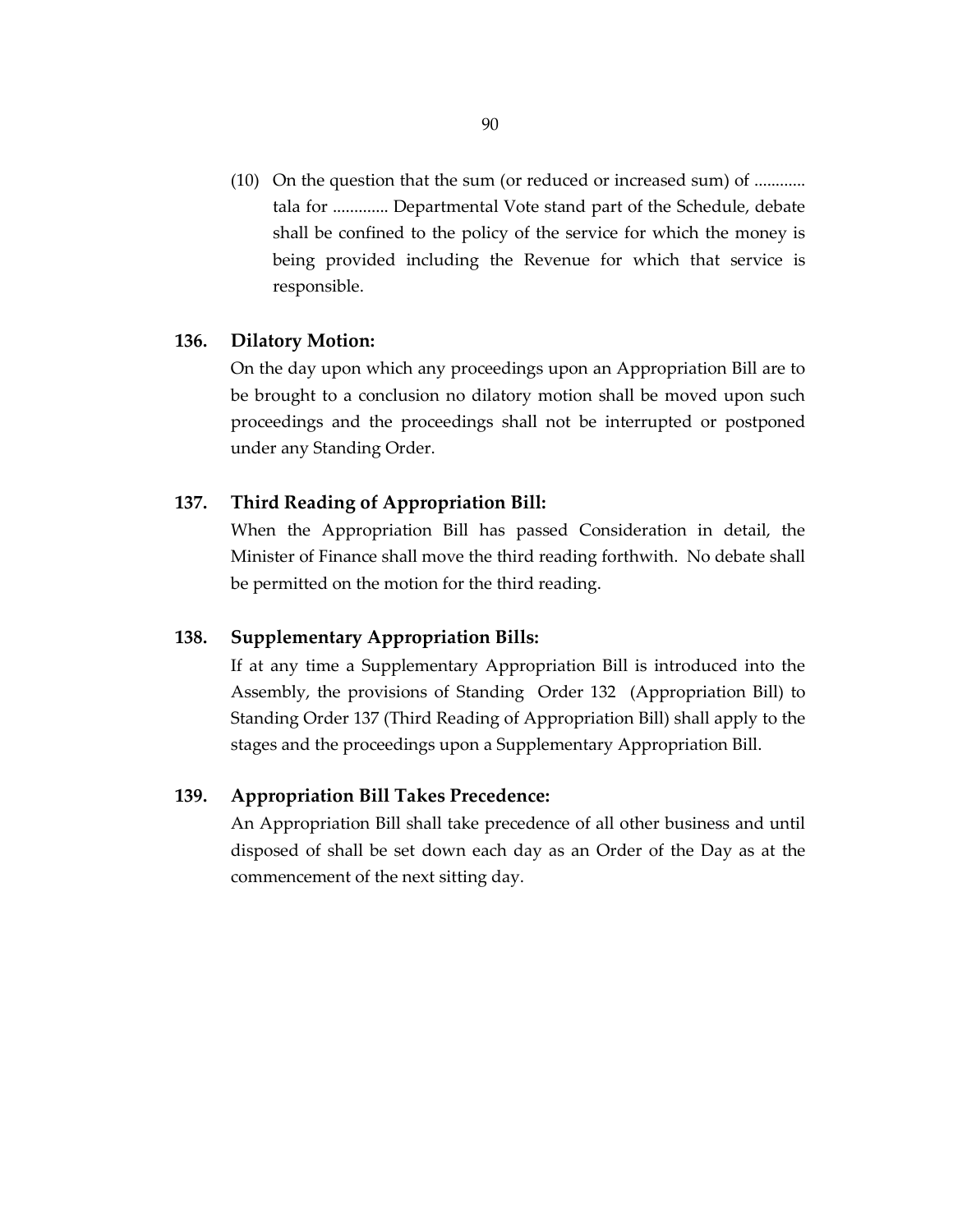# **PART XXX MONEY GRANTS AND TAXATION**

## **140. Money Grants and Taxation:**

- (1) The Assembly shall not proceed upon any Bill, Motion, Petition, or other matter which in the opinion of the Speaker would dispose of or charge any public revenue or public funds or revoke or alter any disposition thereof or charge thereon or impose, alter, or repeal any rate, tax, or duty, unless the consent of Leader of the House signified in writing to such Bill, Motion, or other matter has been communicated to the Speaker.
- (2) The Assembly shall not proceed upon any Bill or Motion which, in the opinion of the Speaker (after seeking, if he or she so desires, the advice of the Attorney General) would effect any alteration in the salary, allowance, or conditions of service of any public officer, or in law, regulations, or practice governing the grant of leave, passages, or promotion applicable to any officer or the payment of pensions, gratuities, or other like allowances applicable to any such officer or his or her widow or widower, children, dependants, or personal representatives, unless the consent of Leader of the House signified in writing to such Bill or Motion has been communicated to the Speaker.
- (3) The Assembly shall not proceed upon any Bill or Motion which, in the opinion of the Speaker (after seeking if he or she so desires, the advice of the Attorney General) relates to or affects any subjects the responsibility for which is vested in O Le Ao o le Malo or any matter the responsibility for which is vested in the Attorney General unless the recommendation or consent of the Leader of the House signified in writing to such Bill or Motion has been communicated to the Speaker.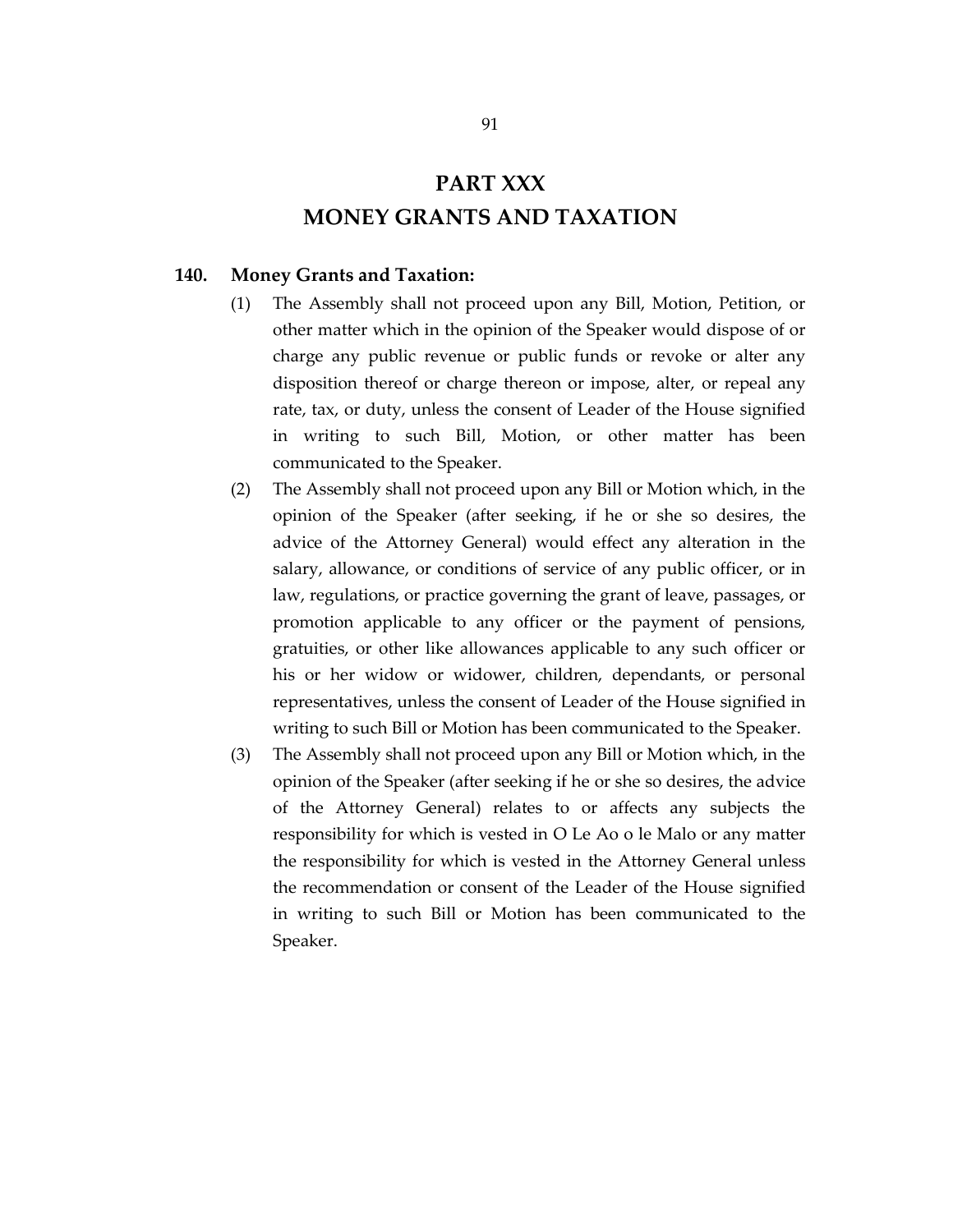- (4) The Assembly shall not proceed upon any Motion or Bill for granting any money, or for releasing or compounding any sum of money owing to the Independent State of Samoa except in a Committee of the Whole House.
- (5) If any Motion be made in the Assembly for any Public aid or charge upon the people, it shall be referred to a Committee of the Whole House before any resolution or vote of the Assembly do pass thereon.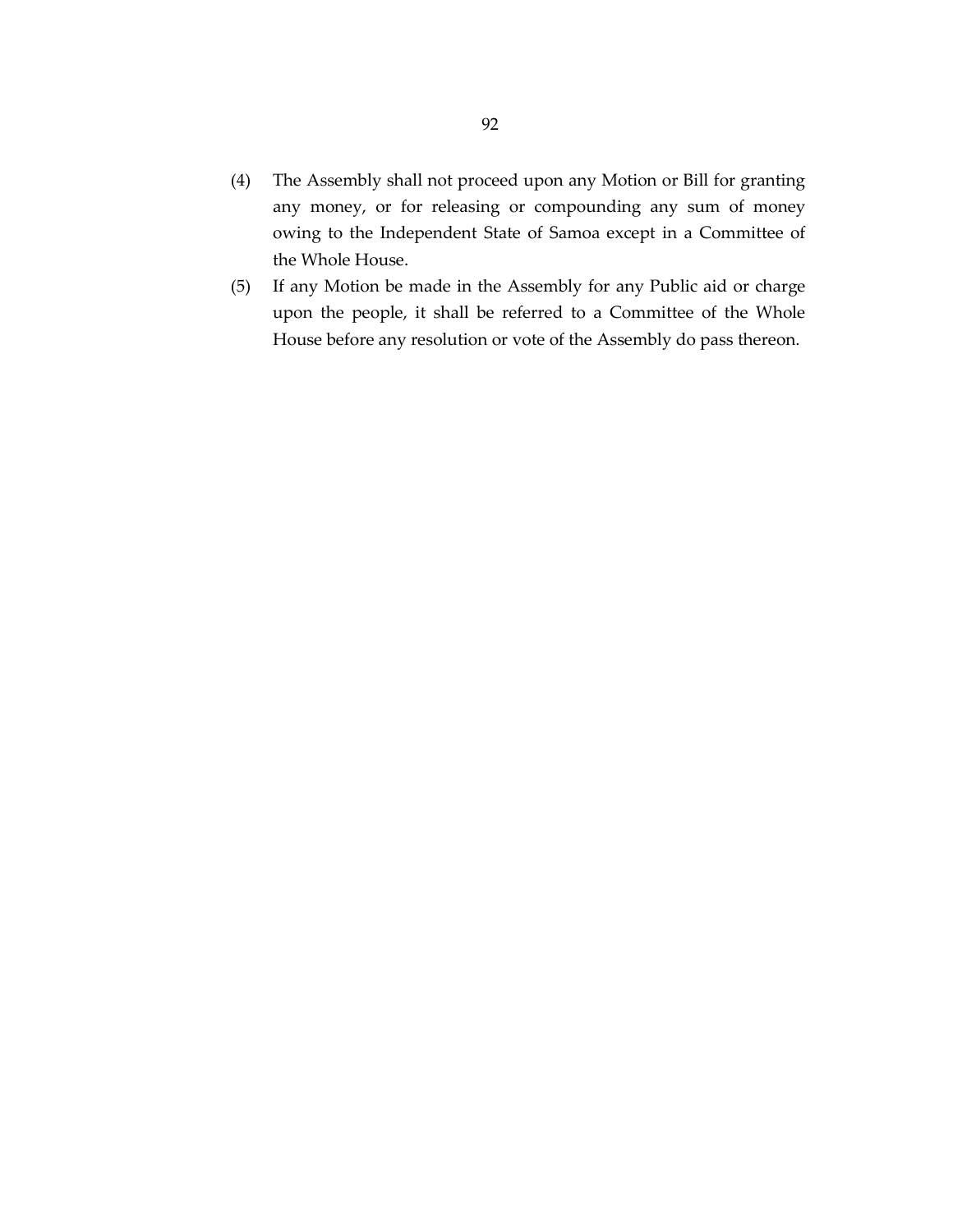# **PART XXXI INSTRUCTION TO COMMITTEE**

## **141. Effect of an Instruction:**

An Instruction to a Committee shall extend or restrict the Order/Term of Reference.

## **142. Effect of an Instruction to a Committee:**

A Committee of the Whole House or a Parliamentary Committee may consider only those matters referred to it by the Assembly, and where it is desired that the Committee shall also consider other matters, an Instruction shall be given by the Assembly to enable the Committee to entertain them.

## **143. Debate on Motion for an Instruction Restricted:**

Any debate on a Motion for an Instruction shall be restricted to the subject matter of the Motion and shall not extend to the general objects of the Bill or other matter to which the Instruction relates.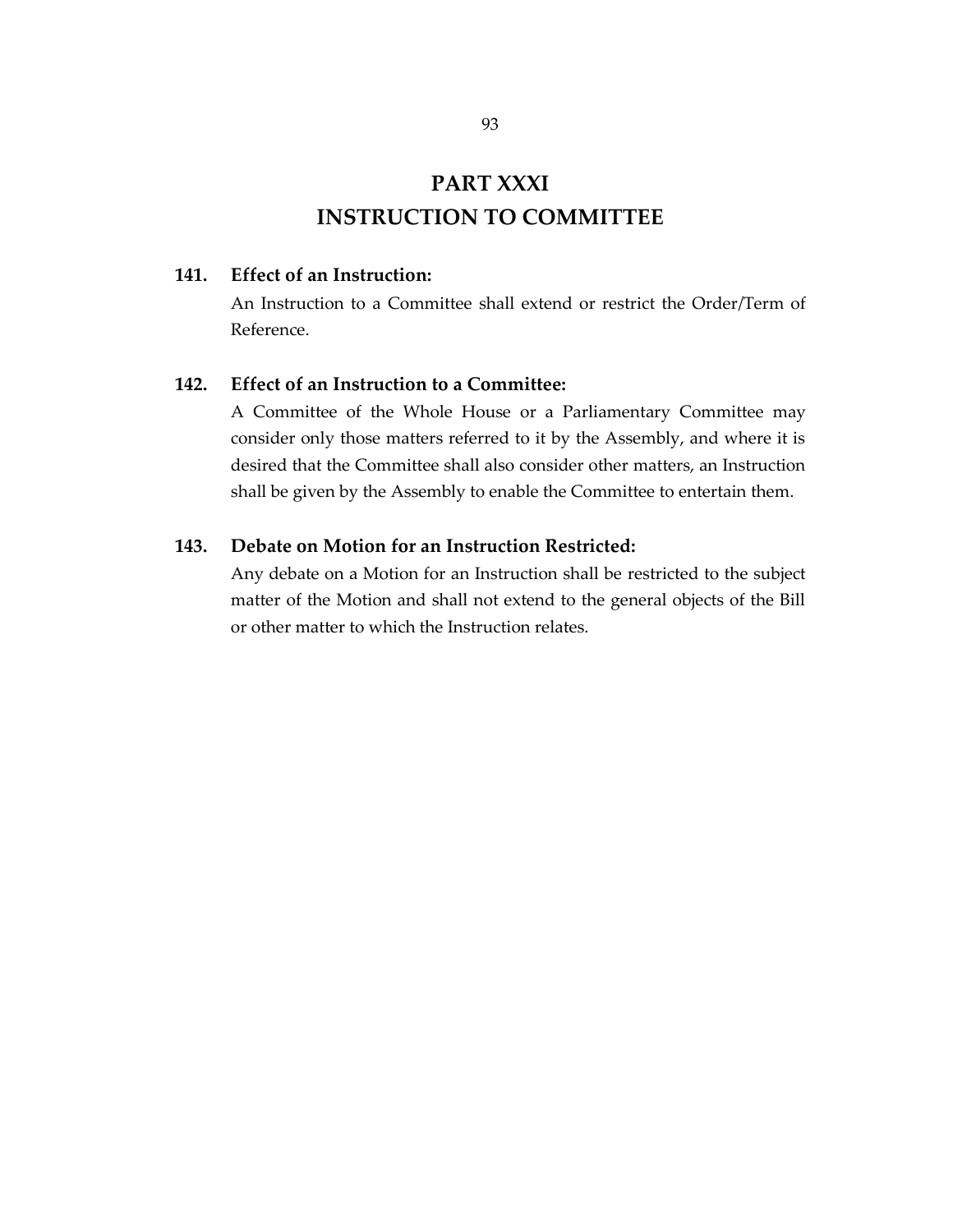## **PART XXXII**

## **PARLIAMENTARY COMMITTEES**

## **144. Appointment of Parliamentary Commission and Parliamentary Committees:**

The Parliamentary Commission constituted in Standing Order 170 may recommend the appointment of Parliamentary Committees and the members to serve on the Committees.

## **145. Committee to Consist of Not Less Than Five (5) Members:**

No Parliamentary Committee shall consist of less than five (5) members, without leave from the Assembly, on Motion with Notice.

## **146. Discharging and Appointment of Members:**

- (1) Any member appointed to a Parliamentary Committee may, at any time afterwards, upon Motion with Notice, be discharged by the Assembly from attending the Committees, and another member appointed.
- (2) If in the interval between any two (2) meetings of the Legislative Assembly during the currency of its term any member of a Committee appointed by the Legislative Assembly has absented himself or herself without Leave of Absence or in the opinion of the Assembly without good cause from more than three (3) consecutive meetings of such Committee that member shall be deemed to have forfeited his or her seat on the Committee and an election to the vacancy so created may be held at the ensuing meeting of the Assembly.

## **147. Lists of Members of Committees to be Posted:**

Lists of members serving on each Parliamentary Committee shall be posted in such place or places as the Speaker may direct.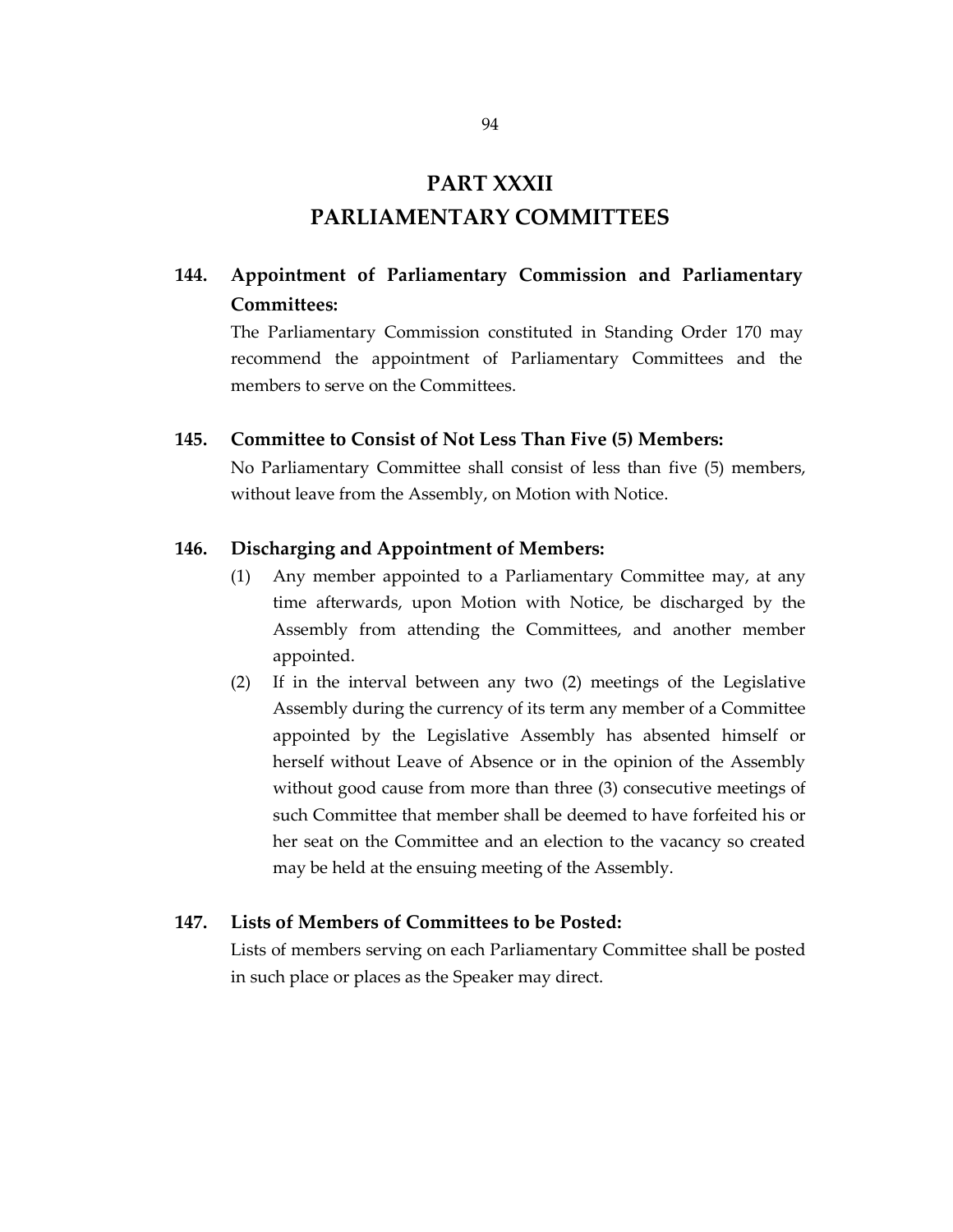### **148. Meeting of Parliamentary Committees:**

- (1) The first meeting of each Parliamentary Committee shall be at a time appointed by the Speaker.
- (2) Subsequent meetings of a Parliamentary Committee shall be held at any time that the Chairperson of the Committee may appoint.
- (3) If there is no Chairperson, or if the Chariperson is absent from Samoa, the Vice-Chairperson, may exercise the Chairperson's powers to appoint a time for the Committee to meet.
- (4) In the absence of both the Chairperson and Vice-Chairperson, the Speaker appoints a time for the Committee to meet.
- (5) The names of members present in each sitting of any Parliamentary Committee shall be entered on the Minutes of the proceedings of the Committee.

## **149. Place of Meeting and Visits:**

- (1) A Parliamentary Committee may meet at any place within Samoa. It must be authorised by the Assembly before it can meet outside Samoa.
- (2) A Parliamentary Committee may:
	- (a) meet outside the precincts of the Legislative Assembly; or
	- (b) undertake a Parliamentary Committee visit,

if the Speaker has endorsed the place of the meeting or the funding for the visit.

- (3) In cases where a State of Emergency has been declared, the Speaker may approve special arrangements for meetings of any Parliamentary Committee.
- (4) Special arrangements for Committee under paragraph (3):
	- (a) May include meetings, or other forms of decision-making, by electronic means with remote participation;
	- (b) May apply for a specified period;
	- (c) May make different arrangements for a specified committee or committees.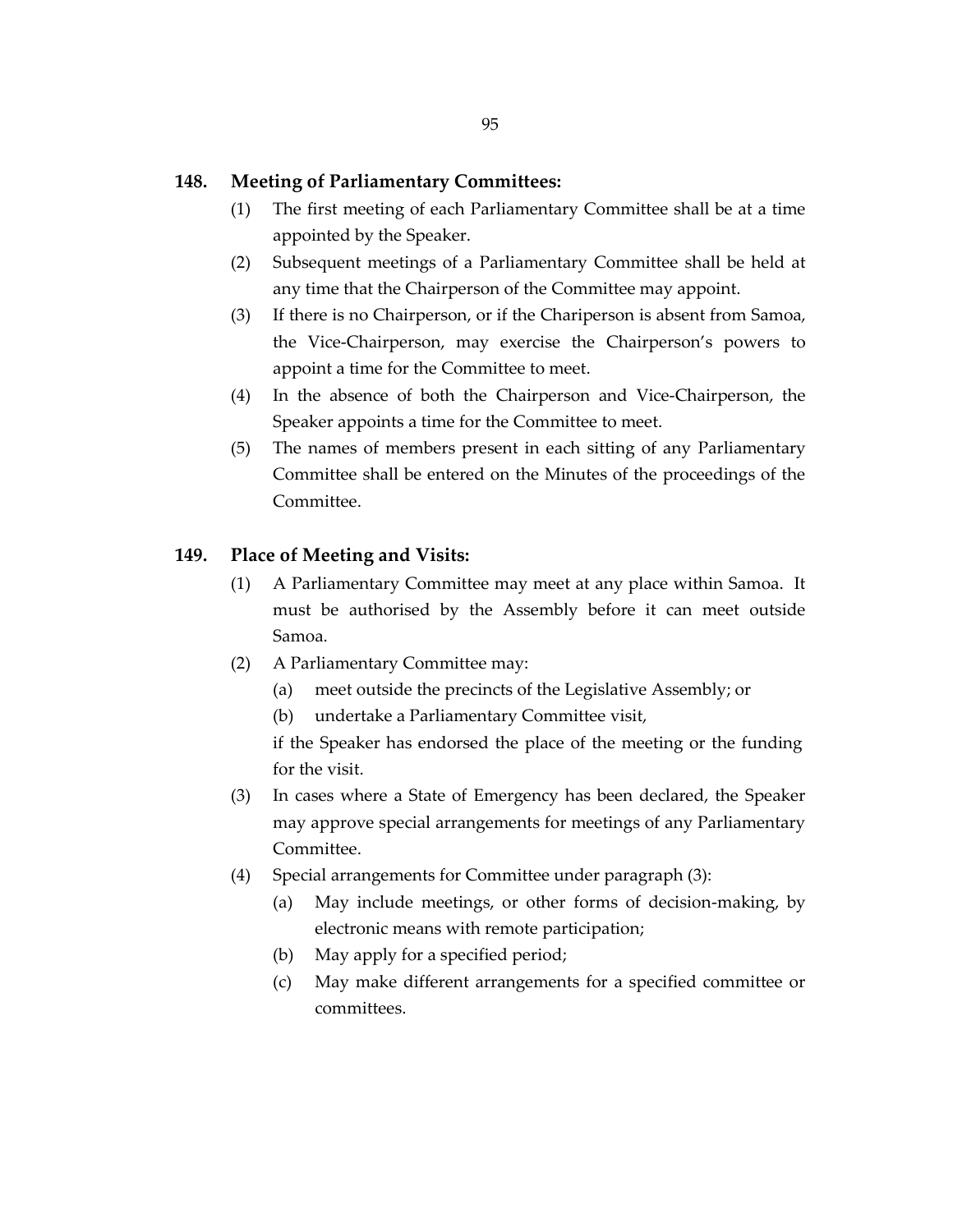## **150. Sub-Committees:**

- (1) Parliamentary Committees may appoint Sub-Committees. Any Sub-Committee to consider a Bill shall be appointed by leave of the Committee only.
- (2) Rules for the conduct of proceedings in a Parliamentary Committee shall apply to proceedings in a Sub-Committee.

## **151. Not to Sit During Sitting of Assembly:**

Unless the Assembly otherwise directs, no Parliamentary Committee shall sit during the sitting of the Assembly.

## **152. Parliamentary Committee Elect Chairperson:**

- (1) Every Parliamentary Committee, before proceeding to any other business shall elect a Chairperson and Vice-Chairperson who shall hold office during the life of the Committee. In the absence of the Chairperson and Vice-Chairperson the Committee shall elect a member to act as Chairperson *pro tempore.*
- (2) The Chairperson of a Parliamentary Committee shall have a deliberative as well as a casting vote.

## **153. Quorum of Parliamentary Committee:**

- (1) The quorum of a Parliamentary Committee shall be half the number of its members.
- (2) If after the lapse of fifteen (15) minutes from the time appointed for the meeting of a Parliamentary Committee there shall not be a quorum present, the Clerk of the Committee shall enter on the Minutes the names of the members present who may then retire, and the Committee shall stand adjourned until its next meeting to be convened by the Clerk of the Committee, subject to the direction of the Chairman.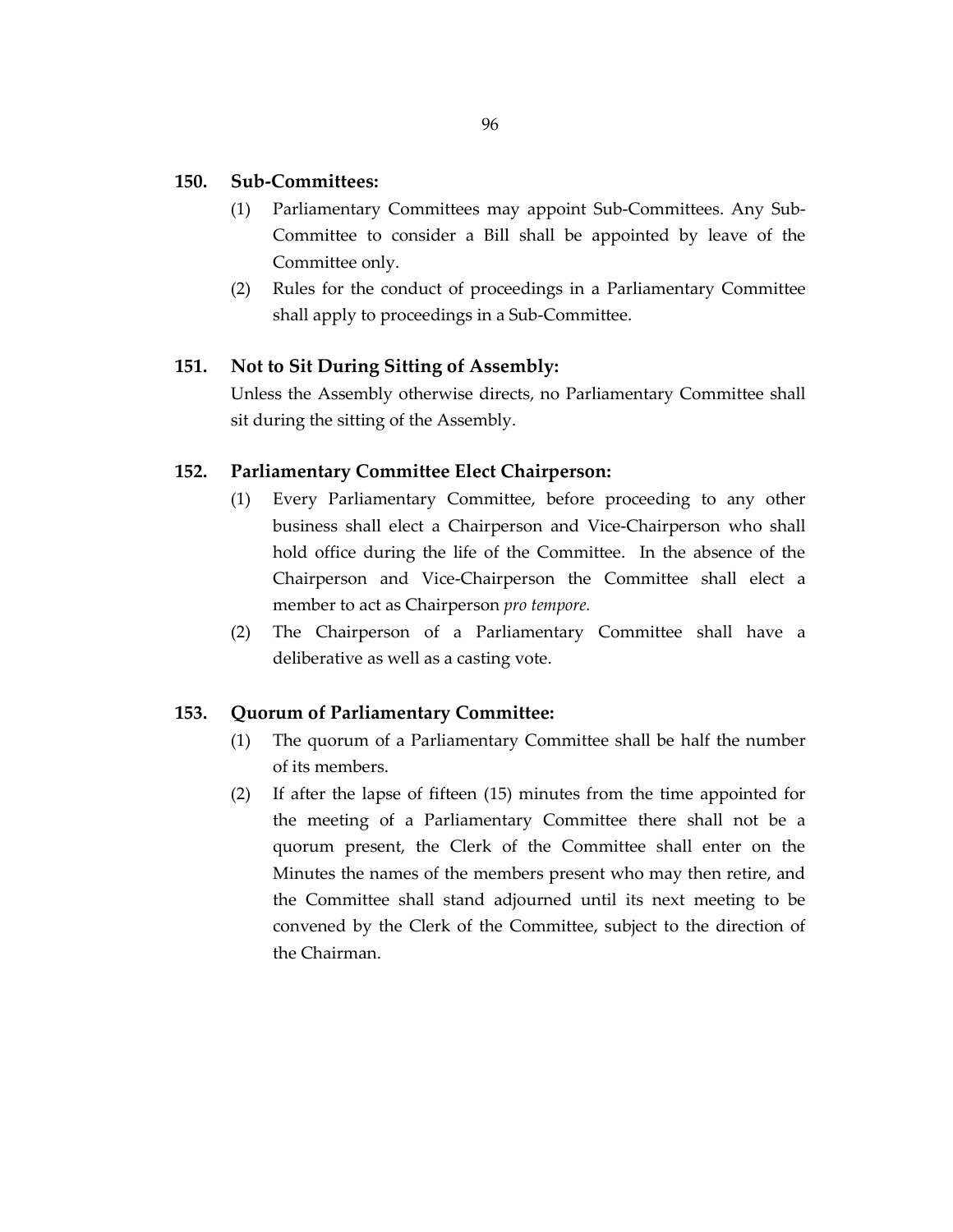- (3) If at any time during the sitting of a Parliamentary Committee a quorum be not present, the proceedings of the Committee shall be suspended until a quorum be present, and if no quorum be present within such time as the members present may think reasonable, or in any case at the expiration of fifteen (15) minutes, the Committee shall stand adjourned until some future time to be fixed by the Chairperson.
- (4) If any member violates the attendance requirement in (2) for the third time, the Chairperson shall report on such to the Speaker and the member shall be expelled from the Parliamentary Committee. However, if the Chairperson violates the attendance requirement in (2) for the third time, the Clerk to the Committee shall report on such to the Speaker and it will be binding on the Speaker to instruct the Committee to elect a new Chairperson in accordance with Standing Order 152.

### **154. Motion or Amendment Does Not Require to be Seconded:**

A Motion or amendment proposed in a Parliamentary Committee shall not require to be seconded.

#### **155. Power to Send For Persons, Papers and Records:**

- (1) All Parliamentary Committees have power to send for persons, papers and records.
- (2) The Chairperson of a Parliamentary Committee may on behalf of the Committee request any person to attend and give evidence before the Committee, and such person shall be given written notification or notified by any other means necessary in no less than 24 hours.
- (3) A Committee may direct that any person be summoned to attend and be examined and give evidence before the Committee. The Chairperson shall sign the summons served upon that person.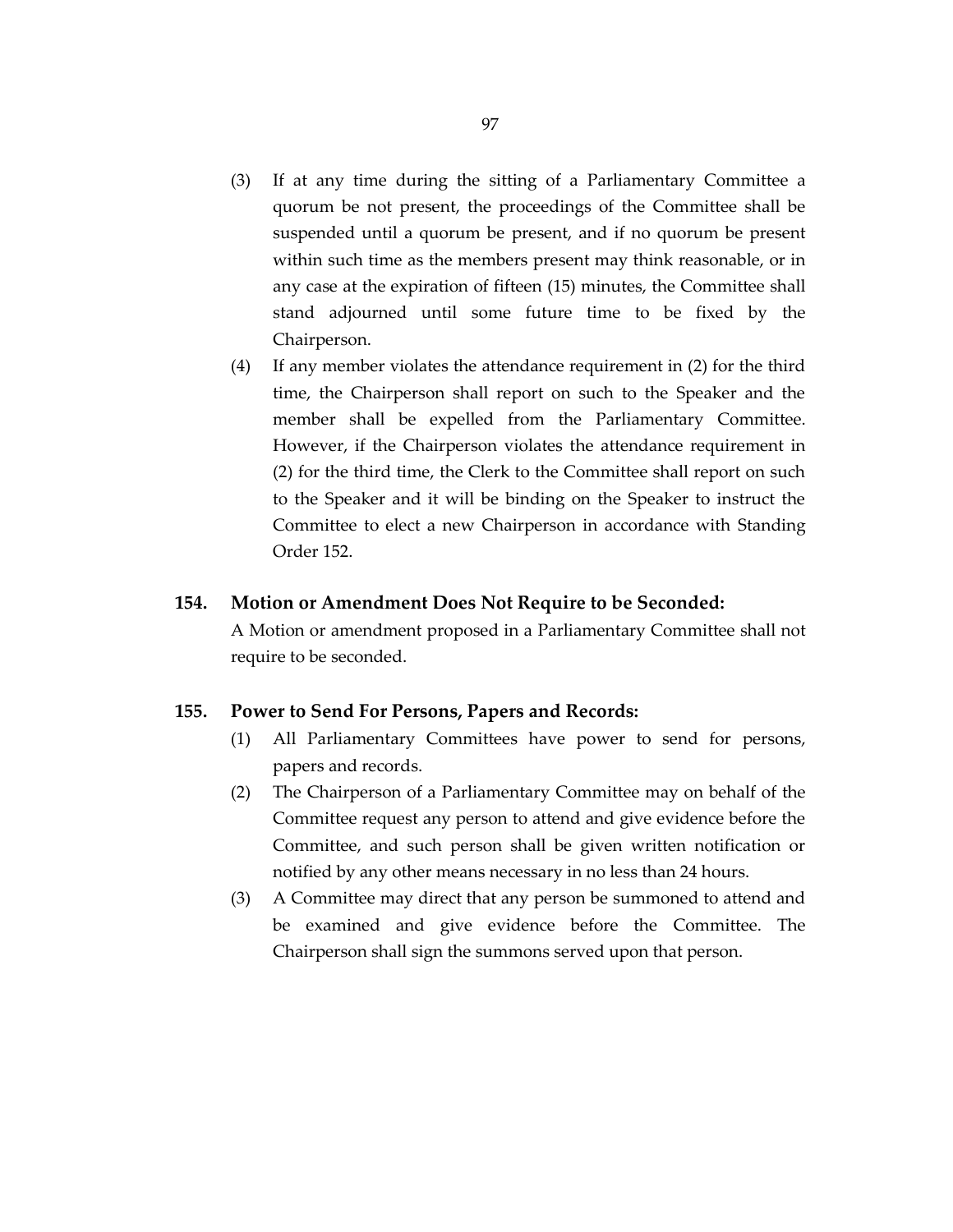- (4) The Chairperson may, on behalf of the Committee, request that papers and records relevant to its proceedings be produced.
- (5) A Committee may direct that any person be summoned to produce papers and records in his or her possession, custody or control that are relevant to the Committees proceedings. Such summons shall be signed by the Chairperson and served upon that person.
- (6) If any person summoned by the Committee to attend before a Parliamentary Committee or produced papers and records does not comply with the summons, the Committee may report the fact to the Assembly.
- (7) The rate of allowance to be paid for the expenses of any person appearing as a witness before a Parliamentary Committee shall be the same as would be payable to such person if he or she were a witness attending a Court of Law.

### **156. Members of the Assembly may be Present:**

- (1) Any member of the Assembly (not being a member of the Committee) may attend any of the proceedings of a Parliamentary Committee but shall take no part therein except with the leave of the Committee. Any such member who is guilty of disorderly conduct may be ordered to withdraw from the meeting.
- (2) A Parliamentary Committee may invite a Minister to be present at meetings of the Committee for clarification of a Bill, Regulation, Paper, Report or other issue for which the Minister is responsible for. When present at such a meeting, the Minister may take part in the proceedings but may not vote on any question put to the Committee.

## **157. Assistance:**

(1) A Parliamentary Committee may seek the assistance of persons as advisers to the Committee and may invite any person to be present at any meeting of the Committee to assist in its consideration of any matter.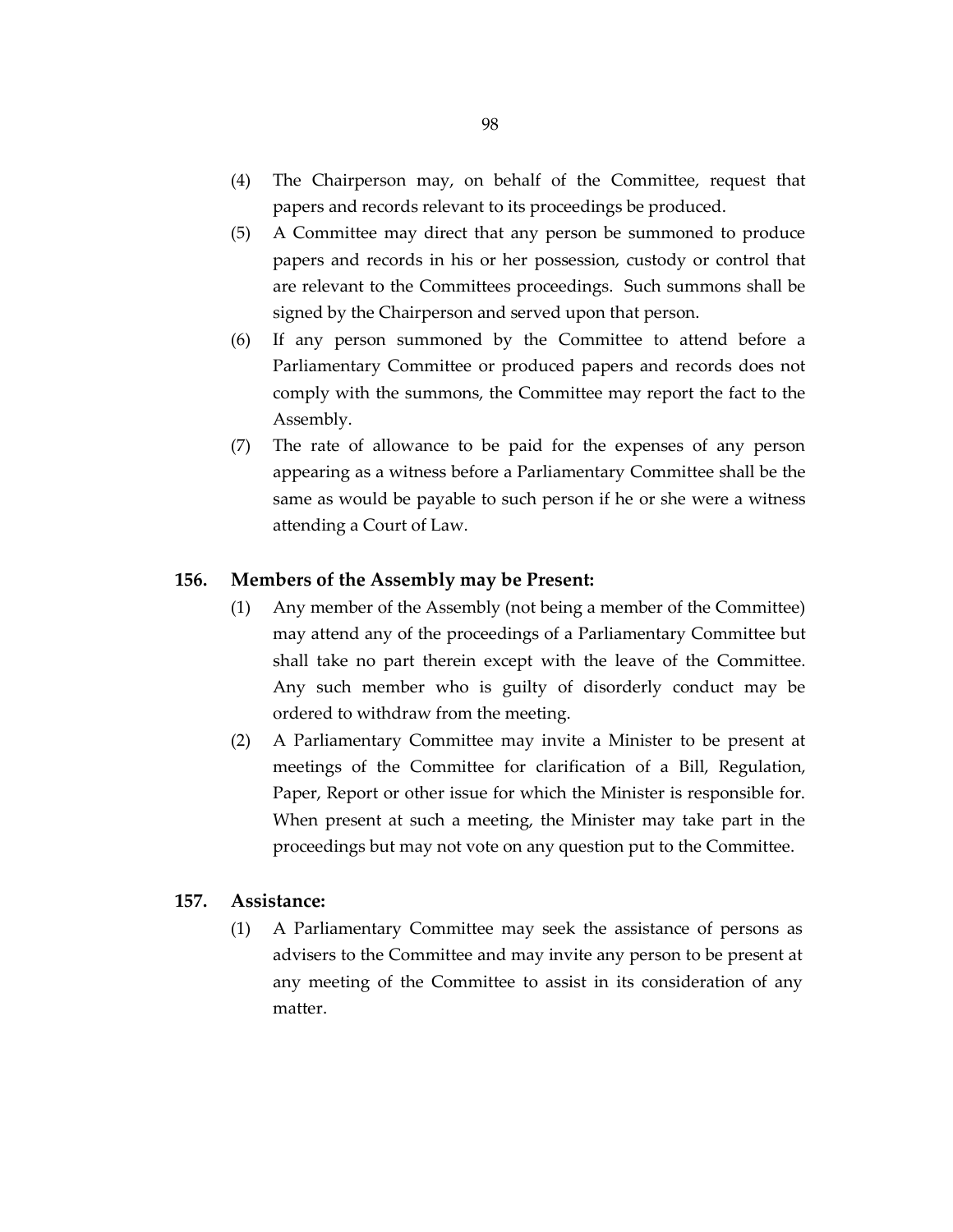(2) A person invited under (1) must not have a vested interest in the subject matter under consideration and is required to sign a "Declaration of No Conflict of Interest Form" to this effect.

## **158. Admission of Strangers:**

The proceedings of all Parliamentary Committees during the hearing of evidence on a Bill or other matter which is the subject of investigation by the Committee shall be open to the public, and the following shall apply:

- (a) any stranger, who is guilty of disorderly conduct maybe ordered to withdraw from the meeting by the Chairperson; and
- (b) all strangers, may with leave of the Committee, be excluded from the meeting on the ground that it is desirable that some or all of the evidence to be given should be heard in private.

## **159. Evidence Before Special Committees:**

- (1) Special Committees and their functions shall be determined by the Assembly by motion.
- (2) No strangers, or members not being members of the Committee, shall be admitted at any time to a Special Committee, except such witnesses and other persons necessary to the proceedings of such Committee.
- (3) The evidence taken before any Special Committee or any other document presented to such Committee shall not be published or divulged by any member of the Committee or by any other persons before the Committee has presented its report to the Assembly.

#### **160. Evidence may be Recorded and Reported:**

(1) The evidence of any witness may be taken down and if recorded verbatim shall be sent in proof to the witness. The witness shall be at liberty within seven (7) days from that on which the Clerk to the Committee sent out the proof to suggest corrections due to inaccurate reporting and the evidence shall be printed with such corrections as may be approved by the Chairperson.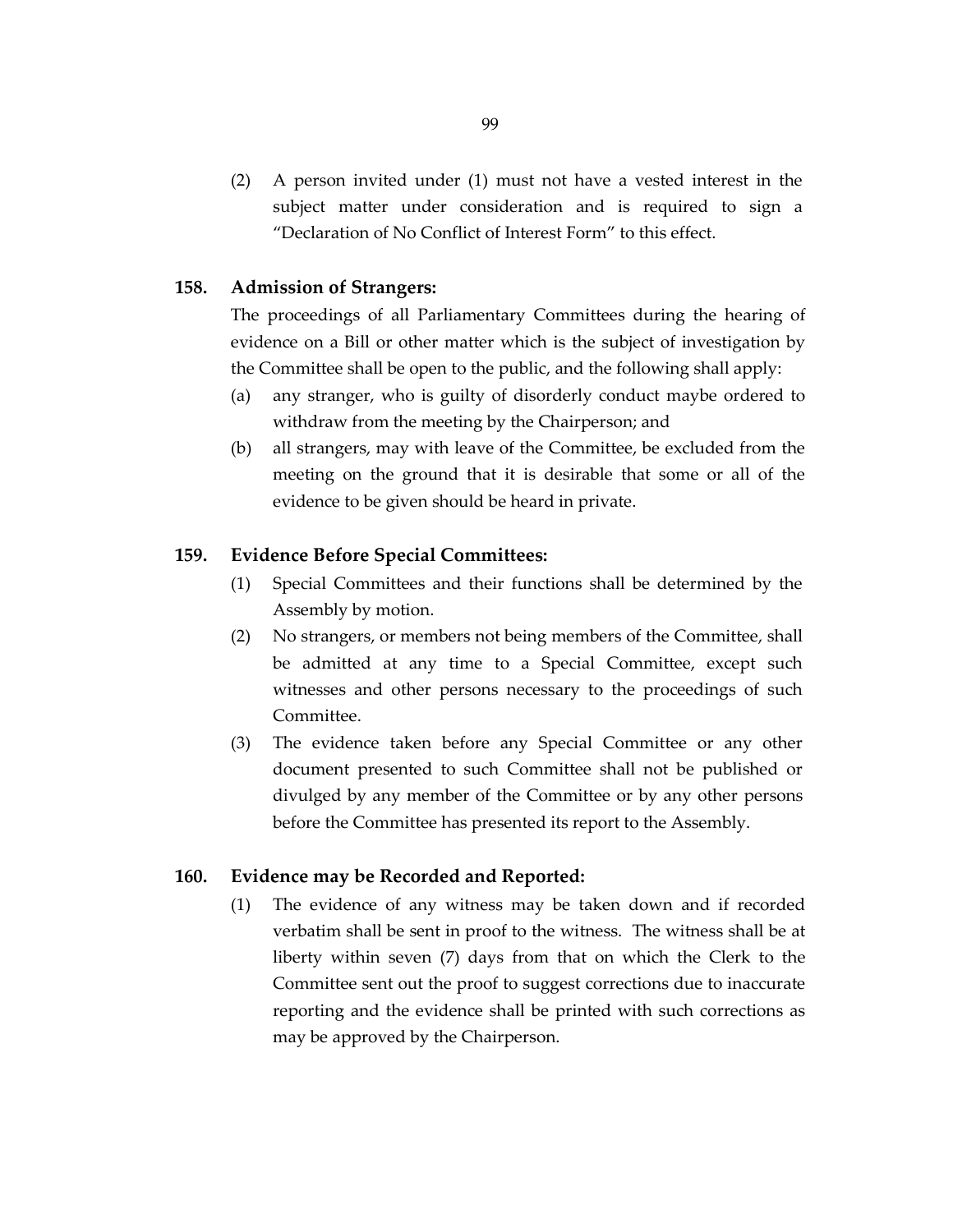- (2) The Parliamentary Committee may of its discretion refuse to hear any irrelevant evidence or any recalcitrant witness.
- (3) The evidence given before a Parliamentary Committee may, by resolution of the Committee, be recorded verbatim and reported to the Assembly when the Report of the Committee is brought up.

## **161. Names of Members Examining Witness to be Entered On:**

To every question asked of a witness under examination in the proceedings of any Parliamentary Committee, the name of the member asking such question shall be prefixed in the minutes of the evidence, when such evidence is recorded.

## **162. Evidence Not to be Published or Given Elsewhere:**

The proceedings of, or the evidence taken by, or the Report of, any Parliamentary Committee; or any summary of such proceedings, evidence, or Report, shall not be published by any member of the Committee or by any other person, until the Report of such Committee has been presented to the Assembly:

Provided that an officer of the Public Service who has given evidence on behalf of his or her department may communicate the text of such evidence to other officers of that department.

## **163. Divulging Proceedings or Evidence Breach of Privilege:**

Any person committing a breach of Standing Orders 159 and 162 shall be deemed guilty of a breach of privilege, and may be dealt with by the Assembly accordingly.

## **164. Proof Copies of Evidence to Members Only:**

(1) Proof copies of the evidence given before a Parliamentary Committee may only be distributed to members of the Committee.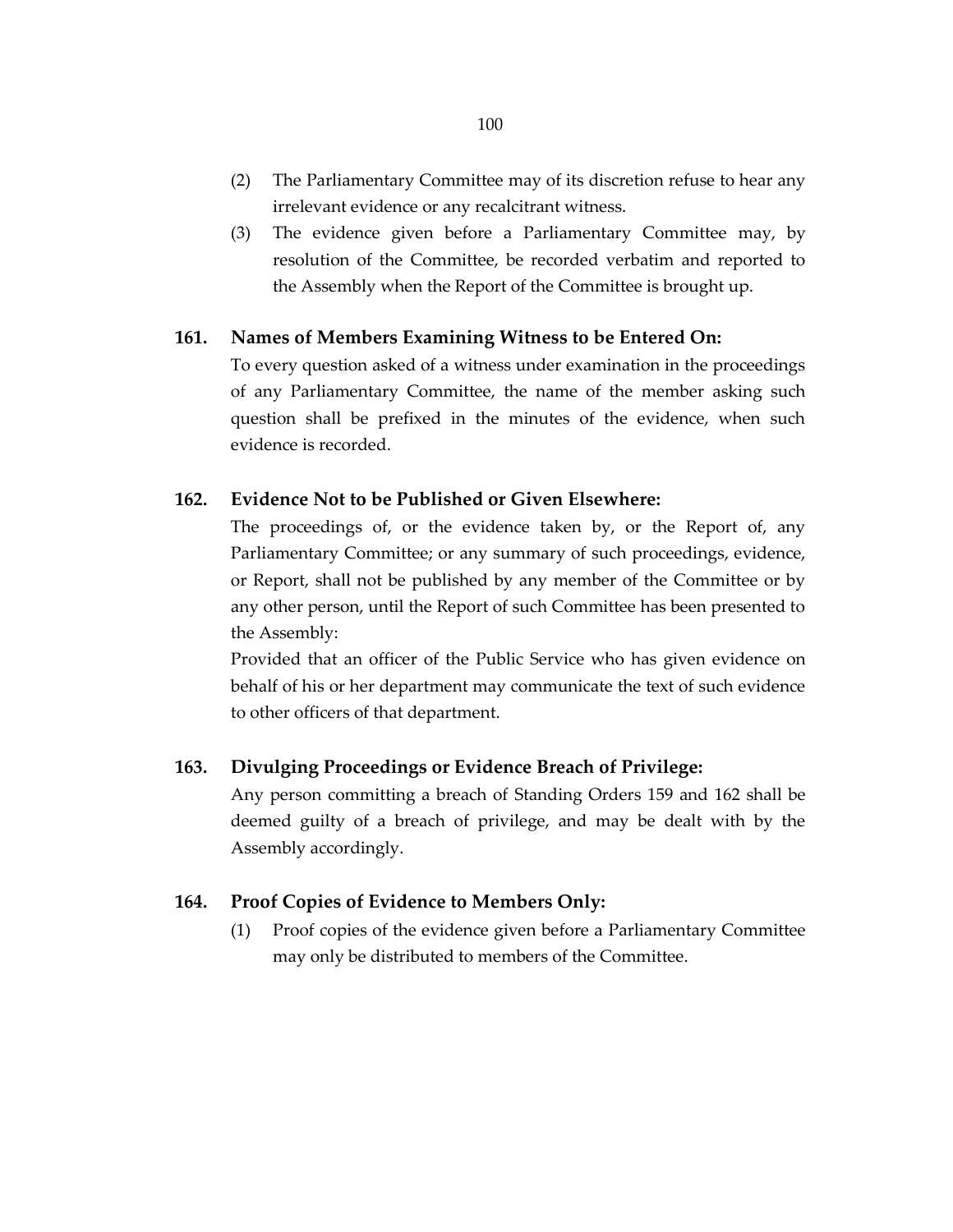- (2) Proof copies of evidence distributed to members of the Committee shall not be published or divulged before the Committee has presented its Report to the Assembly.
- (3) Any member who commits a breach of this order shall be deemed guilty of a breach of Standing Order 159 and may be dealt with by the Assembly accordingly.

## **165. Charges Against Members:**

- (1) No Parliamentary Committee (except Privileges and Ethics Committee) shall inquire into, or make findings into the private conduct of any Member of Parliament unless specifically directed by the Assembly.
- (2) If any information comes before a Parliamentary Committee or any allegation is made before a Parliamentary Committee (except the Privileges and Ethics Committee) charging any Member of Parliament with reprehensible conduct, the Committee shall inform the member concerned of the details of the charge and give the member an opportunity to make any statement on the matter but shall not proceed any further on that information or allegation without being specifically directed by the Assembly to do so.

## **166. Committee Shall Report From Time to Time:**

- (1) A Parliamentary Committee, upon consideration of a Bill shall report back to the Assembly within 3 months from date of referral, unless further time be moved for and granted. The Report shall describe the Committees proceedings and consideration of evidence, and highlight any proposed amendments.
- (2) A Parliamentary Committee upon consideration of Parliamentary Papers shall report back to the Assembly within two (2) months from date of referral, unless further time be moved for and granted. The Report shall describe the Committees proceedings and consideration of evidence and recommendations.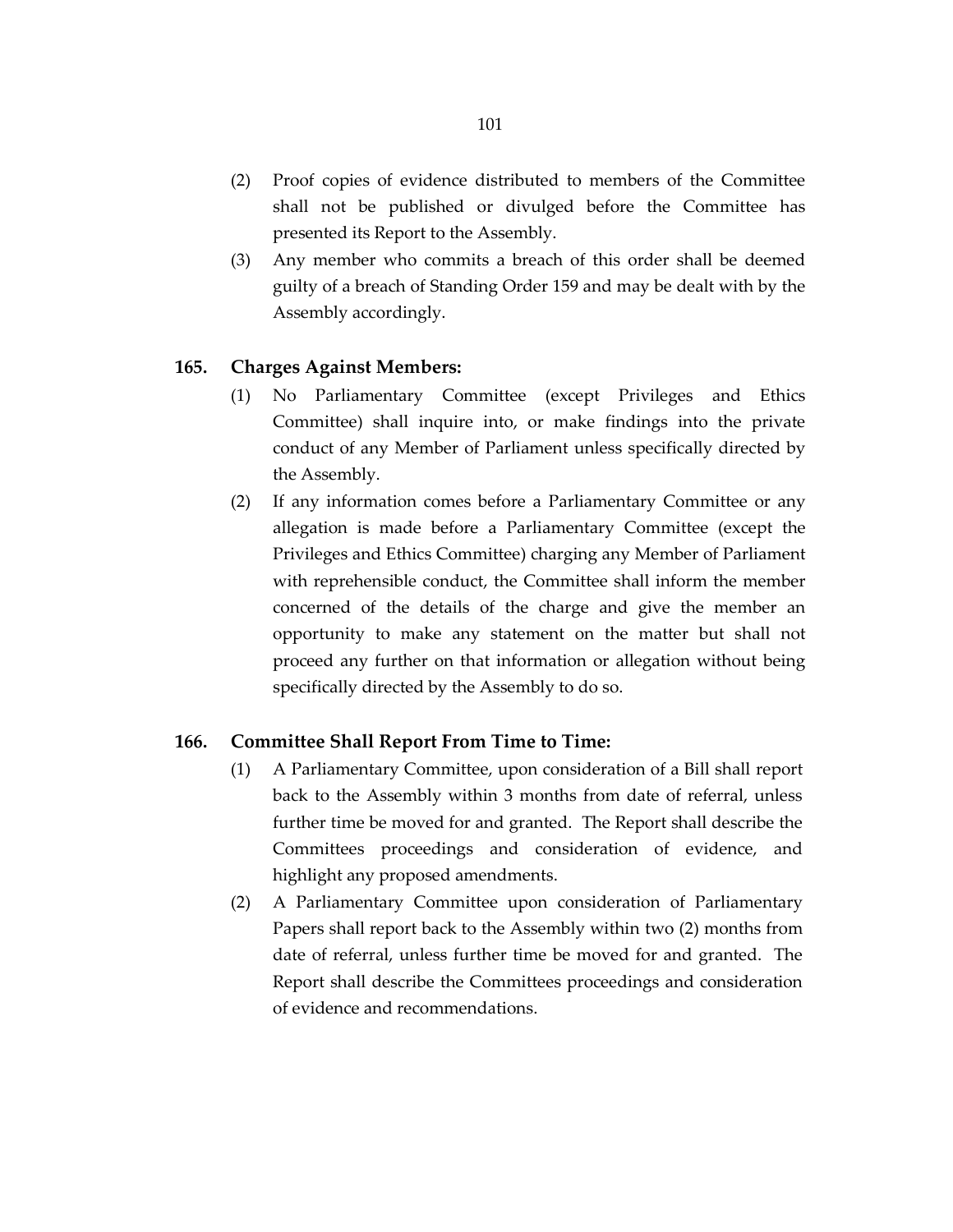- (3) The Report of a Parliamentary Committee shall be signed by all Committee members; and presented by the Chairperson or some other member of the Committee authorised by the Chairperson or the Committee on their behalf.
- (4) The Parliamentary Committee has the authority to only report its opinion and the summary of its findings and Recommendations to the Assembly. However, where the report is debated in the Assembly, the Chairperson of the Committee should be prepared to answer questions from members related to the report.
- (5) A Committee Report must be supported by the majority of its members.
- (6) Where a member does not agree with part or all of the Report, the Chairperson may exercise discretion to allow for one (1) or both of the following:
	- (a) permit a member to submit a minority report to attach to the Committee Report; or
	- (b) permit that the Committee footnotes the members opposing views in the Report.
- (7) Where a Parliamentary Committee from their considerations wishes to pursue matters in the interest of Parliament, the Committee may move in the Assembly to that effect.

## **167. Conduct of Proceeding of a Parliamentary Committee:**

In cases not provided for in these Standing Orders the proceedings of a Parliamentary Committee shall be conducted as nearly as possible in the same manner as the proceedings of a Committee of the Whole House.

## **168. Divisions to be Entered on Minutes:**

In the event of any division taking place in any Parliamentary Committee the Question proposed, the name of the proposer, and the respective votes thereupon of each member present shall be entered on the Minutes of the proceedings of the Committee and such minutes shall, when the Assembly orders or the Committee so directs, be reported to the Assembly on the Report of such Committee.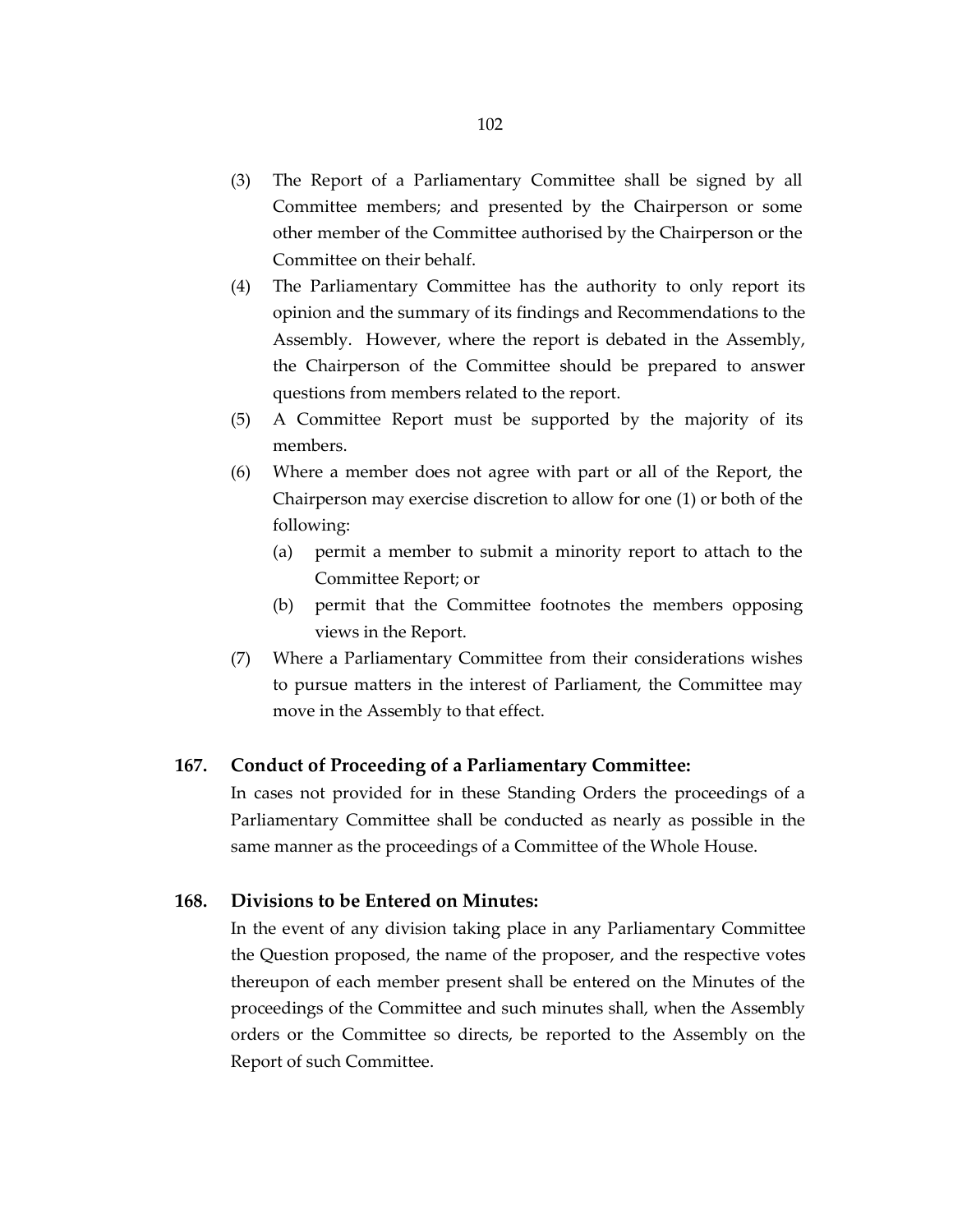## **169. Clerkship of Parliamentary Committee:**

- (1) The Clerk shall appoint an officer from his or her office to be Clerk of every Parliamentary Committee.
- (2) The Clerk to a Parliamentary Committee shall transmit a written notice of each meeting addressed to each member, together with a copy of the Agenda Paper:

Provided that in cases where it is impracticable to transmit written notice notification, notice shall be given by any other means which will ensure the members are duly informed.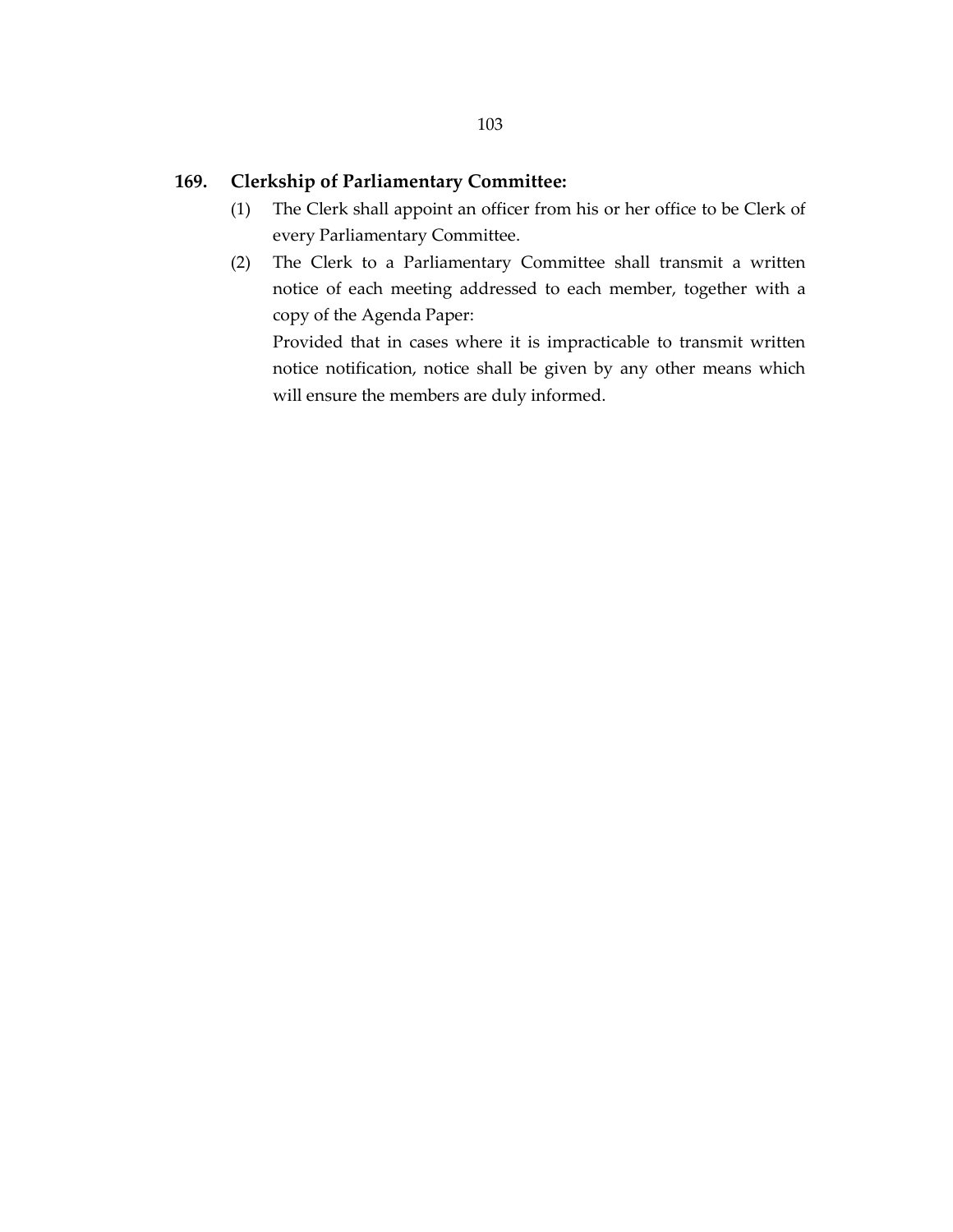## **PART XXXIII**

# **PARLIAMENTARY COMMISSION AND PARLIAMENTARY COMMITTEES**

## **170. Parliamentary Commission:**

- (1) There shall be a Parliamentary Commission consisting of:
	- (a) The Speaker as Chairperson;
	- (b) Deputy Speaker as Deputy Chairperson;
	- (c) Leader of the House or a Member chosen by the Leader of the House to represent him or her in the Commission from time to time;
	- (d) Leaders of all recognised political parties; and
	- (e) a senior member or members appointed by the Speaker to represent all political groups in the opposition.
- (2) It is the responsibility of the Parliamentary Commission to:
	- (a) recommend to the Assembly the membership of Parliamentary Committees at the commencement of a new Parliament or at any time when needed;
	- (b) allocate membership of Parliamentary Committees according to numbers of members of political parties;
	- (c) approve nomination from party leaders of members for Committees at the commencement of each Parliament and whenever required;
	- (d) determine rules for the coverage of the proceedings of the Legislative Assembly, and consider any disorder issue or complaint which may arise from Parliamentary broadcast of its sittings by television, newspaper, radio or any other media outlet pursuant to Standing Order 188;
	- (e) determine matters regarding the Parliamentary Pension Scheme;
	- (f) determine parliamentary advocacy activities; and
	- (g) recommend to the Assembly an Annual Sitting Programme of sittings for each calendar year which -
		- (i) must be made and approved by the Assembly no later 8than the last sitting of the previous year; and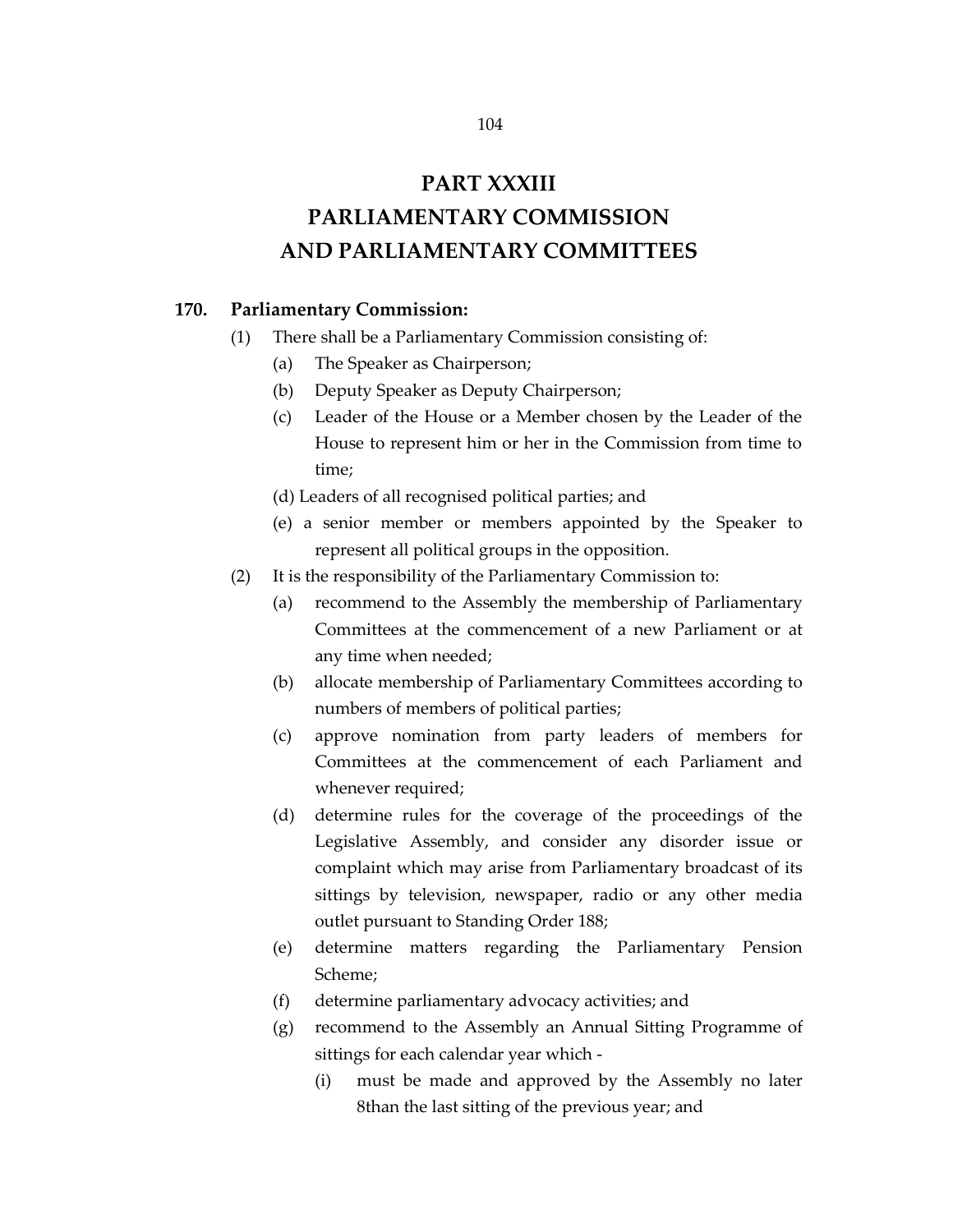(ii) on being adopted by the Assembly the sitting programme operates subject to any decision by the Assembly to the contrary and the Speaker shall have discretionary authority on the flexibility of the programme subject to Article 52 of the Constitution of the Independent State of Samoa.

## **171. Standing Orders, Electoral, Petition & Constitutional Offices Committee:**

- (1) There shall be a Committee to be known as the Standing Orders, Electoral, Petition & Constitutional Offices Committee which shall consist of at least five (5) members who shall be appointed upon motion soon after the commencement of each Parliament. A quorum must be met in order for the Committee to conduct its proceedings/business. The Committee shall have power to elect its own Chairperson and Vice-Chairperson.
- (2) It shall be the responsibility of this Committee to:
	- (a) consider and report back to the Assembly on any Annual Report or other Report to the Legislative Assembly from the Ombudsman, the Controller and Auditor General, or the Office of the Legislative Assembly;
	- (b) consider from time to time and report to the Assembly on any proposal for the amendment of those Standing Orders which may be referred to it under the provisions of Standing Orders 72 (Motions to Amend Standing Orders), and on all matters relating to these Orders which may be referred to it by the Assembly;
	- (c) conduct a review of Standing Orders towards the end of each Parliament and such Report to be approved by the Assembly before dissolution of Parliament;
	- (d) consider any Bill, Petition, Report or other matter referred by the Assembly or pursuant to these Standing Orders;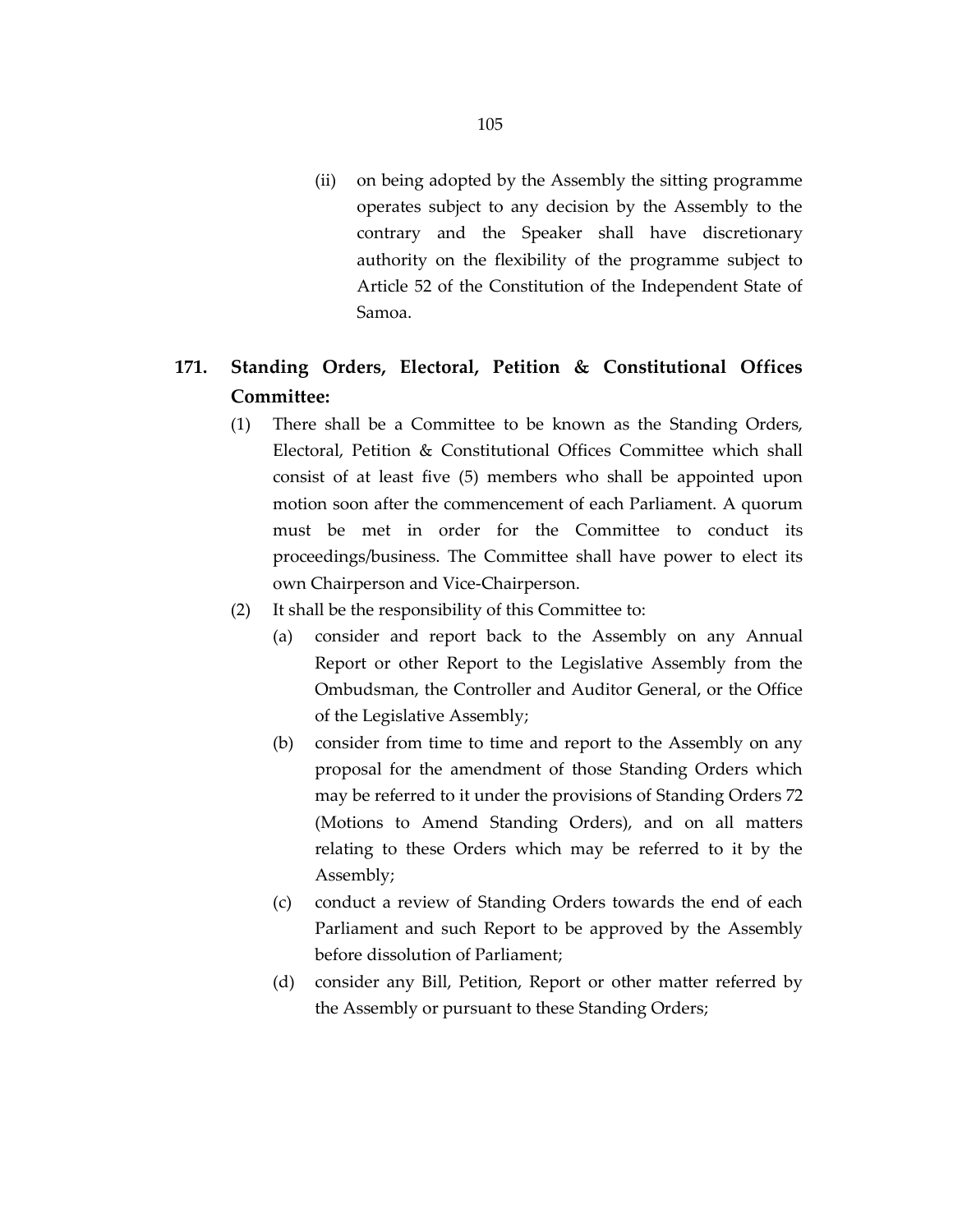- (e) conduct a review of the Electoral Act once during the 18 month period preceding the expiry of Parliament and to report to the Assembly at least 12 months before the date of expiry of the Parliamentary Term;
- (f) examine the administration and expenditure of the Office of the Electoral Commissioner; and
- (g) allocate its work to other Parliamentary Committees if required.
- (3) Parliamentary Committees shall consider Regulations which have been referred by the Legislative Assembly and must report to the Legislative Assembly.
- (4) Parliamentary Committees shall consider Regulations referred by the Legislative Assembly, on the following matters -
	- (i) is not in accordance with the general objects and intentions of the statute under which it is made;
	- (ii) trespasses unduly on personal rights and liberties, and communal rights and liberties;
	- (iii) appears to make some unusual or unexpected use of the powers conferred by the statute under which it is made;
	- (iv) unduly makes the rights and liberties of persons dependent upon administrative decisions which are not subject to review on their merits by judicial or other independent tribunal;
	- (v) contains matter more appropriate for Parliamentary enactment;
	- (vi) is retrospective where this is not expressly authorized by the empowering statute;
	- (vii) was not made in compliance with particular notice and consultation procedures prescribed by statutes;
	- (viii) when a complaint is made to the Committee on a regulation, the Committee is to consider whether the complaint relates to one or more of the grounds on which the Committee reports to the Assembly.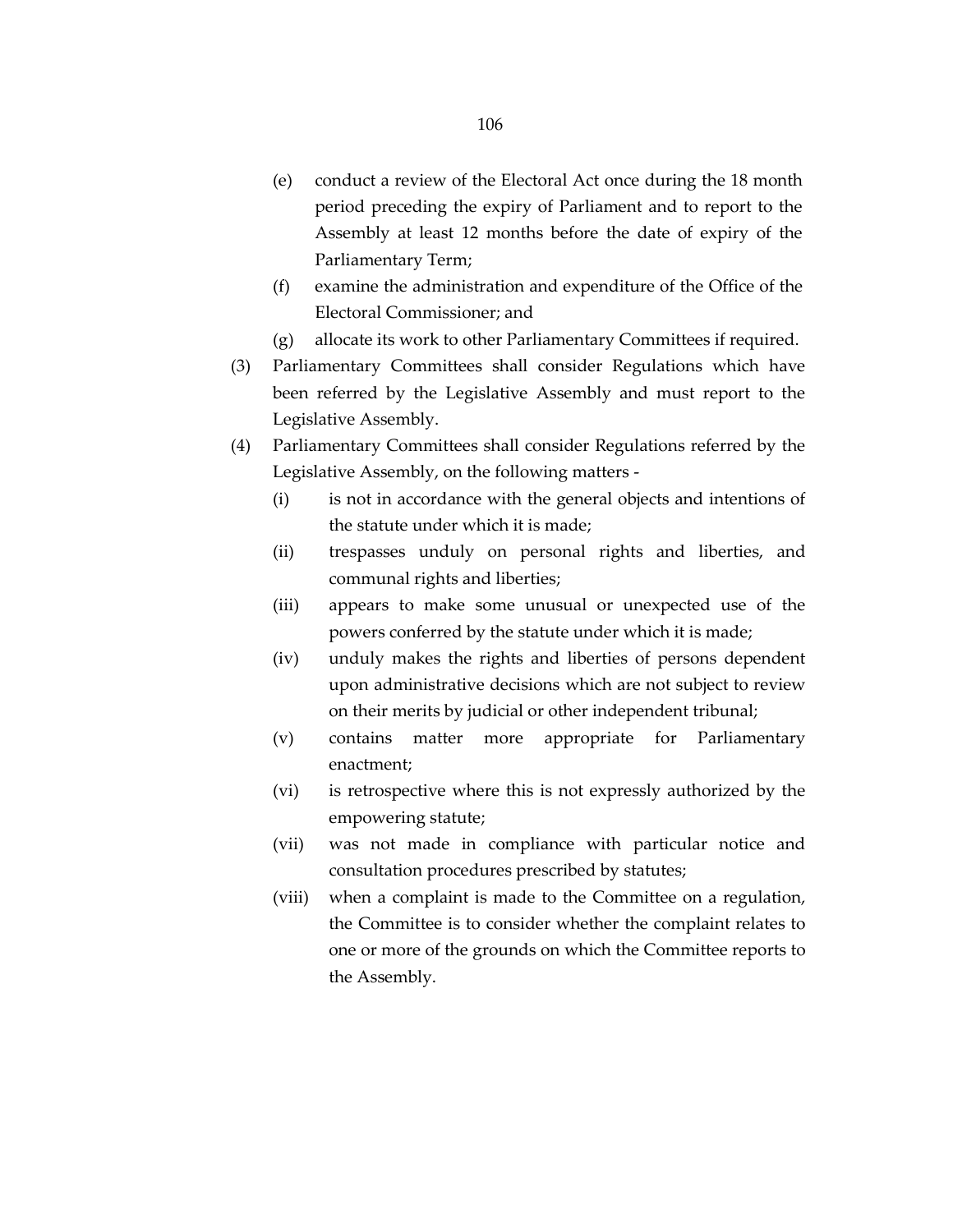### **172. Finance & Expenditure Committee:**

- (1) There shall be a Committee to be known as the Finance & Expenditure Committee to consist of at least five (5) members who shall be appointed upon motion soon after the commencement of each Parliament. A quorum must be met in order for the Committee to conduct its proceedings/business. The Committee shall have power to elect its own Chairperson and Vice-Chairperson.
- (2) It shall be the duty of the Committee to:
	- (a) consider any Bill, Petition or other matter referred by the Assembly pursuant to these Standing Orders; and any Estimates or review of ministerial and departmental performance;
	- (b) to allocate to any Parliamentary Committee the examination of any Estimates and of any review of departmental performance;
	- (c) to examine the policy, administration and expenditure of ministries and government bodies related to government finance, insurance, superannuation, national provident fund, taxation, auditing of public accounts and Ministerial financial statements;
	- (d) to have responsibility for the overall review of financial management in all government ministries and public bodies; and
	- (e) to examine and report on the public account.
- (3) Parliamentary Committees shall consider Regulations which have been referred by the Legislative Assembly and must report to the Legislative Assembly.
- (4) Parliamentary Committees shall consider Regulations referred by the Legislative Assembly, on the following matters -
	- (i) is not in accordance with the general objects and intentions of the statute under which it is made;
	- (ii) trespasses unduly on personal rights and liberties, and communal rights and liberties;
	- (iii) appears to make some unusual or unexpected use of the powers conferred by the statute under which it is made;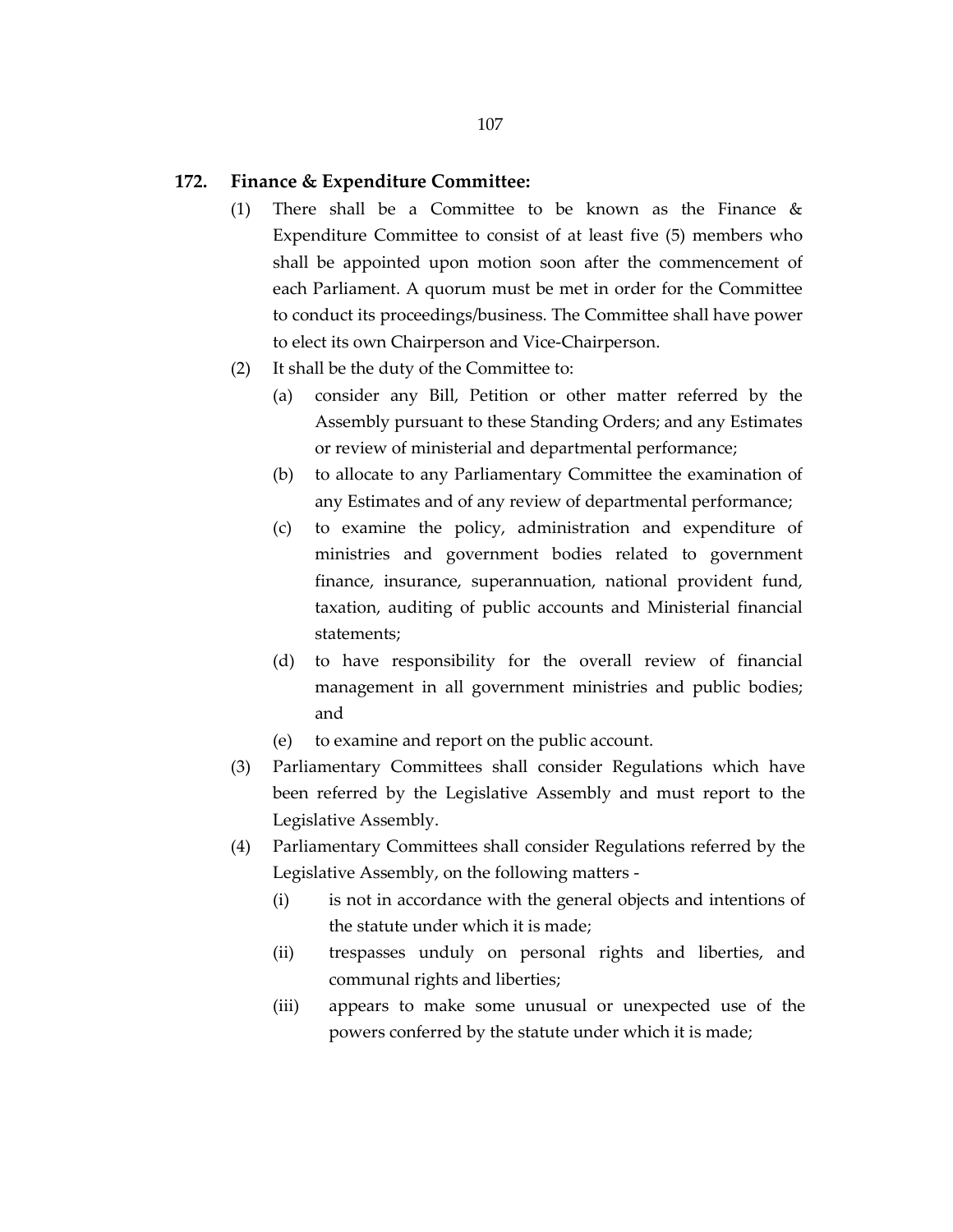- (iv) unduly makes the rights and liberties of persons dependent upon administrative decisions which are not subject to review on their merits by judicial or other independent tribunal;
- (v) contains matter more appropriate for Parliamentary enactment;
- (vi) is retrospective where this is not expressly authorized by the empowering statute;
- (vii) was not made in compliance with particular notice and consultation procedures prescribed by statutes;
- (viii) when a complaint is made to the Committee on a regulation, the Committee is to consider whether the complaint relates to one or more of the grounds on which the Committee reports to the Assembly.

## **173. Social Sector Committee:**

- (1) There shall be a committee to be known as the Social Sector Committee to consist of at least five (5) members who shall be appointed upon motion soon after the commencement of each Parliament. A quorum must be met in order for the Committee to conduct its proceedings/business.The Committee shall have power to elect its own Chairperson and Vice-Chairperson.
- (2) It shall be the duty of the Committee:
	- (a) to consider any Bill, Petition or other matter referred by the Assembly or pursuant to these Standing Orders; and
	- (b) to examine the policy, administration and expenditure of ministries, corporations, entities and agents within the Executive Social Sector.
- (3) Parliamentary Committees shall consider Regulations which have been referred by the Legislative Assembly and must report to the Legislative Assembly.
- (4) Parliamentary Committees shall consider Regulations referred by the Legislative Assembly, on the following matters -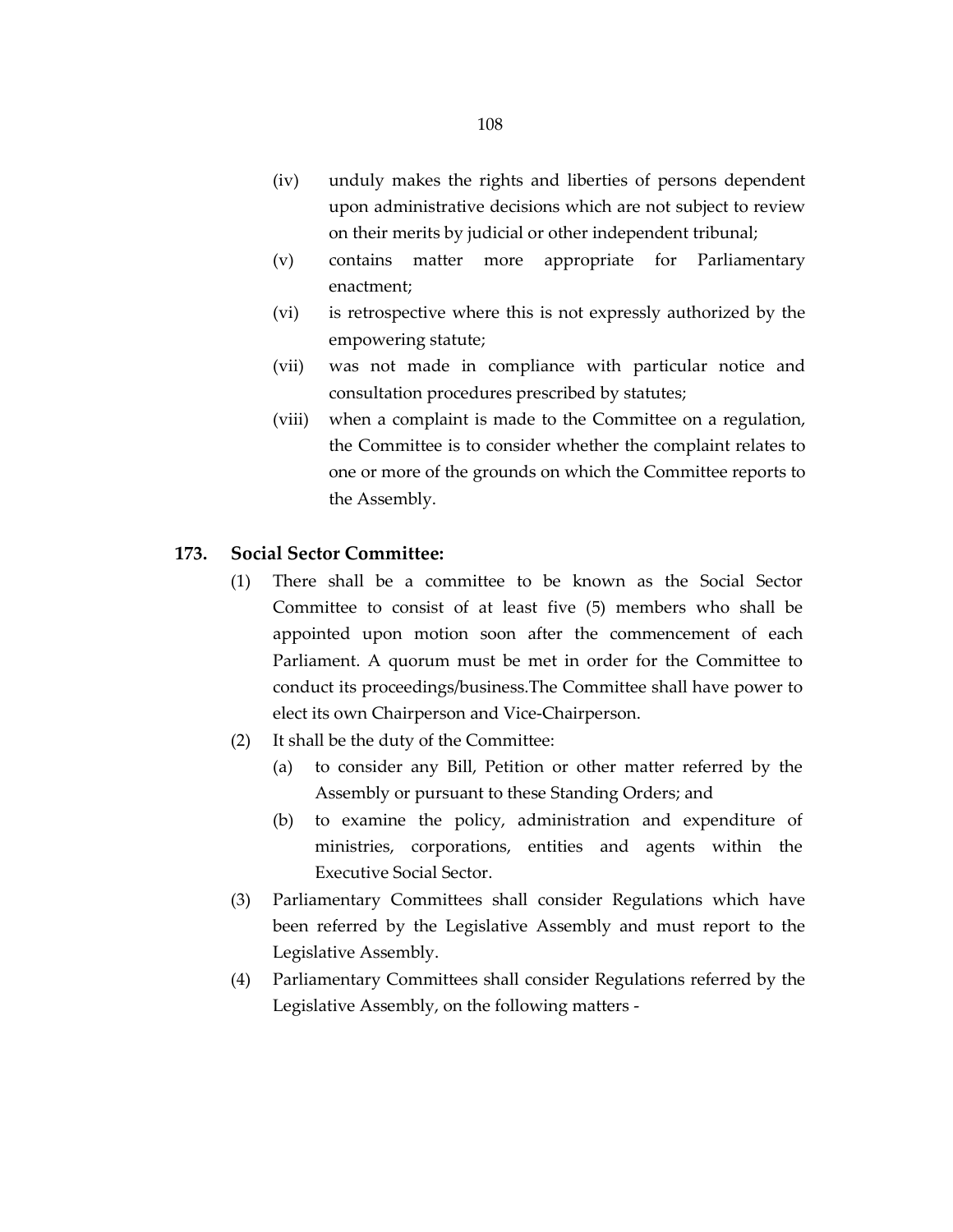- (i) is not in accordance with the general objects and intentions of the statute under which it is made;
- (ii) trespasses unduly on personal rights and liberties, and communal rights and liberties;
- (iii) appears to make some unusual or unexpected use of the powers conferred by the statute under which it is made;
- (iv) unduly makes the rights and liberties of persons dependent upon administrative decisions which are not subject to review on their merits by judicial or other independent tribunal;
- (v) contains matter more appropriate for Parliamentary enactment;
- (vi) is retrospective where this is not expressly authorized by the empowering statute;
- (vii) was not made in compliance with particular notice and consultation procedures prescribed by statutes;
- (viii) when a complaint is made to the Committee on a regulation, the Committee is to consider whether the complaint relates to one or more of the grounds on which the Committee reports to the Assembly.

#### **174. Economic Sector Committee:**

- (1) There shall be a committee to be known as the Economic Sector Committee to consist of at least five (5) members who shall be appointed upon motion soon after the commencement of each Parliament. A quorum must be met in order for the Committee to conduct its proccedings/business. The Committee shall have power to elect its own Chairperson and Vice-Chairperson.
- (2) It shall be the duty of the Committee:
	- (a) to consider any Bill, Petition or other matter referred by the Assembly or pursuant to these Standing Orders; and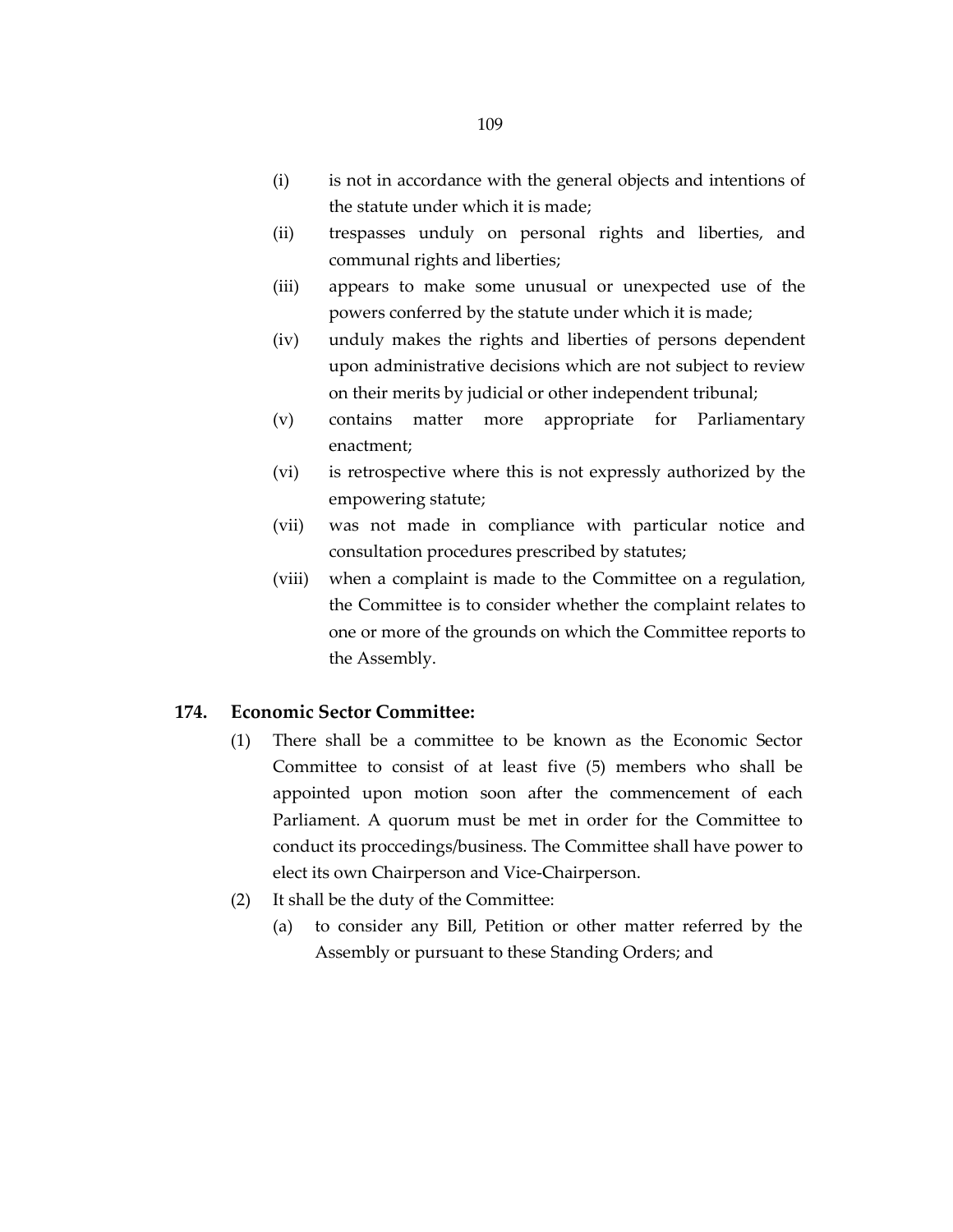- (b) to examine the policy, administration and expenditure of ministries and corporations, entities and agenda within the Executive Economic Sector.
- (3) Parliamentary Committees shall consider Regulations which have been referred by the Legislative Assembly and must report to the Legislative Assembly.
- (4) Parliamentary Committees shall consider Regulations referred by the Legislative Assembly, on the following matters -
	- (i) is not in accordance with the general objects and intentions of the statute under which it is made;
	- (ii) trespasses unduly on personal rights and liberties, and communal rights and liberties;
	- (iii) appears to make some unusual or unexpected use of the powers conferred by the statute under which it is made;
	- (iv) unduly makes the rights and liberties of persons dependent upon administrative decisions which are not subject to review on their merits by judicial or other independent tribunal;
	- (v) contains matter more appropriate for Parliamentary enactment;
	- (vi) is retrospective where this is not expressly authorized by the empowering statute;
	- (vii) was not made in compliance with particular notice and consultation procedures prescribed by statutes;
	- (viii) when a complaint is made to the Committee on a regulation, the Committee is to consider whether the complaint relates to one or more of the grounds on which the Committee reports to the Assembly.

### **175. Infrastructure Sector Committee:**

(1) There shall be a Committee to be known as the Infrastructure Sector Committee to consist of at least five (5) members who shall be appointed upon motion as soon as maybe after the commencement of each Parliament. A quorum must be met in order for the Committee to conduct its proceedings/business. The Committee shall have power to elect its own Chairperson and Vice-Chairperson.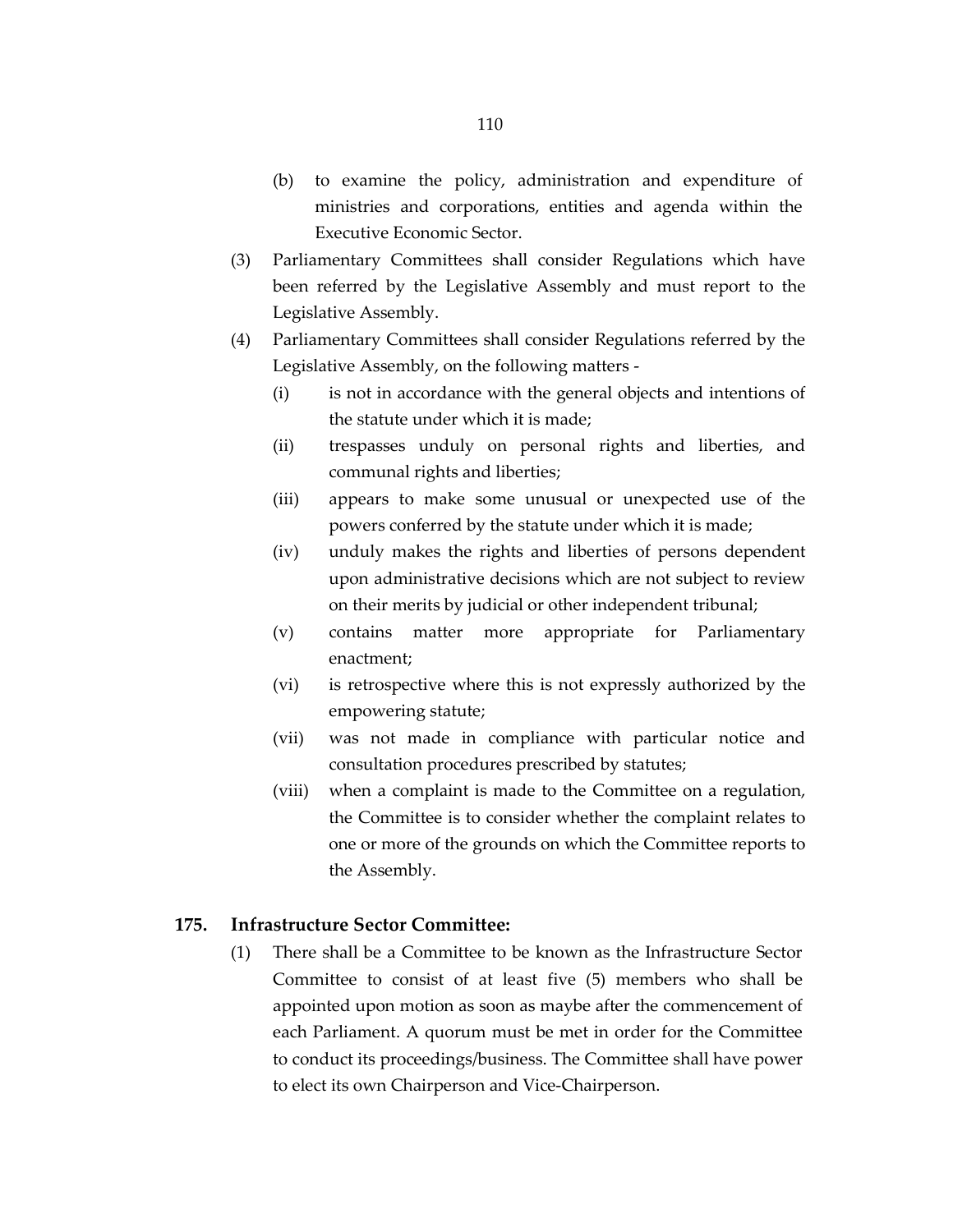- (2) It shall be the duty of the Committee:
	- (a) to consider any Bill, Petition or other matter referred by the Assembly or pursuant to these Standing Orders; and
	- (b) to examine the policy, administration and expenditure of ministries, corporations, entities and agents within the Executive Infrastructure Sector.
- (3) Parliamentary Committees shall consider Regulations which have been referred by the Legislative Assembly and must report to the Legislative Assembly.
- (4) Parliamentary Committees shall consider Regulations referred by the Legislative Assembly, on the following matters -
	- (i) is not in accordance with the general objects and intentions of the statute under which it is made;
	- (ii) trespasses unduly on personal rights and liberties, and communal rights and liberties;
	- (iii) appears to make some unusual or unexpected use of the powers conferred by the statute under which it is made;
	- (iv) unduly makes the rights and liberties of persons dependent upon administrative decisions which are not subject to review on their merits by judicial or other independent tribunal;
	- (v) contains matter more appropriate for Parliamentary enactment;
	- (vi) is retrospective where this is not expressly authorized by the empowering statute;
	- (vii) was not made in compliance with particular notice and consultation procedures prescribed by statutes;
	- (viii) when a complaint is made to the Committee on a regulation, the Committee is to consider whether the complaint relates to one or more of the grounds on which the Committee reports to the Assembly.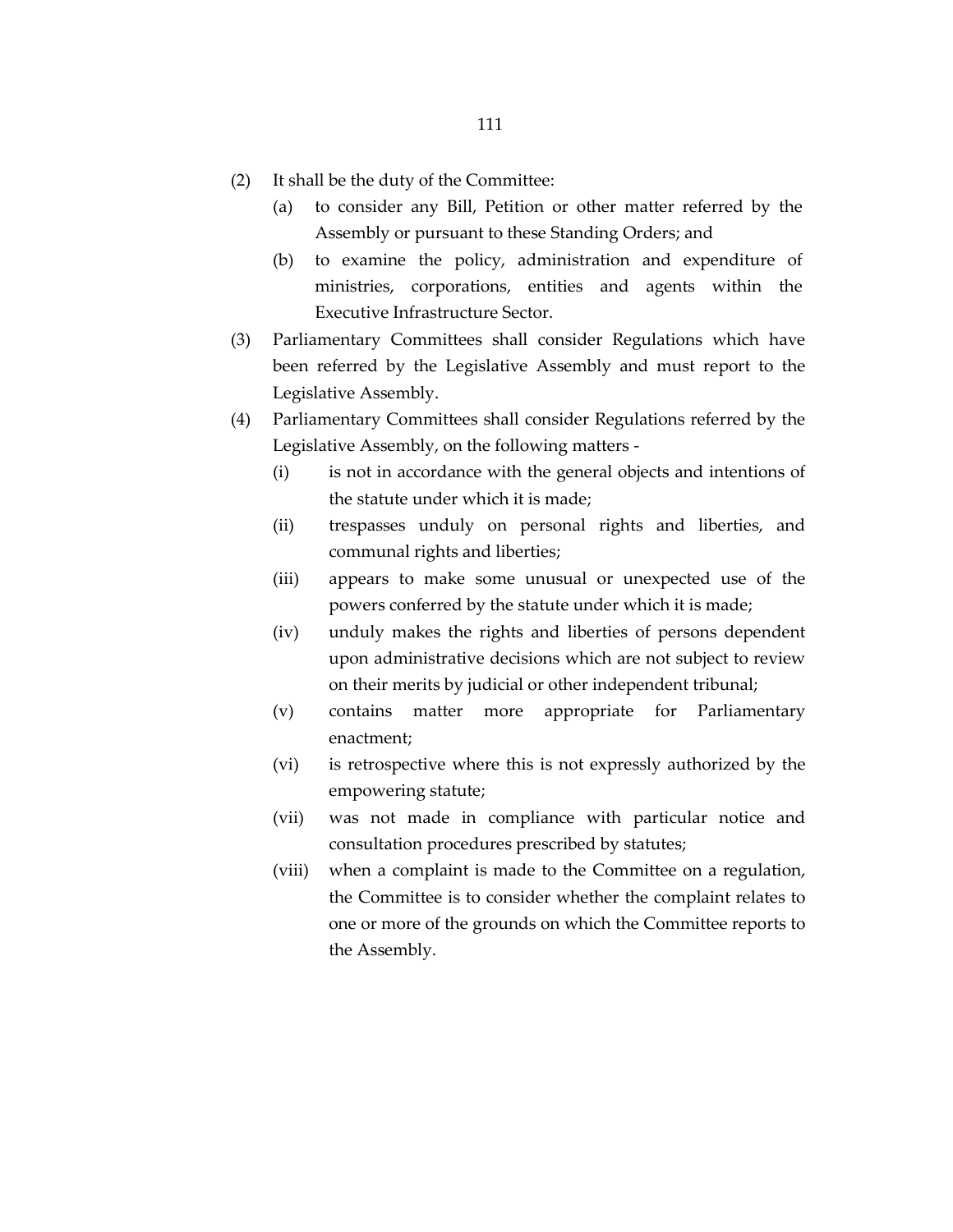# **PART XXXIV MEMBERS AND STRANGERS**

#### **176. Admission of Strangers into Assembly:**

- (1) No stranger shall be admitted into the Assembly without the authority of the Speaker exercised through the Sergeant-at-Arms.
- (2) If at a Sitting of the Assembly or in a Committee of the Whole House, any member brings to the notice of the Assembly or Committee the desirability for the exclusion of all strangers; the Speaker or the Chairperson shall forthwith put the question "That strangers do withdraw", without permitting any debate or amendment.
- (3) The Speaker or the Chairperson may, at any time, order the withdrawal of strangers from any part of the Assembly.
- (4) The Broadcasting of proceedings shall be discontinued during every period for which strangers are excluded in accordance with (2) of this Order.
- (5) No member of the Assembly shall presume to bring any strangers into any part of the Assembly or gallery appropriated to the Members of Parliament while the Assembly or a Committee of the Whole House is sitting.
- (6) The representative of any newspaper or journal may receive a general permission from the Speaker to attend the Sittings of the Assembly: Provided that if the newspaper or journal publishes a report of the proceedings which the Speaker considers inaccurate, unfair, or improper or, if in the opinion of the Speaker the representative behaves in an unseemly manner within the precincts of the Assembly, such permission may be revoked.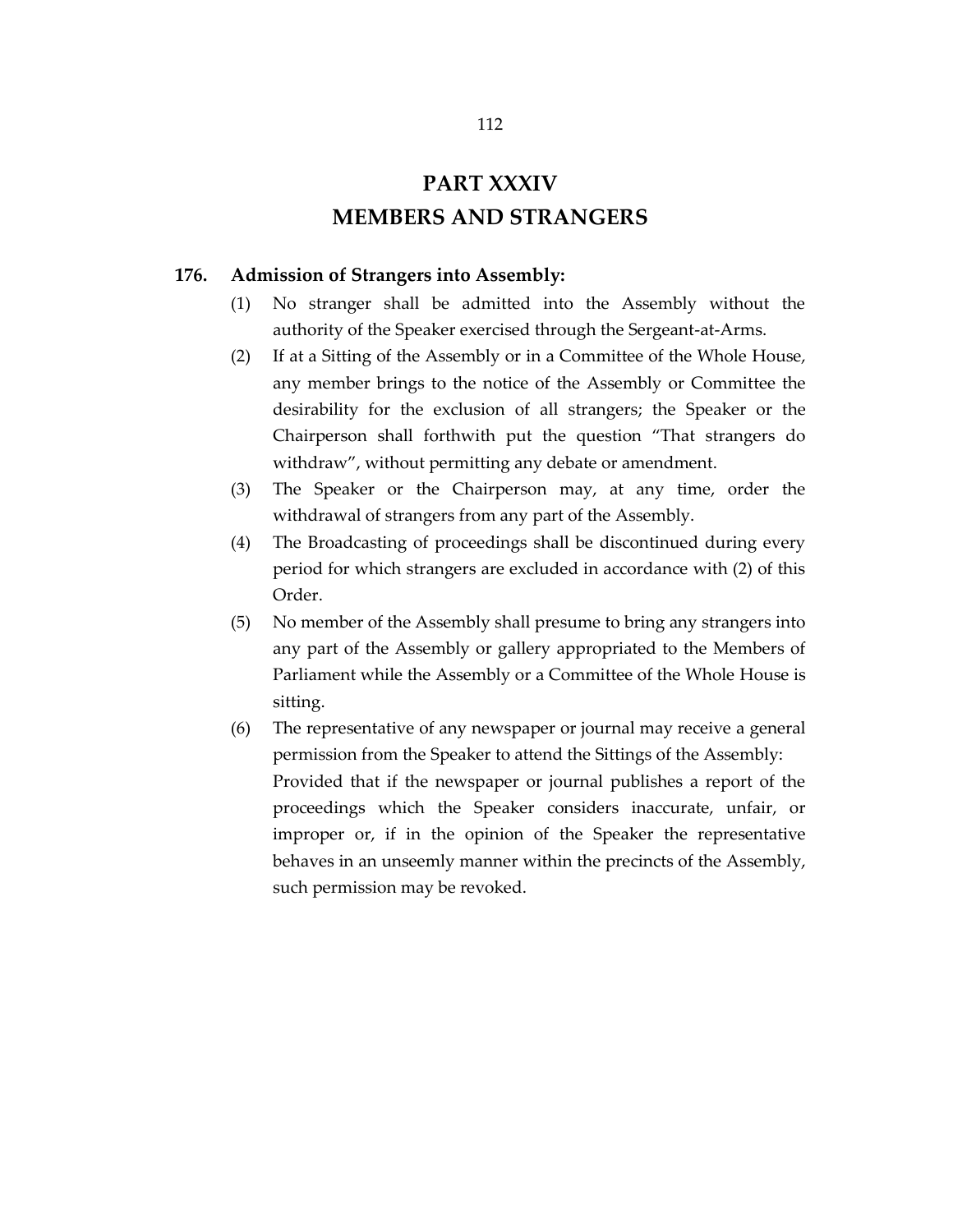# **PART XXXV PRIVILEGES AND ETHICS**

### **177. Appointment of Privileges and Ethics Committee:**

- (1) There shall be a Committee of Privileges and Ethics to consist of:
	- (a) the Leader of the House or another Member of Parliament nominated from time to time by the Leader of the House;
	- (b) the Leader of the Opposition or another Member of Parliament nominated from time to time by the Leader of the Opposition, and in the event there is no Leader of the Opposition a most senior non government member appointed by the Speaker; and
	- (c) seven (7) other members not being ministers appointed by motion as soon as may be after the commencement of each Parliament.
- (2) Five (5) shall be a quorum. The Committee shall have the power to elect its own Chairperson and Vice-Chairperson from amongst the seven (7) members. The Leader of the House and the Leader of the Opposition; or in the event there is no Leader of the Opposition the most senior non government member appointed by the Speaker, shall not be appointed Chairperson.

#### **178. Raising of Matter of Privilege:**

- (1) Any member wishing to raise a matter of privilege shall refer it to the Speaker in writing at the earliest opportunity before the next sitting of the Assembly, or if the matter occurs in the Assembly, it may be referred to the Speaker in writing forthwith. Provided that matters of privilege relating to the conduct of strangers present within the precincts of the House may be raised forthwith in the House and dealt with in such way as the Speaker may determine.
- (2) The Speaker shall consider the nature of the complaint or alleged breach and determine whether a question of privilege is involved.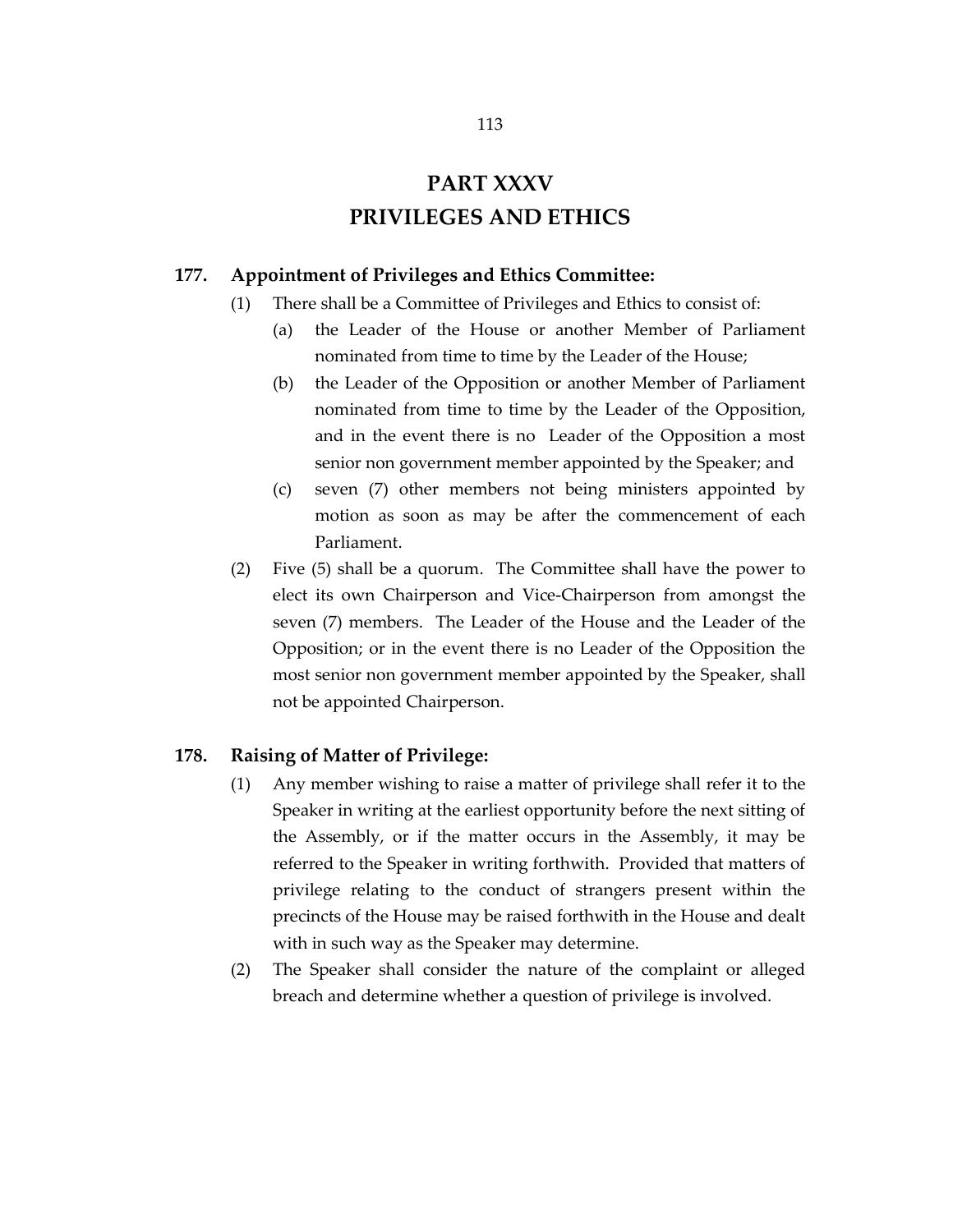#### **179. Question of Privilege:**

In considering whether or not a matter raised constitutes a question of privilege, the Speaker shall reject matters which are trivial in nature and does not warrant further attention of the Assembly.

### **180. Members to be Informed of Allegations Against Them:**

- (1) Any member raising a matter of privilege which involves another member shall as soon as after raising the matter, fully inform the other member of the matter of privilege raised.
- (2) The Speaker shall not report that a matter involving another member involves a question of privilege without first informing that member that this is intended.

#### **181. Procedure When Speakers Ruling Given:**

- (1) If the Speaker considers that any matter raised by a member involves a question of privilege, this shall be reported to the Assembly at the first opportunity.
- (2) Any matter reported to the House by the Speaker as involving a question of privilege shall stand referred to the Privileges and Ethics Committee.
- (3) If the Speaker rules that such matter does not involve a question of privilege, no motion in relation thereto shall be accorded precedence.

#### **182. Precedence to Report of Privileges Committee:**

Precedence over other business shall be given to the consideration of any report of the Privileges and Ethics Committee on a question of privilege. No member may speak for more than 10 minutes in any discussion of a Report from the Privileges and Ethics Committee.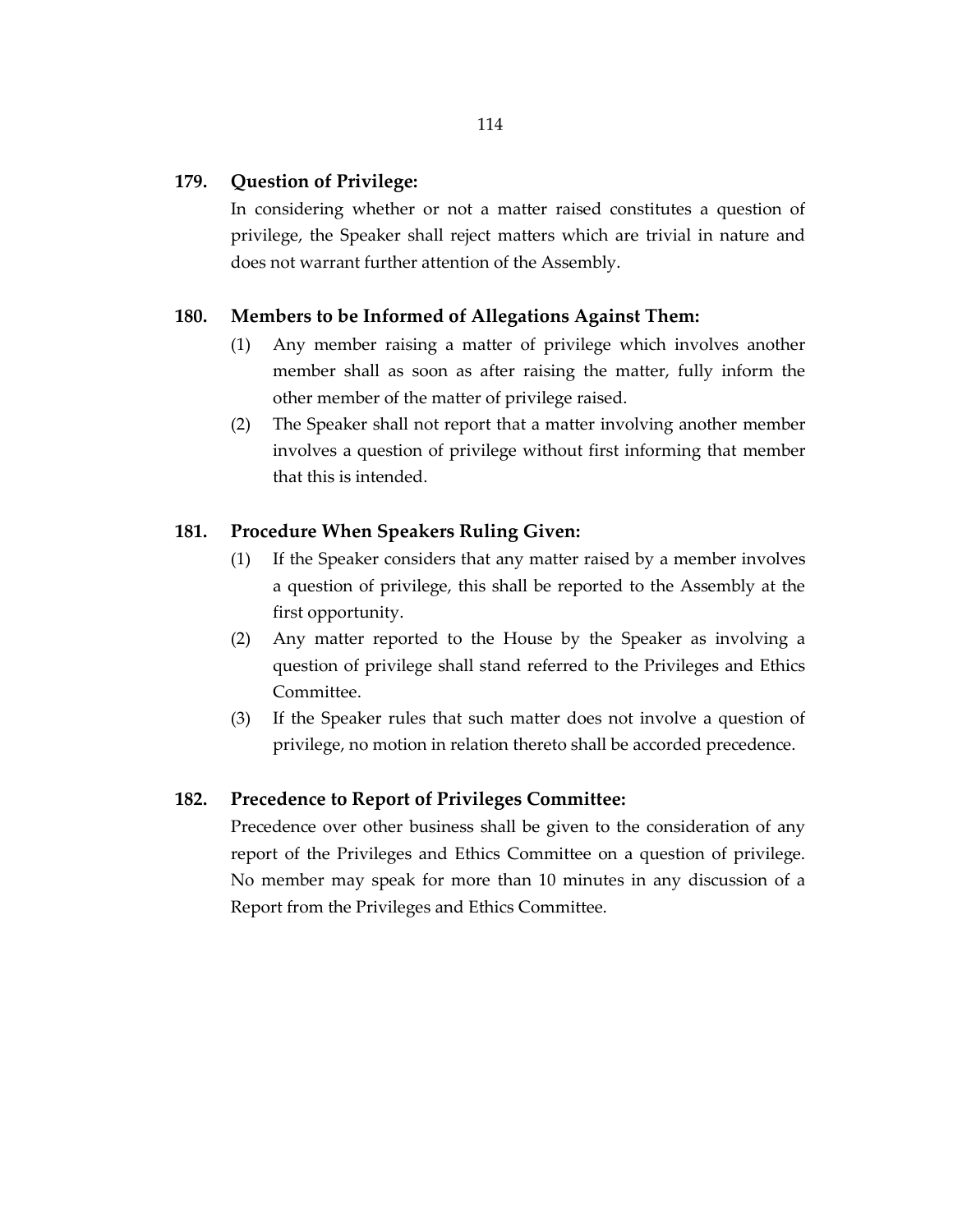#### **183. Matter of Privilege Founded on Document:**

Any member raising a matter of privilege concerning a statement in a newspaper, book or other publication shall produce a copy of the newspaper, book or other publication containing the statement in question, and shall be prepared to give the name of the printer or publisher.

### **184. Maker of Allegation May Not Serve on Inquiry:**

A member who makes an allegation of breach of privilege or of contempt may not serve on an inquiry into that allegation.

### **185. Contempt of Parliament:**

Parliament may treat as a contempt any act or omission which:

- (a) obstructs or hinders Parliament in performance of its function;
- (b) interferes with, resists or obstructs any member or officer of Parliament in the discharge of the members or officers duty; or
- (c) has a tendency, directly or indirectly, to produce such a result.

### **186. Examples of Contempts:**

Without limiting the generality of Standing Order 188, Parliament may treat as a contempt any of the following:

- (a) the breach of one of the privileges of Parliament;
- (b) deliberately attempting to mislead the Assembly or a Committee by way of statement, evidence or petition;
- (c) serving legal process or causing legal process to be served within the precincts of Parliament without the authority of the Speaker, on any day on which the Assembly sits or a committee meets;
- (d) removing without authority any papers or records belonging to Parliament;
- (e) falsifying or altering any papers or records belonging to Parliament;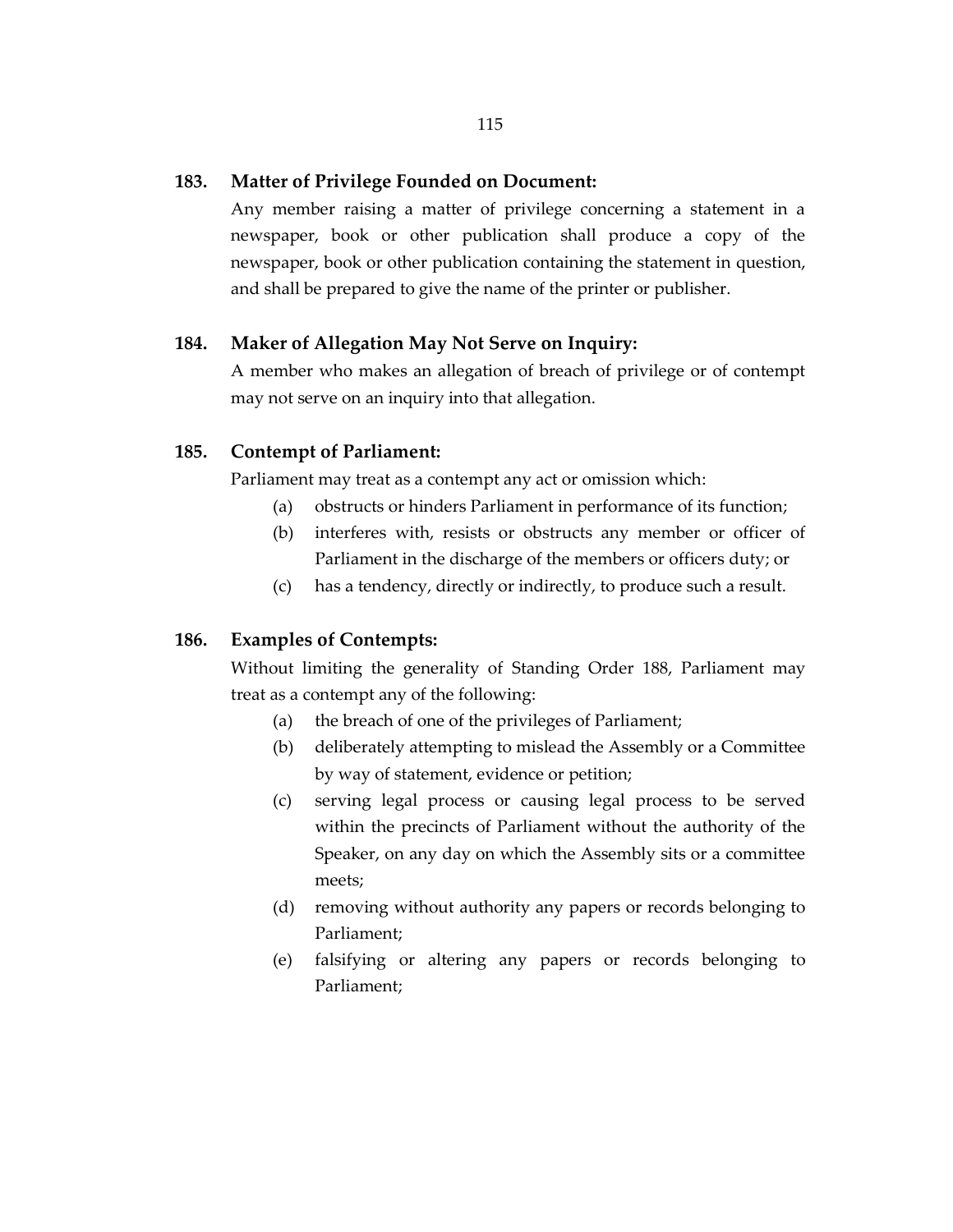- (f) as a member, receiving or soliciting a bribe to influence the members conduct in respect of proceedings in the Assembly or at a Committee;
- (g) offering or attempting to bribe a member to influence the member's conduct in respect of proceedings in the Assembly or at a committee;
- (h) assaulting, threatening or intimidating a member or an officer of the Assembly acting in the discharge in the member's or the officer's duty;
- (i) obstructing or molesting a member or an officer of the Assembly in the discharge of the member or the officer's duty;
- (j) reflecting on the character or conduct of the Assembly or a member in the member's capacity as a Member of Parliament;
- (k) misconducting oneself in the presence of the Assembly or a Committee;
- (l) divulging the proceedings or the Report of a Parliamentary Committee contrary to Standing Orders;
- (m) publishing a false misleading account of proceedings before the Assembly or a Committee;
- (n) failing to attend before the Assembly or a Committee after being summoned to do so by the Assembly or the Committee;
- (o) intimidating, preventing or hindering a witness from giving evidence to the Assembly or a Committee;
- (p) refusing to answer a question or provide information required by the Assembly or a Committee;
- (q) assaulting or threatening a member on account of the members conduct in Parliament;
- (r) assaulting, threatening or disadvantaging a person on account of evidence given by that person to the House or Committee; or
- (s) a member participating in consideration of a business, fails to declare any pecuniary interest which the member has in that business.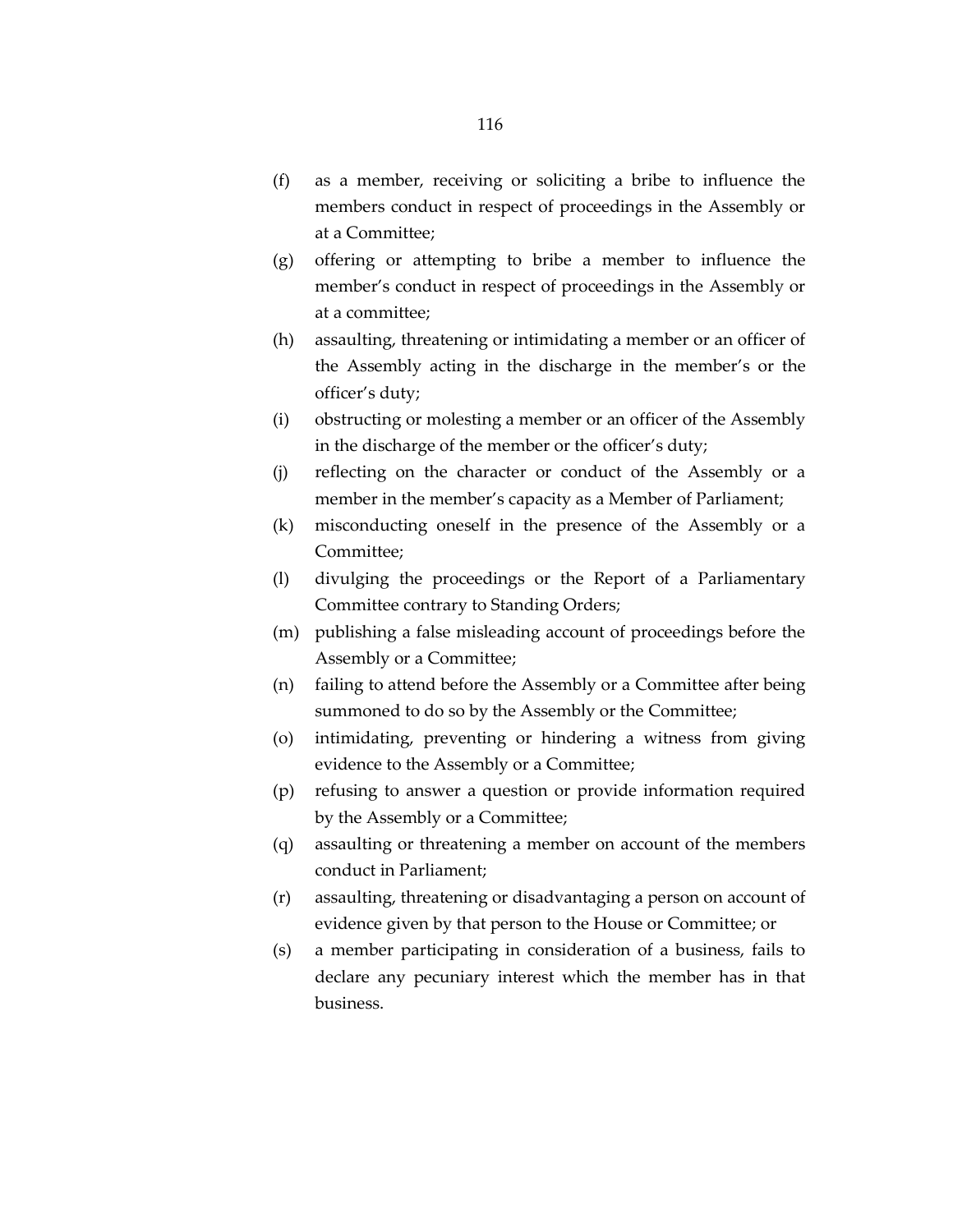#### **187. Penalties:**

- (1) Notwithstanding Standing Order 186, a Member of the Assembly commits contempt of the Assembly who:
	- (a) Being a Member or a Committee of the Assembly, publishes to any person not being a member of such Committee any evidence taken by the Committee before it has been reported to the Assembly; or
	- (b) Assaults or obstructs a member of the Assembly within the Chamber or precincts of the Chamber; or
	- (c) Assaults or obstructs any officer of the Assembly while in the execution of his or her duty; or
	- (d) Is convicted of any offence under the Legislative Assembly Powers and Privileges Ordinance 1960 and this Standing Order.
- (2) If it appears that any member commits contempt, the Assembly may refer the matter to the Privileges and Ethics Committee to investigate the matter; or refer the matter to the Prime Minister with a view to instituting civil or criminal proceedings against such member.
- (3) If on the report of the Privileges and Ethics Committee under subsection (2) the Assembly is satisfied that such member is guilty of contempt, the Assembly may punish the member as provided in subsection (4), or refer the matter to the Prime Minister with a view of instituting civil or criminal proceedings against such member.
- (4) Where any member is guilty of contempt of the Assembly, the Assembly may by resolution reprimand such member or suspend him from the service of the Assembly for such period as it may determine.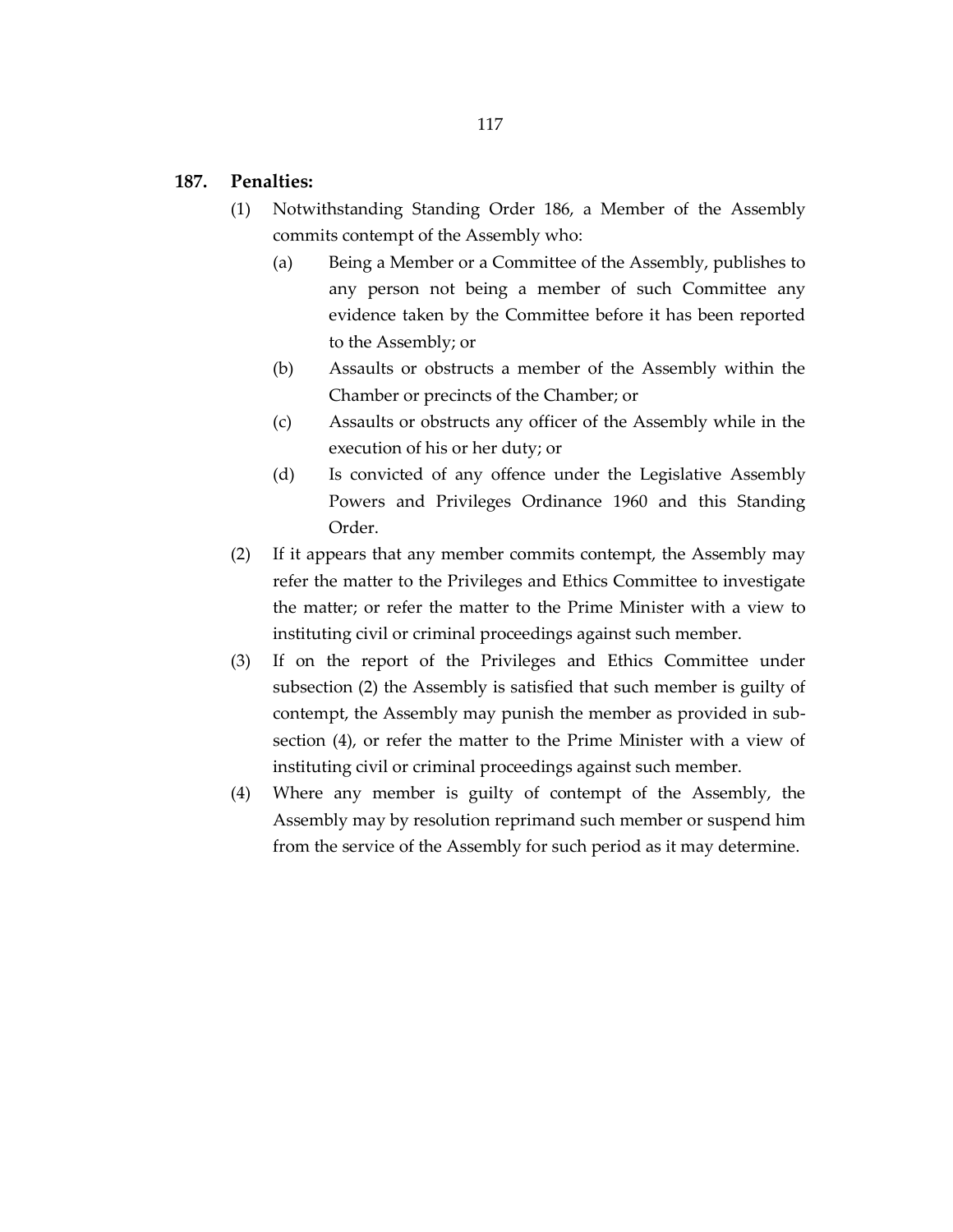- (5) No salary or allowance payable to a member of the Assembly for the member's service as such shall be paid in respect of any period during which the member is suspended from the service of the Assembly under this Standing Order.
- (6) Notwithstanding the above contempts, a Member who deliberately lies in Parliament by way of statements made in the Assembly or documents tabled to the Assembly, he or she is guilty of contempt and the Assembly may by resolution punish the member according to a motion by the Leader of the House. Such punishment proposed by the motion under this subsection may differ from the punishments provided in the Legislative Assembly Powers and Privileges Ordinance 1960.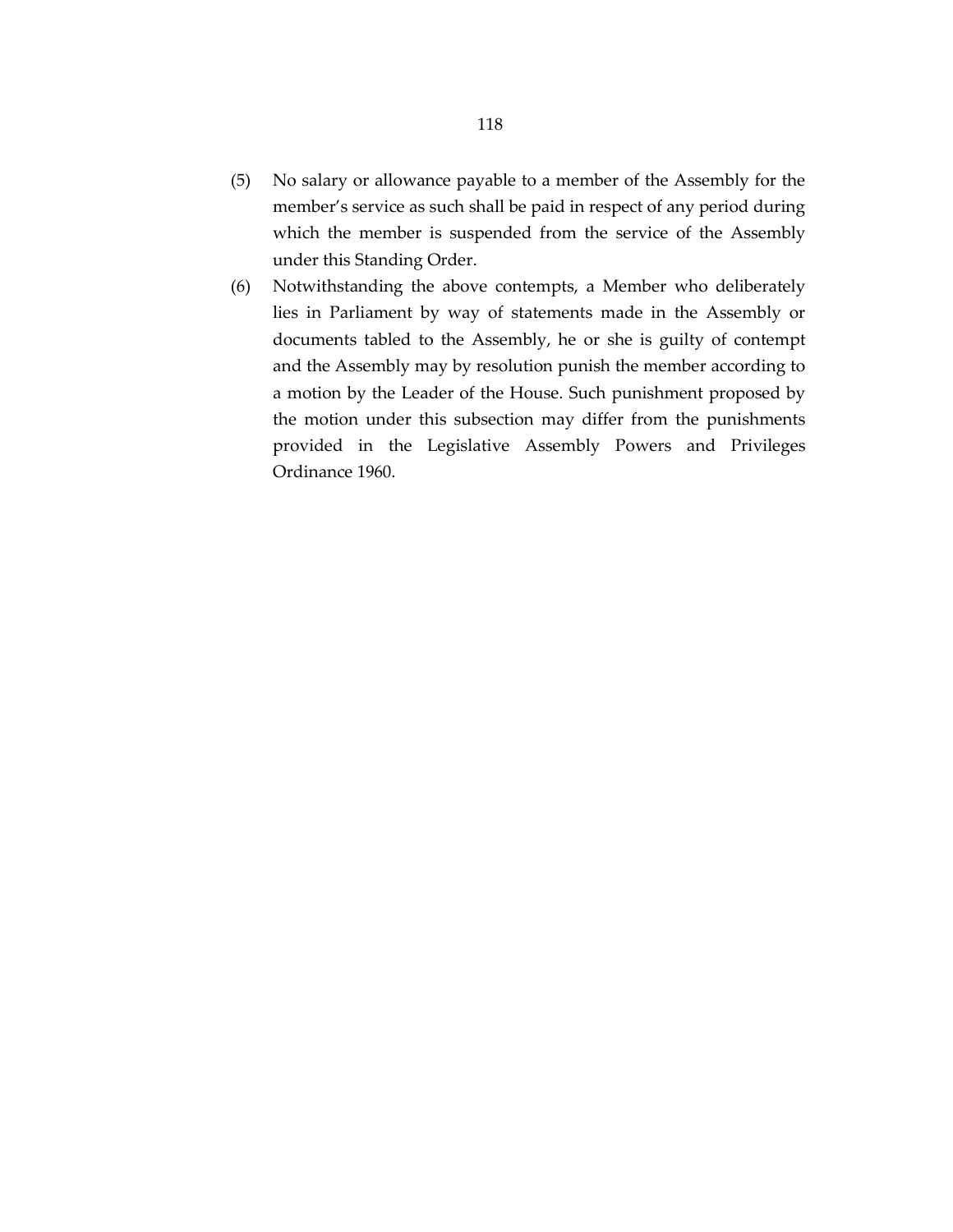# **PART XXXVI BROADCASTING OF PROCEEDINGS**

#### **188. Broadcasting of Proceedings:**

- (1) The Proceedings of the Legislative Assembly shall be broadcasted on radio during all hours of sitting and shall be available for television coverage and any other means of transmission either live or ondemand.
- (2) Any broadcast of the televised proceedings of the Legislative Assembly shall maintain such standard of fairness as is determined, from time to time, by the Assembly.

#### **189. Employment of Members in Professional Capacity:**

No member of the Assembly shall appear before the Assembly or any Committee thereof as Counsel for any party or in any capacity for which he is to receive a fee or reward in any matter to be deliberated by the Assembly or Committee.

# **190. Assembly May Adjudge Person Disobeying Order Guilty of Contempt:**

The Assembly may, on Motion without notice, adjudge guilty of contempt any person, whether a member or not, who wilfully disobeys any lawful order of the Assembly, or who commits any breach of the privileges of the Assembly, whether or not such privileges be set out in the Standing Orders of the Assembly held according to the law and usage of Parliament or otherwise howsoever.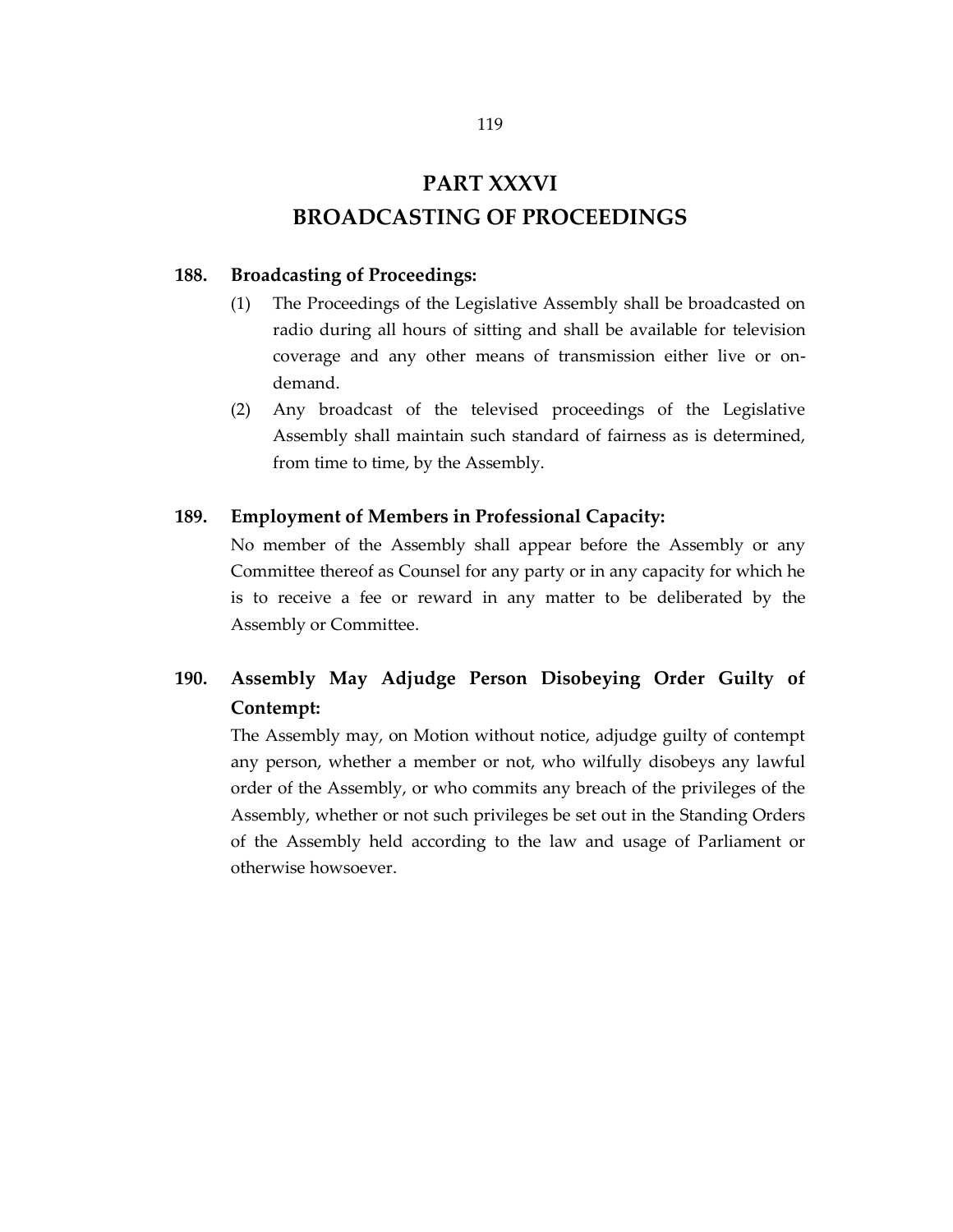# **PART XXXVII CONTROL AND ADMINISTRATION**

# **191. Control and Administration of the Office of the Clerk of the Legislative Assembly, Parliament House and Grounds:**

- (1) Subject to the right of the Government to control the expenditure with respect to the Legislative Assembly Office and the Estimates relating thereto, and to the provisions of any Act of Parliament:
	- (a) the Clerk of the Legislative Assembly and the Deputy Clerk of the Legislative Assembly shall each be appointed by O Le Ao o Le Malo for a term of five (5) years on the recommendation of the Speaker of the Legislative Assembly after consultation with -
		- (i) the Leader of the House; and
		- (ii) the Leader of the Opposition or in the event there is no Leader of the Opposition the most senior non government member appointed by the Speaker;
	- (b) other officers of the House shall be appointed by the Speaker on the recommendation of the Clerk;
	- (c) the salaries and other remuneration of the Clerk and the Deputy Clerk shall be fixed and determined by the Prime Minister on the recommendation of the Speaker;
	- (d) the salaries and other remuneration of the other officers shall be fixed and determined by the Speaker on the recommendation of the Clerk;
	- (e) the control and administration of the whole of the Parliamentary grounds and the buildings and other erections thereon shall be vested in the Speaker on behalf of the House, whether the House is in session or otherwise.
- (2) Further to duties of the Clerk itemised is Parts X and XI of these Standing Orders, and those prescribed by Act, the Clerk shall be responsible for translation and printing of the Journals, the Official Report of Proceedings, Parliamentary Committee Reports and any other Papers presented to the Assembly. The Clerk shall also be responsible for the translation and printing of Bills for introduction to the Assembly and Bills certified for assent by O Le Ao o le Malo and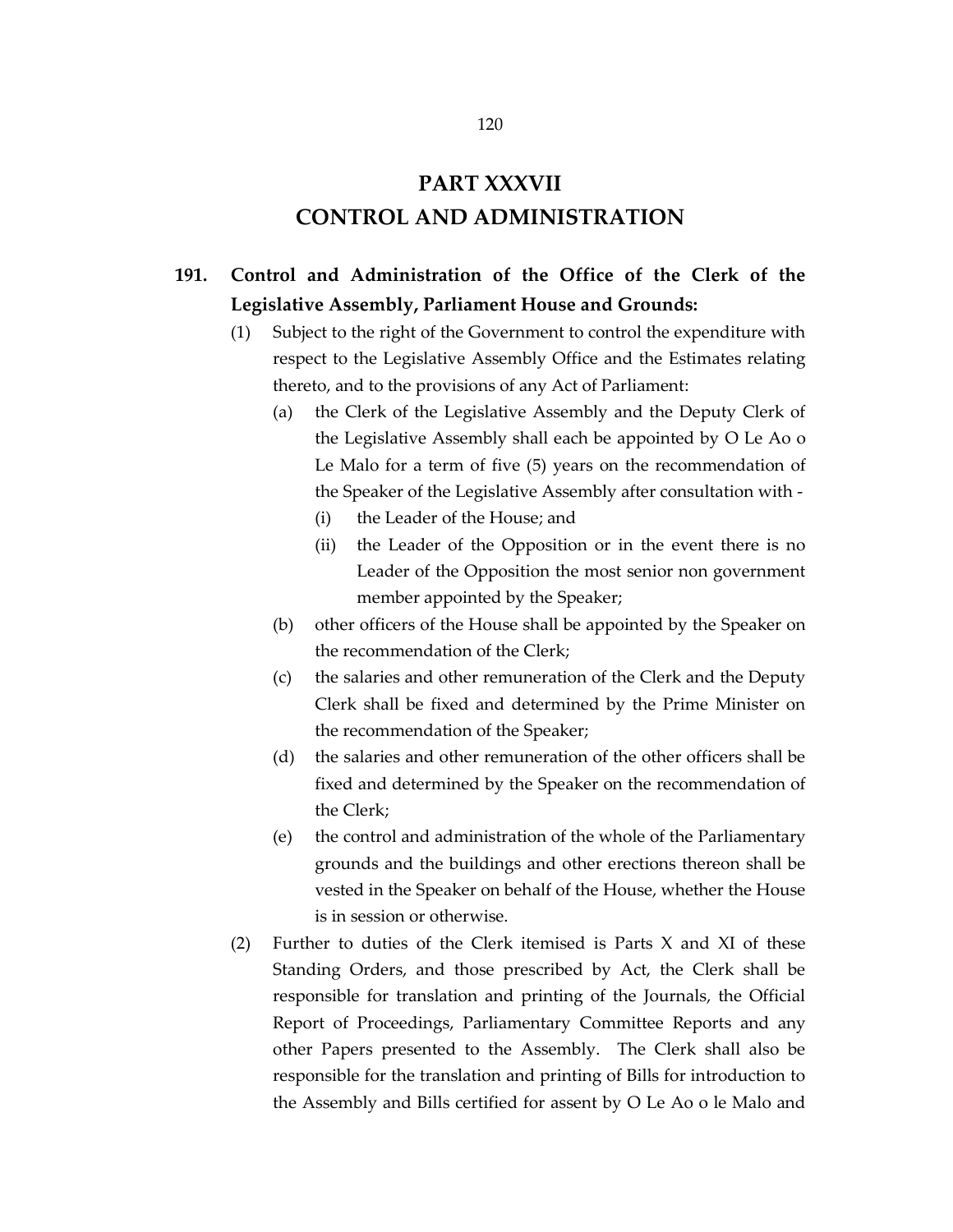Acts passed by Parliament and assented to by O Le Ao o le Malo and shall have the general direction and control of the Legislative Office and all officers employed therein.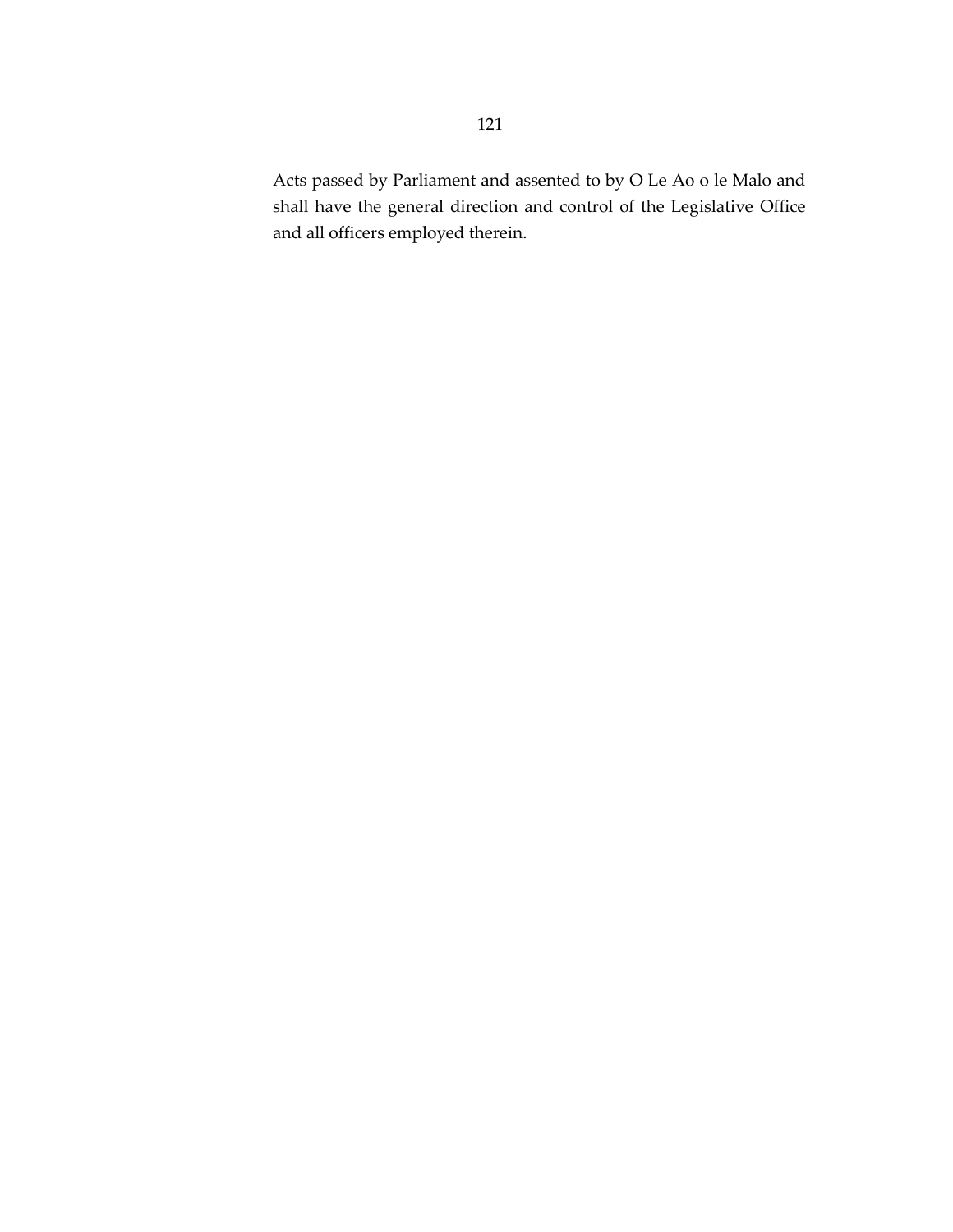# **PART XXXVIII TIME-LIMIT OF SPEECHES**

## **192. Time Limit of Speeches in Assembly and in Committee:**

The time-limit of speeches on proceedings in the Assembly and in Committees of the Whole House except as provided by Standing Order 89 (Limitation of Debate) shall be in accordance with the limitations set out in the following Table.

| <b>TABLE</b>                                              |          |    |
|-----------------------------------------------------------|----------|----|
| <b>IN THE ASSEMBLY</b>                                    | H        | M  |
| On the Financial Statement (Appropriation Bill)           | $\Omega$ | 30 |
| On any Motion or any amendment                            | 0        | 20 |
| On a Motion to adjourn the Assembly for Urgent Public     | 0        | 20 |
| Matters/Business                                          |          |    |
|                                                           |          |    |
| Minister first speaking                                   | $\Omega$ | 20 |
| Any other member                                          | 0        | 10 |
| On the Report of a Parliamentary Committee                | $\Omega$ | 15 |
| On consideration of any "Paper" under Standing Order      | $\Omega$ | 15 |
| 53                                                        |          |    |
| On election of the Speaker or Deputy Speaker              | $\Omega$ | 10 |
|                                                           |          |    |
| On the Short Title, Clause, or Schedule of a Bill, or any | $\Omega$ | 15 |
| amendment thereto                                         |          |    |
|                                                           |          |    |
| IN COMMITTEE OF WHOLE HOUSE                               | H        | M  |
| Any question before the Committee                         | $\Omega$ | 15 |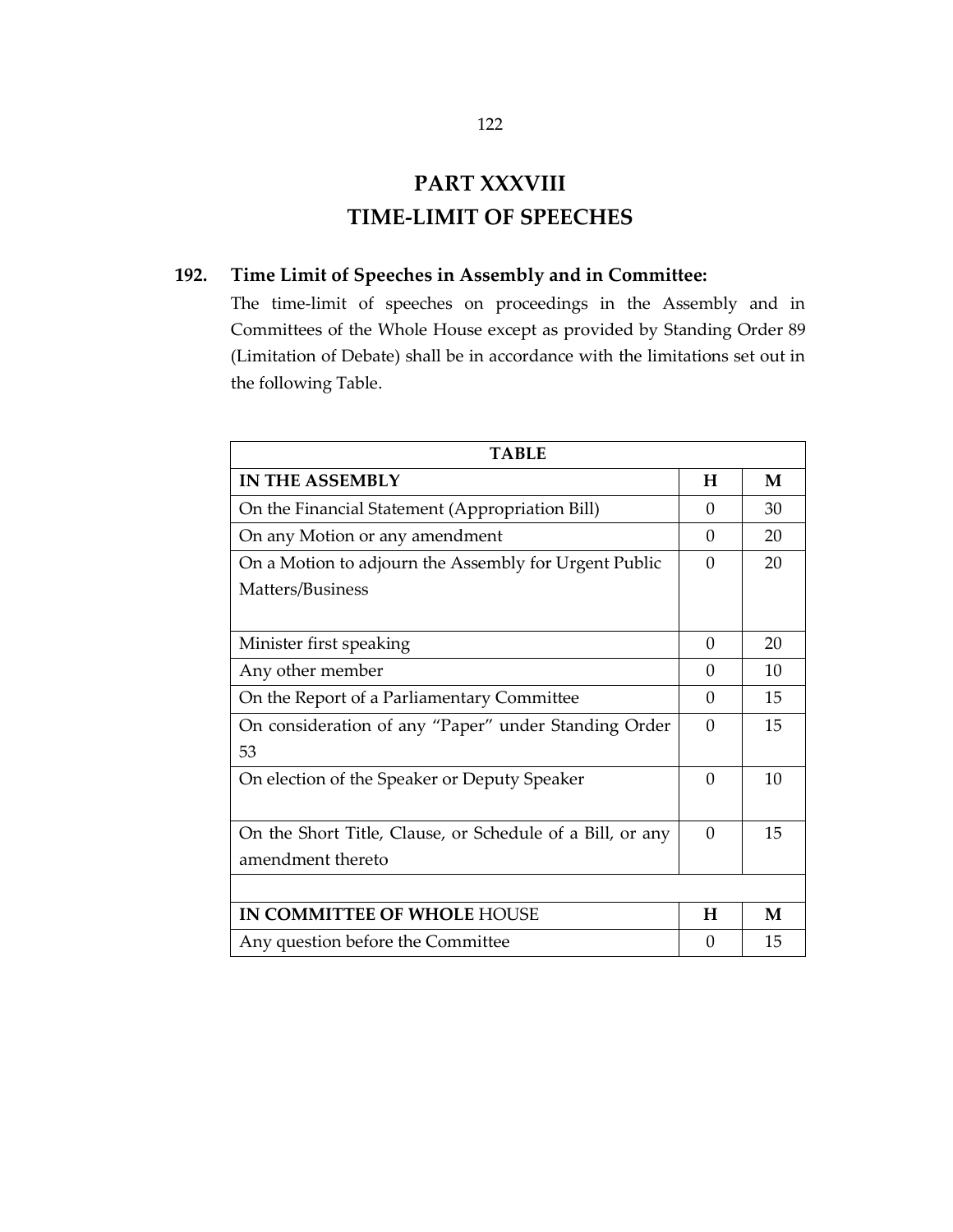# **EXCEPTIONS: THESE LIMITATIONS IN THE ASSEMBLY AND IN COMMITTEE SHALL NOT APPLY TO:**

- (a) a Minister or member in Charge of a Bill, Motion, or other matter;
- (b) a Minister when delivering the Financial Statement;
- (c) a Minister in charge of a class of the Estimates in regard to the number of his or her speeches**.**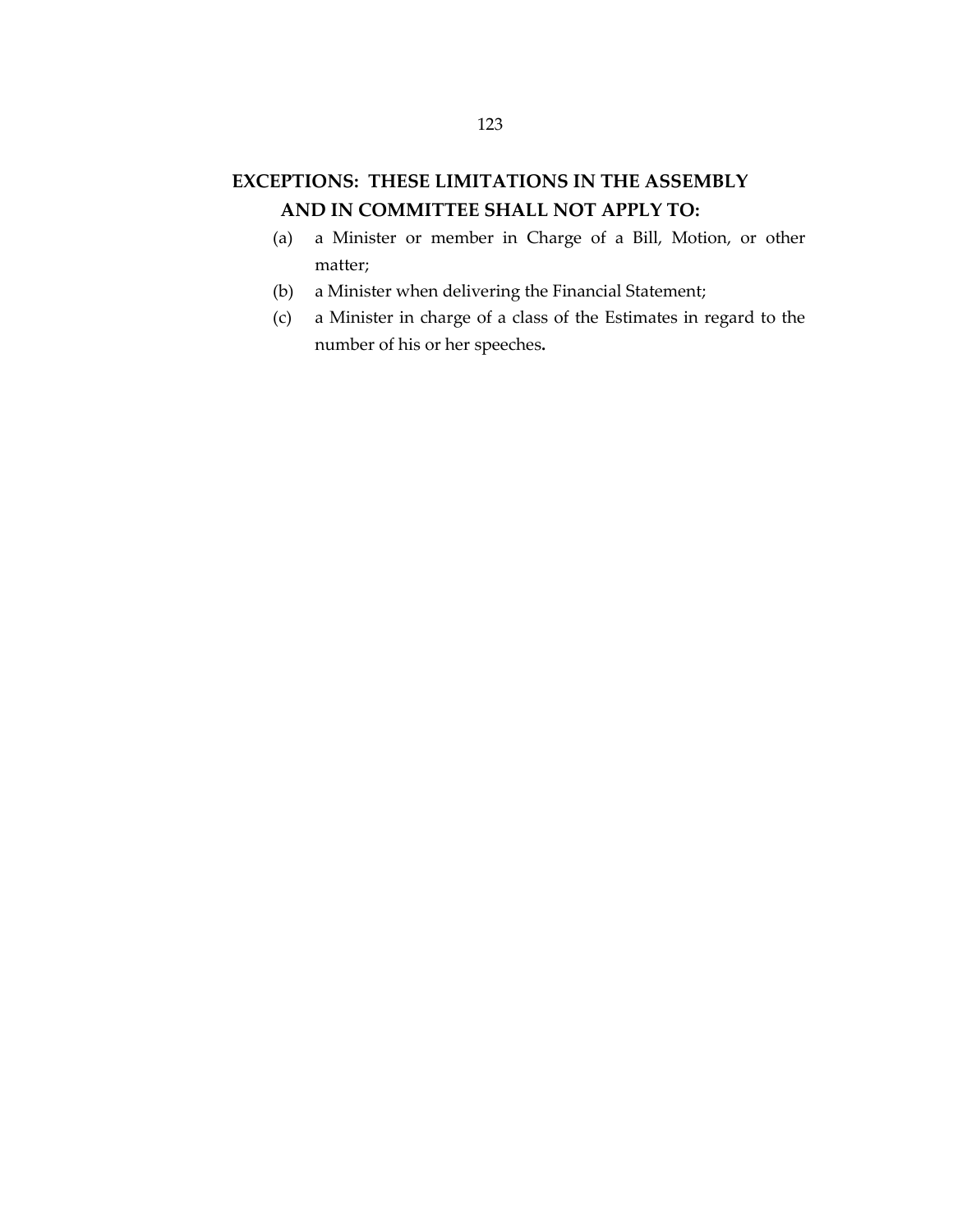# **PART XXXIX STANDING ORDERS**

## **193. Suspension of Standing Orders:**

Any member with the prior consent of the Speaker may move a Motion with or without notice that any Standing Order or other Order of the Assembly may be suspended wholly or in part:

Provided that such Motion shall not be moved without notice unless there be thirty (30) members present at the time of moving the Motion.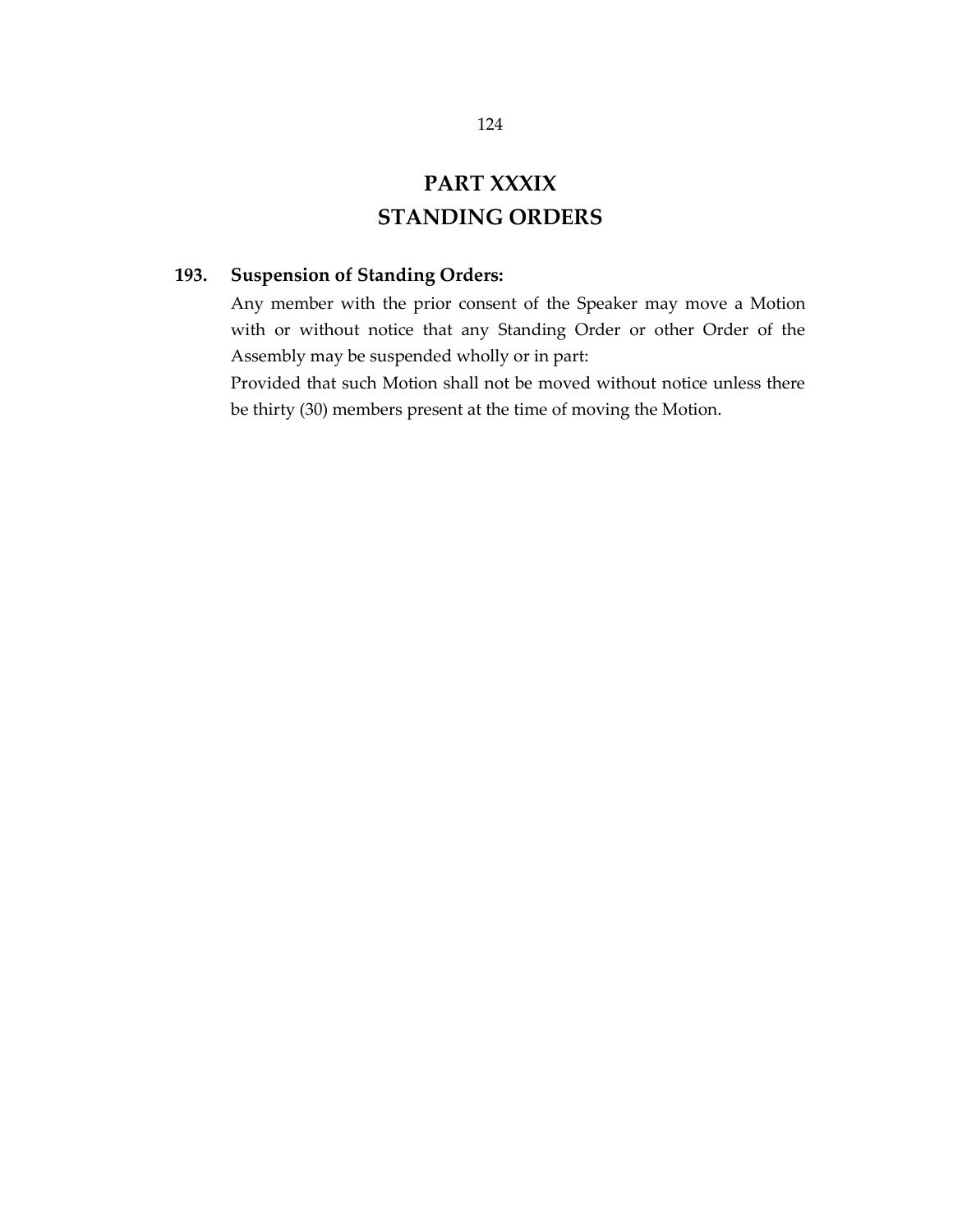## **PART XL**

# **DRESS CODE FOR MEMBERS OF PARLIAMENT AND STRANGERS IN THE MAOTA AS WELL AS COMMITTEE MEMBERS**

### **194. Dress Code in the Chamber:**

- (1) Members of Parliament shall wear the official Parliamentary dress code:
	- (a) For men, long or short sleeve shirt, suit and Ie faitaga with a necktie;
	- (b) For women, traditional attire 'puletasi'.
- (2) On Fridays only, male members may wear an elei shirt with the teuila flower imprinted on it without a necktie.

#### **195. Dress Code for Strangers in the Chamber:**

- (1) For strangers, the dress code:
	- (a) For men, long or short sleeve shirt, suit and Ie faitaga with a necktie or an elei shirt with the teuila flower imprinted on it without a necktie.
	- (b) For women, traditional attire 'puletasi'.

#### **196. Dress Code in Parliamentary Committees:**

- (1) For Members of Parliament, dress code under Standing Order 194 applies.
- (2) For Strangers, dress code under Standing Order 195 applies.